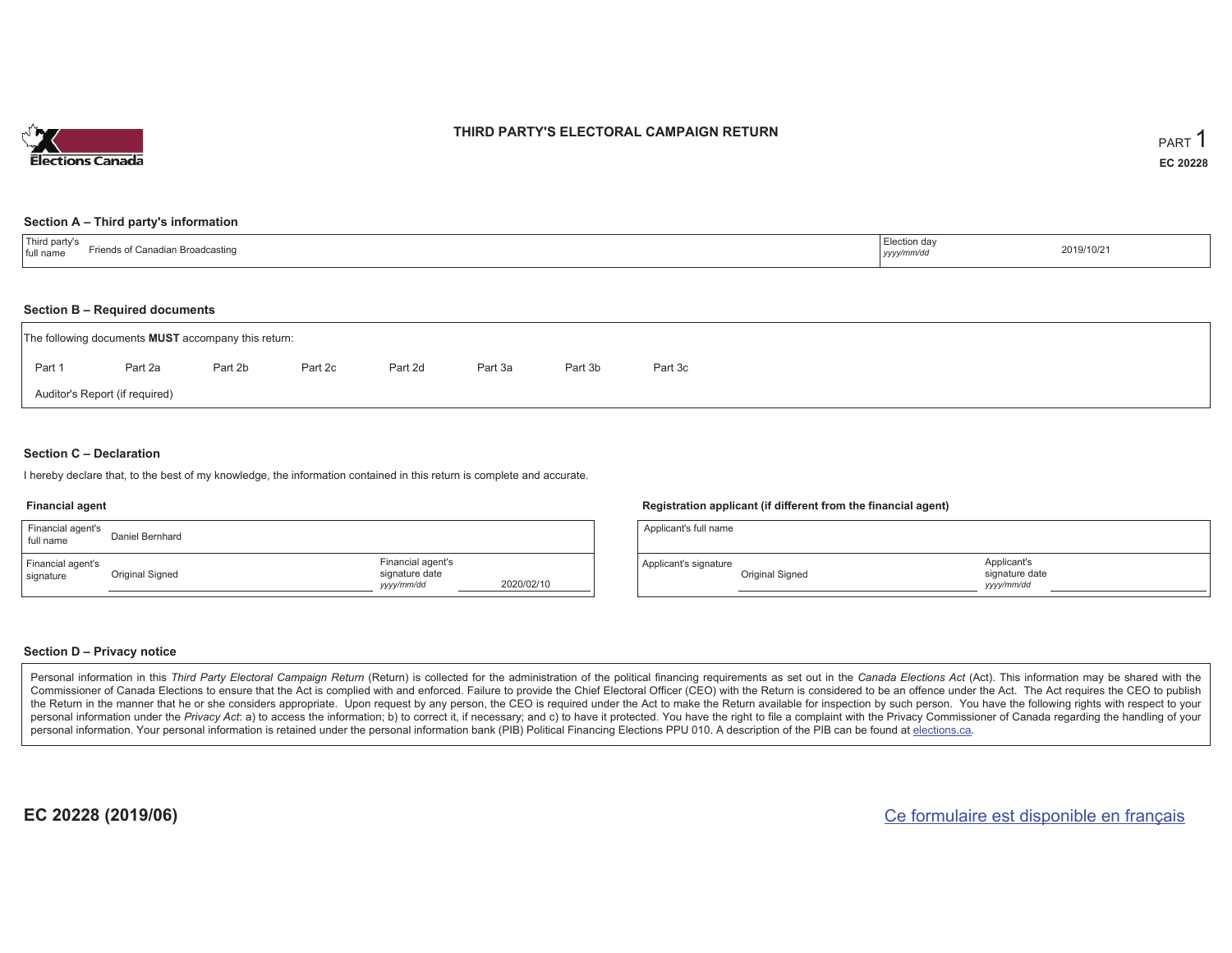

| No.            | Full name             | <b>Street</b><br>no. | <b>Street</b> | Apt. | City                                                                              | Prov./<br>Terr. | Postal<br>code | Date<br>received<br>yyyy/mm/dd                         | Individual | Business /<br>Commercial<br>organization | Government | <b>Trade union</b> | Corporation<br>without share<br>capital | Unincorporated<br>organization or<br>association |
|----------------|-----------------------|----------------------|---------------|------|-----------------------------------------------------------------------------------|-----------------|----------------|--------------------------------------------------------|------------|------------------------------------------|------------|--------------------|-----------------------------------------|--------------------------------------------------|
|                |                       |                      |               |      |                                                                                   |                 |                |                                                        | \$         | s.                                       | -\$        | -\$                | \$                                      | s.                                               |
|                | Canadian Media Guild  |                      |               |      | Toronto                                                                           | ON              | M5A 1M2        | 2019/08/14                                             |            |                                          |            | 20,000.00          |                                         |                                                  |
|                | 2 Mary Sinclair       |                      |               |      | <b>Toronto</b>                                                                    | ON              | M4W 2A4        | 2019/04/14                                             | 350.00     |                                          |            |                    |                                         |                                                  |
|                | 3 Annalee Kerr        |                      |               |      | Bothwell                                                                          | ON              | <b>N0P 1C0</b> | 2019/04/14                                             | 250.00     |                                          |            |                    |                                         |                                                  |
| $\overline{4}$ | Murray Dickson        |                      |               |      | Saskatoon                                                                         | SK              | S7J 0G4        | 2019/04/14                                             | 200.00     |                                          |            |                    |                                         |                                                  |
|                | 5 Murray M Clark      |                      |               |      | Lachine                                                                           | QC              | <b>H8S 0B1</b> | 2019/04/14                                             | 100.00     |                                          |            |                    |                                         |                                                  |
|                | 6 Wendy Nicholls      |                      |               |      | Toronto                                                                           | ON              | M4S 1L1        | 2019/04/14                                             | 200.00     |                                          |            |                    |                                         |                                                  |
| $7^{\circ}$    | Martha Mary Parrott   |                      |               |      | Toronto                                                                           | ON              | <b>M6G 2C8</b> | 2019/04/14                                             | 100.00     |                                          |            |                    |                                         |                                                  |
|                | 8 Cornelia Schuh      |                      |               |      | Toronto                                                                           | ON              | M4P 2R5        | 2019/04/14                                             | 136.00     |                                          |            |                    |                                         |                                                  |
|                | 9 Mary Gwynneth Evans |                      |               |      | <b>Ottawa</b>                                                                     | ON              | K1N 8J6        | 2019/04/14                                             | 272.00     |                                          |            |                    |                                         |                                                  |
|                | 10 Olive John         |                      |               |      | Vancouver                                                                         | <b>BC</b>       | <b>V6K 1H8</b> | 2019/04/14                                             | 136.00     |                                          |            |                    |                                         |                                                  |
|                | 11 Paul Beeston       |                      |               |      | Toronto                                                                           | ON              | <b>M4N 1C5</b> | 2019/04/14                                             | 250.00     |                                          |            |                    |                                         |                                                  |
|                | 12 William Zander     |                      |               |      | New Westminster                                                                   | BC              | <b>V3M 2K4</b> | 2019/04/14                                             | 100.00     |                                          |            |                    |                                         |                                                  |
|                | 13 Donna Goldenberg   |                      |               |      | Toronto                                                                           | ON              | M4K 2V4        | 2019/04/14                                             | 250.00     |                                          |            |                    |                                         |                                                  |
|                | 14 Marielle Gagne     |                      |               |      | <b>Ottawa</b>                                                                     | ON              | K1G 0X4        | 2019/04/14                                             | 100.00     |                                          |            |                    |                                         |                                                  |
|                |                       |                      |               |      |                                                                                   |                 |                | Totals carried forward from previous page \$           |            |                                          |            |                    |                                         |                                                  |
|                |                       |                      |               |      | Total amount of monetary contributions by contributors who gave over \$200 (A)    |                 |                |                                                        |            |                                          |            |                    |                                         |                                                  |
|                |                       |                      |               |      |                                                                                   |                 |                | Number of contributors who gave over \$200             |            |                                          |            |                    |                                         |                                                  |
|                |                       |                      |               |      | Total amount of monetary contributions by contributors who gave \$200 or less (B) |                 |                |                                                        |            |                                          |            |                    |                                         |                                                  |
|                |                       |                      |               |      |                                                                                   |                 |                | Number of contributors who gave \$200 or less          |            |                                          |            |                    |                                         |                                                  |
|                |                       |                      |               |      |                                                                                   |                 |                | Total amount of all monetary contributions (A+B)       |            |                                          |            |                    |                                         |                                                  |
|                |                       |                      |               |      |                                                                                   |                 |                | Number of contributors who gave monetary contributions |            |                                          |            |                    |                                         |                                                  |

| Third<br>the company's company's company's<br><sup>1</sup> party | adian<br>Broadcasting | 2019/10/2<br>.<br>, уууулт | $\sim$ $\sim$<br>Page<br>em<br>ΟI<br>. |
|------------------------------------------------------------------|-----------------------|----------------------------|----------------------------------------|
|------------------------------------------------------------------|-----------------------|----------------------------|----------------------------------------|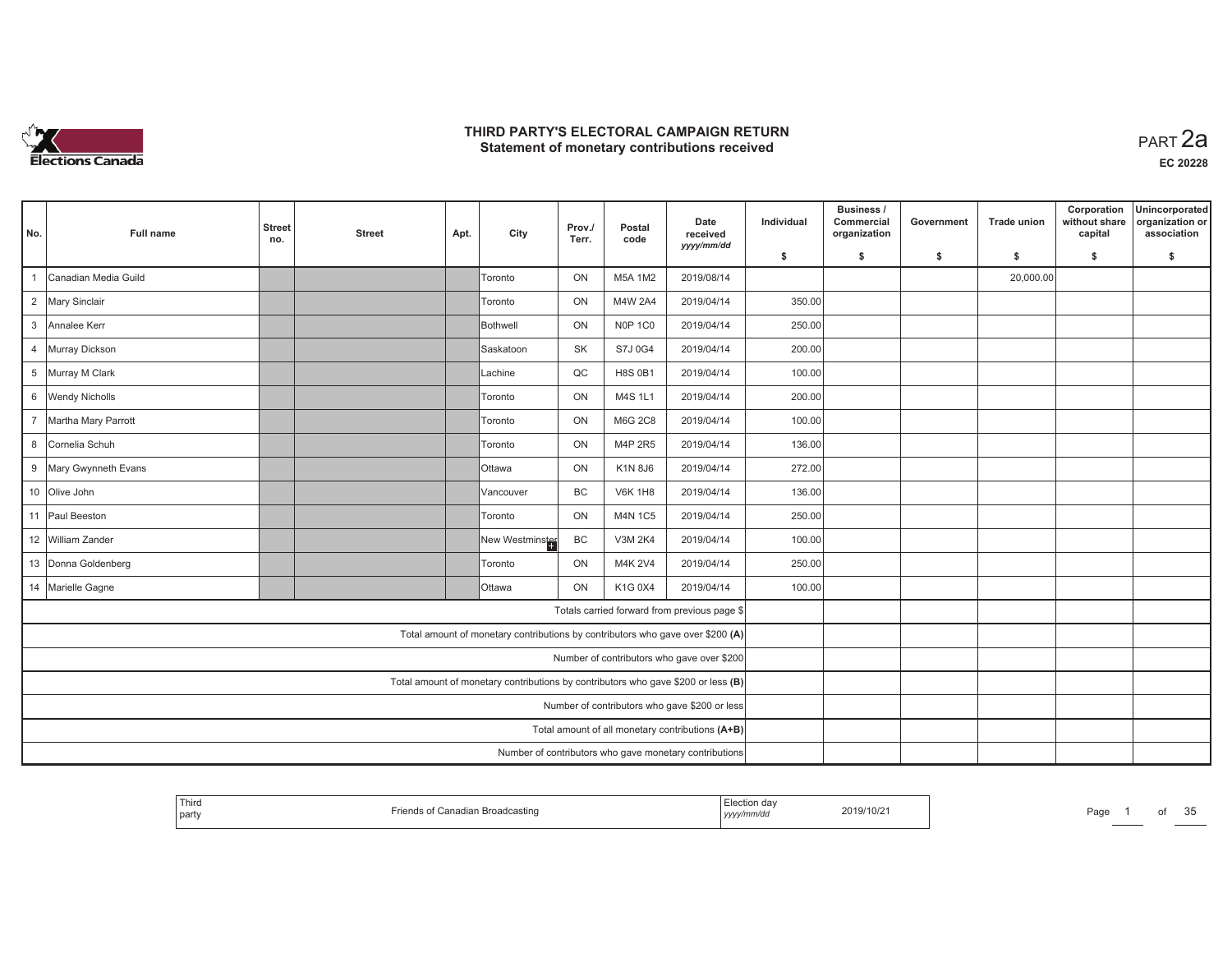

| No. | <b>Full name</b>          | <b>Street</b><br>no. | <b>Street</b> | Apt. | City                                                                              | Prov./<br>Terr. | Postal<br>code | Date<br>received<br>yyyy/mm/dd                         | Individual | Business /<br>Commercial<br>organization | Government | <b>Trade union</b> | Corporation<br>without share<br>capital | Unincorporated<br>organization or<br>association |
|-----|---------------------------|----------------------|---------------|------|-----------------------------------------------------------------------------------|-----------------|----------------|--------------------------------------------------------|------------|------------------------------------------|------------|--------------------|-----------------------------------------|--------------------------------------------------|
|     |                           |                      |               |      |                                                                                   |                 |                |                                                        | \$         | s.                                       | -\$        | -\$                | \$                                      | \$                                               |
| 15  | Lorraine Martin           |                      |               |      | Cambridge                                                                         | ON              | <b>N1S3X1</b>  | 2019/04/14                                             | 136.00     |                                          |            |                    |                                         |                                                  |
|     | 16 Lola Docherty          |                      |               |      | IGatineau                                                                         | QC              | J9H 1H3        | 2019/04/14                                             | 100.00     |                                          |            |                    |                                         |                                                  |
|     | 17 Heather Hobbs          |                      |               |      | <b>Hamilton</b>                                                                   | ON              | <b>L8S 4A8</b> | 2019/04/14                                             | 136.00     |                                          |            |                    |                                         |                                                  |
|     | 18 Michael Manley-Casimir |                      |               |      | Toronto                                                                           | ON              | M4Y 1R8        | 2019/04/14                                             | 136.00     |                                          |            |                    |                                         |                                                  |
|     | 19 Robert O Matthews      |                      |               |      | Toronto                                                                           | ON              | M4W 1K3        | 2019/04/14                                             | 100.00     |                                          |            |                    |                                         |                                                  |
|     | 20 Audrey Kenny           |                      |               |      | Gatineau                                                                          | QC              | <b>J8L 2H2</b> | 2019/04/21                                             | 500.00     |                                          |            |                    |                                         |                                                  |
|     | 21 Margaret Motz          |                      |               |      | <b>Kitchener</b>                                                                  | ON              | <b>N2M 0A2</b> | 2019/04/21                                             | 2,000.00   |                                          |            |                    |                                         |                                                  |
|     | 22 Donna Runnalls         |                      |               |      | Langley                                                                           | BC              | <b>V2Y 1L7</b> | 2019/04/21                                             | 700.00     |                                          |            |                    |                                         |                                                  |
|     | 23 Claire Mowat           |                      |               |      | Port Hope                                                                         | ON              | <b>L1A 2R4</b> | 2019/04/21                                             | 400.00     |                                          |            |                    |                                         |                                                  |
| 24  | Hilda Lawson              |                      |               |      | Calgary                                                                           | AB              | <b>T3H 3P7</b> | 2019/04/21                                             | 500.00     |                                          |            |                    |                                         |                                                  |
|     | 25 Gordon Edwards         |                      |               |      | Chatsworth                                                                        | ON              | <b>N0H 1G0</b> | 2019/04/21                                             | 500.00     |                                          |            |                    |                                         |                                                  |
|     | 26 Susan Blue             |                      |               |      | Rockwood                                                                          | ON              | <b>N0B 2K0</b> | 2019/04/21                                             | 500.00     |                                          |            |                    |                                         |                                                  |
|     | 27 John Voth              |                      |               |      | Vancouver                                                                         | BC              | <b>V6K 1T9</b> | 2019/04/21                                             | 500.00     |                                          |            |                    |                                         |                                                  |
|     | 28 Helga Von Der Recke    |                      |               |      | <b>Kerwood</b>                                                                    | ON              | <b>NOM 2B0</b> | 2019/04/21                                             | 140.00     |                                          |            |                    |                                         |                                                  |
|     |                           |                      |               |      |                                                                                   |                 |                | Totals carried forward from previous page \$           |            |                                          |            |                    |                                         |                                                  |
|     |                           |                      |               |      | Total amount of monetary contributions by contributors who gave over \$200 (A)    |                 |                |                                                        |            |                                          |            |                    |                                         |                                                  |
|     |                           |                      |               |      |                                                                                   |                 |                | Number of contributors who gave over \$200             |            |                                          |            |                    |                                         |                                                  |
|     |                           |                      |               |      | Total amount of monetary contributions by contributors who gave \$200 or less (B) |                 |                |                                                        |            |                                          |            |                    |                                         |                                                  |
|     |                           |                      |               |      |                                                                                   |                 |                | Number of contributors who gave \$200 or less          |            |                                          |            |                    |                                         |                                                  |
|     |                           |                      |               |      |                                                                                   |                 |                | Total amount of all monetary contributions (A+B)       |            |                                          |            |                    |                                         |                                                  |
|     |                           |                      |               |      |                                                                                   |                 |                | Number of contributors who gave monetary contributions |            |                                          |            |                    |                                         |                                                  |

| Third<br><sub>d</sub> o<br>EICUUI<br>ua<br>2019/10/2<br>Page<br>⊿dian Broadcasting<br>part<br><i>""mm</i> /au<br>, yyyyıı |  |  |  | OI | $\sim$ $\sim$<br>w |
|---------------------------------------------------------------------------------------------------------------------------|--|--|--|----|--------------------|
|---------------------------------------------------------------------------------------------------------------------------|--|--|--|----|--------------------|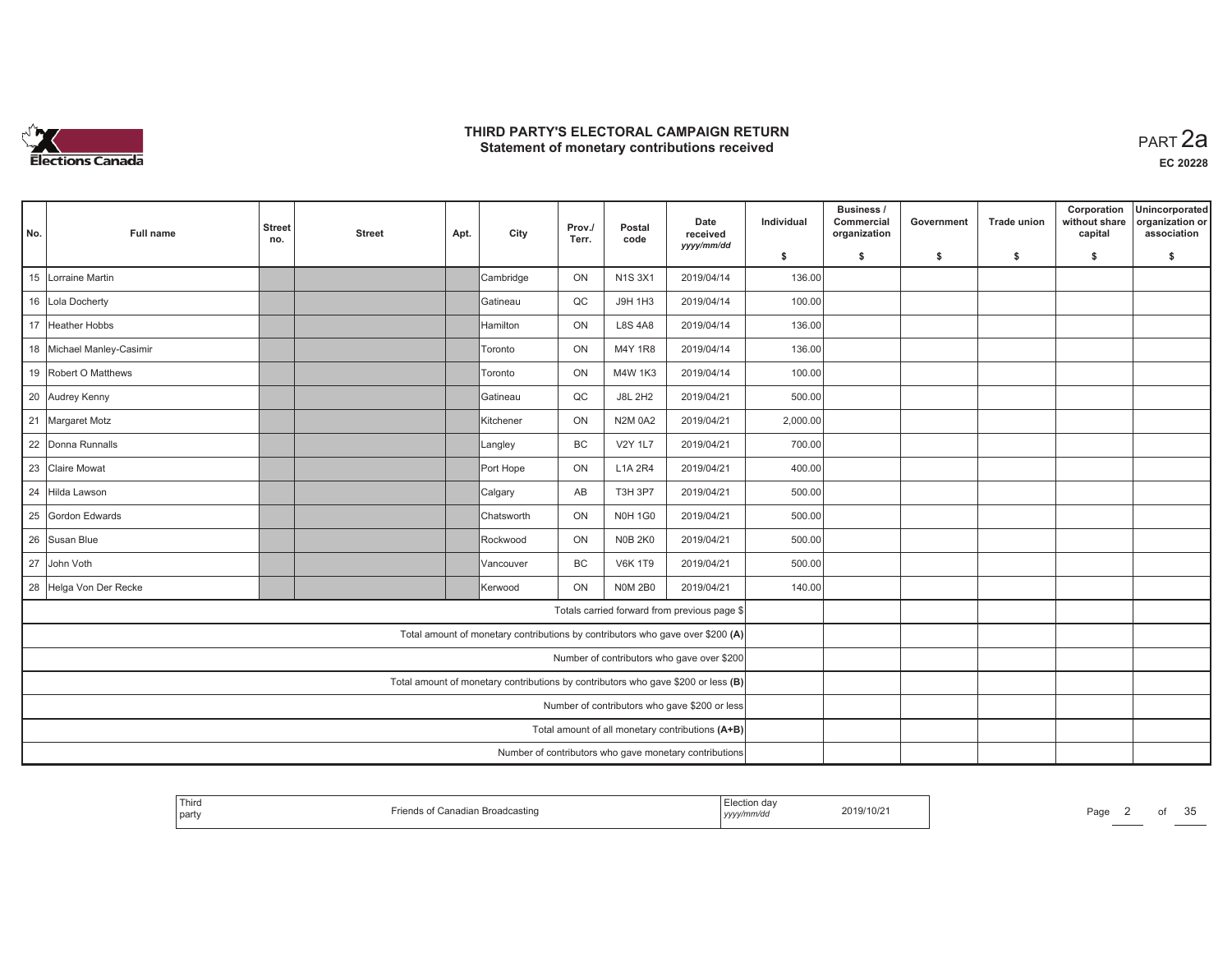

| No. | <b>Full name</b>      | <b>Street</b><br>no. | <b>Street</b> | Apt. | City                                                                              | Prov./<br>Terr. | Postal<br>code | Date<br>received<br>yyyy/mm/dd                         | Individual | Business /<br>Commercial<br>organization | Government | <b>Trade union</b> | Corporation<br>without share<br>capital | Unincorporated<br>organization or<br>association |
|-----|-----------------------|----------------------|---------------|------|-----------------------------------------------------------------------------------|-----------------|----------------|--------------------------------------------------------|------------|------------------------------------------|------------|--------------------|-----------------------------------------|--------------------------------------------------|
|     |                       |                      |               |      |                                                                                   |                 |                |                                                        | \$         | s.                                       | -\$        | -\$                | \$                                      | \$                                               |
| 29  | Eileen Wttewaall      |                      |               |      | Salt Spring Island                                                                | BC              | <b>V8K 1S2</b> | 2019/04/21                                             | 136.00     |                                          |            |                    |                                         |                                                  |
|     | 30 Mary Legros        |                      |               |      | Swift Current                                                                     | <b>SK</b>       | <b>S9H 4W1</b> | 2019/04/21                                             | 400.00     |                                          |            |                    |                                         |                                                  |
|     | 31 Bill & Doris Zilio |                      |               |      | <b>Chatham</b>                                                                    | ON              | <b>N7M 5J4</b> | 2019/04/21                                             | 300.00     |                                          |            |                    |                                         |                                                  |
|     | 32 Kathleen Kennedy   |                      |               |      | Windsor                                                                           | ON              | <b>N8S 2M9</b> | 2019/04/21                                             | 200.00     |                                          |            |                    |                                         |                                                  |
|     | 33 Dorothy Burton     |                      |               |      | Calgary                                                                           | AB              | <b>T2H 1E7</b> | 2019/04/21                                             | 75.00      |                                          |            |                    |                                         |                                                  |
| 34  | Janet M Erskine       |                      |               |      | Sackville                                                                         | <b>NB</b>       | E4L 4R3        | 2019/04/21                                             | 150.00     |                                          |            |                    |                                         |                                                  |
|     | 35 Gordon Clark       |                      |               |      | <b>St Thomas</b>                                                                  | ON              | <b>N5R 1V3</b> | 2019/04/21                                             | 150.00     |                                          |            |                    |                                         |                                                  |
|     | 36 Brian P O'Malley   |                      |               |      | Hamilton                                                                          | ON              | L9C 1G9        | 2019/04/21                                             | 100.00     |                                          |            |                    |                                         |                                                  |
|     | 37 Dietgard Dunschede |                      |               |      | Bailieboro                                                                        | ON              | <b>K0L 1B0</b> | 2019/04/21                                             | 136.00     |                                          |            |                    |                                         |                                                  |
|     | 38 Kathryn R Dashney  |                      |               |      | <b>Toronto</b>                                                                    | ON              | M6G 3Z5        | 2019/04/21                                             | 100.00     |                                          |            |                    |                                         |                                                  |
|     | 39 Joan Fischer       |                      |               |      | Powell River                                                                      | BC              | <b>V8A 0L6</b> | 2019/04/21                                             | 300.00     |                                          |            |                    |                                         |                                                  |
|     | 40 James Ducar        |                      |               |      | Hamilton                                                                          | ON              | <b>L8S 3R7</b> | 2019/04/21                                             | 200.00     |                                          |            |                    |                                         |                                                  |
|     | 41 Barbara Aberman    |                      |               |      | Salaberry-de-Vall                                                                 | $_{\rm QC}$     | <b>J6S 6B5</b> | 2019/04/21                                             | 300.00     |                                          |            |                    |                                         |                                                  |
|     | 42 William N Covert   |                      |               |      | Saint John                                                                        | NB              | <b>E2K 5N8</b> | 2019/04/21                                             | 300.00     |                                          |            |                    |                                         |                                                  |
|     |                       |                      |               |      |                                                                                   |                 |                | Totals carried forward from previous page \$           |            |                                          |            |                    |                                         |                                                  |
|     |                       |                      |               |      | Total amount of monetary contributions by contributors who gave over \$200 (A)    |                 |                |                                                        |            |                                          |            |                    |                                         |                                                  |
|     |                       |                      |               |      |                                                                                   |                 |                | Number of contributors who gave over \$200             |            |                                          |            |                    |                                         |                                                  |
|     |                       |                      |               |      | Total amount of monetary contributions by contributors who gave \$200 or less (B) |                 |                |                                                        |            |                                          |            |                    |                                         |                                                  |
|     |                       |                      |               |      |                                                                                   |                 |                | Number of contributors who gave \$200 or less          |            |                                          |            |                    |                                         |                                                  |
|     |                       |                      |               |      |                                                                                   |                 |                | Total amount of all monetary contributions (A+B)       |            |                                          |            |                    |                                         |                                                  |
|     |                       |                      |               |      |                                                                                   |                 |                | Number of contributors who gave monetary contributions |            |                                          |            |                    |                                         |                                                  |

| <b>Thiro</b><br>party | ⇔anagian Broadcasting | 2019/10/2<br>,,,,,,,<br>, уууулт | $\sim$ $\sim$<br>∼∼<br>OI<br>∽age<br>w |
|-----------------------|-----------------------|----------------------------------|----------------------------------------|
|-----------------------|-----------------------|----------------------------------|----------------------------------------|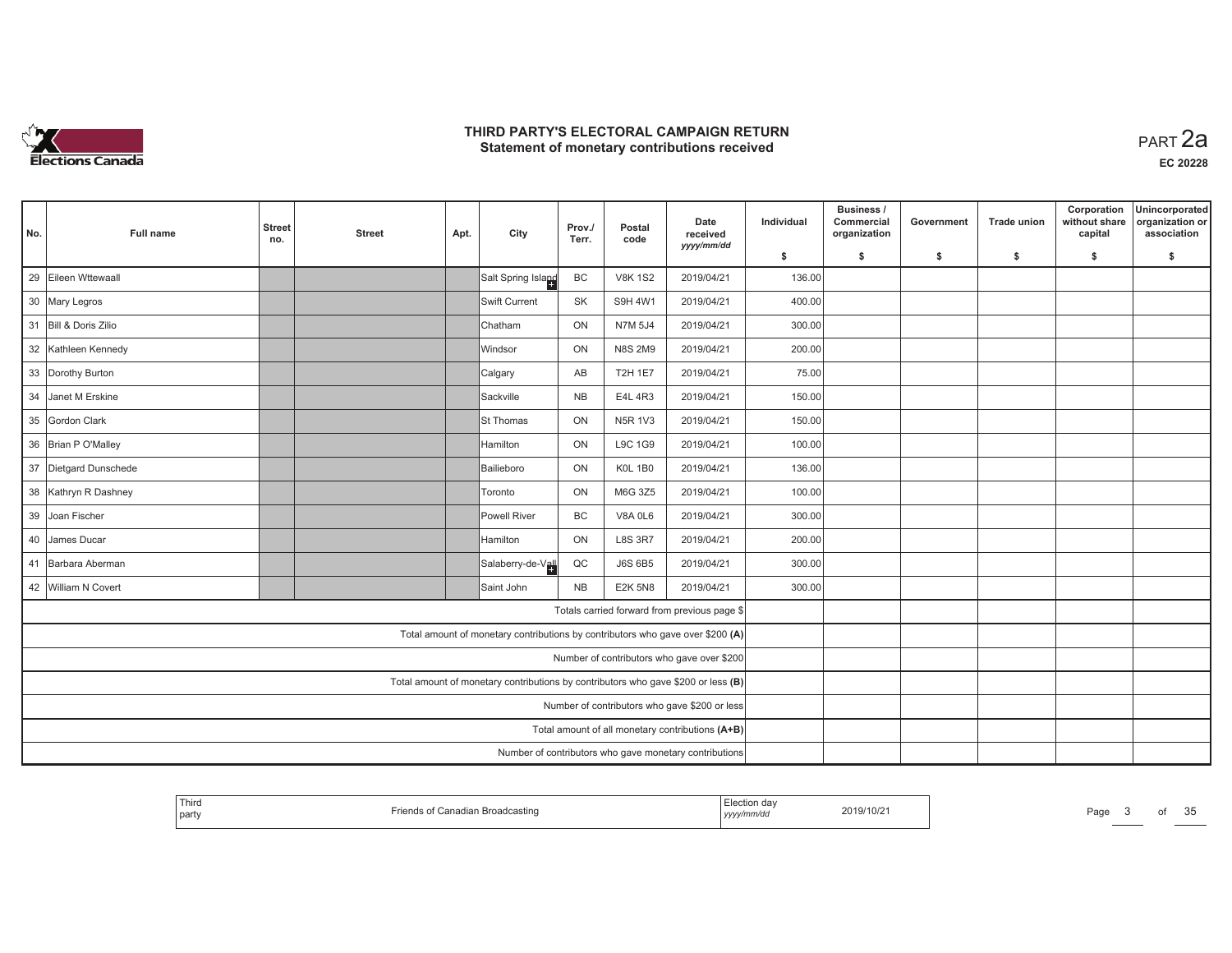

**EC 20228**

| No. | <b>Full name</b>        | <b>Street</b><br>no. | <b>Street</b> | Apt. | City                                                                              | Prov./<br>Terr. | Postal<br>code | Date<br>received<br>yyyy/mm/dd                         | Individual | Business /<br>Commercial<br>organization | Government | Trade union | Corporation<br>without share<br>capital | Unincorporated<br>organization or<br>association |
|-----|-------------------------|----------------------|---------------|------|-----------------------------------------------------------------------------------|-----------------|----------------|--------------------------------------------------------|------------|------------------------------------------|------------|-------------|-----------------------------------------|--------------------------------------------------|
|     |                         |                      |               |      |                                                                                   |                 |                |                                                        | \$         | s.                                       | -\$        | -\$         | \$                                      | \$                                               |
|     | 43 Nancy Archer         |                      |               |      | Coquitlam                                                                         | <b>BC</b>       | V3B 6V4        | 2019/04/21                                             | 300.00     |                                          |            |             |                                         |                                                  |
|     | 44 Frederick Howlett    |                      |               |      | Guelph                                                                            | ON              | <b>N1H 5E7</b> | 2019/04/21                                             | 250.00     |                                          |            |             |                                         |                                                  |
|     | 45 F Ron Varley         |                      |               |      | Collingwood                                                                       | ON              | L9Y 4Z1        | 2019/04/21                                             | 300.00     |                                          |            |             |                                         |                                                  |
|     | 46 Judith A Day         |                      |               |      | Shelburne                                                                         | <b>NB</b>       | <b>B0T 1W0</b> | 2019/04/21                                             | 136.00     |                                          |            |             |                                         |                                                  |
|     | 47 Heather A O'Halloran |                      |               |      | Minesing                                                                          | ON              | L9X 0C3        | 2019/04/21                                             | 136.00     |                                          |            |             |                                         |                                                  |
|     | 48 E Pauls              |                      |               |      | <b>Ottawa</b>                                                                     | ON              | K1H 6A5        | 2019/04/21                                             | 136.00     |                                          |            |             |                                         |                                                  |
| 49  | Lorraine Jolicoeur      |                      |               |      | Ste Anne                                                                          | MB              | <b>R5H 1R2</b> | 2019/04/21                                             | 130.00     |                                          |            |             |                                         |                                                  |
|     | 50 Mark Roberts         |                      |               |      | Fredericton                                                                       | <b>NB</b>       | E3C 1K5        | 2019/04/21                                             | 250.00     |                                          |            |             |                                         |                                                  |
|     | 51 Nancy Alwart         |                      |               |      | North Vancouver                                                                   | <b>BC</b>       | <b>V7G 1R3</b> | 2019/04/21                                             | 250.00     |                                          |            |             |                                         |                                                  |
|     | 52 Barbara Rosenblum    |                      |               |      | Toronto                                                                           | ON              | M5S 2X1        | 2019/04/21                                             | 250.00     |                                          |            |             |                                         |                                                  |
|     | 53 Ross F Phillips      |                      |               |      | Calgary                                                                           | AB              | T2T 6H8        | 2019/04/21                                             | 250.00     |                                          |            |             |                                         |                                                  |
|     | 54 Dora Hocken          |                      |               |      | Sault Ste. Marie                                                                  | ON              | P6B 5Z1        | 2019/04/21                                             | 50.00      |                                          |            |             |                                         |                                                  |
|     | 55 Elinore Bednarz      |                      |               |      | Brampton                                                                          | ON              | L6Y 2B2        | 2019/04/21                                             | 250.00     |                                          |            |             |                                         |                                                  |
|     | 56 Shirley A Rummery    |                      |               |      | Brockville                                                                        | ON              | <b>K6V 4P9</b> | 2019/04/21                                             | 100.00     |                                          |            |             |                                         |                                                  |
|     |                         |                      |               |      |                                                                                   |                 |                | Totals carried forward from previous page \$           |            |                                          |            |             |                                         |                                                  |
|     |                         |                      |               |      | Total amount of monetary contributions by contributors who gave over \$200 (A)    |                 |                |                                                        |            |                                          |            |             |                                         |                                                  |
|     |                         |                      |               |      |                                                                                   |                 |                | Number of contributors who gave over \$200             |            |                                          |            |             |                                         |                                                  |
|     |                         |                      |               |      | Total amount of monetary contributions by contributors who gave \$200 or less (B) |                 |                |                                                        |            |                                          |            |             |                                         |                                                  |
|     |                         |                      |               |      |                                                                                   |                 |                | Number of contributors who gave \$200 or less          |            |                                          |            |             |                                         |                                                  |
|     |                         |                      |               |      |                                                                                   |                 |                | Total amount of all monetary contributions (A+B)       |            |                                          |            |             |                                         |                                                  |
|     |                         |                      |               |      |                                                                                   |                 |                | Number of contributors who gave monetary contributions |            |                                          |            |             |                                         |                                                  |

| Third<br><b>Broadcasting</b><br>  party | ı dav<br>2019/10/2<br>,,,,,,<br>  ソソソソ | Page<br> | $\sim$<br>ΩŤ<br>w |
|-----------------------------------------|----------------------------------------|----------|-------------------|
|-----------------------------------------|----------------------------------------|----------|-------------------|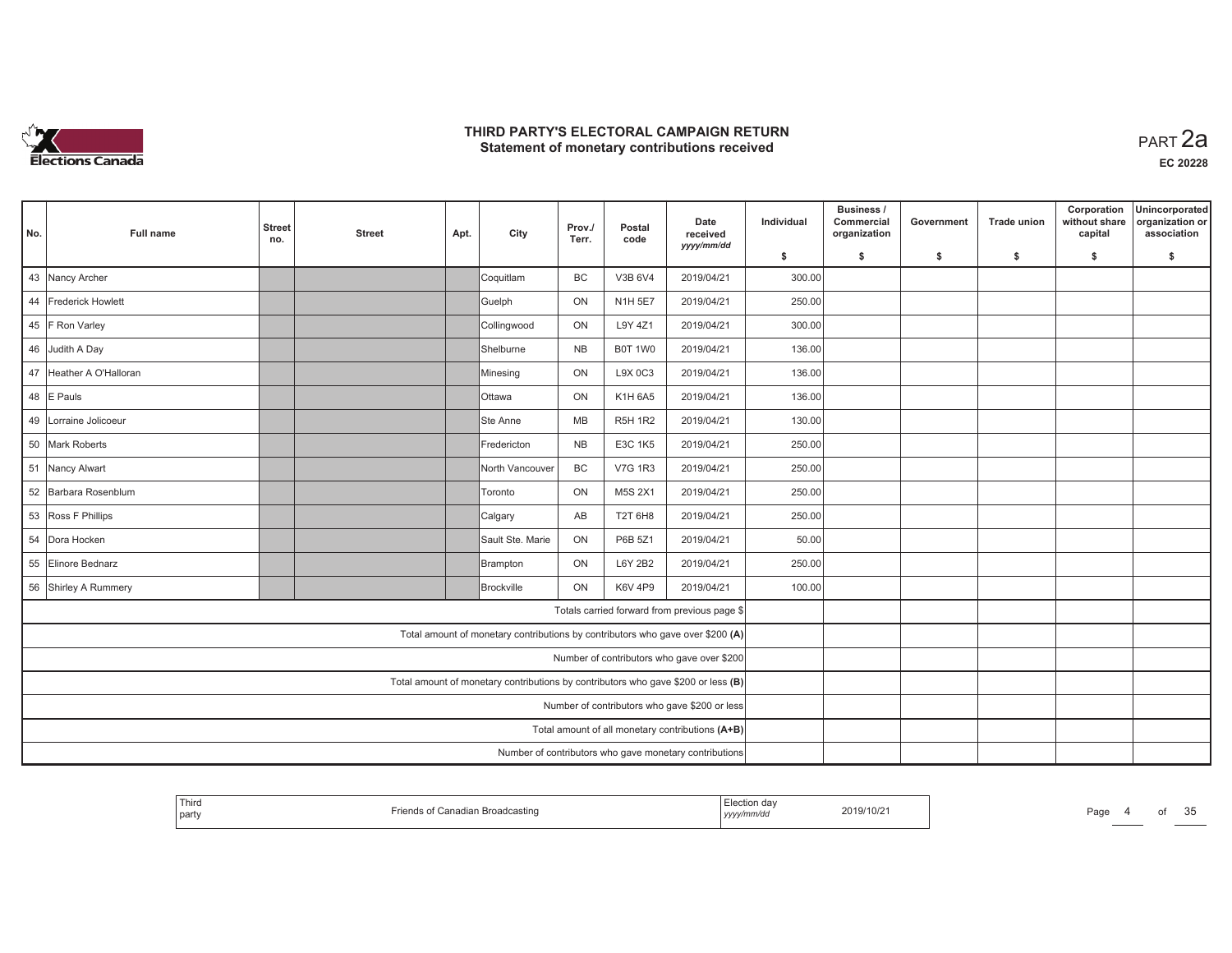

**EC 20228**

| No.                                              | Full name                                                                         | <b>Street</b><br>no. | <b>Street</b> | Apt. | City           | Prov./<br>Terr. | Postal<br>code | Date<br>received                                                               | Individual | Business /<br>Commercial<br>organization | Government | <b>Trade union</b> | Corporation<br>without share<br>capital | Unincorporated<br>organization or<br>association |
|--------------------------------------------------|-----------------------------------------------------------------------------------|----------------------|---------------|------|----------------|-----------------|----------------|--------------------------------------------------------------------------------|------------|------------------------------------------|------------|--------------------|-----------------------------------------|--------------------------------------------------|
|                                                  |                                                                                   |                      |               |      |                |                 |                | yyyy/mm/dd                                                                     | \$         | s.                                       | \$         | -S                 | \$                                      | s.                                               |
| 57                                               | Ruth Gillian Wilson                                                               |                      |               |      | Ottawa         | ON              | <b>K2E 0B6</b> | 2019/04/21                                                                     | 150.00     |                                          |            |                    |                                         |                                                  |
| 58                                               | Barbara Mutchmor                                                                  |                      |               |      | North Bay      | ON              | P1B 0A9        | 2019/04/21                                                                     | 150.00     |                                          |            |                    |                                         |                                                  |
|                                                  | 59 E Ann Saddlemyer                                                               |                      |               |      | Sidney         | BC              | <b>V8L 5N9</b> | 2019/04/21                                                                     | 100.00     |                                          |            |                    |                                         |                                                  |
|                                                  | 60 Jean Grieve                                                                    |                      |               |      | Oakville       | ON              | <b>L6L 4A1</b> | 2019/04/21                                                                     | 100.00     |                                          |            |                    |                                         |                                                  |
|                                                  | 61 Bill Longstaff                                                                 |                      |               |      | Calgary        | AB              | <b>T2R 1H8</b> | 2019/04/21                                                                     | 250.00     |                                          |            |                    |                                         |                                                  |
|                                                  | 62 Joyce & John Shead                                                             |                      |               |      | <b>Selkirk</b> | <b>MB</b>       | R1A 3T4        | 2019/04/21                                                                     | 136.00     |                                          |            |                    |                                         |                                                  |
| 63                                               | Carol Elizabeth Bokovay                                                           |                      |               |      | Winnipeg       | MB              | <b>R2Y 2M5</b> | 2019/04/21                                                                     | 136.00     |                                          |            |                    |                                         |                                                  |
| 64                                               | Grace Bokenfohr                                                                   |                      |               |      | Edmonton       | AB              | T6C 3X2        | 2019/04/21                                                                     | 136.00     |                                          |            |                    |                                         |                                                  |
|                                                  | 65 Mary Hurley                                                                    |                      |               |      | Toronto        | ON              | <b>M6R 1L1</b> | 2019/04/21                                                                     | 75.00      |                                          |            |                    |                                         |                                                  |
|                                                  | 66 Christine Pike                                                                 |                      |               |      | Waseca         | <b>SK</b>       | <b>S0M 3A0</b> | 2019/04/21                                                                     | 125.00     |                                          |            |                    |                                         |                                                  |
| 67                                               | Desmond O'Rorke                                                                   |                      |               |      | Toronto        | ON              | <b>M5N 1P6</b> | 2019/04/21                                                                     | 125.00     |                                          |            |                    |                                         |                                                  |
|                                                  | 68 Jerry & Arlene Dougherty                                                       |                      |               |      | St Catharines  | ON              | <b>L2R 1Z4</b> | 2019/04/21                                                                     | 100.00     |                                          |            |                    |                                         |                                                  |
|                                                  | 69 John Cox                                                                       |                      |               |      | Ottawa         | ON              | K1M 2C4        | 2019/04/21                                                                     | 100.00     |                                          |            |                    |                                         |                                                  |
|                                                  | 70 Richard Thorman                                                                |                      |               |      | Toronto        | ON              | M4W 3M4        | 2019/04/21                                                                     | 200.00     |                                          |            |                    |                                         |                                                  |
|                                                  |                                                                                   |                      |               |      |                |                 |                | Totals carried forward from previous page \$                                   |            |                                          |            |                    |                                         |                                                  |
|                                                  |                                                                                   |                      |               |      |                |                 |                | Total amount of monetary contributions by contributors who gave over \$200 (A) |            |                                          |            |                    |                                         |                                                  |
|                                                  | Number of contributors who gave over \$200                                        |                      |               |      |                |                 |                |                                                                                |            |                                          |            |                    |                                         |                                                  |
|                                                  | Total amount of monetary contributions by contributors who gave \$200 or less (B) |                      |               |      |                |                 |                |                                                                                |            |                                          |            |                    |                                         |                                                  |
|                                                  | Number of contributors who gave \$200 or less                                     |                      |               |      |                |                 |                |                                                                                |            |                                          |            |                    |                                         |                                                  |
| Total amount of all monetary contributions (A+B) |                                                                                   |                      |               |      |                |                 |                |                                                                                |            |                                          |            |                    |                                         |                                                  |
|                                                  |                                                                                   |                      |               |      |                |                 |                | Number of contributors who gave monetary contributions                         |            |                                          |            |                    |                                         |                                                  |

| Third<br>nadian Broadcasting<br>$\cdot$ 101 $\leq$ $\cdot$<br>l party | 2019/10/2<br>.<br>yyyy/mm <sup>,</sup> | 25<br>Page<br>О<br>ັບປ |
|-----------------------------------------------------------------------|----------------------------------------|------------------------|
|-----------------------------------------------------------------------|----------------------------------------|------------------------|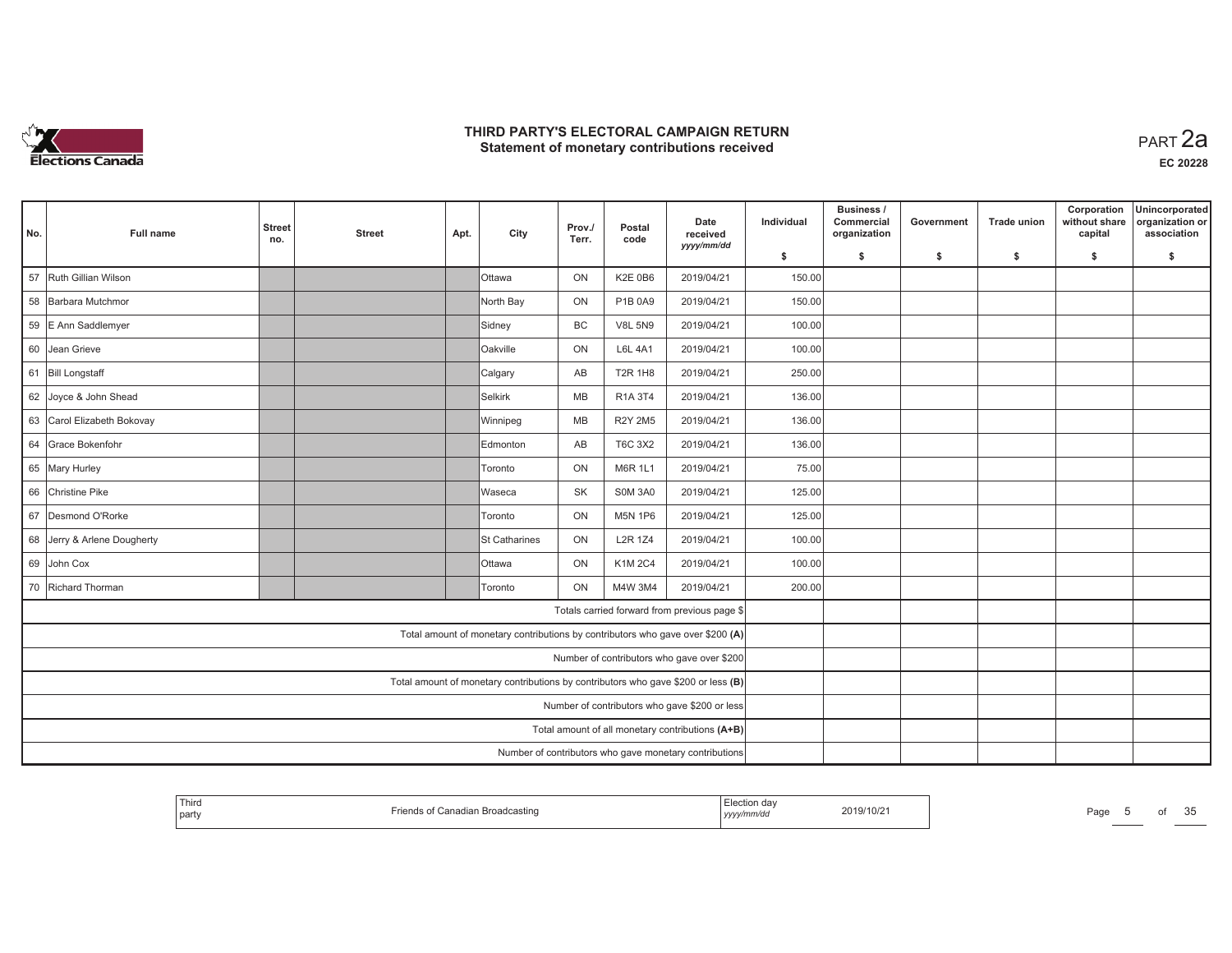

| No.                                                                               | <b>Full name</b>                                                   | <b>Street</b><br>no. | <b>Street</b> | Apt. | City                                                                           | Prov./<br>Terr. | Postal<br>code | Date<br>received<br>yyyy/mm/dd                         | Individual | Business /<br>Commercial<br>organization | Government | <b>Trade union</b> | Corporation<br>without share<br>capital | Unincorporated<br>organization or<br>association |
|-----------------------------------------------------------------------------------|--------------------------------------------------------------------|----------------------|---------------|------|--------------------------------------------------------------------------------|-----------------|----------------|--------------------------------------------------------|------------|------------------------------------------|------------|--------------------|-----------------------------------------|--------------------------------------------------|
|                                                                                   |                                                                    |                      |               |      |                                                                                |                 |                |                                                        | \$         | s.                                       | -\$        | -\$                | \$                                      | \$                                               |
| 71                                                                                | William E Barnett                                                  |                      |               |      | North York                                                                     | ON              | M2P 1Y4        | 2019/04/28                                             | 1,000.00   |                                          |            |                    |                                         |                                                  |
|                                                                                   | 72 Marcus & Judith Phillips                                        |                      |               |      | Esquimalt                                                                      | <b>BC</b>       | <b>V9A 5C3</b> | 2019/04/28                                             | 1,000.00   |                                          |            |                    |                                         |                                                  |
|                                                                                   | 73 Jocelyn N Braithwaite                                           |                      |               |      | Salt Spring Island                                                             | BC              | <b>V8K 1W8</b> | 2019/04/28                                             | 1,000.00   |                                          |            |                    |                                         |                                                  |
|                                                                                   | 74 Carolyn Jewett                                                  |                      |               |      | Mansonville                                                                    | QC              | <b>J0E 1X0</b> | 2019/04/28                                             | 1,000.00   |                                          |            |                    |                                         |                                                  |
|                                                                                   | 75 Joyce Abbott                                                    |                      |               |      | London                                                                         | ON              | <b>N5X 3P2</b> | 2019/04/28                                             | 400.00     |                                          |            |                    |                                         |                                                  |
|                                                                                   | 76 F Pauline Allan                                                 |                      |               |      | Saint John                                                                     | <b>NB</b>       | <b>E2M 3X2</b> | 2019/04/28                                             | 300.00     |                                          |            |                    |                                         |                                                  |
|                                                                                   | 77 J Sandum<br>AB<br><b>T0J 1S0</b><br>2019/04/28<br><b>Hussar</b> |                      |               |      |                                                                                |                 |                |                                                        |            |                                          |            |                    |                                         |                                                  |
|                                                                                   | 78 Mary Brown                                                      |                      |               |      | Coquitlam                                                                      | BC              | V3J 2E8        | 2019/04/28                                             | 120.00     |                                          |            |                    |                                         |                                                  |
|                                                                                   | 79 Susan Yong                                                      |                      |               |      | North York                                                                     | ON              | M3H 4E4        | 2019/04/28                                             | 500.00     |                                          |            |                    |                                         |                                                  |
|                                                                                   | 80 Alan H Vanderpont                                               |                      |               |      | Winnipeg                                                                       | MB              | R3J 0X6        | 2019/04/28                                             | 400.00     |                                          |            |                    |                                         |                                                  |
|                                                                                   | 81 Beth Rodger                                                     |                      |               |      | Toronto                                                                        | ON              | <b>M5R 2X1</b> | 2019/04/28                                             | 272.00     |                                          |            |                    |                                         |                                                  |
|                                                                                   | 82 Louise Hewson                                                   |                      |               |      | Portage La Prairie                                                             | MB              | <b>R1N 3E9</b> | 2019/04/28                                             | 136.00     |                                          |            |                    |                                         |                                                  |
|                                                                                   | 83 Gerald N Stensgaard                                             |                      |               |      | Vancouver                                                                      | BC              | <b>V5S 3K3</b> | 2019/04/28                                             | 200.00     |                                          |            |                    |                                         |                                                  |
|                                                                                   | 84 Margaret Burkhart                                               |                      |               |      | IKelowna                                                                       | <b>BC</b>       | V1X 4G8        | 2019/04/28                                             | 100.00     |                                          |            |                    |                                         |                                                  |
|                                                                                   |                                                                    |                      |               |      |                                                                                |                 |                | Totals carried forward from previous page \$           |            |                                          |            |                    |                                         |                                                  |
|                                                                                   |                                                                    |                      |               |      | Total amount of monetary contributions by contributors who gave over \$200 (A) |                 |                |                                                        |            |                                          |            |                    |                                         |                                                  |
|                                                                                   | Number of contributors who gave over \$200                         |                      |               |      |                                                                                |                 |                |                                                        |            |                                          |            |                    |                                         |                                                  |
| Total amount of monetary contributions by contributors who gave \$200 or less (B) |                                                                    |                      |               |      |                                                                                |                 |                |                                                        |            |                                          |            |                    |                                         |                                                  |
| Number of contributors who gave \$200 or less                                     |                                                                    |                      |               |      |                                                                                |                 |                |                                                        |            |                                          |            |                    |                                         |                                                  |
| Total amount of all monetary contributions (A+B)                                  |                                                                    |                      |               |      |                                                                                |                 |                |                                                        |            |                                          |            |                    |                                         |                                                  |
|                                                                                   |                                                                    |                      |               |      |                                                                                |                 |                | Number of contributors who gave monetary contributions |            |                                          |            |                    |                                         |                                                  |

| Third<br>on dav<br>2019/10/2<br>™an Broadcastino<br>$P_{A0t}$<br>nnna<br>l party<br>,,,,, | ОT | $\sim$ $\sim$<br>w |
|-------------------------------------------------------------------------------------------|----|--------------------|
|-------------------------------------------------------------------------------------------|----|--------------------|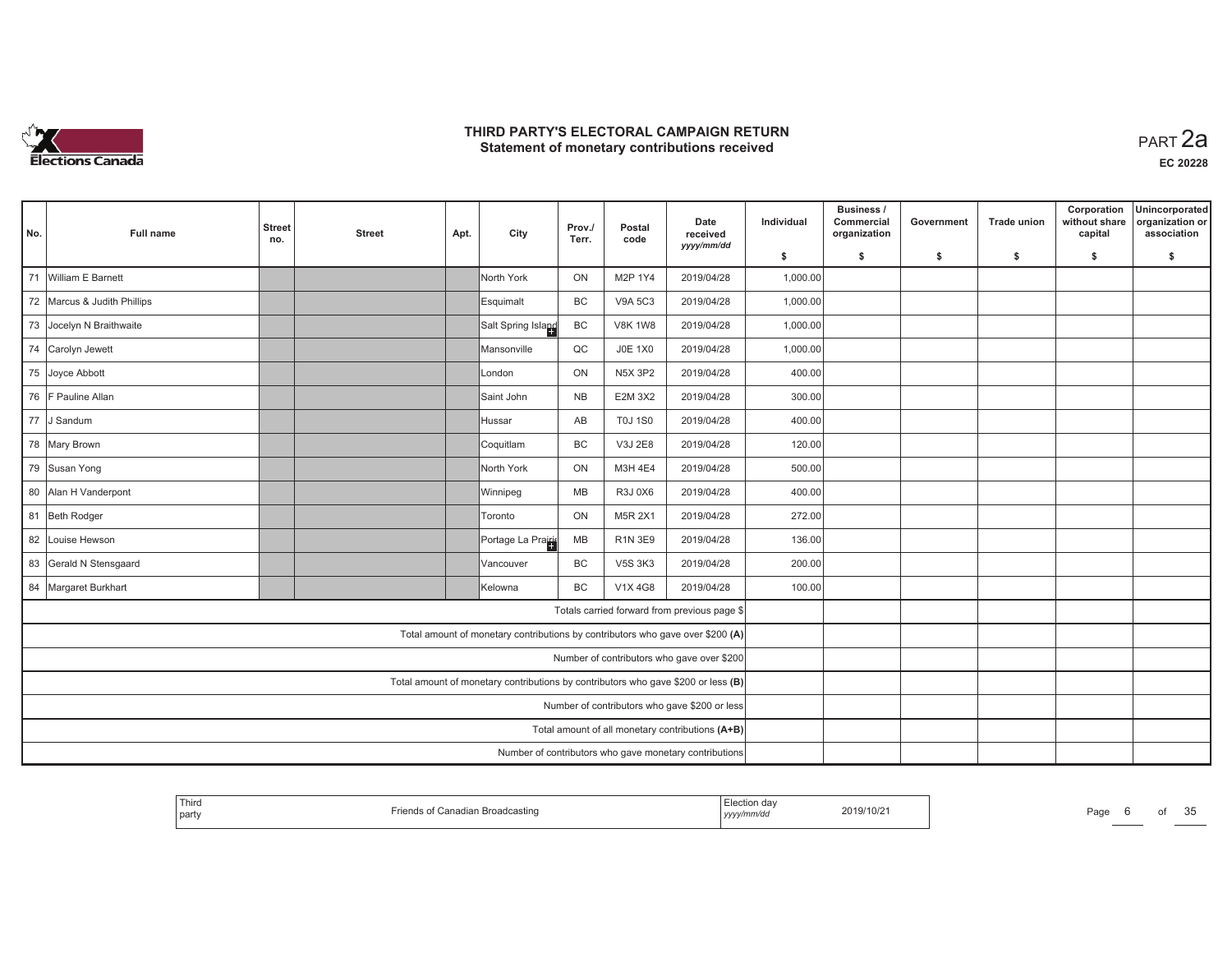

| No.                                           | Full name                                                                         | <b>Street</b><br>no. | <b>Street</b> | Apt. | City                                                                           | Prov./<br>Terr. | Postal<br>code | Date<br>received<br>yyyy/mm/dd               | Individual | Business /<br>Commercial<br>organization | Government | <b>Trade union</b> | Corporation<br>without share<br>capital | Unincorporated<br>organization or<br>association |
|-----------------------------------------------|-----------------------------------------------------------------------------------|----------------------|---------------|------|--------------------------------------------------------------------------------|-----------------|----------------|----------------------------------------------|------------|------------------------------------------|------------|--------------------|-----------------------------------------|--------------------------------------------------|
|                                               |                                                                                   |                      |               |      |                                                                                |                 |                |                                              | \$         | s.                                       | \$         | -\$                | \$                                      | \$                                               |
|                                               | 85 Marguerite McLean-Hewetson                                                     |                      |               |      | <b>Toronto</b>                                                                 | ON              | M5R 3J8        | 2019/04/28                                   | 250.00     |                                          |            |                    |                                         |                                                  |
|                                               | 86 Bob Elvins                                                                     |                      |               |      | Belleville                                                                     | ON              | K8P 2T2        | 2019/04/28                                   | 200.00     |                                          |            |                    |                                         |                                                  |
|                                               | 87 Patricia Morton                                                                |                      |               |      | Peterborough                                                                   | ON              | <b>K9H 7R2</b> | 2019/04/28                                   | 350.00     |                                          |            |                    |                                         |                                                  |
|                                               | 88 Lynn & Terry Halverson                                                         |                      |               |      | West Vancouver                                                                 | BC              | <b>V7W 1Y1</b> | 2019/04/28                                   | 150.00     |                                          |            |                    |                                         |                                                  |
|                                               | 89 Jeremy Fletcher                                                                |                      |               |      | Thunder Bay                                                                    | ON              | P7C 4M3        | 2019/04/28                                   | 125.00     |                                          |            |                    |                                         |                                                  |
|                                               | 90 Ian Crain                                                                      |                      |               |      | <b>Ottawa</b>                                                                  | ON              | K1M 1G3        | 2019/04/28                                   | 150.00     |                                          |            |                    |                                         |                                                  |
|                                               | 91 Audrey B Was                                                                   |                      |               |      | Toronto                                                                        | ON              | M5M 4M3        | 2019/04/28                                   | 100.00     |                                          |            |                    |                                         |                                                  |
|                                               | 92 Jack Bailey                                                                    |                      |               |      | Creston                                                                        | BC              | <b>V0B 1G0</b> | 2019/04/28                                   | 200.00     |                                          |            |                    |                                         |                                                  |
|                                               | 93 Dennis Price                                                                   |                      |               |      | <b>Hamilton</b>                                                                | ON              | L9B 1L9        | 2019/04/28                                   | 150.00     |                                          |            |                    |                                         |                                                  |
|                                               | 94 Carole Stewart                                                                 |                      |               |      | Guelph                                                                         | ON              | <b>N1H 2A7</b> | 2019/04/28                                   | 136.00     |                                          |            |                    |                                         |                                                  |
|                                               | 95 Mary Tozer                                                                     |                      |               |      | Burlington                                                                     | ON              | L7P 4M6        | 2019/04/28                                   | 136.00     |                                          |            |                    |                                         |                                                  |
|                                               | 96 Ernest & M Vanderschot                                                         |                      |               |      | St Marys                                                                       | ON              | N4X 1C9        | 2019/04/28                                   | 320.00     |                                          |            |                    |                                         |                                                  |
|                                               | 97 John Warren                                                                    |                      |               |      | Montreal                                                                       | QC              | <b>H4B 2S8</b> | 2019/04/28                                   | 150.00     |                                          |            |                    |                                         |                                                  |
|                                               | 98 Esther Miller                                                                  |                      |               |      | North Saanich                                                                  | <b>BC</b>       | <b>V8L 5K6</b> | 2019/04/28                                   | 100.00     |                                          |            |                    |                                         |                                                  |
|                                               |                                                                                   |                      |               |      |                                                                                |                 |                | Totals carried forward from previous page \$ |            |                                          |            |                    |                                         |                                                  |
|                                               |                                                                                   |                      |               |      | Total amount of monetary contributions by contributors who gave over \$200 (A) |                 |                |                                              |            |                                          |            |                    |                                         |                                                  |
|                                               | Number of contributors who gave over \$200                                        |                      |               |      |                                                                                |                 |                |                                              |            |                                          |            |                    |                                         |                                                  |
|                                               | Total amount of monetary contributions by contributors who gave \$200 or less (B) |                      |               |      |                                                                                |                 |                |                                              |            |                                          |            |                    |                                         |                                                  |
| Number of contributors who gave \$200 or less |                                                                                   |                      |               |      |                                                                                |                 |                |                                              |            |                                          |            |                    |                                         |                                                  |
|                                               | Total amount of all monetary contributions (A+B)                                  |                      |               |      |                                                                                |                 |                |                                              |            |                                          |            |                    |                                         |                                                  |
|                                               |                                                                                   |                      |               |      |                                                                                |                 |                |                                              |            |                                          |            |                    |                                         |                                                  |

| Third<br>party | of Canadian Broadcasting | Election day<br>, yyyy/mm/dd | 2019/10/21 | Page | от | $\Omega$<br>. .<br>ັບ |
|----------------|--------------------------|------------------------------|------------|------|----|-----------------------|
|                |                          |                              |            |      |    |                       |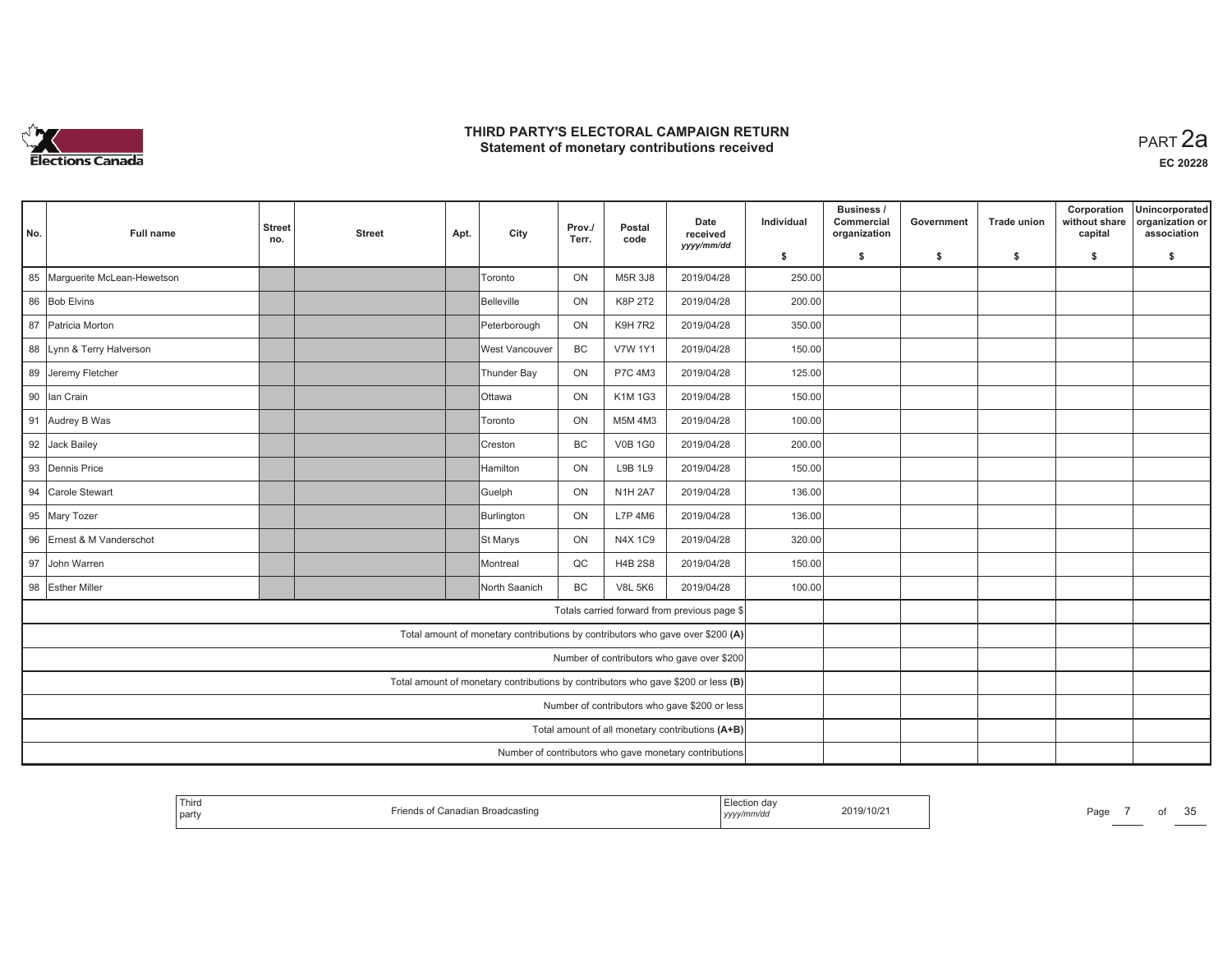

| No.                                                                               | <b>Full name</b>                           | <b>Street</b><br>no. | <b>Street</b> | Apt. | City                                                                           | Prov./<br>Terr. | Postal<br>code | Date<br>received<br>yyyy/mm/dd                         | Individual | Business /<br>Commercial<br>organization | Government | <b>Trade union</b> | Corporation<br>without share<br>capital | Unincorporated<br>organization or<br>association |
|-----------------------------------------------------------------------------------|--------------------------------------------|----------------------|---------------|------|--------------------------------------------------------------------------------|-----------------|----------------|--------------------------------------------------------|------------|------------------------------------------|------------|--------------------|-----------------------------------------|--------------------------------------------------|
|                                                                                   |                                            |                      |               |      |                                                                                |                 |                |                                                        | \$         | s.                                       | -\$        | -\$                | \$                                      | \$                                               |
|                                                                                   | 99 Susan Perreault                         |                      |               |      | Sable River                                                                    | <b>NS</b>       | <b>B0T 1V0</b> | 2019/04/28                                             | 200.00     |                                          |            |                    |                                         |                                                  |
|                                                                                   | 100 Jane Pringle                           |                      |               |      | Thunder Bay                                                                    | ON              | P7B 6Z4        | 2019/04/28                                             | 100.00     |                                          |            |                    |                                         |                                                  |
|                                                                                   | 101 James Oxton                            |                      |               |      | White Rock                                                                     | <b>BC</b>       | <b>V4B 3X7</b> | 2019/04/28                                             | 100.00     |                                          |            |                    |                                         |                                                  |
|                                                                                   | 102 Elenna Monchesky                       |                      |               |      | <b>Oshawa</b>                                                                  | ON              | L1G 4T6        | 2019/04/28                                             | 300.00     |                                          |            |                    |                                         |                                                  |
|                                                                                   | 103 John Armstrong                         |                      |               |      | <b>Ottawa</b>                                                                  | ON              | K1C 5Z3        | 2019/04/28                                             | 300.00     |                                          |            |                    |                                         |                                                  |
|                                                                                   | 104 Carol Labar                            |                      |               |      | Vancouver                                                                      | BC              | <b>V6K 1E6</b> | 2019/04/28                                             | 125.00     |                                          |            |                    |                                         |                                                  |
|                                                                                   | 105 Kim Adair                              |                      |               |      | New Liskeard                                                                   | ON              | <b>P0J 1P0</b> | 2019/04/28                                             | 136.00     |                                          |            |                    |                                         |                                                  |
|                                                                                   | 106 Marjorie Kevis                         |                      |               |      | Greenwood                                                                      | BC              | <b>V0H 1J0</b> | 2019/04/28                                             | 136.00     |                                          |            |                    |                                         |                                                  |
|                                                                                   | 107 Pauline Mansell                        |                      |               |      | lWindsor                                                                       | ON              | <b>N9A 2S6</b> | 2019/04/28                                             | 150.00     |                                          |            |                    |                                         |                                                  |
|                                                                                   | 108 Pirkko Halonen                         |                      |               |      | Vancouver                                                                      | BC              | V6J 1J6        | 2019/04/28                                             | 250.00     |                                          |            |                    |                                         |                                                  |
|                                                                                   | 109 Diane Lefebvre                         |                      |               |      | Vanier                                                                         | ON              | <b>K1L 5S2</b> | 2019/04/28                                             | 250.00     |                                          |            |                    |                                         |                                                  |
|                                                                                   | 110 G Harvey Heavin                        |                      |               |      | Melfort                                                                        | <b>SK</b>       | <b>S0E 1A0</b> | 2019/04/28                                             | 250.00     |                                          |            |                    |                                         |                                                  |
|                                                                                   | 111 Jean-Claude Mamet                      |                      |               |      | Saint-Lambert                                                                  | QC              | J4P 2Y4        | 2019/04/28                                             | 100.00     |                                          |            |                    |                                         |                                                  |
|                                                                                   | 112 Jean Kitchen                           |                      |               |      | <b>Toronto</b>                                                                 | ON              | M2K 3E6        | 2019/04/28                                             | 250.00     |                                          |            |                    |                                         |                                                  |
|                                                                                   |                                            |                      |               |      |                                                                                |                 |                | Totals carried forward from previous page \$           |            |                                          |            |                    |                                         |                                                  |
|                                                                                   |                                            |                      |               |      | Total amount of monetary contributions by contributors who gave over \$200 (A) |                 |                |                                                        |            |                                          |            |                    |                                         |                                                  |
|                                                                                   | Number of contributors who gave over \$200 |                      |               |      |                                                                                |                 |                |                                                        |            |                                          |            |                    |                                         |                                                  |
| Total amount of monetary contributions by contributors who gave \$200 or less (B) |                                            |                      |               |      |                                                                                |                 |                |                                                        |            |                                          |            |                    |                                         |                                                  |
| Number of contributors who gave \$200 or less                                     |                                            |                      |               |      |                                                                                |                 |                |                                                        |            |                                          |            |                    |                                         |                                                  |
| Total amount of all monetary contributions (A+B)                                  |                                            |                      |               |      |                                                                                |                 |                |                                                        |            |                                          |            |                    |                                         |                                                  |
|                                                                                   |                                            |                      |               |      |                                                                                |                 |                | Number of contributors who gave monetary contributions |            |                                          |            |                    |                                         |                                                  |

| Third<br>`part\ | ı Broadca<br>dcastino | $\frac{1}{2} \left( \frac{1}{2} \right) \left( \frac{1}{2} \right) \left( \frac{1}{2} \right) \left( \frac{1}{2} \right) \left( \frac{1}{2} \right) \left( \frac{1}{2} \right) \left( \frac{1}{2} \right) \left( \frac{1}{2} \right) \left( \frac{1}{2} \right) \left( \frac{1}{2} \right) \left( \frac{1}{2} \right) \left( \frac{1}{2} \right) \left( \frac{1}{2} \right) \left( \frac{1}{2} \right) \left( \frac{1}{2} \right) \left( \frac{1}{2} \right) \left( \frac$<br>ection.<br>aa<br>.<br>  yyyymmua | 2019/10/2 | Page |  | ОT | OE<br>em<br>w |
|-----------------|-----------------------|----------------------------------------------------------------------------------------------------------------------------------------------------------------------------------------------------------------------------------------------------------------------------------------------------------------------------------------------------------------------------------------------------------------------------------------------------------------------------------------------------------------|-----------|------|--|----|---------------|
|-----------------|-----------------------|----------------------------------------------------------------------------------------------------------------------------------------------------------------------------------------------------------------------------------------------------------------------------------------------------------------------------------------------------------------------------------------------------------------------------------------------------------------------------------------------------------------|-----------|------|--|----|---------------|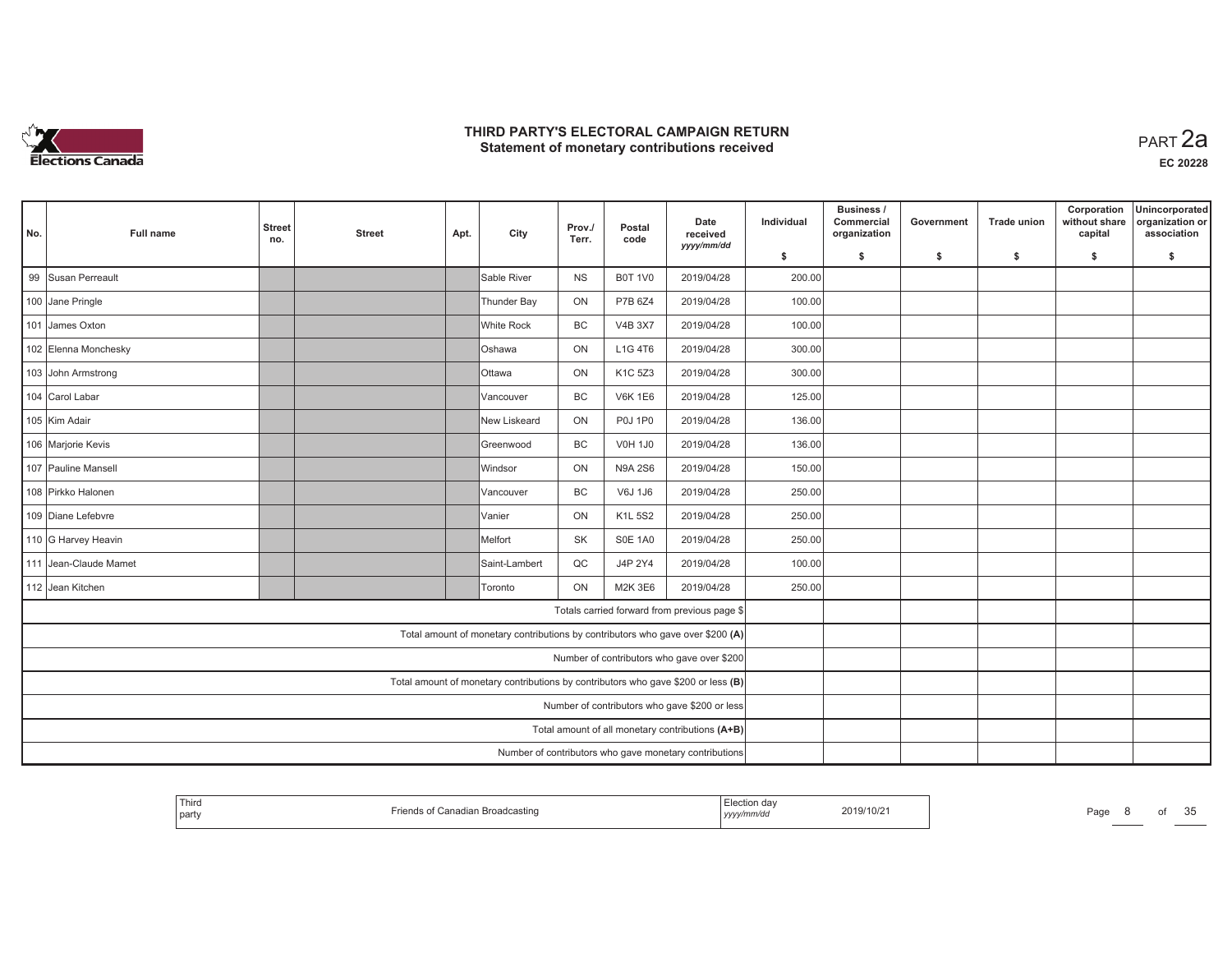

| No.                                                                               | <b>Full name</b>                           | <b>Street</b><br>no. | <b>Street</b> | Apt. | City                                                                           | Prov./<br>Terr. | Postal<br>code | Date<br>received<br>yyyy/mm/dd                         | Individual | Business /<br>Commercial<br>organization | Government | <b>Trade union</b> | Corporation<br>without share<br>capital | Unincorporated<br>organization or<br>association |
|-----------------------------------------------------------------------------------|--------------------------------------------|----------------------|---------------|------|--------------------------------------------------------------------------------|-----------------|----------------|--------------------------------------------------------|------------|------------------------------------------|------------|--------------------|-----------------------------------------|--------------------------------------------------|
|                                                                                   |                                            |                      |               |      |                                                                                |                 |                |                                                        | \$         | s.                                       | -\$        | -\$                | \$                                      | \$                                               |
|                                                                                   | 113 Lorraine Mounce                        |                      |               |      | Royston                                                                        | <b>BC</b>       | <b>V0R 2V0</b> | 2019/04/28                                             | 50.00      |                                          |            |                    |                                         |                                                  |
|                                                                                   | 114 J Colguhoun                            |                      |               |      | Englehart                                                                      | ON              | <b>P0J 1H0</b> | 2019/04/28                                             | 140.00     |                                          |            |                    |                                         |                                                  |
|                                                                                   | 115 Margaret Paul                          |                      |               |      | North Bay                                                                      | ON              | P1B 9K8        | 2019/04/28                                             | 136.00     |                                          |            |                    |                                         |                                                  |
|                                                                                   | 116 Joyce Mayhew                           |                      |               |      | Westbrook                                                                      | ON              | <b>K7P 2Z7</b> | 2019/04/28                                             | 136.00     |                                          |            |                    |                                         |                                                  |
|                                                                                   | 117 Kenneth E Robertson                    |                      |               |      | Saint-Hubert                                                                   | QC              | J3Y 5J4        | 2019/04/28                                             | 136.00     |                                          |            |                    |                                         |                                                  |
|                                                                                   | 118 Kate Clifford                          |                      |               |      | West Vancouver                                                                 | BC              | <b>V7V 1S7</b> | 2019/04/28                                             | 100.00     |                                          |            |                    |                                         |                                                  |
|                                                                                   | 119 Judith T Amos                          |                      |               |      | Regina                                                                         | <b>SK</b>       | <b>S4N 2S1</b> | 2019/04/28                                             | 225.00     |                                          |            |                    |                                         |                                                  |
|                                                                                   | 120 Madeleine Adele Mageau                 |                      |               |      | Deep River                                                                     | ON              | K0J 1P0        | 2019/04/28                                             | 136.00     |                                          |            |                    |                                         |                                                  |
|                                                                                   | 121 Robert McCandless                      |                      |               |      | Vancouver                                                                      | <b>BC</b>       | <b>V5T 1L7</b> | 2019/04/28                                             | 136.00     |                                          |            |                    |                                         |                                                  |
|                                                                                   | 122 Catherine Graham                       |                      |               |      | Paris                                                                          | ON              | <b>N3L 0A4</b> | 2019/05/04                                             | 200.00     |                                          |            |                    |                                         |                                                  |
|                                                                                   | 123 Charles Reimer                         |                      |               |      | Swift Current                                                                  | SK              | S9H 5M6        | 2019/05/04                                             | 200.00     |                                          |            |                    |                                         |                                                  |
|                                                                                   | 124 Charles S Churcher                     |                      |               |      | Victoria                                                                       | BC              | <b>V8V 4X9</b> | 2019/05/04                                             | 100.00     |                                          |            |                    |                                         |                                                  |
|                                                                                   | 125 William R Dixon                        |                      |               |      | Gloucester                                                                     | ON              | K1J 6S7        | 2019/05/04                                             | 150.00     |                                          |            |                    |                                         |                                                  |
|                                                                                   | 126 Jeremy Simms                           |                      |               |      | Mahone Bay                                                                     | <b>NS</b>       | <b>B0J 2E0</b> | 2019/05/04                                             | 100.00     |                                          |            |                    |                                         |                                                  |
|                                                                                   |                                            |                      |               |      |                                                                                |                 |                | Totals carried forward from previous page \$           |            |                                          |            |                    |                                         |                                                  |
|                                                                                   |                                            |                      |               |      | Total amount of monetary contributions by contributors who gave over \$200 (A) |                 |                |                                                        |            |                                          |            |                    |                                         |                                                  |
|                                                                                   | Number of contributors who gave over \$200 |                      |               |      |                                                                                |                 |                |                                                        |            |                                          |            |                    |                                         |                                                  |
| Total amount of monetary contributions by contributors who gave \$200 or less (B) |                                            |                      |               |      |                                                                                |                 |                |                                                        |            |                                          |            |                    |                                         |                                                  |
| Number of contributors who gave \$200 or less                                     |                                            |                      |               |      |                                                                                |                 |                |                                                        |            |                                          |            |                    |                                         |                                                  |
| Total amount of all monetary contributions (A+B)                                  |                                            |                      |               |      |                                                                                |                 |                |                                                        |            |                                          |            |                    |                                         |                                                  |
|                                                                                   |                                            |                      |               |      |                                                                                |                 |                | Number of contributors who gave monetary contributions |            |                                          |            |                    |                                         |                                                  |

| <b>Thiro</b><br>party | ⇔anagian Broadcasting | 2019/10/2<br>,,,,,,,<br>, уууулт | $\sim$ $\sim$<br>Page<br>ОT<br>u |
|-----------------------|-----------------------|----------------------------------|----------------------------------|
|-----------------------|-----------------------|----------------------------------|----------------------------------|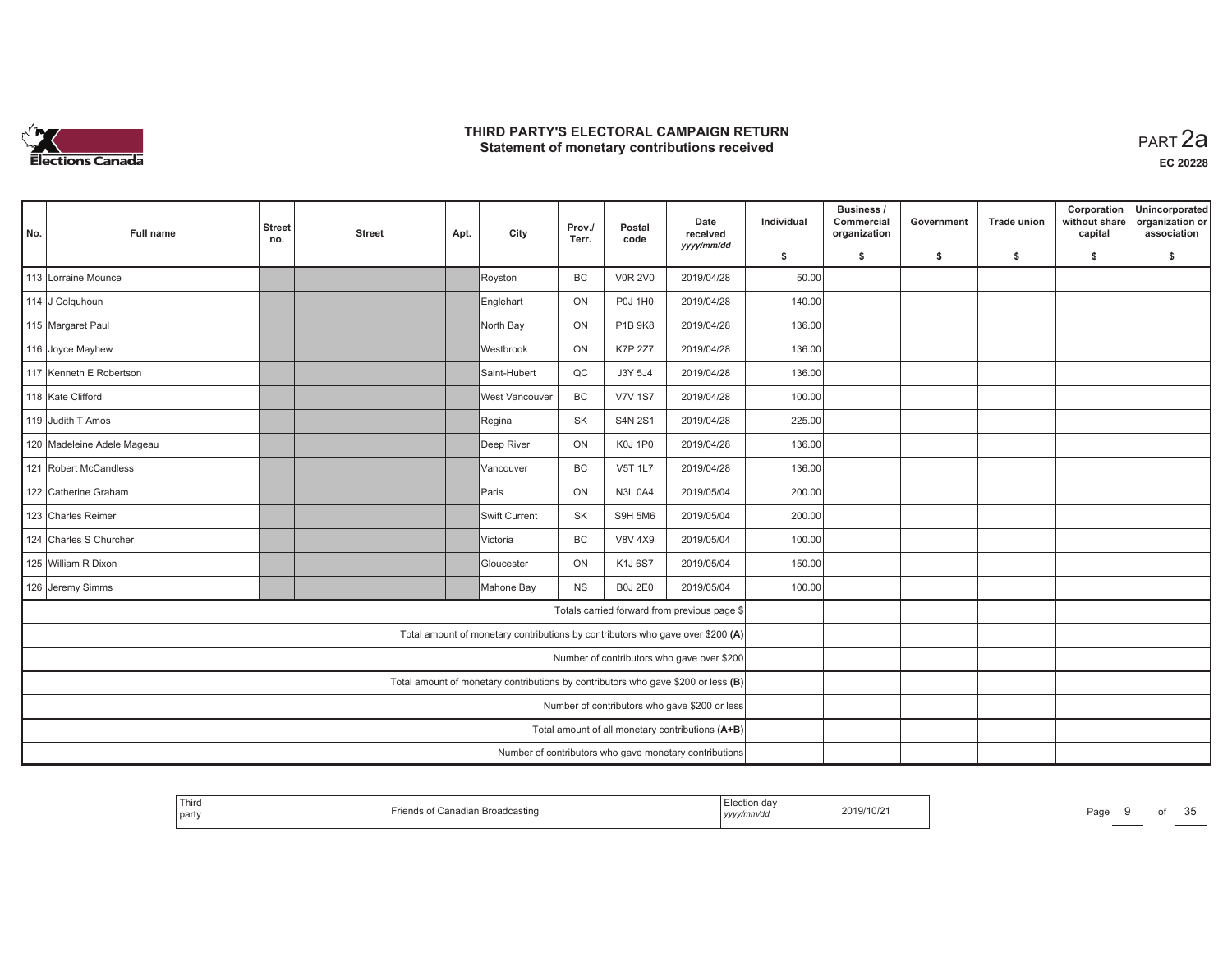

| No. | <b>Full name</b>                                                                  | <b>Street</b><br>no. | <b>Street</b> | Apt. | City         | Prov./<br>Terr. | Postal<br>code | Date<br>received<br>yyyy/mm/dd                                                 | Individual | Business /<br>Commercial<br>organization | Government | <b>Trade union</b> | Corporation<br>without share<br>capital | Unincorporated<br>organization or<br>association |
|-----|-----------------------------------------------------------------------------------|----------------------|---------------|------|--------------|-----------------|----------------|--------------------------------------------------------------------------------|------------|------------------------------------------|------------|--------------------|-----------------------------------------|--------------------------------------------------|
|     |                                                                                   |                      |               |      |              |                 |                |                                                                                | \$         | s.                                       | \$         | \$                 | \$                                      | \$                                               |
|     | 127 Brendan Mulroy                                                                |                      |               |      | Owen Sound   | ON              | N4K 6V5        | 2019/05/04                                                                     | 300.00     |                                          |            |                    |                                         |                                                  |
|     | 128 Doug Kopko                                                                    |                      |               |      | Saskatoon    | SK              | <b>S7N 1V1</b> | 2019/05/04                                                                     | 300.00     |                                          |            |                    |                                         |                                                  |
|     | 129 Peter & Lucy Wooding                                                          |                      |               |      | Sechelt      | BC              | <b>V0N 3A4</b> | 2019/05/04                                                                     | 136.00     |                                          |            |                    |                                         |                                                  |
|     | 130 Hermann Bruns                                                                 |                      |               |      | Mara         | BC              | <b>V0E 2K0</b> | 2019/05/04                                                                     | 120.00     |                                          |            |                    |                                         |                                                  |
|     | 131 Ralph Fluit                                                                   |                      |               |      | Emo          | ON              | <b>P0W 1E0</b> | 2019/05/04                                                                     | 100.00     |                                          |            |                    |                                         |                                                  |
|     | 132 Tom W Smith                                                                   |                      |               |      | Calgary      | AB              | T2J 3V6        | 2019/05/04                                                                     | 250.00     |                                          |            |                    |                                         |                                                  |
|     | 133 Stephen T Koerner                                                             |                      |               |      | Victoria     | <b>BC</b>       | <b>V8S 1G1</b> | 2019/05/04                                                                     | 250.00     |                                          |            |                    |                                         |                                                  |
|     | 134 Kim Tanner                                                                    |                      |               |      | Whitehorse   | YT              | Y1A 5T3        | 2019/05/04                                                                     | 250.00     |                                          |            |                    |                                         |                                                  |
|     | 135 Alice E Briggs                                                                |                      |               |      | Toronto      | ON              | <b>M5M 3C8</b> | 2019/05/04                                                                     | 100.00     |                                          |            |                    |                                         |                                                  |
|     | 136 Frances Healey                                                                |                      |               |      | St John's    | <b>NL</b>       | A1C 3E5        | 2019/05/04                                                                     | 140.00     |                                          |            |                    |                                         |                                                  |
|     | 137 Nancy Webb                                                                    |                      |               |      | Frelighsburg | QC              | <b>J0J 1C0</b> | 2019/05/04                                                                     | 100.00     |                                          |            |                    |                                         |                                                  |
|     | 138 Dianne MacDonald                                                              |                      |               |      | Cobourg      | ON              | <b>K9A 5S3</b> | 2019/05/21                                                                     | 1,000.00   |                                          |            |                    |                                         |                                                  |
|     | 139 Bernie Silverman                                                              |                      |               |      | Toronto      | ON              | M3A 3G6        | 2019/05/21                                                                     | 1,000.00   |                                          |            |                    |                                         |                                                  |
|     | 140 Veronica Dyck                                                                 |                      |               |      | Wymark       | <b>SK</b>       | <b>SON 2Y0</b> | 2019/05/21                                                                     | 250.00     |                                          |            |                    |                                         |                                                  |
|     |                                                                                   |                      |               |      |              |                 |                | Totals carried forward from previous page \$                                   |            |                                          |            |                    |                                         |                                                  |
|     |                                                                                   |                      |               |      |              |                 |                | Total amount of monetary contributions by contributors who gave over \$200 (A) |            |                                          |            |                    |                                         |                                                  |
|     | Number of contributors who gave over \$200                                        |                      |               |      |              |                 |                |                                                                                |            |                                          |            |                    |                                         |                                                  |
|     | Total amount of monetary contributions by contributors who gave \$200 or less (B) |                      |               |      |              |                 |                |                                                                                |            |                                          |            |                    |                                         |                                                  |
|     | Number of contributors who gave \$200 or less                                     |                      |               |      |              |                 |                |                                                                                |            |                                          |            |                    |                                         |                                                  |
|     | Total amount of all monetary contributions (A+B)                                  |                      |               |      |              |                 |                |                                                                                |            |                                          |            |                    |                                         |                                                  |
|     |                                                                                   |                      |               |      |              |                 |                | Number of contributors who gave monetary contributions                         |            |                                          |            |                    |                                         |                                                  |

| Third<br>s of Canadian Broadcasting<br>party | ı dav<br>2019/10/21<br>.<br>nmrai<br>17777 | $P_{\text{AOF}}$<br>ОT | $\sim$ $\sim$<br>u |
|----------------------------------------------|--------------------------------------------|------------------------|--------------------|
|----------------------------------------------|--------------------------------------------|------------------------|--------------------|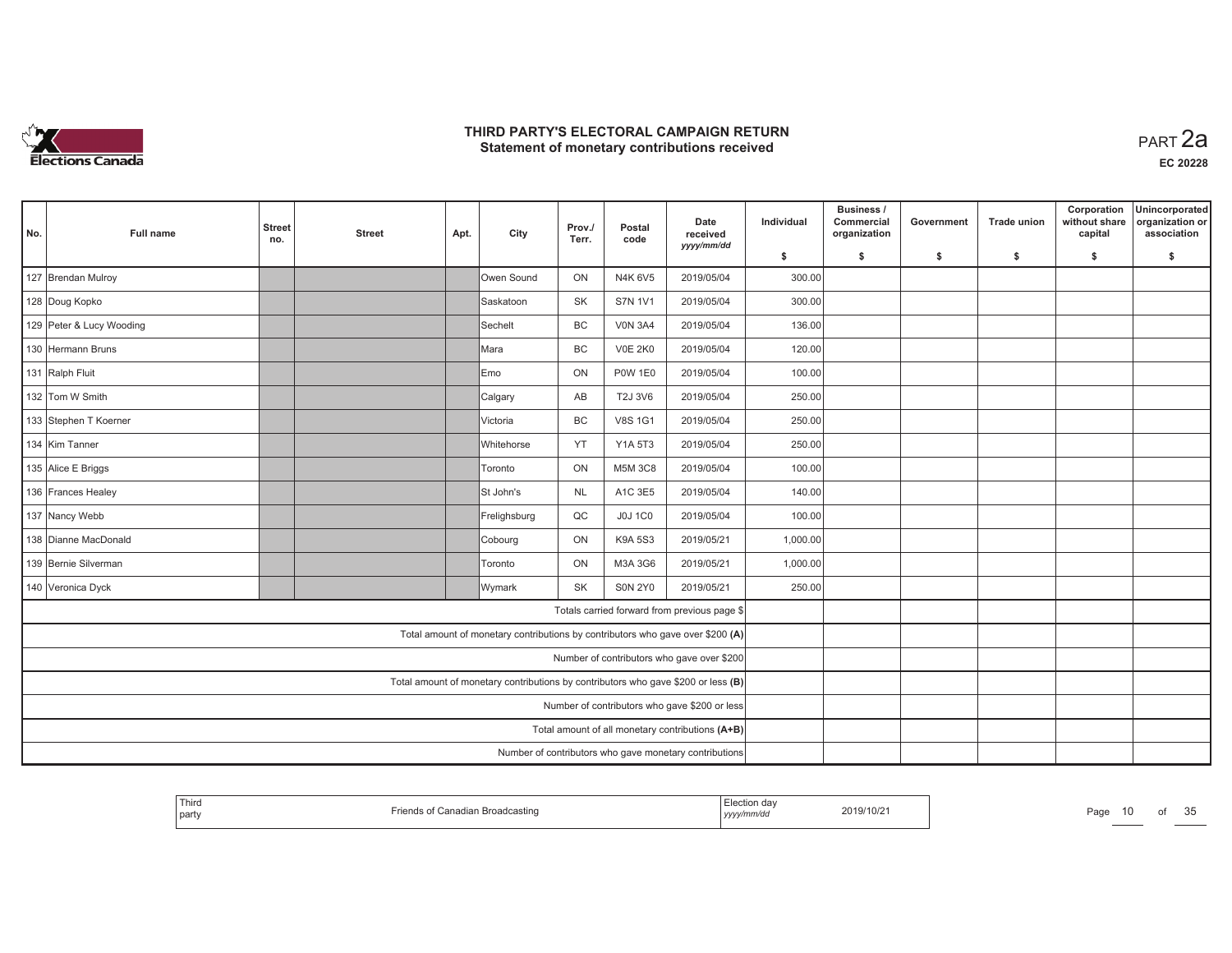

| No. | <b>Full name</b>          | <b>Street</b><br>no. | <b>Street</b> | Apt. | City                                                                              | Prov./<br>Terr. | Postal<br>code | Date<br>received<br>yyyy/mm/dd                         | Individual | Business /<br>Commercial<br>organization | Government | <b>Trade union</b> | Corporation<br>without share<br>capital | Unincorporated<br>organization or<br>association |
|-----|---------------------------|----------------------|---------------|------|-----------------------------------------------------------------------------------|-----------------|----------------|--------------------------------------------------------|------------|------------------------------------------|------------|--------------------|-----------------------------------------|--------------------------------------------------|
|     |                           |                      |               |      |                                                                                   |                 |                |                                                        | \$         | s.                                       | -\$        | -\$                | \$                                      | s.                                               |
|     | 141 H E Edwards           |                      |               |      | Gloucester                                                                        | ON              | K1J 8J2        | 2019/05/21                                             | 500.00     |                                          |            |                    |                                         |                                                  |
|     | 142 Margaret Stevens      |                      |               |      | Woodbridge                                                                        | ON              | <b>L4L 2P7</b> | 2019/05/21                                             | 300.00     |                                          |            |                    |                                         |                                                  |
|     | 143 Margaret Sigurgeirson |                      |               |      | Hornby Island                                                                     | <b>BC</b>       | <b>V0R 1Z0</b> | 2019/05/21                                             | 300.00     |                                          |            |                    |                                         |                                                  |
|     | 144 T J Coonan            |                      |               |      | Halifax                                                                           | <b>NS</b>       | <b>B3M 2X3</b> | 2019/05/21                                             | 400.00     |                                          |            |                    |                                         |                                                  |
|     | 145 Anne Newbigging       |                      |               |      | Ancaster                                                                          | ON              | L9G 2C5        | 2019/05/21                                             | 150.00     |                                          |            |                    |                                         |                                                  |
|     | 146 Anne MacDougall       |                      |               |      | Guelph                                                                            | ON              | N1G 2Y5        | 2019/05/21                                             | 100.00     |                                          |            |                    |                                         |                                                  |
|     | 147 William Foulkes       |                      |               |      | Senneville                                                                        | QC              | <b>H9X 1T6</b> | 2019/05/21                                             | 136.00     |                                          |            |                    |                                         |                                                  |
|     | 148 Marjorie Hougham      |                      |               |      | Surrey                                                                            | <b>BC</b>       | <b>V4A 9M5</b> | 2019/05/21                                             | 250.00     |                                          |            |                    |                                         |                                                  |
|     | 149 Joan Smiley           |                      |               |      | Nepean                                                                            | ON              | K2G 6N1        | 2019/05/21                                             | 50.00      |                                          |            |                    |                                         |                                                  |
|     | 150 Margaret McKague      |                      |               |      | Edmonton                                                                          | AB              | <b>T5R 5Y5</b> | 2019/05/21                                             | 250.00     |                                          |            |                    |                                         |                                                  |
|     | 151 Eva Thibodeau         |                      |               |      | Blind Bay                                                                         | <b>BC</b>       | <b>V0E 1H1</b> | 2019/05/21                                             | 125.00     |                                          |            |                    |                                         |                                                  |
|     | 152 Nellie Pozdzik        |                      |               |      | Saskatoon                                                                         | <b>SK</b>       | S7J 4X4        | 2019/05/21                                             | 100.00     |                                          |            |                    |                                         |                                                  |
|     | 153 Takashi Iwata         |                      |               |      | East York                                                                         | ON              | M4J 3C4        | 2019/05/21                                             | 76.00      |                                          |            |                    |                                         |                                                  |
|     | 154 Margrith Loretz       |                      |               |      | Spillimacheen                                                                     | <b>BC</b>       | <b>V0A 1P0</b> | 2019/05/31                                             | 500.00     |                                          |            |                    |                                         |                                                  |
|     |                           |                      |               |      |                                                                                   |                 |                | Totals carried forward from previous page \$           |            |                                          |            |                    |                                         |                                                  |
|     |                           |                      |               |      | Total amount of monetary contributions by contributors who gave over \$200 (A)    |                 |                |                                                        |            |                                          |            |                    |                                         |                                                  |
|     |                           |                      |               |      |                                                                                   |                 |                | Number of contributors who gave over \$200             |            |                                          |            |                    |                                         |                                                  |
|     |                           |                      |               |      | Total amount of monetary contributions by contributors who gave \$200 or less (B) |                 |                |                                                        |            |                                          |            |                    |                                         |                                                  |
|     |                           |                      |               |      |                                                                                   |                 |                | Number of contributors who gave \$200 or less          |            |                                          |            |                    |                                         |                                                  |
|     |                           |                      |               |      |                                                                                   |                 |                | Total amount of all monetary contributions (A+B)       |            |                                          |            |                    |                                         |                                                  |
|     |                           |                      |               |      |                                                                                   |                 |                | Number of contributors who gave monetary contributions |            |                                          |            |                    |                                         |                                                  |

| Thirc<br>of Canadian Broadcasting<br>party | ion da<br>2019/10/21<br>√mm/do<br>,,,,, |  |
|--------------------------------------------|-----------------------------------------|--|
|--------------------------------------------|-----------------------------------------|--|

age 11 of 35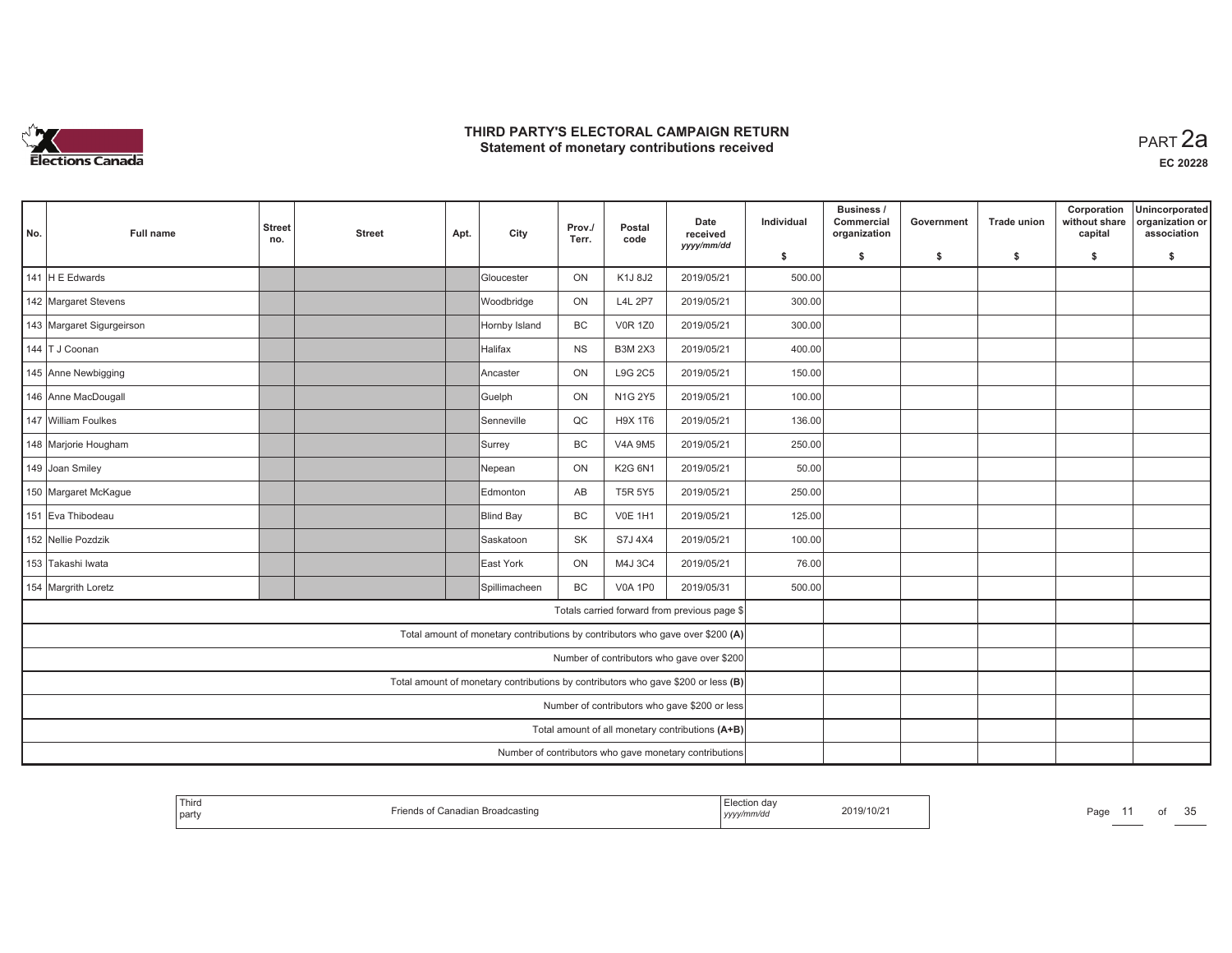

| No. | <b>Full name</b>           | <b>Street</b><br>no. | <b>Street</b> | Apt. | City                                                                              | Prov./<br>Terr. | Postal<br>code | Date<br>received<br>yyyy/mm/dd                         | Individual | Business /<br>Commercial<br>organization | Government | <b>Trade union</b> | Corporation<br>without share<br>capital | Unincorporated<br>organization or<br>association |
|-----|----------------------------|----------------------|---------------|------|-----------------------------------------------------------------------------------|-----------------|----------------|--------------------------------------------------------|------------|------------------------------------------|------------|--------------------|-----------------------------------------|--------------------------------------------------|
|     |                            |                      |               |      |                                                                                   |                 |                |                                                        | \$         | s.                                       | \$         | -S                 | \$                                      | s.                                               |
|     | 155 Kathleen Francoeur     |                      |               |      | <b>Ottawa</b>                                                                     | ON              | K1G 2Y7        | 2019/05/31                                             | 500.00     |                                          |            |                    |                                         |                                                  |
|     | 156 Vernon Schaefer        |                      |               |      | <b>Waterloo</b>                                                                   | ON              | <b>N2J 2E5</b> | 2019/05/31                                             | 300.00     |                                          |            |                    |                                         |                                                  |
|     | 157 Graham Cotter          |                      |               |      | Warkworth                                                                         | ON              | K0K 3K0        | 2019/05/31                                             | 200.00     |                                          |            |                    |                                         |                                                  |
|     | 158 George D Milbrandt     |                      |               |      | <b>Toronto</b>                                                                    | ON              | M4N 1W4        | 2019/05/31                                             | 350.00     |                                          |            |                    |                                         |                                                  |
|     | 159 Peter Weremchuk        |                      |               |      | Mission                                                                           | <b>BC</b>       | <b>V2V 1R4</b> | 2019/05/31                                             | 175.00     |                                          |            |                    |                                         |                                                  |
|     | 160 C P Huber              |                      |               |      | <b>Ottawa</b>                                                                     | ON              | K1M 2B6        | 2019/05/31                                             | 250.00     |                                          |            |                    |                                         |                                                  |
|     | 161 Mary Godolphin         |                      |               |      | lVancouver                                                                        | <b>BC</b>       | <b>V6K 2Y6</b> | 2019/05/31                                             | 75.00      |                                          |            |                    |                                         |                                                  |
|     | 162 Janet Brady            |                      |               |      | Winnipeg                                                                          | MB              | <b>R2Y 2M7</b> | 2019/06/08                                             | 250.00     |                                          |            |                    |                                         |                                                  |
|     | 163 Susan Amos             |                      |               |      | Sackville                                                                         | <b>NB</b>       | E4L 4R6        | 2019/06/08                                             | 136.00     |                                          |            |                    |                                         |                                                  |
|     | 164 Shirley Hutchinson     |                      |               |      | North York                                                                        | ON              | <b>M2N 6G8</b> | 2019/06/08                                             | 250.00     |                                          |            |                    |                                         |                                                  |
|     | 165 T P Alburger           |                      |               |      | Deep River                                                                        | ON              | K0J 1P0        | 2019/06/08                                             | 100.00     |                                          |            |                    |                                         |                                                  |
|     | 166 Dennis & Gale Gingrich |                      |               |      | Toronto                                                                           | ON              | <b>M5C 2V8</b> | 2019/06/08                                             | 125.00     |                                          |            |                    |                                         |                                                  |
|     | 167 Doris A Arnold         |                      |               |      | Owen Sound                                                                        | ON              | N4K 4Z6        | 2019/06/30                                             | 700.00     |                                          |            |                    |                                         |                                                  |
|     | 168 Gordon Coggins         |                      |               |      | Tillsonburg                                                                       | ON              | <b>N4G 2A3</b> | 2019/06/30                                             | 501.00     |                                          |            |                    |                                         |                                                  |
|     |                            |                      |               |      |                                                                                   |                 |                | Totals carried forward from previous page \$           |            |                                          |            |                    |                                         |                                                  |
|     |                            |                      |               |      | Total amount of monetary contributions by contributors who gave over \$200 (A)    |                 |                |                                                        |            |                                          |            |                    |                                         |                                                  |
|     |                            |                      |               |      |                                                                                   |                 |                | Number of contributors who gave over \$200             |            |                                          |            |                    |                                         |                                                  |
|     |                            |                      |               |      | Total amount of monetary contributions by contributors who gave \$200 or less (B) |                 |                |                                                        |            |                                          |            |                    |                                         |                                                  |
|     |                            |                      |               |      |                                                                                   |                 |                | Number of contributors who gave \$200 or less          |            |                                          |            |                    |                                         |                                                  |
|     |                            |                      |               |      |                                                                                   |                 |                | Total amount of all monetary contributions (A+B)       |            |                                          |            |                    |                                         |                                                  |
|     |                            |                      |               |      |                                                                                   |                 |                | Number of contributors who gave monetary contributions |            |                                          |            |                    |                                         |                                                  |

| Third<br>n Broadc<br>'anadi<br>icastino<br>party | 2019/10/2<br>yyyynmwuu | Page | οt | $\sim$ $\sim$ |
|--------------------------------------------------|------------------------|------|----|---------------|
|--------------------------------------------------|------------------------|------|----|---------------|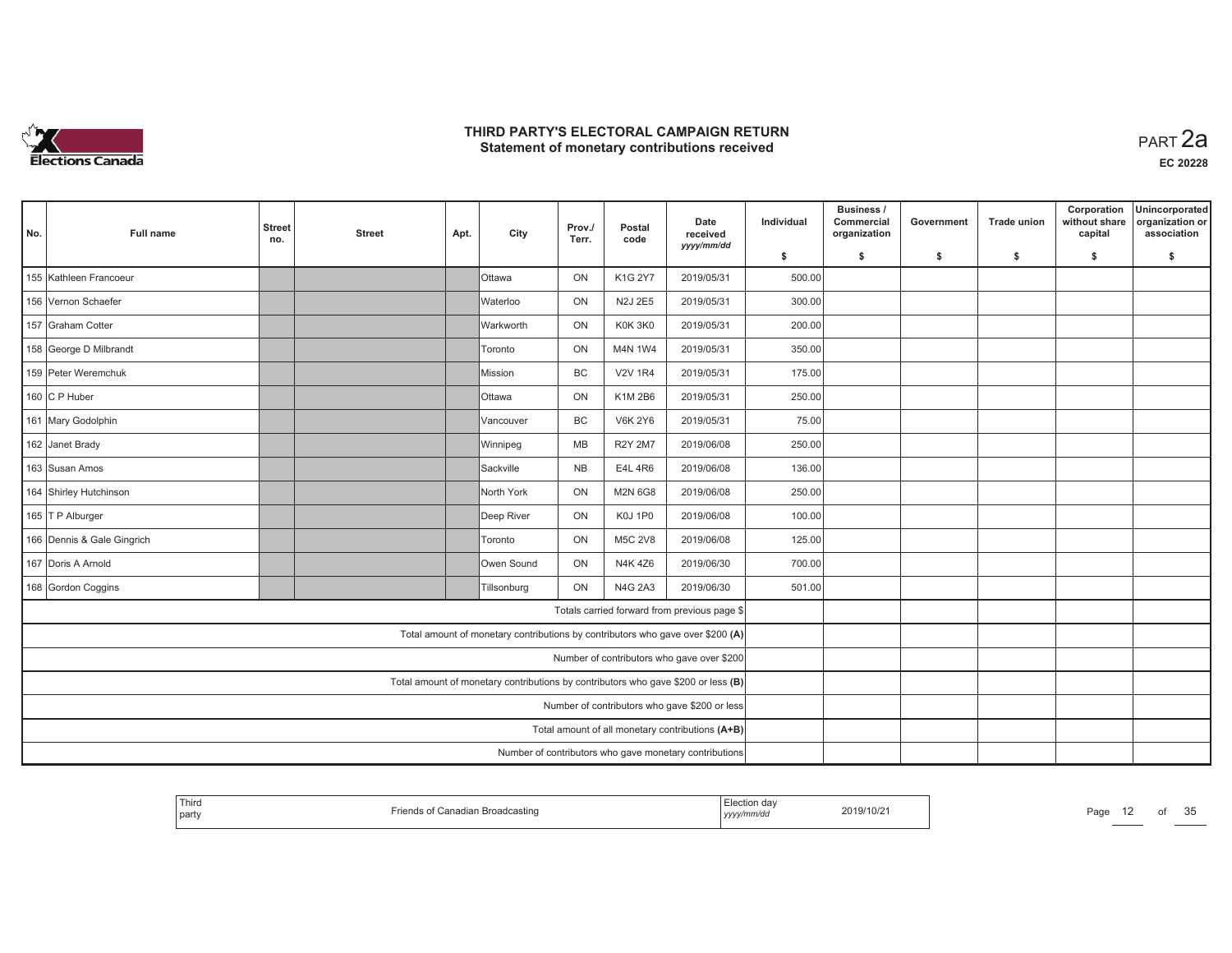

| No. | <b>Full name</b>               | <b>Street</b><br>no. | <b>Street</b> | Apt. | City                                                                              | Prov./<br>Terr. | Postal<br>code | Date<br>received<br>yyyy/mm/dd                         | Individual | Business /<br>Commercial<br>organization | Government | <b>Trade union</b> | Corporation<br>without share<br>capital | Unincorporated<br>organization or<br>association |
|-----|--------------------------------|----------------------|---------------|------|-----------------------------------------------------------------------------------|-----------------|----------------|--------------------------------------------------------|------------|------------------------------------------|------------|--------------------|-----------------------------------------|--------------------------------------------------|
|     |                                |                      |               |      |                                                                                   |                 |                |                                                        | \$         | s.                                       | \$         | \$                 | \$                                      | \$                                               |
|     | 169 Doris Johnson              |                      |               |      | Vancouver                                                                         | <b>BC</b>       | <b>V6H 1M9</b> | 2019/06/30                                             | 500.00     |                                          |            |                    |                                         |                                                  |
|     | 170 Murray Dickson             |                      |               |      | Saskatoon                                                                         | <b>SK</b>       | S7J 0G4        | 2019/06/30                                             | 200.00     |                                          |            |                    |                                         |                                                  |
|     | 171 Marguerite McLean-Hewetson |                      |               |      | Toronto                                                                           | ON              | M5R 3J8        | 2019/06/30                                             | 136.00     |                                          |            |                    |                                         |                                                  |
|     | 172 Dennis & Janet Woodford    |                      |               |      | Winnipeg                                                                          | MB              | <b>R3M 3R5</b> | 2019/06/30                                             | 150.00     |                                          |            |                    |                                         |                                                  |
|     | 173 John Lounds                |                      |               |      | Collingwood                                                                       | ON              | L9Y 5B4        | 2019/06/30                                             | 250.00     |                                          |            |                    |                                         |                                                  |
|     | 174 Gertrude Watson            |                      |               |      | Chesley                                                                           | ON              | <b>N0G 1L0</b> | 2019/06/30                                             | 300.00     |                                          |            |                    |                                         |                                                  |
|     | 175 Anne Newbigging            |                      |               |      | Ancaster                                                                          | ON              | L9G 2C5        | 2019/06/30                                             | 150.00     |                                          |            |                    |                                         |                                                  |
|     | 176 J K Fawcett                |                      |               |      | Courtenay                                                                         | BC              | V9J 1L4        | 2019/06/30                                             | 300.00     |                                          |            |                    |                                         |                                                  |
|     | 177 Sheila Twardawa            |                      |               |      | <b>IShannon</b>                                                                   | QC              | G3S 1H8        | 2019/06/30                                             | 300.00     |                                          |            |                    |                                         |                                                  |
|     | 178 William R Dixon            |                      |               |      | Gloucester                                                                        | ON              | K1J 6S7        | 2019/06/30                                             | 150.00     |                                          |            |                    |                                         |                                                  |
|     | 179 Liliane Aberman            |                      |               |      | Westmount                                                                         | QC              | H3Y 3J1        | 2019/06/30                                             | 300.00     |                                          |            |                    |                                         |                                                  |
|     | 180 William Zander             |                      |               |      | New Westminster                                                                   | BC              | <b>V3M 2K4</b> | 2019/06/30                                             | 150.00     |                                          |            |                    |                                         |                                                  |
|     | 181 Gail R Michener            |                      |               |      | Picture Butte                                                                     | AB              | <b>T0K 1V0</b> | 2019/06/30                                             | 250.00     |                                          |            |                    |                                         |                                                  |
|     | 182 J Colquhoun                |                      |               |      | Englehart                                                                         | ON              | <b>P0J 1H0</b> | 2019/06/30                                             | 50.00      |                                          |            |                    |                                         |                                                  |
|     |                                |                      |               |      |                                                                                   |                 |                | Totals carried forward from previous page \$           |            |                                          |            |                    |                                         |                                                  |
|     |                                |                      |               |      | Total amount of monetary contributions by contributors who gave over \$200 (A)    |                 |                |                                                        |            |                                          |            |                    |                                         |                                                  |
|     |                                |                      |               |      |                                                                                   |                 |                | Number of contributors who gave over \$200             |            |                                          |            |                    |                                         |                                                  |
|     |                                |                      |               |      | Total amount of monetary contributions by contributors who gave \$200 or less (B) |                 |                |                                                        |            |                                          |            |                    |                                         |                                                  |
|     |                                |                      |               |      |                                                                                   |                 |                | Number of contributors who gave \$200 or less          |            |                                          |            |                    |                                         |                                                  |
|     |                                |                      |               |      |                                                                                   |                 |                | Total amount of all monetary contributions (A+B)       |            |                                          |            |                    |                                         |                                                  |
|     |                                |                      |               |      |                                                                                   |                 |                | Number of contributors who gave monetary contributions |            |                                          |            |                    |                                         |                                                  |

| Third<br>Election day<br>2019/10/21<br>Page<br>f Canadian Broadcasting<br>Friends,<br>`party<br>, yyyy/mm/dd |  |  | οt | $\sim$ $\sim$<br>vu |
|--------------------------------------------------------------------------------------------------------------|--|--|----|---------------------|
|--------------------------------------------------------------------------------------------------------------|--|--|----|---------------------|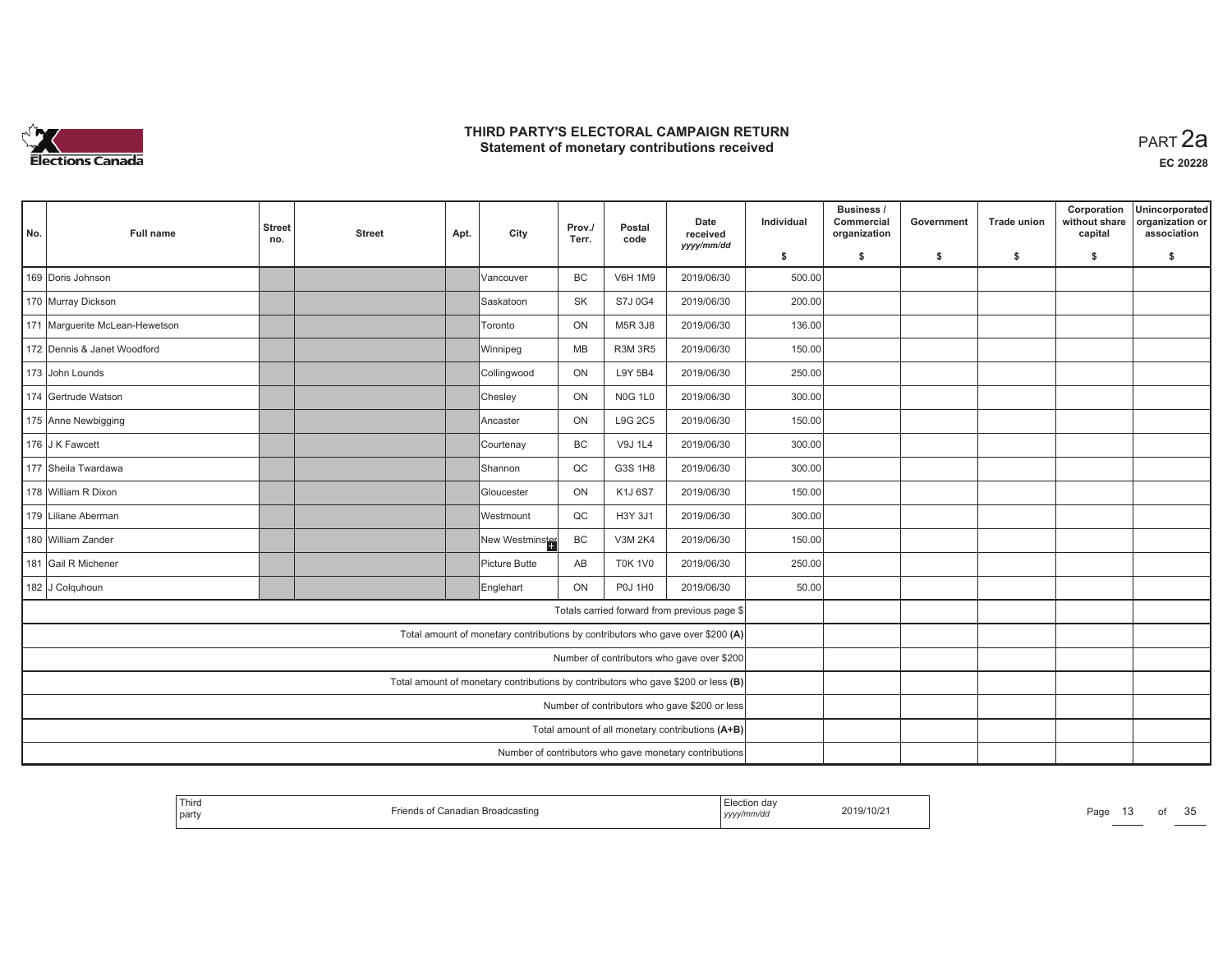

| No. | <b>Full name</b>         | <b>Street</b><br>no. | <b>Street</b> | Apt. | City                                                                              | Prov./<br>Terr. | Postal<br>code | Date<br>received<br>yyyy/mm/dd                         | Individual | Business /<br>Commercial<br>organization | Government | <b>Trade union</b> | Corporation<br>without share<br>capital | Unincorporated<br>organization or<br>association |
|-----|--------------------------|----------------------|---------------|------|-----------------------------------------------------------------------------------|-----------------|----------------|--------------------------------------------------------|------------|------------------------------------------|------------|--------------------|-----------------------------------------|--------------------------------------------------|
|     |                          |                      |               |      |                                                                                   |                 |                |                                                        | \$         | s.                                       | -\$        | -\$                | \$                                      | s.                                               |
|     | 183 Margaret J Hutchison |                      |               |      | Singhampton                                                                       | ON              | NOC 1M0        | 2019/06/30                                             | 136.00     |                                          |            |                    |                                         |                                                  |
|     | 184 K Kozakowski         |                      |               |      | Etobicoke                                                                         | ON              | M9P 1B3        | 2019/06/30                                             | 100.00     |                                          |            |                    |                                         |                                                  |
|     | 185 Desmond O'Rorke      |                      |               |      | Toronto                                                                           | ON              | <b>M5N 1P6</b> | 2019/06/30                                             | 100.00     |                                          |            |                    |                                         |                                                  |
|     | 186 Donald Roberts       |                      |               |      | <b>Windsor</b>                                                                    | ON              | N9B 1Z9        | 2019/06/30                                             | 125.00     |                                          |            |                    |                                         |                                                  |
|     | 187 William E Barnett    |                      |               |      | North York                                                                        | ON              | M2P 1Y4        | 2019/07/07                                             | 1,000.00   |                                          |            |                    |                                         |                                                  |
|     | 188 Doreen Martindale    |                      |               |      | <b>Toronto</b>                                                                    | ON              | M6G 3Z5        | 2019/07/07                                             | 1,000.00   |                                          |            |                    |                                         |                                                  |
|     | 189 F Pauline Allan      |                      |               |      | Saint John                                                                        | <b>NB</b>       | <b>E2M 3X2</b> | 2019/07/07                                             | 400.00     |                                          |            |                    |                                         |                                                  |
|     | 190 Dianne Fahselt       |                      |               |      | London                                                                            | ON              | <b>N6K 4G2</b> | 2019/07/07                                             | 500.00     |                                          |            |                    |                                         |                                                  |
|     | 191 Claire Mowat         |                      |               |      | Port Hope                                                                         | ON              | L1A 2R4        | 2019/07/07                                             | 200.00     |                                          |            |                    |                                         |                                                  |
|     | 192 Mary Brown           |                      |               |      | Coquitlam                                                                         | <b>BC</b>       | V3J 2E8        | 2019/07/07                                             | 120.00     |                                          |            |                    |                                         |                                                  |
|     | 193 $D R$ Carr           |                      |               |      | Scarborough                                                                       | ON              | M1T 2X3        | 2019/07/07                                             | 500.00     |                                          |            |                    |                                         |                                                  |
|     | 194 Sharon Ramsdale      |                      |               |      | Vernon                                                                            | <b>BC</b>       | <b>V1T4G3</b>  | 2019/07/07                                             | 100.00     |                                          |            |                    |                                         |                                                  |
|     | 195 Josie Bunker         |                      |               |      | Bracebridge                                                                       | ON              | <b>P1L 1A7</b> | 2019/07/07                                             | 500.00     |                                          |            |                    |                                         |                                                  |
|     | 196 Helga Von Der Recke  |                      |               |      | Kerwood                                                                           | ON              | <b>N0M 2B0</b> | 2019/07/07                                             | 150.00     |                                          |            |                    |                                         |                                                  |
|     |                          |                      |               |      |                                                                                   |                 |                | Totals carried forward from previous page \$           |            |                                          |            |                    |                                         |                                                  |
|     |                          |                      |               |      | Total amount of monetary contributions by contributors who gave over \$200 (A)    |                 |                |                                                        |            |                                          |            |                    |                                         |                                                  |
|     |                          |                      |               |      |                                                                                   |                 |                | Number of contributors who gave over \$200             |            |                                          |            |                    |                                         |                                                  |
|     |                          |                      |               |      | Total amount of monetary contributions by contributors who gave \$200 or less (B) |                 |                |                                                        |            |                                          |            |                    |                                         |                                                  |
|     |                          |                      |               |      |                                                                                   |                 |                | Number of contributors who gave \$200 or less          |            |                                          |            |                    |                                         |                                                  |
|     |                          |                      |               |      |                                                                                   |                 |                | Total amount of all monetary contributions (A+B)       |            |                                          |            |                    |                                         |                                                  |
|     |                          |                      |               |      |                                                                                   |                 |                | Number of contributors who gave monetary contributions |            |                                          |            |                    |                                         |                                                  |

| `Thira<br>Friends of Canadian Broadcasting<br>party | Election day<br>2019/10/21<br>yyyy/mm/dd |  |
|-----------------------------------------------------|------------------------------------------|--|
|-----------------------------------------------------|------------------------------------------|--|

Page 14 of 35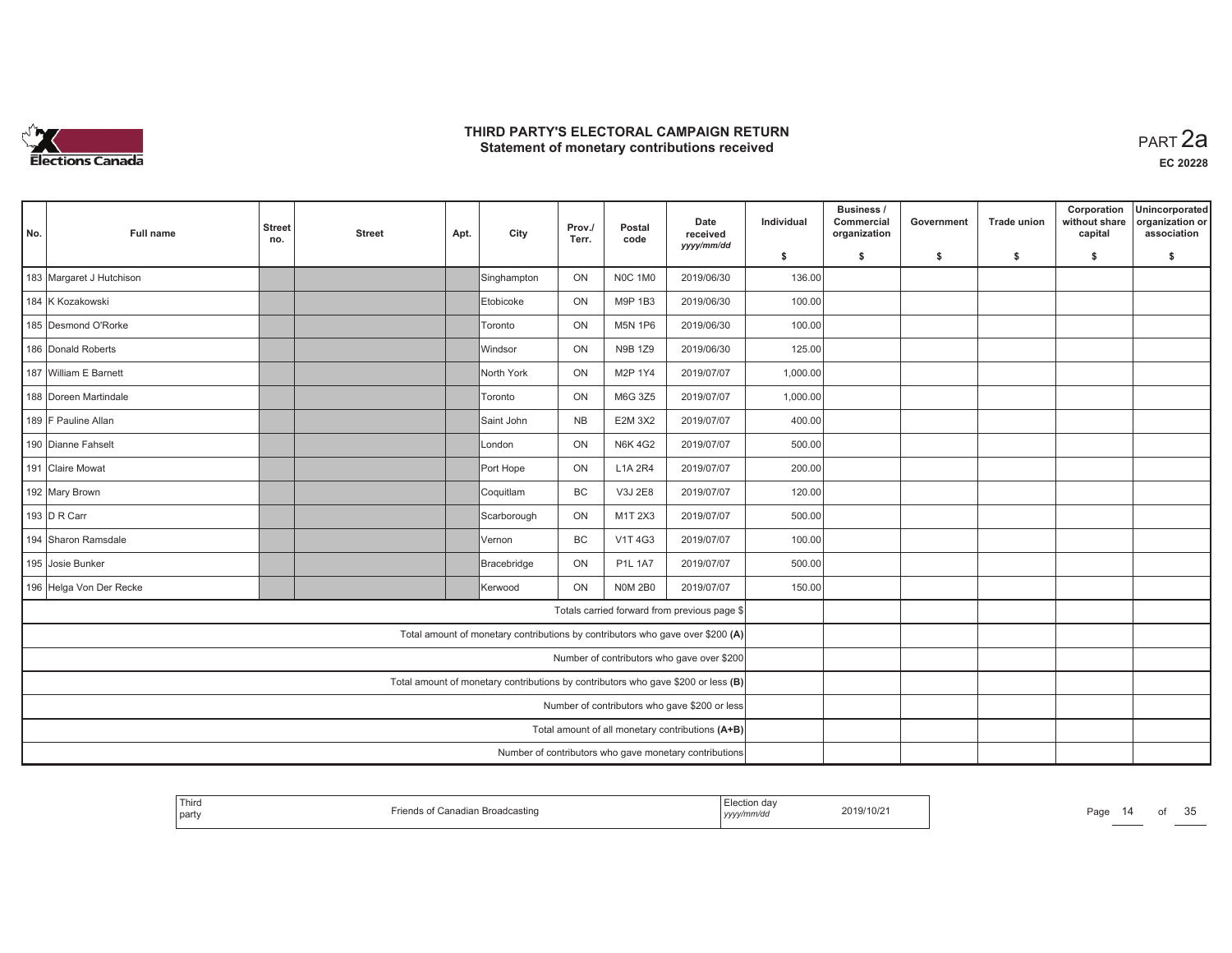

| No. | <b>Full name</b>      | <b>Street</b><br>no. | <b>Street</b> | Apt. | City                                                                              | Prov./<br>Terr. | Postal<br>code | Date<br>received<br>yyyy/mm/dd                         | Individual | Business /<br>Commercial<br>organization | Government | <b>Trade union</b> | Corporation<br>without share<br>capital | Unincorporated<br>organization or<br>association |
|-----|-----------------------|----------------------|---------------|------|-----------------------------------------------------------------------------------|-----------------|----------------|--------------------------------------------------------|------------|------------------------------------------|------------|--------------------|-----------------------------------------|--------------------------------------------------|
|     |                       |                      |               |      |                                                                                   |                 |                |                                                        | \$         | s.                                       | -\$        | -\$                | \$                                      | \$                                               |
|     | 197 Eileen Wttewaall  |                      |               |      | Salt Spring Island                                                                | BC              | <b>V8K 1S2</b> | 2019/07/07                                             | 136.00     |                                          |            |                    |                                         |                                                  |
|     | 198 Charles King      |                      |               |      | Surrey                                                                            | <b>BC</b>       | <b>V4A 3H3</b> | 2019/07/07                                             | 400.00     |                                          |            |                    |                                         |                                                  |
|     | 199 F Joyce Young     |                      |               |      | Ancaster                                                                          | ON              | <b>L9G 1L8</b> | 2019/07/07                                             | 400.00     |                                          |            |                    |                                         |                                                  |
|     | 200 Elaine Petermann  |                      |               |      | <b>Ottawa</b>                                                                     | ON              | K2G 0S6        | 2019/07/07                                             | 400.00     |                                          |            |                    |                                         |                                                  |
|     | 201 Audrey Cheadle    |                      |               |      | Owen Sound                                                                        | ON              | <b>N4K2K6</b>  | 2019/07/07                                             | 136.00     |                                          |            |                    |                                         |                                                  |
|     | 202 Wong Chau Choo    |                      |               |      | Vancouver                                                                         | BC              | <b>V5P 2V5</b> | 2019/07/07                                             | 350.00     |                                          |            |                    |                                         |                                                  |
|     | 203 Brian P O'Malley  |                      |               |      | <b>Hamilton</b>                                                                   | ON              | L9C 1G9        | 2019/07/07                                             | 200.00     |                                          |            |                    |                                         |                                                  |
|     | 204 John Warren       |                      |               |      | Montreal                                                                          | QC              | <b>H4B 2S8</b> | 2019/07/07                                             | 150.00     |                                          |            |                    |                                         |                                                  |
|     | 205 Murray M Clark    |                      |               |      | ILachine                                                                          | QC              | <b>H8S 0B1</b> | 2019/07/07                                             | 100.00     |                                          |            |                    |                                         |                                                  |
|     | 206 Kathryn R Dashney |                      |               |      | Toronto                                                                           | ON              | M6G 3Z5        | 2019/07/07                                             | 100.00     |                                          |            |                    |                                         |                                                  |
|     | 207 James Oxton       |                      |               |      | White Rock                                                                        | BC              | <b>V4B 3X7</b> | 2019/07/07                                             | 100.00     |                                          |            |                    |                                         |                                                  |
|     | 208 Nell W Haldane    |                      |               |      | London                                                                            | ON              | <b>N6A 2W3</b> | 2019/07/07                                             | 300.00     |                                          |            |                    |                                         |                                                  |
|     | 209 Rhea Vankeuren    |                      |               |      | Brantford                                                                         | ON              | <b>N3R 5V8</b> | 2019/07/07                                             | 300.00     |                                          |            |                    |                                         |                                                  |
|     | 210 Wayne Murray      |                      |               |      | Niagara Falls                                                                     | ON              | L2J 4B9        | 2019/07/07                                             | 300.00     |                                          |            |                    |                                         |                                                  |
|     |                       |                      |               |      |                                                                                   |                 |                | Totals carried forward from previous page \$           |            |                                          |            |                    |                                         |                                                  |
|     |                       |                      |               |      | Total amount of monetary contributions by contributors who gave over \$200 (A)    |                 |                |                                                        |            |                                          |            |                    |                                         |                                                  |
|     |                       |                      |               |      |                                                                                   |                 |                | Number of contributors who gave over \$200             |            |                                          |            |                    |                                         |                                                  |
|     |                       |                      |               |      | Total amount of monetary contributions by contributors who gave \$200 or less (B) |                 |                |                                                        |            |                                          |            |                    |                                         |                                                  |
|     |                       |                      |               |      |                                                                                   |                 |                | Number of contributors who gave \$200 or less          |            |                                          |            |                    |                                         |                                                  |
|     |                       |                      |               |      |                                                                                   |                 |                | Total amount of all monetary contributions (A+B)       |            |                                          |            |                    |                                         |                                                  |
|     |                       |                      |               |      |                                                                                   |                 |                | Number of contributors who gave monetary contributions |            |                                          |            |                    |                                         |                                                  |

| Third<br>⊨lection dav<br>2019/10/2<br>. Broadcastinc<br>Page<br>party<br>yyyymm/ar |  | от | $\sim$ $\sim$<br>. .<br>ັບ |
|------------------------------------------------------------------------------------|--|----|----------------------------|
|------------------------------------------------------------------------------------|--|----|----------------------------|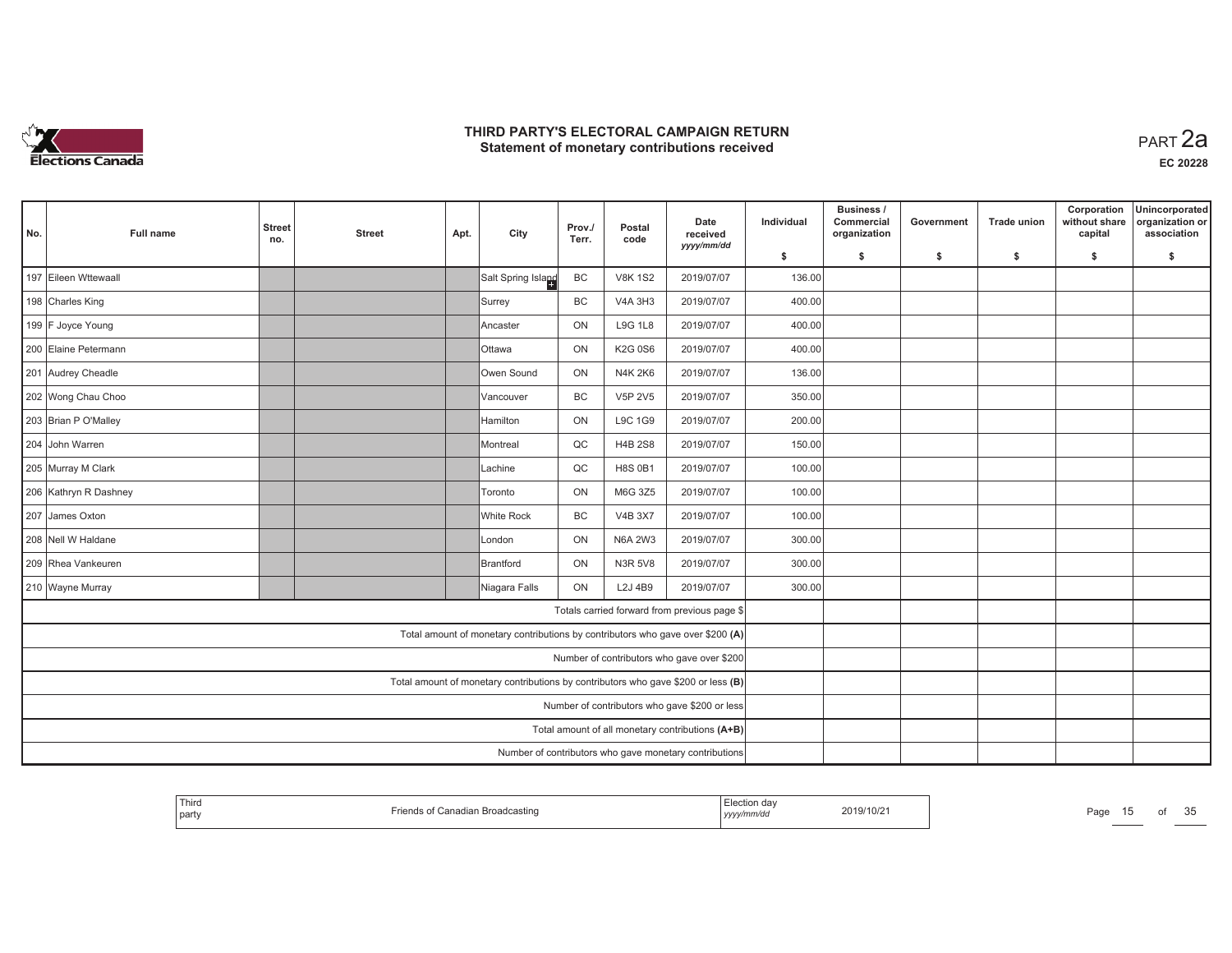

| No. | <b>Full name</b>            | <b>Street</b><br>no. | <b>Street</b> | Apt. | City                                                                              | Prov./<br>Terr. | Postal<br>code | Date<br>received<br>yyyy/mm/dd                         | Individual | Business /<br>Commercial<br>organization | Government | <b>Trade union</b> | Corporation<br>without share<br>capital | Unincorporated<br>organization or<br>association |
|-----|-----------------------------|----------------------|---------------|------|-----------------------------------------------------------------------------------|-----------------|----------------|--------------------------------------------------------|------------|------------------------------------------|------------|--------------------|-----------------------------------------|--------------------------------------------------|
|     |                             |                      |               |      |                                                                                   |                 |                |                                                        | \$         | s.                                       | -\$        | -\$                | \$                                      | \$                                               |
|     | 211 James Ducar             |                      |               |      | Hamilton                                                                          | ON              | <b>L8S 3R7</b> | 2019/07/07                                             | 50.00      |                                          |            |                    |                                         |                                                  |
|     | 212 Nancy Moffat            |                      |               |      | <b>Toronto</b>                                                                    | ON              | M4C 3B2        | 2019/07/07                                             | 300.00     |                                          |            |                    |                                         |                                                  |
|     | 213 Charles S Churcher      |                      |               |      | Victoria                                                                          | <b>BC</b>       | <b>V8V 4X9</b> | 2019/07/07                                             | 100.00     |                                          |            |                    |                                         |                                                  |
|     | 214 Anne MacDougall         |                      |               |      | Guelph                                                                            | ON              | N1G 2Y5        | 2019/07/07                                             | 100.00     |                                          |            |                    |                                         |                                                  |
|     | 215 Roy & Marianne Buchanan |                      |               |      | Thamesville                                                                       | ON              | <b>N0P 2K0</b> | 2019/07/07                                             | 100.00     |                                          |            |                    |                                         |                                                  |
|     | 216 William Foulkes         |                      |               |      | Senneville                                                                        | QC              | H9X 1T6        | 2019/07/07                                             | 136.00     |                                          |            |                    |                                         |                                                  |
|     | 217 Olive John              |                      |               |      | lVancouver                                                                        | <b>BC</b>       | <b>V6K 1H8</b> | 2019/07/07                                             | 136.00     |                                          |            |                    |                                         |                                                  |
|     | 218 Janice Sewell           |                      |               |      | Thunder Bay                                                                       | ON              | P7E 5J5        | 2019/07/07                                             | 166.00     |                                          |            |                    |                                         |                                                  |
|     | 219 Barbara R Beaton        |                      |               |      | Calgary                                                                           | AB              | <b>T2V 4Z3</b> | 2019/07/07                                             | 150.00     |                                          |            |                    |                                         |                                                  |
|     | 220 Gertrude J Robinson     |                      |               |      | Guelph                                                                            | ON              | N1G 0C9        | 2019/07/07                                             | 150.00     |                                          |            |                    |                                         |                                                  |
|     | 221 Thomas McCusker         |                      |               |      | Vancouver                                                                         | BC              | <b>V6P 5N8</b> | 2019/07/07                                             | 250.00     |                                          |            |                    |                                         |                                                  |
|     | 222 Elizabeth Taylor        |                      |               |      | Port Perry                                                                        | ON              | <b>L9L 1N5</b> | 2019/07/07                                             | 250.00     |                                          |            |                    |                                         |                                                  |
|     | 223 Lila Henderson          |                      |               |      | Saskatoon                                                                         | SK              | S7J 2S8        | 2019/07/07                                             | 250.00     |                                          |            |                    |                                         |                                                  |
|     | 224 Raysa Cheberiak         |                      |               |      | Regina                                                                            | <b>SK</b>       | S4S 4B4        | 2019/07/07                                             | 150.00     |                                          |            |                    |                                         |                                                  |
|     |                             |                      |               |      |                                                                                   |                 |                | Totals carried forward from previous page \$           |            |                                          |            |                    |                                         |                                                  |
|     |                             |                      |               |      | Total amount of monetary contributions by contributors who gave over \$200 (A)    |                 |                |                                                        |            |                                          |            |                    |                                         |                                                  |
|     |                             |                      |               |      |                                                                                   |                 |                | Number of contributors who gave over \$200             |            |                                          |            |                    |                                         |                                                  |
|     |                             |                      |               |      | Total amount of monetary contributions by contributors who gave \$200 or less (B) |                 |                |                                                        |            |                                          |            |                    |                                         |                                                  |
|     |                             |                      |               |      |                                                                                   |                 |                | Number of contributors who gave \$200 or less          |            |                                          |            |                    |                                         |                                                  |
|     |                             |                      |               |      |                                                                                   |                 |                | Total amount of all monetary contributions (A+B)       |            |                                          |            |                    |                                         |                                                  |
|     |                             |                      |               |      |                                                                                   |                 |                | Number of contributors who gave monetary contributions |            |                                          |            |                    |                                         |                                                  |

| Third<br>2019/10/21<br>Page<br>adian Broadcasting<br>Canadian<br>$\mathsf{m}$<br>l part<br>™mm⁄au<br>, <i>yyyyır</i> |
|----------------------------------------------------------------------------------------------------------------------|
|----------------------------------------------------------------------------------------------------------------------|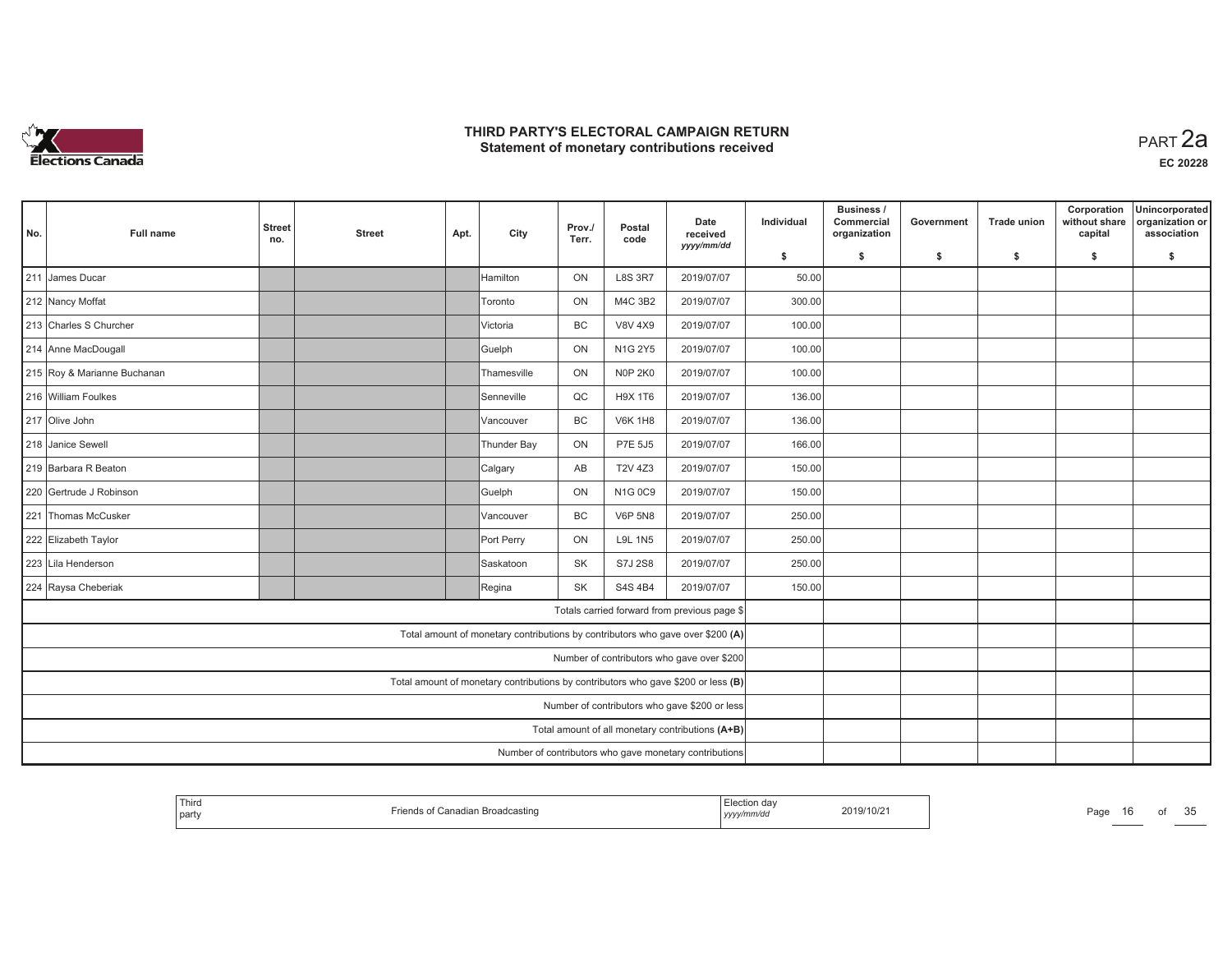

**EC 20228**

| No.                                                                               | <b>Full name</b>                                                      | <b>Street</b><br>no. | <b>Street</b> | Apt. | City                                                                           | Prov./<br>Terr. | Postal<br>code | Date<br>received<br>yyyy/mm/dd                   | Individual | Business /<br>Commercial<br>organization | Government | <b>Trade union</b> | Corporation<br>without share<br>capital | Unincorporated<br>organization or<br>association |
|-----------------------------------------------------------------------------------|-----------------------------------------------------------------------|----------------------|---------------|------|--------------------------------------------------------------------------------|-----------------|----------------|--------------------------------------------------|------------|------------------------------------------|------------|--------------------|-----------------------------------------|--------------------------------------------------|
|                                                                                   |                                                                       |                      |               |      |                                                                                |                 |                |                                                  | \$         | s.                                       | -\$        | -\$                | \$                                      | \$                                               |
|                                                                                   | 225 K Anne Finlay                                                     |                      |               |      | Victoria                                                                       | BC              | <b>V8S 4Y3</b> | 2019/07/07                                       | 150.00     |                                          |            |                    |                                         |                                                  |
|                                                                                   | 226 John Hewitt                                                       |                      |               |      | <b>Ottawa</b>                                                                  | ON              | <b>K1M 0B5</b> | 2019/07/07                                       | 250.00     |                                          |            |                    |                                         |                                                  |
|                                                                                   | 227 Jean Grieve                                                       |                      |               |      | Oakville                                                                       | ON              | <b>L6L 4A1</b> | 2019/07/07                                       | 100.00     |                                          |            |                    |                                         |                                                  |
|                                                                                   | 228 Alice E Briggs                                                    |                      |               |      | Toronto                                                                        | ON              | <b>M5M 3C8</b> | 2019/07/07                                       | 100.00     |                                          |            |                    |                                         |                                                  |
|                                                                                   | 229 Carol Elizabeth Bokovay                                           |                      |               |      | Winnipeg                                                                       | MB              | <b>R2Y 2M5</b> | 2019/07/07                                       | 100.00     |                                          |            |                    |                                         |                                                  |
|                                                                                   | 230 Heather Hobbs                                                     |                      |               |      | Hamilton                                                                       | ON              | <b>L8S 4A8</b> | 2019/07/07                                       | 100.00     |                                          |            |                    |                                         |                                                  |
|                                                                                   | 231 Ann Chudleigh                                                     |                      |               |      | Grand Manan                                                                    | <b>NB</b>       | E5G 4C1        | 2019/07/07                                       | 136.00     |                                          |            |                    |                                         |                                                  |
|                                                                                   | 232 Joyce Mayhew                                                      |                      |               |      | Westbrook                                                                      | ON              | <b>K7P 2Z7</b> | 2019/07/07                                       | 100.00     |                                          |            |                    |                                         |                                                  |
|                                                                                   | 233 Chris & Patricia Treadwell                                        |                      |               |      | Qualicum Beach                                                                 | BC              | <b>V9K1J2</b>  | 2019/07/07                                       | 136.00     |                                          |            |                    |                                         |                                                  |
|                                                                                   | 234 Brian & Margaret Michez                                           |                      |               |      | Nobleton                                                                       | ON              | <b>L0G 1N0</b> | 2019/07/07                                       | 125.00     |                                          |            |                    |                                         |                                                  |
|                                                                                   | BC<br>2019/07/07<br>235 Evelyn Wal<br>Prince George<br><b>V2K 5B1</b> |                      |               |      |                                                                                |                 |                |                                                  |            |                                          |            |                    |                                         |                                                  |
|                                                                                   | 236 Nellie Pozdzik                                                    |                      |               |      | Saskatoon                                                                      | SK              | S7J 4X4        | 2019/07/07                                       | 125.00     |                                          |            |                    |                                         |                                                  |
|                                                                                   | 237 Richard Thorman                                                   |                      |               |      | Toronto                                                                        | ON              | M4W 3M4        | 2019/07/07                                       | 2.00       |                                          |            |                    |                                         |                                                  |
|                                                                                   | 238 Audrey Kenny                                                      |                      |               |      | Gatineau                                                                       | QC              | <b>J8L 2H2</b> | 2019/07/15                                       | 2,000.00   |                                          |            |                    |                                         |                                                  |
|                                                                                   |                                                                       |                      |               |      |                                                                                |                 |                | Totals carried forward from previous page \$     |            |                                          |            |                    |                                         |                                                  |
|                                                                                   |                                                                       |                      |               |      | Total amount of monetary contributions by contributors who gave over \$200 (A) |                 |                |                                                  |            |                                          |            |                    |                                         |                                                  |
|                                                                                   |                                                                       |                      |               |      |                                                                                |                 |                | Number of contributors who gave over \$200       |            |                                          |            |                    |                                         |                                                  |
| Total amount of monetary contributions by contributors who gave \$200 or less (B) |                                                                       |                      |               |      |                                                                                |                 |                |                                                  |            |                                          |            |                    |                                         |                                                  |
| Number of contributors who gave \$200 or less                                     |                                                                       |                      |               |      |                                                                                |                 |                |                                                  |            |                                          |            |                    |                                         |                                                  |
|                                                                                   |                                                                       |                      |               |      |                                                                                |                 |                | Total amount of all monetary contributions (A+B) |            |                                          |            |                    |                                         |                                                  |
|                                                                                   | Number of contributors who gave monetary contributions                |                      |               |      |                                                                                |                 |                |                                                  |            |                                          |            |                    |                                         |                                                  |

| Third<br>  party | ıds of Canadian Broadcasting<br>$r$ rien $r$ | Election dav<br>2019/10/21<br>, yyyy/mm/dd |  |
|------------------|----------------------------------------------|--------------------------------------------|--|
|------------------|----------------------------------------------|--------------------------------------------|--|

age 17 of 35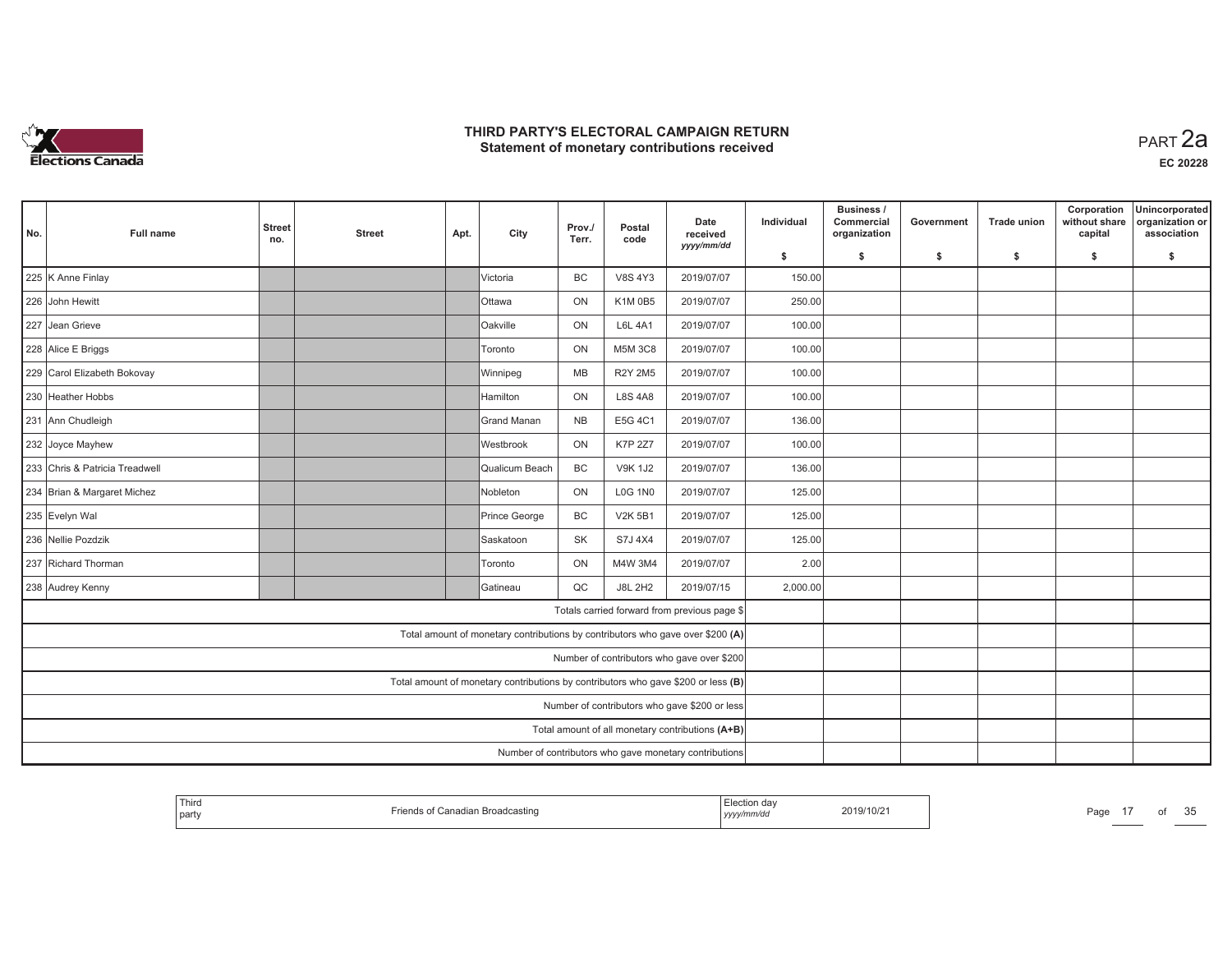

| No.                                                                               | Full name                                              | <b>Street</b><br>no.                          | <b>Street</b> | Apt. | City                                                                           | Prov./<br>Terr. | Postal<br>code | Date<br>received                                 | Individual | Business /<br>Commercial<br>organization | Government | <b>Trade union</b> | Corporation<br>without share<br>capital | Unincorporated<br>organization or<br>association |
|-----------------------------------------------------------------------------------|--------------------------------------------------------|-----------------------------------------------|---------------|------|--------------------------------------------------------------------------------|-----------------|----------------|--------------------------------------------------|------------|------------------------------------------|------------|--------------------|-----------------------------------------|--------------------------------------------------|
|                                                                                   |                                                        |                                               |               |      |                                                                                |                 |                | yyyy/mm/dd                                       | \$         | s.                                       | \$         | -S                 | \$                                      | \$                                               |
|                                                                                   | 239 Geraldine O'Meara                                  |                                               |               |      | Toronto                                                                        | ON              | M5R 3J8        | 2019/07/15                                       | 1,000.00   |                                          |            |                    |                                         |                                                  |
|                                                                                   | 240 Jessie P O'Neill                                   |                                               |               |      | London                                                                         | ON              | <b>N6K 0E3</b> | 2019/07/15                                       | 1,000.00   |                                          |            |                    |                                         |                                                  |
|                                                                                   | 241 Nancy Fairman                                      |                                               |               |      | Kingston                                                                       | ON              | <b>K7L 2Y6</b> | 2019/07/15                                       | 900.00     |                                          |            |                    |                                         |                                                  |
|                                                                                   | 242 Joyce Abbott                                       |                                               |               |      | London                                                                         | ON              | <b>N5X 3P2</b> | 2019/07/15                                       | 400.00     |                                          |            |                    |                                         |                                                  |
|                                                                                   | 243 Veronica Dyck                                      |                                               |               |      | Wymark                                                                         | <b>SK</b>       | <b>SON 2Y0</b> | 2019/07/15                                       | 500.00     |                                          |            |                    |                                         |                                                  |
|                                                                                   | 244 J Sandum                                           |                                               |               |      | Hussar                                                                         | AB              | <b>T0J 1S0</b> | 2019/07/15                                       | 200.00     |                                          |            |                    |                                         |                                                  |
|                                                                                   | 245 Ian Walker                                         |                                               |               |      | Toronto                                                                        | ON              | <b>M5V 3K8</b> | 2019/07/15                                       | 500.00     |                                          |            |                    |                                         |                                                  |
|                                                                                   | 246 Cecile Berube                                      |                                               |               |      | Toronto                                                                        | ON              | M1T 3K9        | 2019/07/15                                       | 500.00     |                                          |            |                    |                                         |                                                  |
|                                                                                   | 247 Alan H Vanderpont                                  |                                               |               |      | Winnipeg                                                                       | MB              | R3J0X6         | 2019/07/15                                       | 100.00     |                                          |            |                    |                                         |                                                  |
|                                                                                   | 248 Louise Taylor                                      |                                               |               |      | Calgary                                                                        | AB              | <b>T2K 6K4</b> | 2019/07/15                                       | 300.00     |                                          |            |                    |                                         |                                                  |
|                                                                                   | 249 Louise Hewson                                      |                                               |               |      | Portage La Prairie                                                             | MB              | R1N 3E9        | 2019/07/15                                       | 136.00     |                                          |            |                    |                                         |                                                  |
|                                                                                   | 250 Thomas Welsh                                       |                                               |               |      | Edmonton                                                                       | AB              | <b>T5X 2K4</b> | 2019/07/15                                       | 200.00     |                                          |            |                    |                                         |                                                  |
|                                                                                   | 251 Louise Jullion                                     |                                               |               |      | Victoria                                                                       | BC              | V8T 1L1        | 2019/07/15                                       | 200.00     |                                          |            |                    |                                         |                                                  |
|                                                                                   | 252 Elizabeth Coombs                                   |                                               |               |      | Burlington                                                                     | ON              | <b>L7S 2H8</b> | 2019/07/15                                       | 136.00     |                                          |            |                    |                                         |                                                  |
|                                                                                   |                                                        |                                               |               |      |                                                                                |                 |                | Totals carried forward from previous page \$     |            |                                          |            |                    |                                         |                                                  |
|                                                                                   |                                                        |                                               |               |      | Total amount of monetary contributions by contributors who gave over \$200 (A) |                 |                |                                                  |            |                                          |            |                    |                                         |                                                  |
| Number of contributors who gave over \$200                                        |                                                        |                                               |               |      |                                                                                |                 |                |                                                  |            |                                          |            |                    |                                         |                                                  |
| Total amount of monetary contributions by contributors who gave \$200 or less (B) |                                                        |                                               |               |      |                                                                                |                 |                |                                                  |            |                                          |            |                    |                                         |                                                  |
|                                                                                   |                                                        | Number of contributors who gave \$200 or less |               |      |                                                                                |                 |                |                                                  |            |                                          |            |                    |                                         |                                                  |
|                                                                                   |                                                        |                                               |               |      |                                                                                |                 |                | Total amount of all monetary contributions (A+B) |            |                                          |            |                    |                                         |                                                  |
|                                                                                   | Number of contributors who gave monetary contributions |                                               |               |      |                                                                                |                 |                |                                                  |            |                                          |            |                    |                                         |                                                  |

| Third<br>  party | ∵anadian Broadcasting | ⊨iection dav<br>.<br>nmır<br>, , , , , , , , | 2019/10/2 | Page | οt | $\sim$ $\sim$<br>u |
|------------------|-----------------------|----------------------------------------------|-----------|------|----|--------------------|
|------------------|-----------------------|----------------------------------------------|-----------|------|----|--------------------|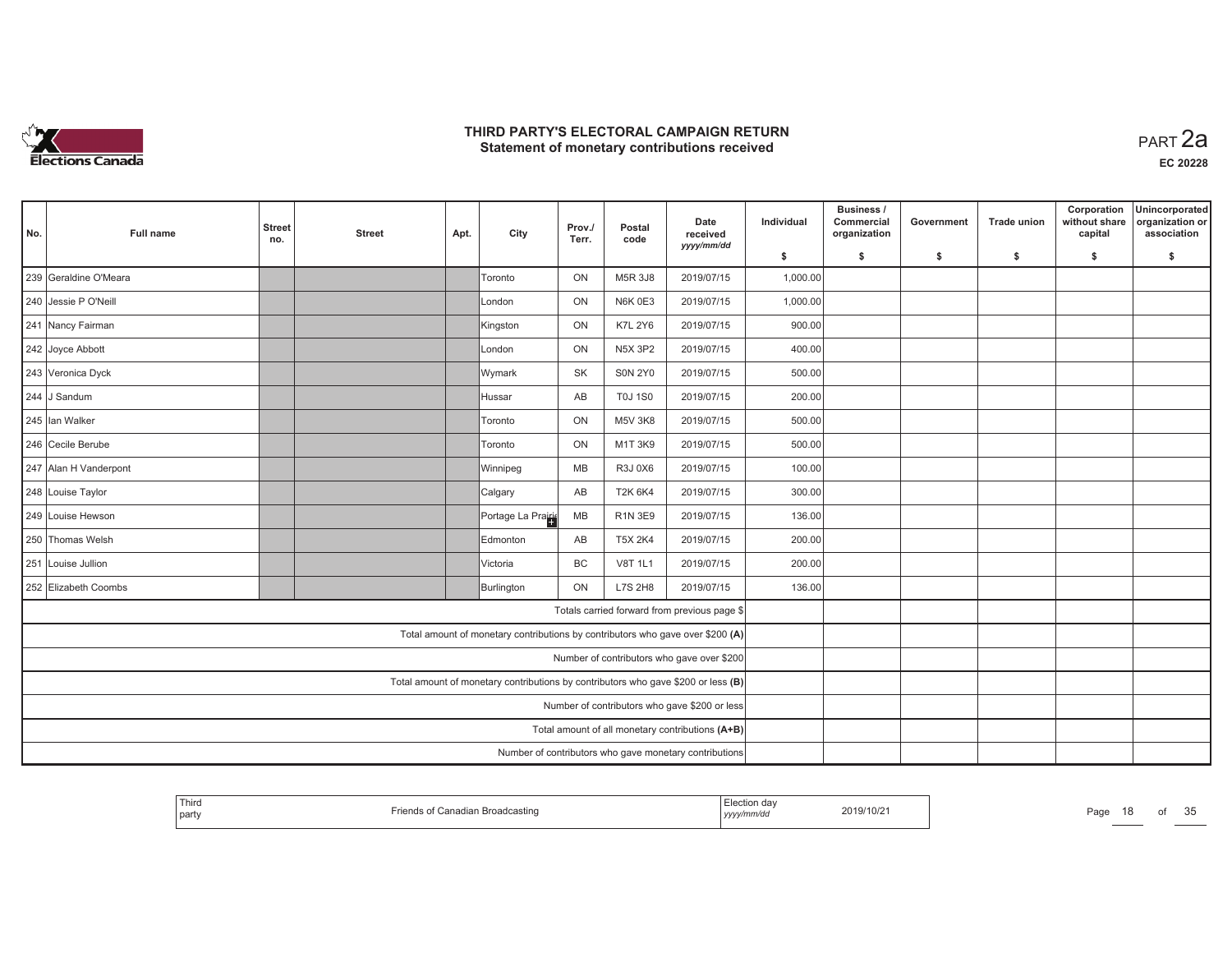

| No.                                                                               | <b>Full name</b>                                                                | <b>Street</b><br>no.                             | <b>Street</b> | Apt. | City                                                                           | Prov./<br>Terr. | Postal<br>code | Date<br>received<br>yyyy/mm/dd               | Individual | Business /<br>Commercial<br>organization | Government | <b>Trade union</b> | Corporation<br>without share<br>capital | Unincorporated<br>organization or<br>association |
|-----------------------------------------------------------------------------------|---------------------------------------------------------------------------------|--------------------------------------------------|---------------|------|--------------------------------------------------------------------------------|-----------------|----------------|----------------------------------------------|------------|------------------------------------------|------------|--------------------|-----------------------------------------|--------------------------------------------------|
|                                                                                   |                                                                                 |                                                  |               |      |                                                                                |                 |                |                                              | \$         | s.                                       | -\$        | -\$                | \$                                      | s.                                               |
|                                                                                   | 253 Dorothy Burton                                                              |                                                  |               |      | Calgary                                                                        | AB              | <b>T2H 1E7</b> | 2019/07/15                                   | 150.00     |                                          |            |                    |                                         |                                                  |
|                                                                                   | 254 Joan Hudson                                                                 |                                                  |               |      | Moncton                                                                        | <b>NB</b>       | E1C 5V8        | 2019/07/15                                   | 250.00     |                                          |            |                    |                                         |                                                  |
|                                                                                   | 255 John Meisel                                                                 |                                                  |               |      | Kingston                                                                       | ON              | <b>K7L 5M1</b> | 2019/07/15                                   | 350.00     |                                          |            |                    |                                         |                                                  |
|                                                                                   | 256 Audrey B Wos                                                                |                                                  |               |      | <b>Toronto</b>                                                                 | ON              | M5M 4M3        | 2019/07/15                                   | 150.00     |                                          |            |                    |                                         |                                                  |
|                                                                                   | 257 Daphne McLean                                                               |                                                  |               |      | West Vancouver                                                                 | <b>BC</b>       | <b>V7V 4G8</b> | 2019/07/15                                   | 136.00     |                                          |            |                    |                                         |                                                  |
|                                                                                   | 258 Laura Lane                                                                  |                                                  |               |      | <b>Toronto</b>                                                                 | ON              | <b>M2K 0A5</b> | 2019/07/15                                   | 200.00     |                                          |            |                    |                                         |                                                  |
|                                                                                   | 259 Esther Miller                                                               |                                                  |               |      | North Saanich                                                                  | <b>BC</b>       | <b>V8L 5K6</b> | 2019/09/29                                   | 100.00     |                                          |            |                    |                                         |                                                  |
|                                                                                   | 260 Susan Perreault                                                             |                                                  |               |      | Sable River                                                                    | <b>NS</b>       | <b>B0T 1V0</b> | 2019/09/29                                   | 100.00     |                                          |            |                    |                                         |                                                  |
|                                                                                   | 261 Kathryn R Dashney                                                           |                                                  |               |      | <b>Toronto</b>                                                                 | ON              | M6G 3Z5        | 2019/09/29                                   | 100.00     |                                          |            |                    |                                         |                                                  |
|                                                                                   | 262 Charles S Churcher<br><b>BC</b><br><b>V8V 4X9</b><br>2019/09/29<br>Victoria |                                                  |               |      |                                                                                |                 |                |                                              |            |                                          |            |                    |                                         |                                                  |
|                                                                                   | 263 Anne MacDougall<br>Guelph<br>ON<br>N1G 2Y5<br>2019/09/29                    |                                                  |               |      |                                                                                |                 |                |                                              |            | 100.00                                   |            |                    |                                         |                                                  |
|                                                                                   | 264 Jeremy Simms                                                                |                                                  |               |      | Mahone Bay                                                                     | <b>NS</b>       | <b>B0J 2E0</b> | 2019/09/29                                   | 100.00     |                                          |            |                    |                                         |                                                  |
|                                                                                   | 265 Wendy Hilliard                                                              |                                                  |               |      | Salt Spring Island                                                             | BC              | <b>V8K 1X4</b> | 2019/09/29                                   | 100.00     |                                          |            |                    |                                         |                                                  |
|                                                                                   | 266 Peter & Lucy Wooding                                                        |                                                  |               |      | Sechelt                                                                        | BC              | <b>V0N 3A4</b> | 2019/09/29                                   | 136.00     |                                          |            |                    |                                         |                                                  |
|                                                                                   |                                                                                 |                                                  |               |      |                                                                                |                 |                | Totals carried forward from previous page \$ |            |                                          |            |                    |                                         |                                                  |
|                                                                                   |                                                                                 |                                                  |               |      | Total amount of monetary contributions by contributors who gave over \$200 (A) |                 |                |                                              |            |                                          |            |                    |                                         |                                                  |
|                                                                                   |                                                                                 |                                                  |               |      |                                                                                |                 |                | Number of contributors who gave over \$200   |            |                                          |            |                    |                                         |                                                  |
| Total amount of monetary contributions by contributors who gave \$200 or less (B) |                                                                                 |                                                  |               |      |                                                                                |                 |                |                                              |            |                                          |            |                    |                                         |                                                  |
| Number of contributors who gave \$200 or less                                     |                                                                                 |                                                  |               |      |                                                                                |                 |                |                                              |            |                                          |            |                    |                                         |                                                  |
|                                                                                   |                                                                                 | Total amount of all monetary contributions (A+B) |               |      |                                                                                |                 |                |                                              |            |                                          |            |                    |                                         |                                                  |
|                                                                                   | Number of contributors who gave monetary contributions                          |                                                  |               |      |                                                                                |                 |                |                                              |            |                                          |            |                    |                                         |                                                  |

| Third<br>Election day<br>2019/10/21<br>Page<br>Canadian Broadcasting<br>ot Conodian<br>10 D<br>  party<br>yyyy/mm/dd |
|----------------------------------------------------------------------------------------------------------------------|
|----------------------------------------------------------------------------------------------------------------------|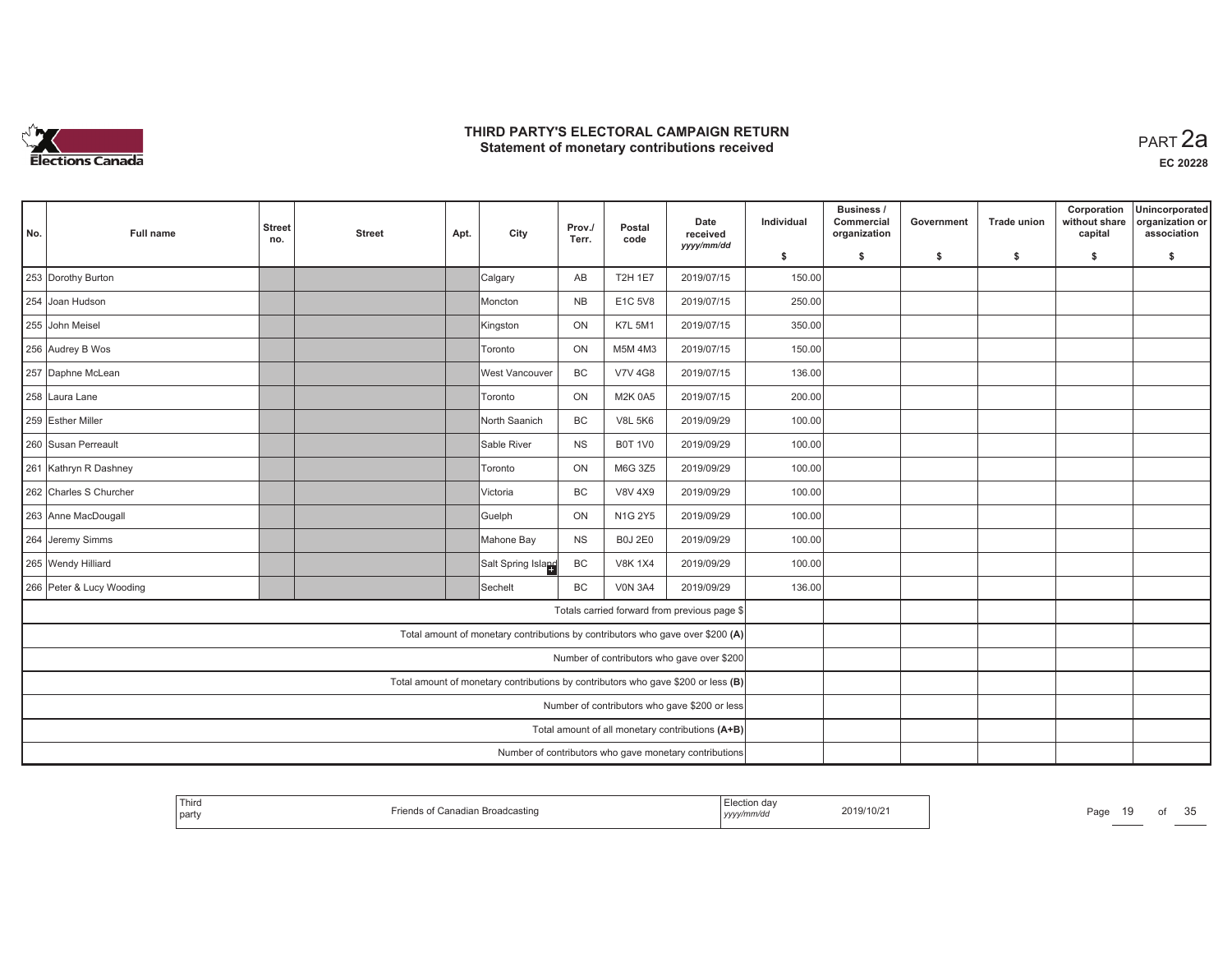

| No.                                                                               | Full name                                              | <b>Street</b><br>no.                          | <b>Street</b> | Apt.           | City                  | Prov./<br>Terr. | Postal<br>code | Date<br>received<br>yyyy/mm/dd                                                 | Individual | Business /<br>Commercial<br>organization | Government | <b>Trade union</b> | Corporation<br>without share<br>capital | Unincorporated<br>organization or<br>association |
|-----------------------------------------------------------------------------------|--------------------------------------------------------|-----------------------------------------------|---------------|----------------|-----------------------|-----------------|----------------|--------------------------------------------------------------------------------|------------|------------------------------------------|------------|--------------------|-----------------------------------------|--------------------------------------------------|
|                                                                                   |                                                        |                                               |               |                |                       |                 |                |                                                                                | \$         | \$                                       | \$         | \$                 | \$                                      | \$                                               |
|                                                                                   | 267 Neil Stimpson                                      |                                               |               |                | Canmore               | AB              | <b>T1W 1J8</b> | 2019/09/29                                                                     | 250.00     |                                          |            |                    |                                         |                                                  |
|                                                                                   | 268 Dora Hocken                                        |                                               |               |                | Sault Ste, Marie      | ON              | P6B 5Z1        | 2019/09/29                                                                     | 200.00     |                                          |            |                    |                                         |                                                  |
|                                                                                   | 269 John Lewall                                        |                                               |               |                | Penticton             | <b>BC</b>       | V2A 8L1        | 2019/09/29                                                                     | 250.00     |                                          |            |                    |                                         |                                                  |
|                                                                                   | 270 Diana Green                                        |                                               |               |                | Vancouver             | BC              | <b>V6S 0A7</b> | 2019/09/29                                                                     | 250.00     |                                          |            |                    |                                         |                                                  |
|                                                                                   | 271 Kate Clifford                                      |                                               |               |                | <b>West Vancouver</b> | <b>BC</b>       | <b>V7V 1S7</b> | 2019/09/29                                                                     | 136.00     |                                          |            |                    |                                         |                                                  |
|                                                                                   | 272 Jerry & Arlene Dougherty                           |                                               |               |                | <b>St Catharines</b>  | ON              | <b>L2R 1Z4</b> | 2019/09/29                                                                     | 75.00      |                                          |            |                    |                                         |                                                  |
|                                                                                   | 273 Madeleine Adele Mageau                             |                                               |               |                | Deep River            | <b>ON</b>       | K0J 1P0        | 2019/09/29                                                                     | 75.00      |                                          |            |                    |                                         |                                                  |
|                                                                                   | 274 Robert McCandless                                  |                                               |               |                | Vancouver             | BC              | <b>V5T 1L7</b> | 2019/09/29                                                                     | 30.00      |                                          |            |                    |                                         |                                                  |
| 275 Karl Jaffary<br>Toronto                                                       |                                                        |                                               |               |                |                       | <b>ON</b>       | M6G 3Z5        | 2019/09/30                                                                     | 250.00     |                                          |            |                    |                                         |                                                  |
|                                                                                   | 276 Christine Pike                                     | Waseca                                        | SK            | <b>SOM 3A0</b> | 2019/09/30            | 50.00           |                |                                                                                |            |                                          |            |                    |                                         |                                                  |
|                                                                                   | 277 Shirley Cleave                                     | Fredericton                                   | NB            | E3B 5Z9        | 2019/10/07            | 500.00          |                |                                                                                |            |                                          |            |                    |                                         |                                                  |
|                                                                                   | 278 Beth Rodger                                        |                                               |               |                | Toronto               | ON              | <b>M5R 2X1</b> | 2019/10/07                                                                     | 168.00     |                                          |            |                    |                                         |                                                  |
|                                                                                   | 279 Arthur Macklin                                     |                                               |               |                | <b>Grande Prairie</b> | AB              | <b>T8V 1T8</b> | 2019/10/07                                                                     | 400.00     |                                          |            |                    |                                         |                                                  |
|                                                                                   | 280 Christine Lundell                                  |                                               |               |                | Nanaimo               | <b>BC</b>       | <b>V9R 5R1</b> | 2019/10/07                                                                     | 136.00     |                                          |            |                    |                                         |                                                  |
|                                                                                   |                                                        |                                               |               |                |                       |                 |                | Totals carried forward from previous page \$                                   |            |                                          |            |                    |                                         |                                                  |
|                                                                                   |                                                        |                                               |               |                |                       |                 |                | Total amount of monetary contributions by contributors who gave over \$200 (A) |            |                                          |            |                    |                                         |                                                  |
|                                                                                   |                                                        |                                               |               |                |                       |                 |                | Number of contributors who gave over \$200                                     |            |                                          |            |                    |                                         |                                                  |
| Total amount of monetary contributions by contributors who gave \$200 or less (B) |                                                        |                                               |               |                |                       |                 |                |                                                                                |            |                                          |            |                    |                                         |                                                  |
|                                                                                   |                                                        | Number of contributors who gave \$200 or less |               |                |                       |                 |                |                                                                                |            |                                          |            |                    |                                         |                                                  |
|                                                                                   |                                                        |                                               |               |                |                       |                 |                | Total amount of all monetary contributions (A+B)                               |            |                                          |            |                    |                                         |                                                  |
|                                                                                   | Number of contributors who gave monetary contributions |                                               |               |                |                       |                 |                |                                                                                |            |                                          |            |                    |                                         |                                                  |

| <sup>1</sup> Thirc<br>part | $-$ - $-$ ion Droodoon<br>าastin⊾ | , yyyyır<br> | 019/10/2 | Page | $\overline{\phantom{0}}$ |  | $\sim$ $\sim$<br>. |
|----------------------------|-----------------------------------|--------------|----------|------|--------------------------|--|--------------------|
|----------------------------|-----------------------------------|--------------|----------|------|--------------------------|--|--------------------|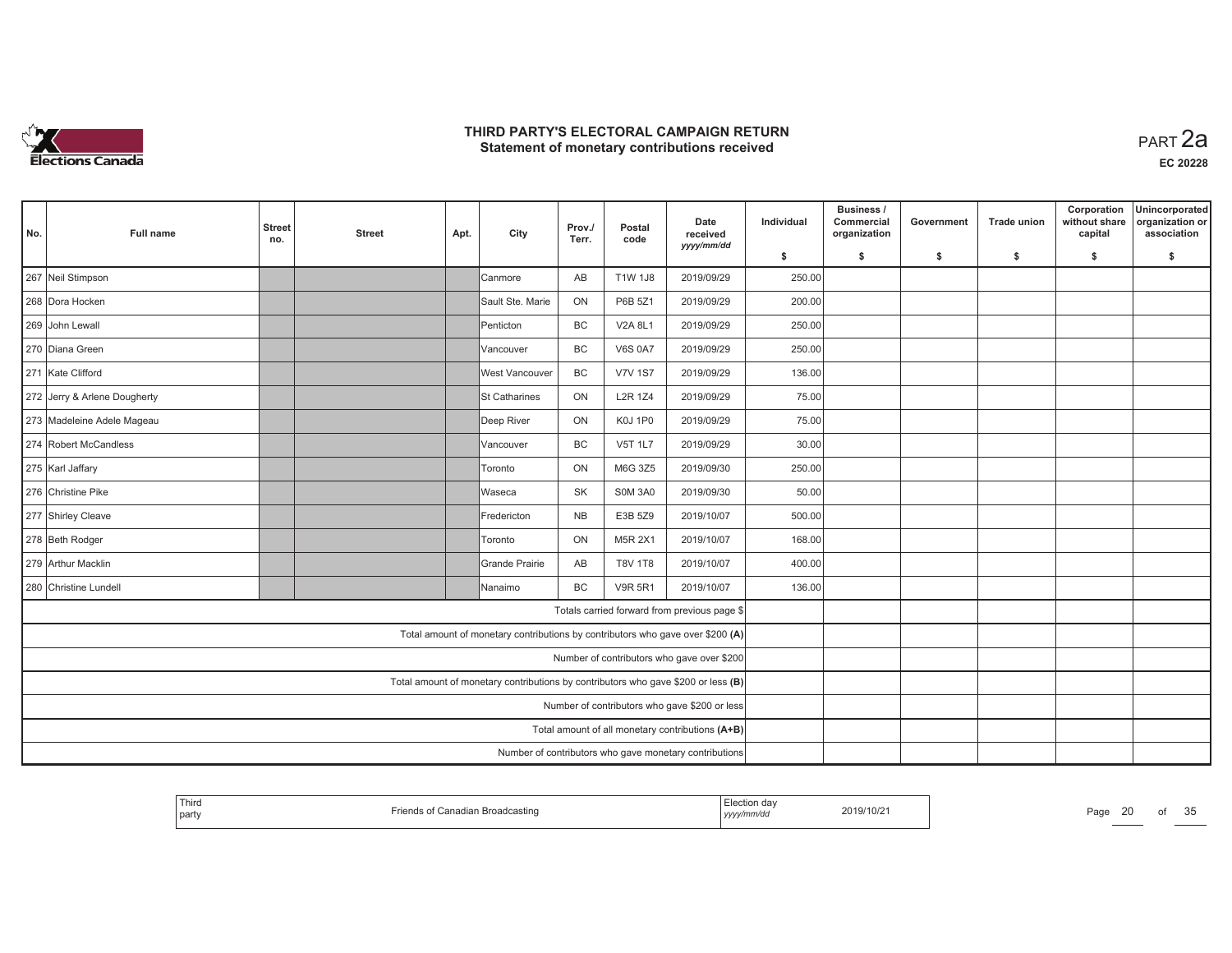

| No.                                                                               | Full name                                                                  | <b>Street</b><br>no.                          | <b>Street</b> | Apt. | City         | Prov./<br>Terr. | Postal<br>code | Date<br>received                                                               | Individual | Business /<br>Commercial<br>organization | Government | <b>Trade union</b> | Corporation<br>without share<br>capital | Unincorporated<br>organization or<br>association |
|-----------------------------------------------------------------------------------|----------------------------------------------------------------------------|-----------------------------------------------|---------------|------|--------------|-----------------|----------------|--------------------------------------------------------------------------------|------------|------------------------------------------|------------|--------------------|-----------------------------------------|--------------------------------------------------|
|                                                                                   |                                                                            |                                               |               |      |              |                 |                | yyyy/mm/dd                                                                     | \$         | s.                                       | \$         | -S                 | \$                                      | \$                                               |
|                                                                                   | 281 Mary Godolphin                                                         |                                               |               |      | Vancouver    | BC              | <b>V6K 2Y6</b> | 2019/10/07                                                                     | 80.00      |                                          |            |                    |                                         |                                                  |
|                                                                                   | 282 Janet M Erskine                                                        |                                               |               |      | Sackville    | <b>NB</b>       | E4L 4R3        | 2019/10/12                                                                     | 200.00     |                                          |            |                    |                                         |                                                  |
|                                                                                   | 283 Murray M Clark                                                         |                                               |               |      | Lachine      | QC              | <b>H8S 0B1</b> | 2019/10/12                                                                     | 100.00     |                                          |            |                    |                                         |                                                  |
|                                                                                   | 284 Brian E Rainey                                                         |                                               |               |      | Regina       | SK              | S4T 6N1        | 2019/10/12                                                                     | 250.00     |                                          |            |                    |                                         |                                                  |
|                                                                                   | 285 T P Alburger                                                           |                                               |               |      | Deep River   | ON              | K0J 1P0        | 2019/10/12                                                                     | 150.00     |                                          |            |                    |                                         |                                                  |
|                                                                                   | 286 Margaret J Hutchison                                                   |                                               |               |      | Southhampton | ON              | <b>NOC 1M0</b> | 2019/10/12                                                                     | 100.00     |                                          |            |                    |                                         |                                                  |
|                                                                                   | 287 Doris A Arnold                                                         |                                               |               |      | Owen Sound   | ON              | N4K 4Z6        | 2019/10/19                                                                     | 300.00     |                                          |            |                    |                                         |                                                  |
|                                                                                   | 288 Mary Hurley                                                            |                                               |               |      | Toronto      | ON              | M6R 1L1        | 2019/10/19                                                                     | 75.00      |                                          |            |                    |                                         |                                                  |
| 289 Takashi Iwata<br>ON<br>East York                                              |                                                                            |                                               |               |      |              |                 | M4J 3C4        | 2019/10/19                                                                     | 55.00      |                                          |            |                    |                                         |                                                  |
|                                                                                   | 290 Dorothy Phillips<br>QC<br>G4X 6T9<br>2019/07/15<br>Gaspé               |                                               |               |      |              |                 |                |                                                                                | 300.00     |                                          |            |                    |                                         |                                                  |
|                                                                                   | 291 François Lacoursiere<br>QC<br><b>H2W 1S2</b><br>2019/07/15<br>Montréal |                                               |               |      |              |                 |                |                                                                                | 300.00     |                                          |            |                    |                                         |                                                  |
|                                                                                   | 292 Charlotte MacQuarries                                                  |                                               |               |      | Truro        | <b>NS</b>       | <b>B2N 4C8</b> | 2019/07/15                                                                     | 300.00     |                                          |            |                    |                                         |                                                  |
|                                                                                   | 293 Jeremy Simms                                                           |                                               |               |      | Mahone Bay   | <b>NS</b>       | <b>B0J 2E0</b> | 2019/07/15                                                                     | 100.00     |                                          |            |                    |                                         |                                                  |
|                                                                                   | 294 Gerda Goetz                                                            |                                               |               |      | Edmonton     | AB              | <b>T5G 1K5</b> | 2019/07/15                                                                     | 150.00     |                                          |            |                    |                                         |                                                  |
|                                                                                   |                                                                            |                                               |               |      |              |                 |                | Totals carried forward from previous page \$                                   |            |                                          |            |                    |                                         |                                                  |
|                                                                                   |                                                                            |                                               |               |      |              |                 |                | Total amount of monetary contributions by contributors who gave over \$200 (A) |            |                                          |            |                    |                                         |                                                  |
| Number of contributors who gave over \$200                                        |                                                                            |                                               |               |      |              |                 |                |                                                                                |            |                                          |            |                    |                                         |                                                  |
| Total amount of monetary contributions by contributors who gave \$200 or less (B) |                                                                            |                                               |               |      |              |                 |                |                                                                                |            |                                          |            |                    |                                         |                                                  |
|                                                                                   |                                                                            | Number of contributors who gave \$200 or less |               |      |              |                 |                |                                                                                |            |                                          |            |                    |                                         |                                                  |
|                                                                                   |                                                                            |                                               |               |      |              |                 |                | Total amount of all monetary contributions (A+B)                               |            |                                          |            |                    |                                         |                                                  |
|                                                                                   | Number of contributors who gave monetary contributions                     |                                               |               |      |              |                 |                |                                                                                |            |                                          |            |                    |                                         |                                                  |

| <sup>I</sup> Third<br>party | lian Broadcastino | Election dav<br>yyyy/mm/dd | 2019/10/2 | Page | от | 25<br>ັບ |
|-----------------------------|-------------------|----------------------------|-----------|------|----|----------|
|-----------------------------|-------------------|----------------------------|-----------|------|----|----------|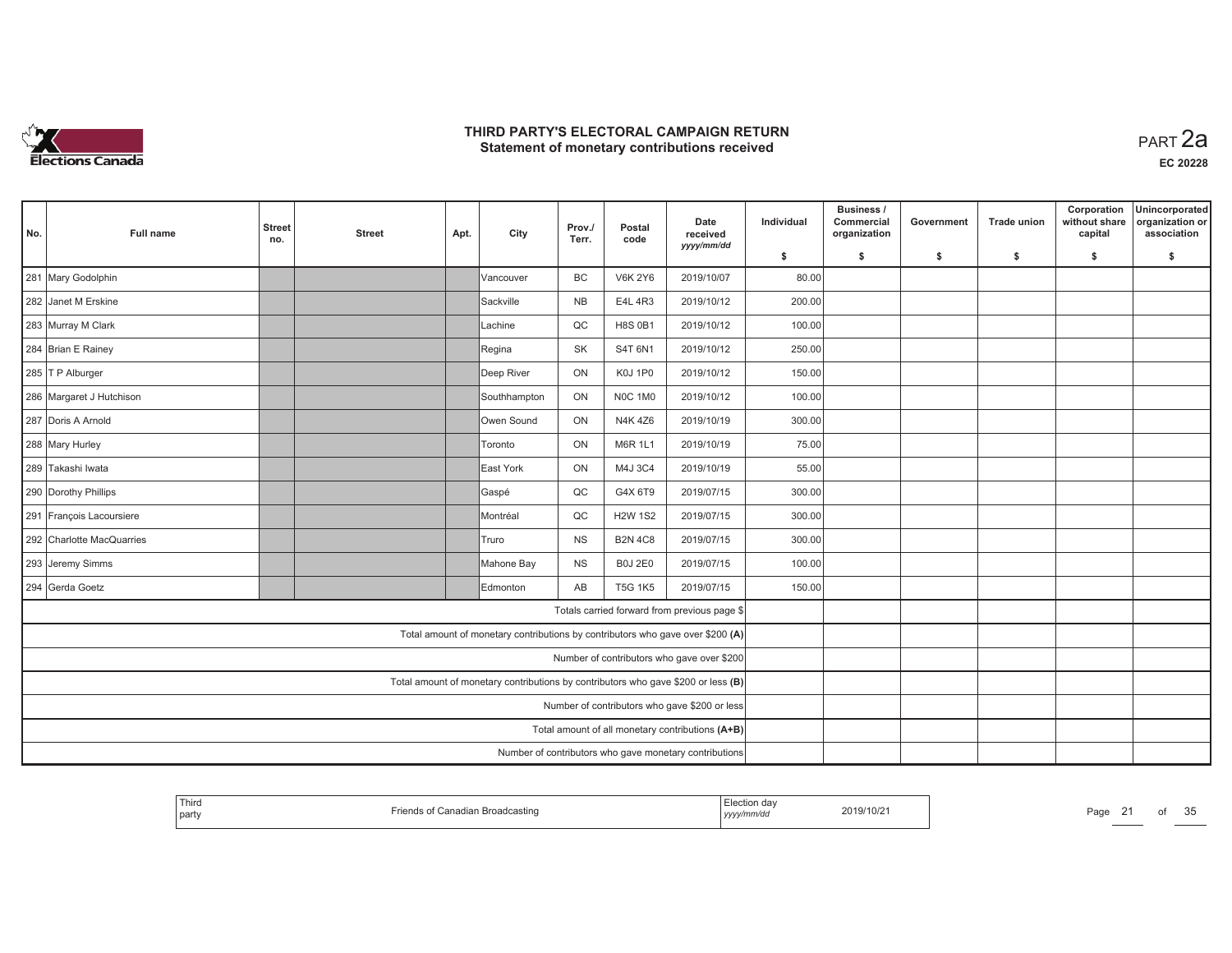

| No.                                                                               | <b>Full name</b>                                                     | <b>Street</b><br>no. | <b>Street</b> | Apt. | City                                                                           | Prov./<br>Terr. | Postal<br>code | Date<br>received<br>yyyy/mm/dd               | Individual | Business /<br>Commercial<br>organization | Government | <b>Trade union</b> | Corporation<br>without share<br>capital | Unincorporated<br>organization or<br>association |
|-----------------------------------------------------------------------------------|----------------------------------------------------------------------|----------------------|---------------|------|--------------------------------------------------------------------------------|-----------------|----------------|----------------------------------------------|------------|------------------------------------------|------------|--------------------|-----------------------------------------|--------------------------------------------------|
|                                                                                   |                                                                      |                      |               |      |                                                                                |                 |                |                                              | \$         | s.                                       | -\$        | -\$                | \$                                      | \$                                               |
|                                                                                   | 295 Hanneke Corbet                                                   |                      |               |      | West Vancouver                                                                 | <b>BC</b>       | <b>V7V 4G8</b> | 2019/07/15                                   | 136.00     |                                          |            |                    |                                         |                                                  |
|                                                                                   | 296 Christine Lundell                                                |                      |               |      | lNanimo                                                                        | <b>BC</b>       | <b>V9R 5R1</b> | 2019/07/15                                   | 136.00     |                                          |            |                    |                                         |                                                  |
|                                                                                   | 297 Susan Amos                                                       |                      |               |      | Sackville                                                                      | <b>NB</b>       | E4L 4R6        | 2019/07/15                                   | 136.00     |                                          |            |                    |                                         |                                                  |
|                                                                                   | 298 Margaret Elrick                                                  |                      |               |      | Samia                                                                          | ON              | <b>N7X 1A7</b> | 2019/07/15                                   | 250.00     |                                          |            |                    |                                         |                                                  |
|                                                                                   | 299 C Marie Harris                                                   |                      |               |      | Toronto                                                                        | ON              | <b>M6N 2K2</b> | 2019/07/15                                   | 150.00     |                                          |            |                    |                                         |                                                  |
|                                                                                   | 300 Shirley Rummery                                                  |                      |               |      | Brockville                                                                     | ON              | K6V 4P9        | 2019/07/15                                   | 150.00     |                                          |            |                    |                                         |                                                  |
|                                                                                   | 301 Barbara Mutchmor                                                 |                      |               |      | North Bay                                                                      | ON              | P1B 0A9        | 2019/07/15                                   | 100.00     |                                          |            |                    |                                         |                                                  |
|                                                                                   | 302 E Ann Saddlemyer                                                 |                      |               |      | Sidney                                                                         | BC              | <b>V8L 5N9</b> | 2019/07/15                                   | 150.00     |                                          |            |                    |                                         |                                                  |
|                                                                                   | 303 Eve Harp                                                         |                      |               |      | lLondon                                                                        | ON              | <b>N6H 2S4</b> | 2019/07/15                                   | 250.00     |                                          |            |                    |                                         |                                                  |
|                                                                                   | 304 Lorraine Mounce<br>BC<br><b>V0R 2V0</b><br>2019/07/15<br>Royston |                      |               |      |                                                                                |                 |                |                                              | 100.00     |                                          |            |                    |                                         |                                                  |
|                                                                                   | 305 Lola Docherty<br>Gatineau<br>QC<br>J9H 1H3<br>2019/07/15         |                      |               |      |                                                                                |                 |                |                                              |            |                                          |            |                    |                                         |                                                  |
|                                                                                   | 306 Hazel M Sangster                                                 |                      |               |      | Millarville                                                                    | AB              | <b>TOL 1K0</b> | 2019/07/15                                   | 136.00     |                                          |            |                    |                                         |                                                  |
|                                                                                   | 307 Ann Wachner                                                      |                      |               |      | Dorchester                                                                     | ON              | <b>NOL 1G5</b> | 2019/07/15                                   | 136.00     |                                          |            |                    |                                         |                                                  |
|                                                                                   | 308 Takashi Iwata                                                    |                      |               |      | East York                                                                      | ON              | M4J 3C4        | 2019/07/15                                   | 71.00      |                                          |            |                    |                                         |                                                  |
|                                                                                   |                                                                      |                      |               |      |                                                                                |                 |                | Totals carried forward from previous page \$ |            |                                          |            |                    |                                         |                                                  |
|                                                                                   |                                                                      |                      |               |      | Total amount of monetary contributions by contributors who gave over \$200 (A) |                 |                |                                              |            |                                          |            |                    |                                         |                                                  |
|                                                                                   |                                                                      |                      |               |      |                                                                                |                 |                | Number of contributors who gave over \$200   |            |                                          |            |                    |                                         |                                                  |
| Total amount of monetary contributions by contributors who gave \$200 or less (B) |                                                                      |                      |               |      |                                                                                |                 |                |                                              |            |                                          |            |                    |                                         |                                                  |
| Number of contributors who gave \$200 or less                                     |                                                                      |                      |               |      |                                                                                |                 |                |                                              |            |                                          |            |                    |                                         |                                                  |
|                                                                                   | Total amount of all monetary contributions (A+B)                     |                      |               |      |                                                                                |                 |                |                                              |            |                                          |            |                    |                                         |                                                  |
|                                                                                   | Number of contributors who gave monetary contributions               |                      |               |      |                                                                                |                 |                |                                              |            |                                          |            |                    |                                         |                                                  |

| Third<br>2019/10/21<br>D <sub>0</sub><br>adian Broadcasting<br>Canadian<br>l part<br>au.<br>mm/au<br>__<br>, <i>yyyyır</i> | OI | $\sim$ $\sim$<br>u |
|----------------------------------------------------------------------------------------------------------------------------|----|--------------------|
|----------------------------------------------------------------------------------------------------------------------------|----|--------------------|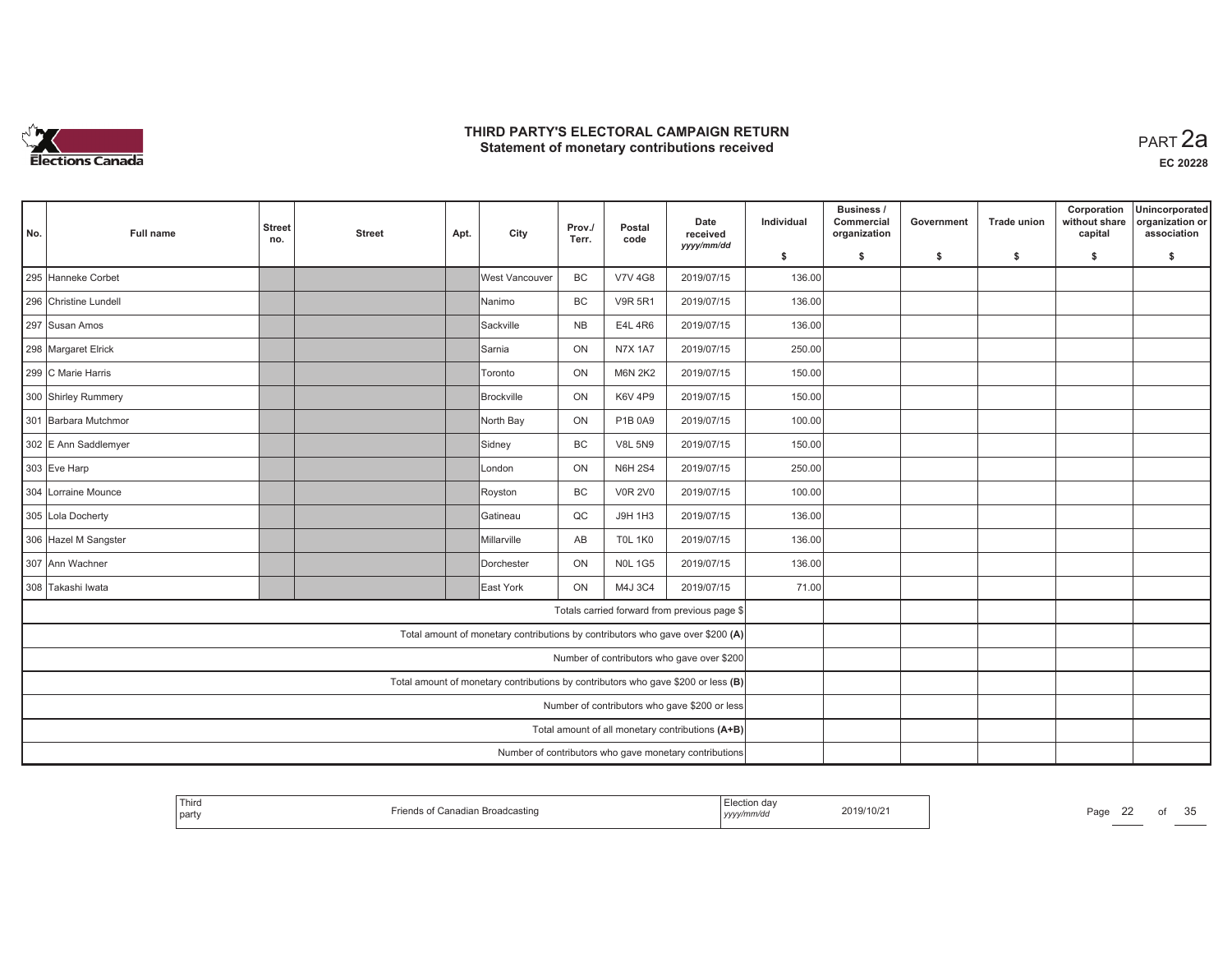

| No. | <b>Full name</b>                                                     | <b>Street</b><br>no.                                                              | <b>Street</b>                                 | Apt.                                                   | City                                                                           | Prov./<br>Terr. | Postal<br>code | Date<br>received<br>yyyy/mm/dd                   | Individual | Business /<br>Commercial<br>organization | Government | <b>Trade union</b> | Corporation<br>without share<br>capital | Unincorporated<br>organization or<br>association |
|-----|----------------------------------------------------------------------|-----------------------------------------------------------------------------------|-----------------------------------------------|--------------------------------------------------------|--------------------------------------------------------------------------------|-----------------|----------------|--------------------------------------------------|------------|------------------------------------------|------------|--------------------|-----------------------------------------|--------------------------------------------------|
|     |                                                                      |                                                                                   |                                               |                                                        |                                                                                |                 |                |                                                  | \$         | s.                                       | -\$        | -\$                | \$                                      | \$                                               |
|     | 309 Susan Wilkinson                                                  |                                                                                   |                                               |                                                        | <b>O</b> ttawa                                                                 | ON              | K1S 0X7        | 2019/07/19                                       | 250.00     |                                          |            |                    |                                         |                                                  |
|     | 310 Alison Dinwoodie                                                 |                                                                                   |                                               |                                                        | Edmonton                                                                       | AB              | <b>T6G 1S5</b> | 2019/07/20                                       | 400.00     |                                          |            |                    |                                         |                                                  |
|     | 311 Margaret Burkhart                                                |                                                                                   |                                               |                                                        | IKelowna                                                                       | <b>BC</b>       | V1X 4G8        | 2019/07/20                                       | 150.00     |                                          |            |                    |                                         |                                                  |
|     | 312 Kathleen Kennedy                                                 |                                                                                   |                                               |                                                        | Windsor                                                                        | ON              | <b>N8S 2M9</b> | 2019/07/20                                       | 100.00     |                                          |            |                    |                                         |                                                  |
|     | 313 Gordon Clark                                                     |                                                                                   |                                               |                                                        | <b>St Thomas</b>                                                               | ON              | <b>N5R 1V3</b> | 2019/07/20                                       | 200.00     |                                          |            |                    |                                         |                                                  |
|     | 314 Ian Crain                                                        |                                                                                   |                                               |                                                        | <b>Ottawa</b>                                                                  | ON              | K1M 1G3        | 2019/07/20                                       | 200.00     |                                          |            |                    |                                         |                                                  |
|     | 315 A Dan Pedersen                                                   |                                                                                   | 300.00                                        |                                                        |                                                                                |                 |                |                                                  |            |                                          |            |                    |                                         |                                                  |
|     | 316 Colin MacKenzie<br>ON<br><b>K1L 5K4</b><br>2019/07/20<br>lVanier |                                                                                   |                                               |                                                        |                                                                                |                 |                |                                                  | 300.00     |                                          |            |                    |                                         |                                                  |
|     | 317 Alan Buchkowski                                                  |                                                                                   |                                               |                                                        | Hastings                                                                       | ON              | K0L 1Y0        | 2019/07/20                                       | 250.00     |                                          |            |                    |                                         |                                                  |
|     | 318 E Louise Tucker                                                  |                                                                                   |                                               |                                                        | Vancouver                                                                      | BC              | <b>V6S 1A7</b> | 2019/07/20                                       | 250.00     |                                          |            |                    |                                         |                                                  |
|     | 319 Jean-Claude mamet                                                |                                                                                   |                                               |                                                        | Saint-Lambert                                                                  | QC              | J4P 2Y4        | 2019/07/20                                       | 150.00     |                                          |            |                    |                                         |                                                  |
|     | 320 Nancy Webb                                                       |                                                                                   |                                               |                                                        | Frelighsburg                                                                   | $_{\rm QC}$     | <b>J0J 1C0</b> | 2019/07/20                                       | 125.00     |                                          |            |                    |                                         |                                                  |
|     | 321 Mary hurley                                                      |                                                                                   |                                               |                                                        | Toronto                                                                        | ON              | <b>M6R 1L1</b> | 2019/07/20                                       | 75.00      |                                          |            |                    |                                         |                                                  |
|     | 322 Barbara R Beaton                                                 |                                                                                   |                                               |                                                        | Calgary                                                                        | AB              | <b>T2V 4Z3</b> | 2019/07/19                                       | 50.00      |                                          |            |                    |                                         |                                                  |
|     |                                                                      |                                                                                   |                                               |                                                        |                                                                                |                 |                | Totals carried forward from previous page \$     |            |                                          |            |                    |                                         |                                                  |
|     |                                                                      |                                                                                   |                                               |                                                        | Total amount of monetary contributions by contributors who gave over \$200 (A) |                 |                |                                                  |            |                                          |            |                    |                                         |                                                  |
|     |                                                                      |                                                                                   |                                               |                                                        |                                                                                |                 |                | Number of contributors who gave over \$200       |            |                                          |            |                    |                                         |                                                  |
|     |                                                                      | Total amount of monetary contributions by contributors who gave \$200 or less (B) |                                               |                                                        |                                                                                |                 |                |                                                  |            |                                          |            |                    |                                         |                                                  |
|     |                                                                      |                                                                                   | Number of contributors who gave \$200 or less |                                                        |                                                                                |                 |                |                                                  |            |                                          |            |                    |                                         |                                                  |
|     |                                                                      |                                                                                   |                                               |                                                        |                                                                                |                 |                | Total amount of all monetary contributions (A+B) |            |                                          |            |                    |                                         |                                                  |
|     |                                                                      |                                                                                   |                                               | Number of contributors who gave monetary contributions |                                                                                |                 |                |                                                  |            |                                          |            |                    |                                         |                                                  |

| Third<br>party | lian Broadcastino | Election dav<br>yyyy/mm/dd | 2019/10/2 | Page<br>$-$ | οt | 25<br>ںں |
|----------------|-------------------|----------------------------|-----------|-------------|----|----------|
|----------------|-------------------|----------------------------|-----------|-------------|----|----------|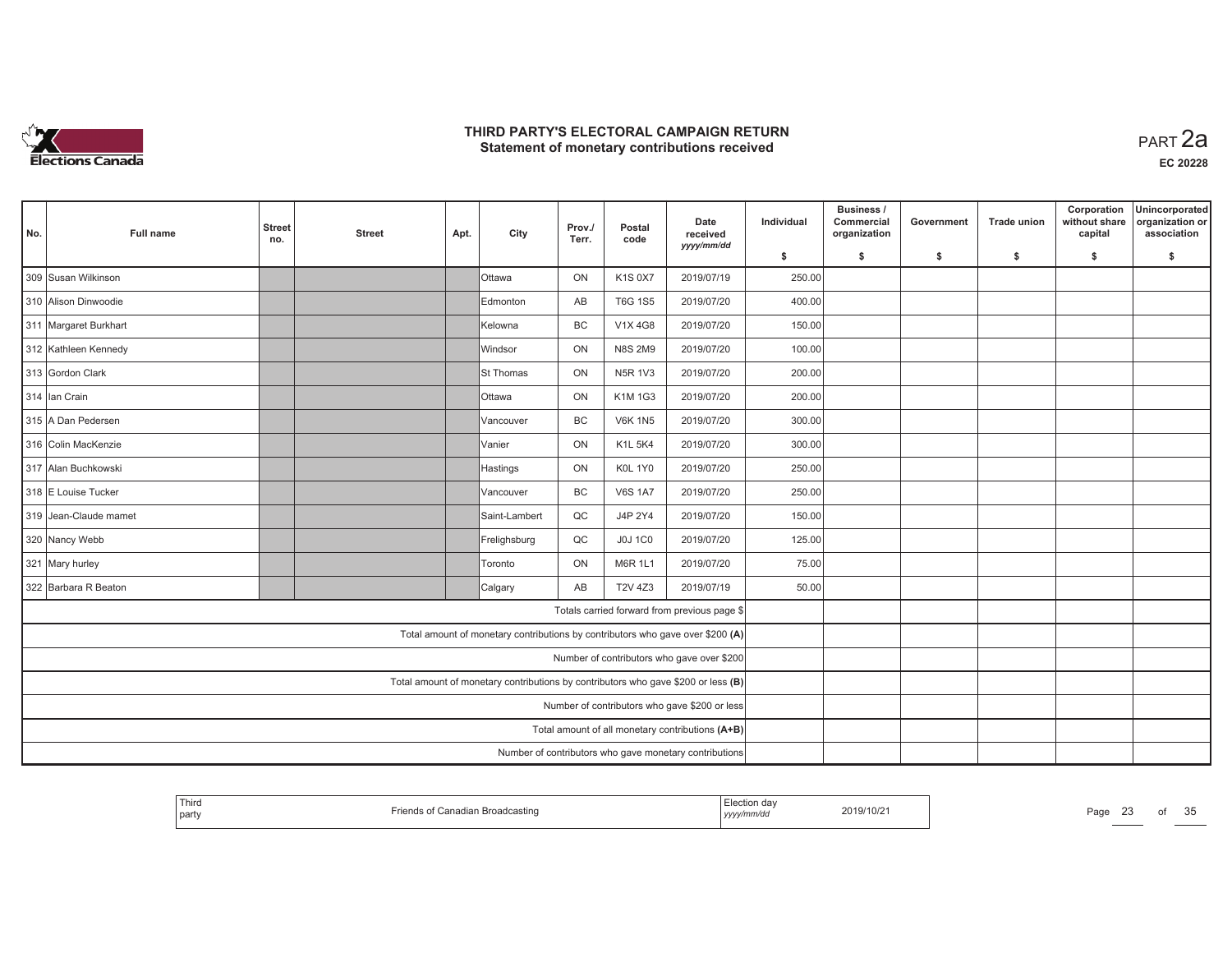

| No. | <b>Full name</b>                                                  | <b>Street</b><br>no.                                                              | <b>Street</b>                                 | Apt.                                                   | City                                                                           | Prov./<br>Terr. | Postal<br>code | Date<br>received<br>yyyy/mm/dd                   | Individual | Business /<br>Commercial<br>organization | Government | <b>Trade union</b> | Corporation<br>without share<br>capital | Unincorporated<br>organization or<br>association |
|-----|-------------------------------------------------------------------|-----------------------------------------------------------------------------------|-----------------------------------------------|--------------------------------------------------------|--------------------------------------------------------------------------------|-----------------|----------------|--------------------------------------------------|------------|------------------------------------------|------------|--------------------|-----------------------------------------|--------------------------------------------------|
|     |                                                                   |                                                                                   |                                               |                                                        |                                                                                |                 |                |                                                  | \$         | s.                                       | -\$        | -\$                | \$                                      | s.                                               |
|     | 323 Jerry & Arlene Dougherty                                      |                                                                                   |                                               |                                                        | St Catharines                                                                  | ON              | <b>L2R 1Z4</b> | 2019/07/20                                       | 50.00      |                                          |            |                    |                                         |                                                  |
|     | 324 Janet G Macinnis                                              |                                                                                   |                                               |                                                        | Toronto                                                                        | ON              | M4T 1H5        | 2019/07/31                                       | 275.00     |                                          |            |                    |                                         |                                                  |
|     | 325 Brian P O'Malley                                              |                                                                                   |                                               |                                                        | Hamilton                                                                       | ON              | L9C 1G9        | 2019/07/31                                       | 50.00      |                                          |            |                    |                                         |                                                  |
|     | 326 Grace Bokenfohr                                               |                                                                                   |                                               |                                                        | Edmonton                                                                       | AB              | T6C 3X2        | 2019/07/31                                       | 100.00     |                                          |            |                    |                                         |                                                  |
|     | 327 Catherine Graham                                              |                                                                                   |                                               |                                                        | <b>Paris</b>                                                                   | ON              | <b>N3L 0A4</b> | 2019/08/09                                       | 200.00     |                                          |            |                    |                                         |                                                  |
|     | 328 Lois Horan                                                    |                                                                                   |                                               |                                                        | <b>Vancouver</b>                                                               | <b>BC</b>       | <b>V6M 1T6</b> | 2019/08/09                                       | 315.00     |                                          |            |                    |                                         |                                                  |
|     | 329 L Doug Gandy                                                  |                                                                                   | 300.00                                        |                                                        |                                                                                |                 |                |                                                  |            |                                          |            |                    |                                         |                                                  |
|     | ON<br>2019/08/11<br>330 Jean Grieve<br>Oakville<br><b>L6L 4A1</b> |                                                                                   |                                               |                                                        |                                                                                |                 |                |                                                  |            |                                          |            |                    |                                         |                                                  |
|     | 331 Lorne Iverson                                                 |                                                                                   |                                               |                                                        | Burnaby                                                                        | <b>BC</b>       | <b>V5A 2B9</b> | 2019/08/17                                       | 500.00     |                                          |            |                    |                                         |                                                  |
|     | 332 Sharon Ramsdale                                               |                                                                                   |                                               |                                                        | lVernon                                                                        | <b>BC</b>       | V1T 4G3        | 2019/08/24                                       | 100.00     |                                          |            |                    |                                         |                                                  |
|     | 333 Margaret Sigurgeirson                                         |                                                                                   |                                               |                                                        | Hornby Island                                                                  | <b>BC</b>       | <b>V0R 1Z0</b> | 2019/08/24                                       | 100.00     |                                          |            |                    |                                         |                                                  |
|     | 334 Graham Cotter                                                 |                                                                                   |                                               |                                                        | <b>Warkworth</b>                                                               | ON              | K0K 3K0        | 2019/08/24                                       | 100.00     |                                          |            |                    |                                         |                                                  |
|     | 335 Daphne Mclean                                                 |                                                                                   |                                               |                                                        | West Vancouver                                                                 | BC              | <b>V7V 4G8</b> | 2019/08/24                                       | 200.00     |                                          |            |                    |                                         |                                                  |
|     | 336 Gertrude J Robinson                                           |                                                                                   |                                               |                                                        | Guelph                                                                         | ON              | N1G 0C9        | 2019/08/24                                       | 100.00     |                                          |            |                    |                                         |                                                  |
|     |                                                                   |                                                                                   |                                               |                                                        |                                                                                |                 |                | Totals carried forward from previous page \$     |            |                                          |            |                    |                                         |                                                  |
|     |                                                                   |                                                                                   |                                               |                                                        | Total amount of monetary contributions by contributors who gave over \$200 (A) |                 |                |                                                  |            |                                          |            |                    |                                         |                                                  |
|     |                                                                   |                                                                                   |                                               |                                                        |                                                                                |                 |                | Number of contributors who gave over \$200       |            |                                          |            |                    |                                         |                                                  |
|     |                                                                   | Total amount of monetary contributions by contributors who gave \$200 or less (B) |                                               |                                                        |                                                                                |                 |                |                                                  |            |                                          |            |                    |                                         |                                                  |
|     |                                                                   |                                                                                   | Number of contributors who gave \$200 or less |                                                        |                                                                                |                 |                |                                                  |            |                                          |            |                    |                                         |                                                  |
|     |                                                                   |                                                                                   |                                               |                                                        |                                                                                |                 |                | Total amount of all monetary contributions (A+B) |            |                                          |            |                    |                                         |                                                  |
|     |                                                                   |                                                                                   |                                               | Number of contributors who gave monetary contributions |                                                                                |                 |                |                                                  |            |                                          |            |                    |                                         |                                                  |

| Thiro<br>par | idian Broadcastinc | ua<br>mmwac<br>, , , , , , , , | 2019/10/2 | Doo<br>au,<br>$\sim$<br>-- |  | ОТ | $\sim$ $\sim$<br>u |
|--------------|--------------------|--------------------------------|-----------|----------------------------|--|----|--------------------|
|--------------|--------------------|--------------------------------|-----------|----------------------------|--|----|--------------------|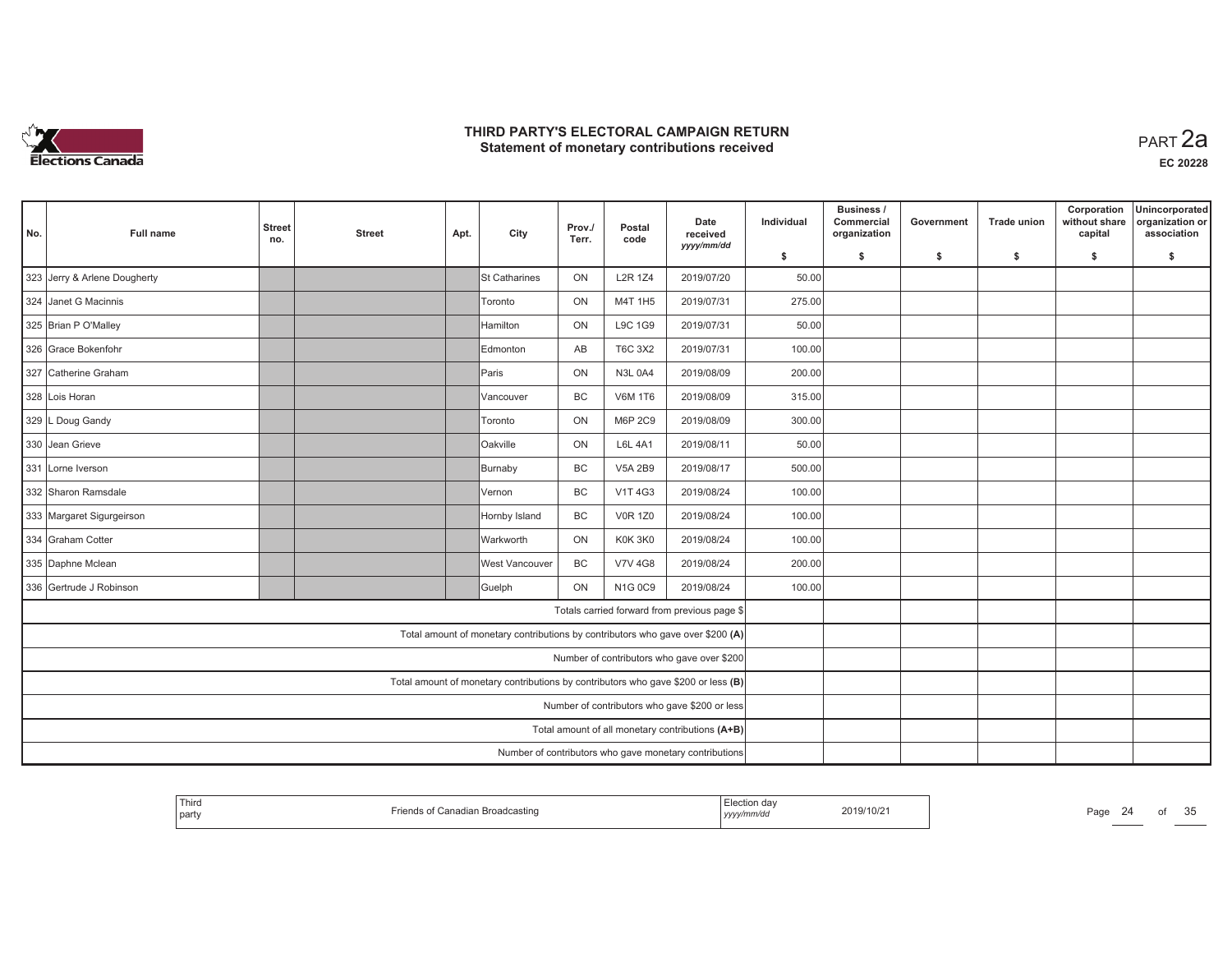

| No. | Full name                   | <b>Street</b><br>no.                             | <b>Street</b> | Apt.                                                   | City                                                                           | Prov./<br>Terr. | Postal<br>code | Date<br>received<br>yyyy/mm/dd               | Individual | Business /<br>Commercial<br>organization | Government | <b>Trade union</b> | Corporation<br>without share<br>capital | Unincorporated<br>organization or<br>association |
|-----|-----------------------------|--------------------------------------------------|---------------|--------------------------------------------------------|--------------------------------------------------------------------------------|-----------------|----------------|----------------------------------------------|------------|------------------------------------------|------------|--------------------|-----------------------------------------|--------------------------------------------------|
|     |                             |                                                  |               |                                                        |                                                                                |                 |                |                                              | \$         | s.                                       | \$         | -\$                | \$                                      | \$                                               |
|     | 337 Hazel M Sangster        |                                                  |               |                                                        | Millarville                                                                    | AB              | <b>T0L 1K0</b> | 2019/09/15                                   | 100.00     |                                          |            |                    |                                         |                                                  |
|     | 338 Margaret paul           |                                                  |               |                                                        | North Bay                                                                      | ON              | P1B 9K8        | 2019/09/15                                   | 100.00     |                                          |            |                    |                                         |                                                  |
|     | 339 Ann Chudleigh           |                                                  |               |                                                        | İGrand Manan                                                                   | <b>NB</b>       | E5G 4C1        | 2019/09/15                                   | 100.00     |                                          |            |                    |                                         |                                                  |
|     | 340 Kenneth E Robertson     |                                                  |               |                                                        | Saint-Hubert                                                                   | QC              | J3Y 5J4        | 2019/09/15                                   | 100.00     |                                          |            |                    |                                         |                                                  |
|     | 341 Brian & Margaret Michez |                                                  |               |                                                        | Nobleton                                                                       | ON              | <b>L0G 1N0</b> | 2019/09/15                                   | 100.00     |                                          |            |                    |                                         |                                                  |
|     | 342 K Kozakowski            | 125.00                                           |               |                                                        |                                                                                |                 |                |                                              |            |                                          |            |                    |                                         |                                                  |
|     | 343 Robert O Matthews       | 125.00                                           |               |                                                        |                                                                                |                 |                |                                              |            |                                          |            |                    |                                         |                                                  |
|     | 344 E P Vicari              |                                                  |               |                                                        | Toronto                                                                        | ON              | M5P 2X7        | 2019/09/21                                   | 500.00     |                                          |            |                    |                                         |                                                  |
|     | 345 Ann Wachner             |                                                  |               |                                                        | Dorchester                                                                     | ON              | <b>NOL 1G5</b> | 2019/09/21                                   | 100.00     |                                          |            |                    |                                         |                                                  |
|     | 346 William & Shirley Uhryn |                                                  |               |                                                        | Parkland County                                                                | AB              | <b>T7Y 2T2</b> | 2019/09/22                                   | 1,000.00   |                                          |            |                    |                                         |                                                  |
|     | 347 Dianne Fahselt          |                                                  |               |                                                        | London                                                                         | ON              | <b>N6K 4G2</b> | 2019/09/22                                   | 100.00     |                                          |            |                    |                                         |                                                  |
|     | 348 Mary Brown              |                                                  |               |                                                        | Coquitlam                                                                      | <b>BC</b>       | V3J 2E8        | 2019/09/22                                   | 300.00     |                                          |            |                    |                                         |                                                  |
|     | 349 Vernon Schaefer         |                                                  |               |                                                        | Waterloo                                                                       | ON              | N2J 2E5        | 2019/09/22                                   | 200.00     |                                          |            |                    |                                         |                                                  |
|     | 350 Louise Taylor           |                                                  |               |                                                        | Calgary                                                                        | AB              | <b>T2K 6K4</b> | 2019/09/22                                   | 200.00     |                                          |            |                    |                                         |                                                  |
|     |                             |                                                  |               |                                                        |                                                                                |                 |                | Totals carried forward from previous page \$ |            |                                          |            |                    |                                         |                                                  |
|     |                             |                                                  |               |                                                        | Total amount of monetary contributions by contributors who gave over \$200 (A) |                 |                |                                              |            |                                          |            |                    |                                         |                                                  |
|     |                             |                                                  |               |                                                        |                                                                                |                 |                | Number of contributors who gave over \$200   |            |                                          |            |                    |                                         |                                                  |
|     |                             |                                                  |               |                                                        |                                                                                |                 |                |                                              |            |                                          |            |                    |                                         |                                                  |
|     |                             | Number of contributors who gave \$200 or less    |               |                                                        |                                                                                |                 |                |                                              |            |                                          |            |                    |                                         |                                                  |
|     |                             | Total amount of all monetary contributions (A+B) |               |                                                        |                                                                                |                 |                |                                              |            |                                          |            |                    |                                         |                                                  |
|     |                             |                                                  |               | Number of contributors who gave monetary contributions |                                                                                |                 |                |                                              |            |                                          |            |                    |                                         |                                                  |

| l Thiru<br>  party | anadian Broadcasting | 019/10/2<br>јуууу. | Page<br>∼ | OT |
|--------------------|----------------------|--------------------|-----------|----|
|--------------------|----------------------|--------------------|-----------|----|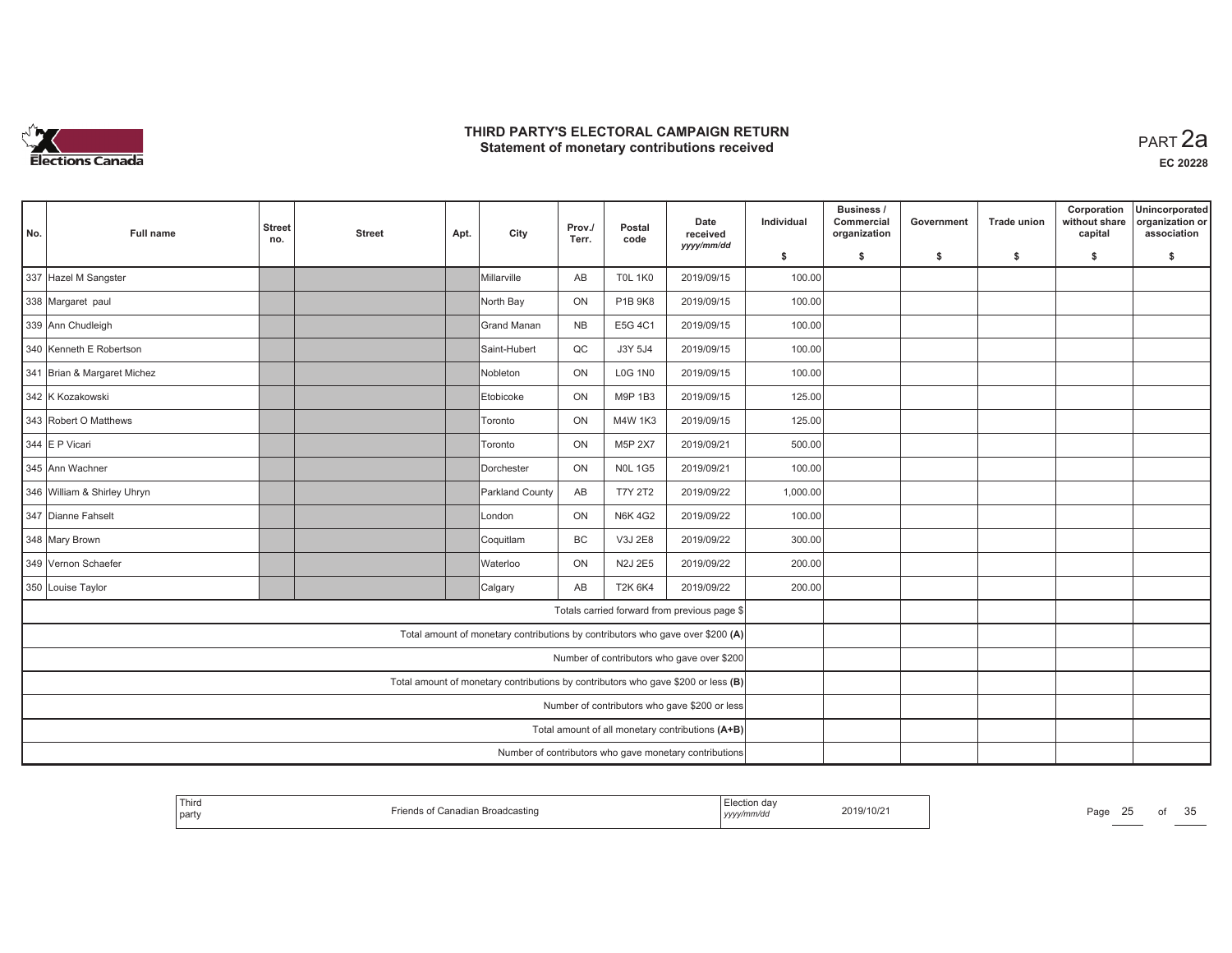

| No. | <b>Full name</b>                                                         | <b>Street</b><br>no.                                                              | <b>Street</b>                                 | Apt. | City                                                                                                       | Prov./<br>Terr. | Postal<br>code | Date<br>received<br>yyyy/mm/dd               | Individual | Business /<br>Commercial<br>organization | Government | <b>Trade union</b> | Corporation<br>without share<br>capital | Unincorporated<br>organization or<br>association |  |  |
|-----|--------------------------------------------------------------------------|-----------------------------------------------------------------------------------|-----------------------------------------------|------|------------------------------------------------------------------------------------------------------------|-----------------|----------------|----------------------------------------------|------------|------------------------------------------|------------|--------------------|-----------------------------------------|--------------------------------------------------|--|--|
|     |                                                                          |                                                                                   |                                               |      |                                                                                                            |                 |                |                                              | \$         | s.                                       | \$         | \$                 | \$                                      | \$                                               |  |  |
| 351 | Louise Hewson                                                            |                                                                                   |                                               |      | Portage La Prairie                                                                                         | MB              | <b>R1N 3E9</b> | 2019/09/22                                   | 136.00     |                                          |            |                    |                                         |                                                  |  |  |
|     | 352 Margaret Burkhart                                                    |                                                                                   |                                               |      | Kelowna                                                                                                    | BC              | V1X 4G8        | 2019/09/22                                   | 150.00     |                                          |            |                    |                                         |                                                  |  |  |
|     | 353 Lynn & Terry Halverson                                               |                                                                                   |                                               |      | West Vancouver                                                                                             | <b>BC</b>       | <b>V7W 1Y1</b> | 2019/09/22                                   | 200.00     |                                          |            |                    |                                         |                                                  |  |  |
|     | 354 Ben Clifford                                                         |                                                                                   |                                               |      | North Vancouver                                                                                            | BC              | <b>V7P 1W4</b> | 2019/09/22                                   | 300.00     |                                          |            |                    |                                         |                                                  |  |  |
|     | 355 Charles Reimer                                                       |                                                                                   |                                               |      | Swift Current                                                                                              | <b>SK</b>       | S9H 5M6        | 2019/09/22                                   | 100.00     |                                          |            |                    |                                         |                                                  |  |  |
|     | 356 James Ducar                                                          |                                                                                   |                                               |      | <b>Hamilton</b>                                                                                            | ON              | <b>L8S 3R7</b> | 2019/09/22                                   | 50.00      |                                          |            |                    |                                         |                                                  |  |  |
|     | 357 Dulce Eva Gould                                                      |                                                                                   |                                               |      | Victoria                                                                                                   | <b>BC</b>       | <b>V8V 2N8</b> | 2019/09/22                                   | 300.00     |                                          |            |                    |                                         |                                                  |  |  |
|     | 358 Margaret-Ann & Fred Smith<br>MB<br>R3T 1V6<br>2019/09/22<br>Winnipeg |                                                                                   |                                               |      |                                                                                                            |                 |                |                                              |            |                                          |            |                    |                                         |                                                  |  |  |
|     | 359 Donna Kasdan                                                         |                                                                                   |                                               |      | Saint John                                                                                                 | <b>NB</b>       | E2K 3T1        | 2019/09/22                                   | 300.00     |                                          |            |                    |                                         |                                                  |  |  |
|     | 360 Haus Omann                                                           |                                                                                   |                                               |      | Candiac                                                                                                    | QC              | <b>J5R 3S6</b> | 2019/09/22                                   | 300.00     |                                          |            |                    |                                         |                                                  |  |  |
|     | 361 Margaret Cameron                                                     |                                                                                   |                                               |      | London                                                                                                     | ON              | <b>N6H 5J3</b> | 2019/09/22                                   | 300.00     |                                          |            |                    |                                         |                                                  |  |  |
|     | 362 Sheila Fischer                                                       |                                                                                   |                                               |      | Montreal                                                                                                   | QC              | <b>H4C 3P9</b> | 2019/09/22                                   | 300.00     |                                          |            |                    |                                         |                                                  |  |  |
|     | 363 John & Carole Serjeantson                                            |                                                                                   |                                               |      | Cowansville                                                                                                | QC              | <b>J2K 2L2</b> | 2019/09/22                                   | 300.00     |                                          |            |                    |                                         |                                                  |  |  |
|     | 364 Judith A Day                                                         |                                                                                   |                                               |      | Shelburne                                                                                                  | <b>NS</b>       | B0T 1W0        | 2019/09/22                                   | 150.00     |                                          |            |                    |                                         |                                                  |  |  |
|     |                                                                          |                                                                                   |                                               |      |                                                                                                            |                 |                | Totals carried forward from previous page \$ |            |                                          |            |                    |                                         |                                                  |  |  |
|     |                                                                          |                                                                                   |                                               |      | Total amount of monetary contributions by contributors who gave over \$200 (A)                             |                 |                |                                              |            |                                          |            |                    |                                         |                                                  |  |  |
|     |                                                                          |                                                                                   |                                               |      |                                                                                                            |                 |                | Number of contributors who gave over \$200   |            |                                          |            |                    |                                         |                                                  |  |  |
|     |                                                                          | Total amount of monetary contributions by contributors who gave \$200 or less (B) |                                               |      |                                                                                                            |                 |                |                                              |            |                                          |            |                    |                                         |                                                  |  |  |
|     |                                                                          |                                                                                   | Number of contributors who gave \$200 or less |      |                                                                                                            |                 |                |                                              |            |                                          |            |                    |                                         |                                                  |  |  |
|     |                                                                          |                                                                                   |                                               |      |                                                                                                            |                 |                |                                              |            |                                          |            |                    |                                         |                                                  |  |  |
|     |                                                                          |                                                                                   |                                               |      | Total amount of all monetary contributions (A+B)<br>Number of contributors who gave monetary contributions |                 |                |                                              |            |                                          |            |                    |                                         |                                                  |  |  |

| Third<br>party |  | 2019/10/2<br><br>,,,,,,,, | Page<br>-- | ОТ | $\sim$ $-$<br>u |
|----------------|--|---------------------------|------------|----|-----------------|
|----------------|--|---------------------------|------------|----|-----------------|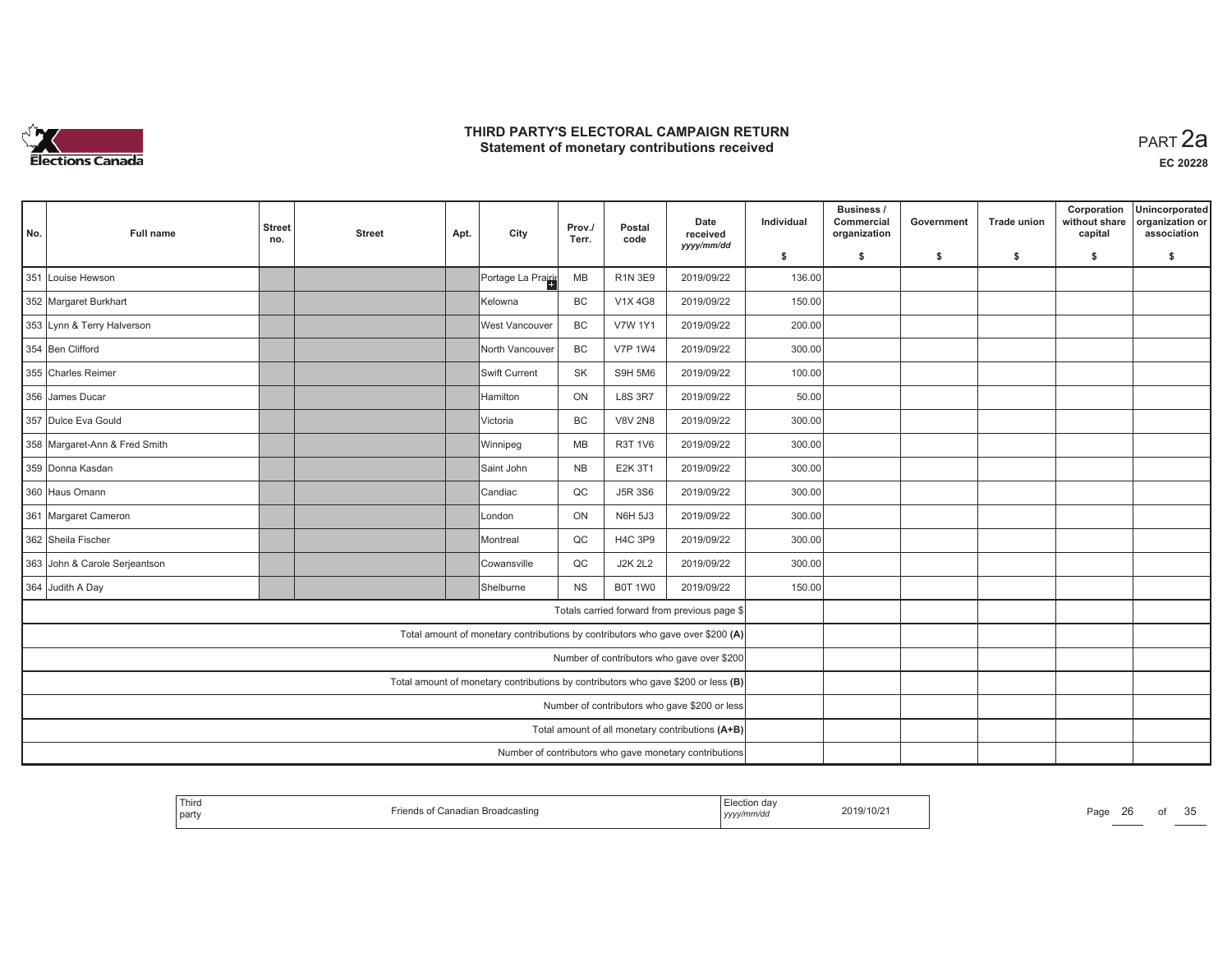

| No. | <b>Full name</b>                                            | <b>Street</b><br>no.                                                              | <b>Street</b>                                 | Apt. | City                                                                           | Prov./<br>Terr. | Postal<br>code | Date<br>received<br>yyyy/mm/dd                         | Individual | Business /<br>Commercial<br>organization | Government | <b>Trade union</b> | Corporation<br>without share<br>capital | Unincorporated<br>organization or<br>association |
|-----|-------------------------------------------------------------|-----------------------------------------------------------------------------------|-----------------------------------------------|------|--------------------------------------------------------------------------------|-----------------|----------------|--------------------------------------------------------|------------|------------------------------------------|------------|--------------------|-----------------------------------------|--------------------------------------------------|
|     |                                                             |                                                                                   |                                               |      |                                                                                |                 |                |                                                        | \$         | s.                                       | -\$        | -\$                | \$                                      | \$                                               |
|     | 365 Carol Labar                                             |                                                                                   |                                               |      | Vancouver                                                                      | <b>BC</b>       | <b>V6K 1E6</b> | 2019/09/22                                             | 150.00     |                                          |            |                    |                                         |                                                  |
|     | 366 Mortimer Bercovitch                                     |                                                                                   |                                               |      | <b>Ottawa</b>                                                                  | ON              | K1H 5T5        | 2019/09/22                                             | 250.00     |                                          |            |                    |                                         |                                                  |
|     | 367 Ralph Fluit                                             |                                                                                   |                                               |      | lEmo                                                                           | ON              | <b>P0W 1E0</b> | 2019/09/22                                             | 150.00     |                                          |            |                    |                                         |                                                  |
|     | 368 Joan Smiley                                             |                                                                                   |                                               |      | Nepean                                                                         | ON              | K2G 6N1        | 2019/09/22                                             | 200.00     |                                          |            |                    |                                         |                                                  |
|     | 369 K Anne Finley                                           |                                                                                   |                                               |      | Victoria                                                                       | BC              | <b>V8S 4Y3</b> | 2019/09/22                                             | 100.00     |                                          |            |                    |                                         |                                                  |
|     | 370 Christine Pike                                          |                                                                                   |                                               |      | Waseca                                                                         | SK              | <b>SOM 3A0</b> | 2019/09/22                                             | 50.00      |                                          |            |                    |                                         |                                                  |
|     | 371 J A Keith                                               |                                                                                   | 500.00                                        |      |                                                                                |                 |                |                                                        |            |                                          |            |                    |                                         |                                                  |
|     | 372 Helen Ziegler<br>ON<br>M5G 1Z8<br>2019/09/15<br>Toronto |                                                                                   |                                               |      |                                                                                |                 |                |                                                        | 500.00     |                                          |            |                    |                                         |                                                  |
|     | 373 Helga Von Der Recke                                     |                                                                                   |                                               |      | <b>Kerwood</b>                                                                 | ON              | <b>N0M 2B0</b> | 2019/09/15                                             | 50.00      |                                          |            |                    |                                         |                                                  |
|     | 374 Joseph & Caren Brookes                                  |                                                                                   |                                               |      | Nanaimo                                                                        | BC              | <b>V9R 3L5</b> | 2019/09/15                                             | 400.00     |                                          |            |                    |                                         |                                                  |
|     | 375 Margaret Stevens                                        |                                                                                   |                                               |      | Woodbridge                                                                     | ON              | <b>L4L 2P7</b> | 2019/09/15                                             | 100.00     |                                          |            |                    |                                         |                                                  |
|     | 376 Morley E Munn                                           |                                                                                   |                                               |      | Moose Jaw                                                                      | <b>SK</b>       | <b>S6H 2G8</b> | 2019/09/15                                             | 400.00     |                                          |            |                    |                                         |                                                  |
|     | 377 Bill & Doris Zilio                                      |                                                                                   |                                               |      | Chatham                                                                        | ON              | N7M 5J4        | 2019/09/15                                             | 100.00     |                                          |            |                    |                                         |                                                  |
|     | 378 Thomas Welsh                                            |                                                                                   |                                               |      | Edmonton                                                                       | AB              | <b>T5X 2K4</b> | 2019/09/15                                             | 200.00     |                                          |            |                    |                                         |                                                  |
|     |                                                             |                                                                                   |                                               |      |                                                                                |                 |                | Totals carried forward from previous page \$           |            |                                          |            |                    |                                         |                                                  |
|     |                                                             |                                                                                   |                                               |      | Total amount of monetary contributions by contributors who gave over \$200 (A) |                 |                |                                                        |            |                                          |            |                    |                                         |                                                  |
|     |                                                             |                                                                                   |                                               |      |                                                                                |                 |                | Number of contributors who gave over \$200             |            |                                          |            |                    |                                         |                                                  |
|     |                                                             | Total amount of monetary contributions by contributors who gave \$200 or less (B) |                                               |      |                                                                                |                 |                |                                                        |            |                                          |            |                    |                                         |                                                  |
|     |                                                             |                                                                                   | Number of contributors who gave \$200 or less |      |                                                                                |                 |                |                                                        |            |                                          |            |                    |                                         |                                                  |
|     |                                                             |                                                                                   |                                               |      |                                                                                |                 |                | Total amount of all monetary contributions (A+B)       |            |                                          |            |                    |                                         |                                                  |
|     |                                                             |                                                                                   |                                               |      |                                                                                |                 |                | Number of contributors who gave monetary contributions |            |                                          |            |                    |                                         |                                                  |

| ' Thirc<br>-lection da<br>$A^{\sim}$<br>-<br>2019/10/21<br>$-$<br>Page<br>∵Canadian Broadcasting<br>party<br>yyyy/mm/dd<br><u>_</u> | $\sim$ $\sim$<br>ΩŤ<br>u |
|-------------------------------------------------------------------------------------------------------------------------------------|--------------------------|
|-------------------------------------------------------------------------------------------------------------------------------------|--------------------------|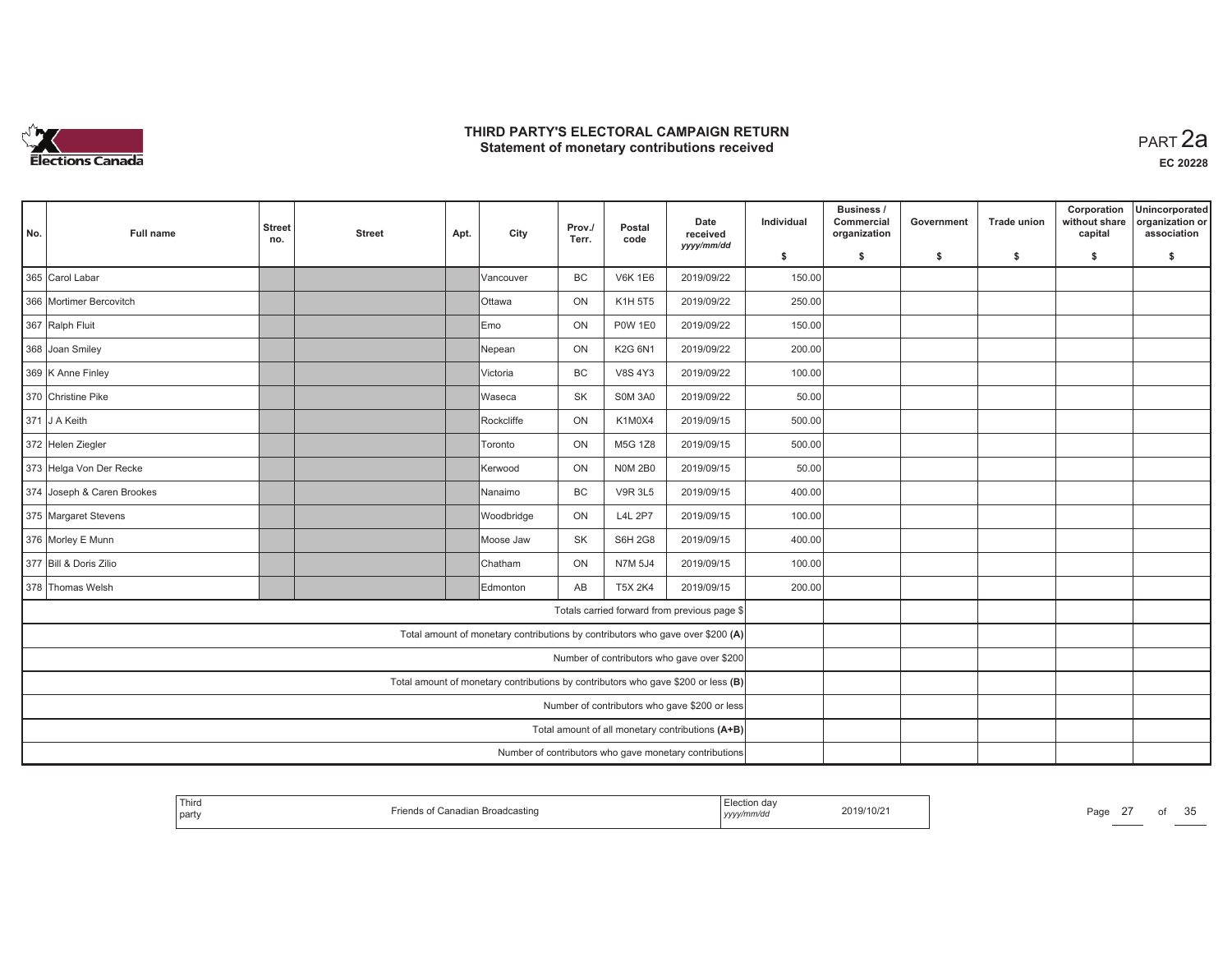

| No. | <b>Full name</b>                                                | <b>Street</b><br>no.                                                              | <b>Street</b>                                 | Apt. | City                                                                           | Prov./<br>Terr. | Postal<br>code | Date<br>received<br>yyyy/mm/dd                         | Individual | Business /<br>Commercial<br>organization | Government | <b>Trade union</b> | Corporation<br>without share<br>capital | Unincorporated<br>organization or<br>association |
|-----|-----------------------------------------------------------------|-----------------------------------------------------------------------------------|-----------------------------------------------|------|--------------------------------------------------------------------------------|-----------------|----------------|--------------------------------------------------------|------------|------------------------------------------|------------|--------------------|-----------------------------------------|--------------------------------------------------|
|     |                                                                 |                                                                                   |                                               |      |                                                                                |                 |                |                                                        | \$         | s.                                       | -\$        | -\$                | \$                                      | \$                                               |
|     | 379 Kathleen Kennedy                                            |                                                                                   |                                               |      | <b>Windsor</b>                                                                 | ON              | <b>N8S 2M9</b> | 2019/09/15                                             | 100.00     |                                          |            |                    |                                         |                                                  |
|     | 380 Elizabeth Coombs                                            |                                                                                   |                                               |      | Burlington                                                                     | ON              | L7S 2H8        | 2019/09/15                                             | 186.00     |                                          |            |                    |                                         |                                                  |
|     | 381 Dorothy Burton                                              |                                                                                   |                                               |      | Calgary                                                                        | AB              | <b>T2H 1E7</b> | 2019/09/15                                             | 100.00     |                                          |            |                    |                                         |                                                  |
|     | 382 Dennis & Janet Woodford                                     |                                                                                   |                                               |      | Winnipeg                                                                       | MB              | <b>R3M 3R5</b> | 2019/09/15                                             | 200.00     |                                          |            |                    |                                         |                                                  |
|     | 383 Audrey B Wos                                                |                                                                                   |                                               |      | Toronto                                                                        | ON              | M5M 4M3        | 2019/09/15                                             | 100.00     |                                          |            |                    |                                         |                                                  |
|     | 384 Jack Bailey                                                 |                                                                                   |                                               |      | Creston                                                                        | BC              | <b>V0B 1G0</b> | 2019/09/15                                             | 150.00     |                                          |            |                    |                                         |                                                  |
|     | 385 Dennis Price                                                |                                                                                   | 200.00                                        |      |                                                                                |                 |                |                                                        |            |                                          |            |                    |                                         |                                                  |
|     | 386 Charles Fairbank<br>Petrolia<br>ON<br>NON 1R0<br>2019/09/15 |                                                                                   |                                               |      |                                                                                |                 |                |                                                        |            |                                          |            |                    |                                         |                                                  |
|     | 387 Jane Pringle                                                |                                                                                   |                                               |      | Thunder Bay                                                                    | ON              | P7B 6Z4        | 2019/09/15                                             | 200.00     |                                          |            |                    |                                         |                                                  |
|     | 388 James Oxton                                                 |                                                                                   |                                               |      | White Rock                                                                     | <b>BC</b>       | <b>V4B 3X7</b> | 2019/09/15                                             | 100.00     |                                          |            |                    |                                         |                                                  |
|     | 389 Agnes Macpherson                                            |                                                                                   |                                               |      | Toronto                                                                        | ON              | <b>M5M 1L6</b> | 2019/09/15                                             | 300.00     |                                          |            |                    |                                         |                                                  |
|     | 390 Frederick Kraenzel                                          |                                                                                   |                                               |      | Gaspé                                                                          | QC              | G4X 2Z1        | 2019/09/15                                             | 300.00     |                                          |            |                    |                                         |                                                  |
|     | 391 Roy & Marianne Buchanan                                     |                                                                                   |                                               |      | Thamesville                                                                    | ON              | <b>N0P 2K0</b> | 2019/09/15                                             | 200.00     |                                          |            |                    |                                         |                                                  |
|     | 392 Wendy Hilliard                                              |                                                                                   |                                               |      | Salt Spring Island                                                             | BC              | <b>V8K 1X4</b> | 2019/09/15                                             | 200.00     |                                          |            |                    |                                         |                                                  |
|     |                                                                 |                                                                                   |                                               |      |                                                                                |                 |                | Totals carried forward from previous page \$           |            |                                          |            |                    |                                         |                                                  |
|     |                                                                 |                                                                                   |                                               |      | Total amount of monetary contributions by contributors who gave over \$200 (A) |                 |                |                                                        |            |                                          |            |                    |                                         |                                                  |
|     |                                                                 |                                                                                   |                                               |      |                                                                                |                 |                | Number of contributors who gave over \$200             |            |                                          |            |                    |                                         |                                                  |
|     |                                                                 | Total amount of monetary contributions by contributors who gave \$200 or less (B) |                                               |      |                                                                                |                 |                |                                                        |            |                                          |            |                    |                                         |                                                  |
|     |                                                                 |                                                                                   | Number of contributors who gave \$200 or less |      |                                                                                |                 |                |                                                        |            |                                          |            |                    |                                         |                                                  |
|     |                                                                 |                                                                                   |                                               |      |                                                                                |                 |                | Total amount of all monetary contributions (A+B)       |            |                                          |            |                    |                                         |                                                  |
|     |                                                                 |                                                                                   |                                               |      |                                                                                |                 |                | Number of contributors who gave monetary contributions |            |                                          |            |                    |                                         |                                                  |

| Third<br>party | ੁof Canadian Broadcasting | da۱ r<br>.<br>yyyy/mm/dd | 2019/10/2 | $\sim$<br>$P_{\text{AOL}}$<br>$-$ | от | $\sim$ $\sim$<br>em<br>ັບ |
|----------------|---------------------------|--------------------------|-----------|-----------------------------------|----|---------------------------|
|----------------|---------------------------|--------------------------|-----------|-----------------------------------|----|---------------------------|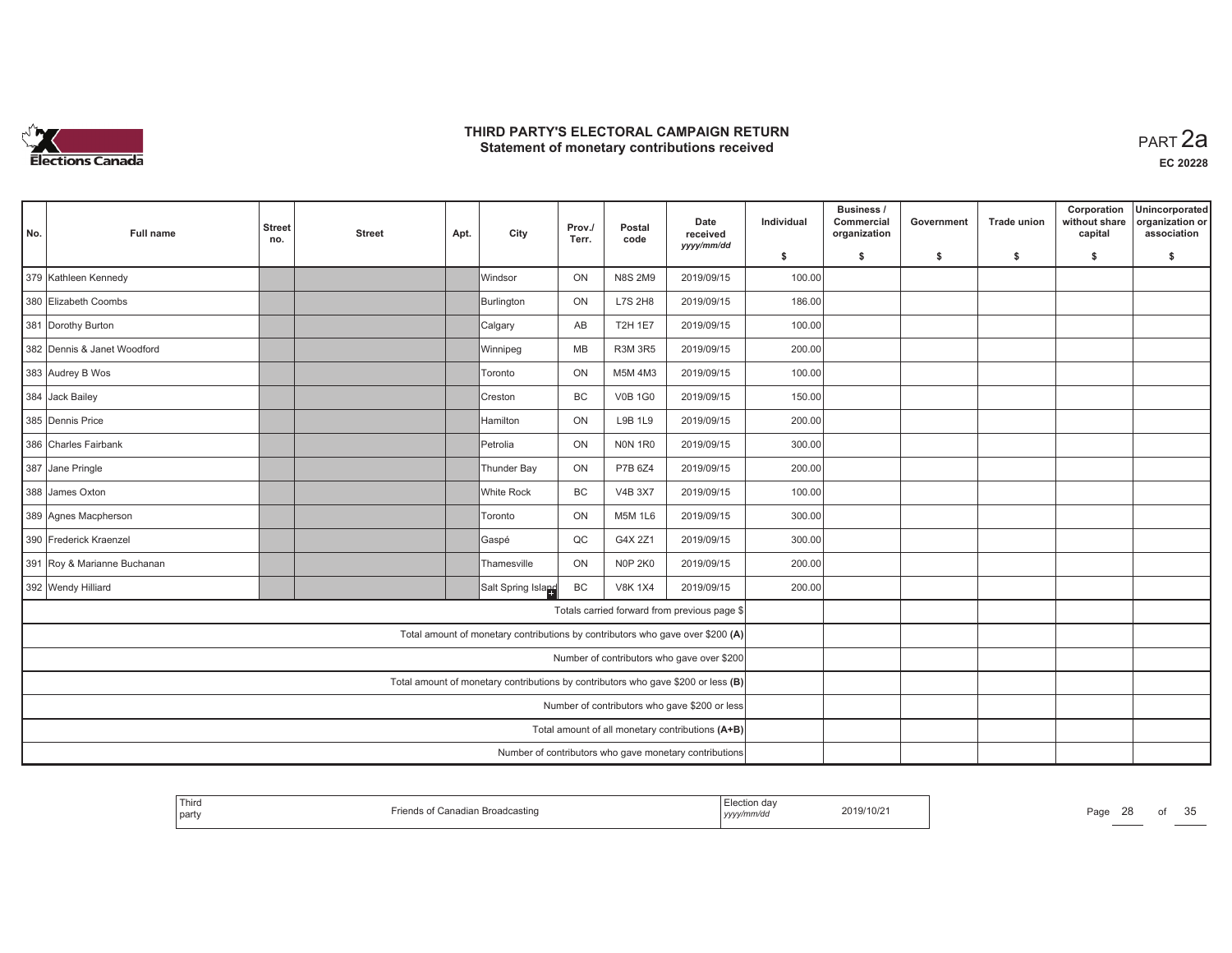

| No. | <b>Full name</b>            | <b>Street</b><br>no.                          | <b>Street</b> | Apt. | City                                                                              | Prov./<br>Terr. | Postal<br>code | Date<br>received<br>yyyy/mm/dd                         | Individual | Business /<br>Commercial<br>organization | Government | <b>Trade union</b> | Corporation<br>without share<br>capital | Unincorporated<br>organization or<br>association |
|-----|-----------------------------|-----------------------------------------------|---------------|------|-----------------------------------------------------------------------------------|-----------------|----------------|--------------------------------------------------------|------------|------------------------------------------|------------|--------------------|-----------------------------------------|--------------------------------------------------|
|     |                             |                                               |               |      |                                                                                   |                 |                |                                                        | \$         | s.                                       | -\$        | -\$                | \$                                      | \$                                               |
|     | 393 Gerda Goetz             |                                               |               |      | Edmonton                                                                          | AB              | <b>T5G 1K5</b> | 2019/09/15                                             | 140.00     |                                          |            |                    |                                         |                                                  |
|     | 394 Cornelia Schuh          |                                               |               |      | <b>Toronto</b>                                                                    | ON              | M4P 2R5        | 2019/09/15                                             | 150.00     |                                          |            |                    |                                         |                                                  |
|     | 395 Hanneke Corbet          |                                               |               |      | West Vancouver                                                                    | BC              | <b>V7V 4G8</b> | 2019/09/15                                             | 50.00      |                                          |            |                    |                                         |                                                  |
|     | 396 Heather A O'Halloran    |                                               |               |      | Minesing                                                                          | ON              | L9X 0C3        | 2019/09/15                                             | 136.00     |                                          |            |                    |                                         |                                                  |
|     | 397 Lorraine Jolicoeur      |                                               |               |      | Stte Anna                                                                         | MB              | <b>R5H 1R2</b> | 2019/09/15                                             | 136.00     |                                          |            |                    |                                         |                                                  |
|     | 398 janice Sewell           |                                               |               |      | Thunder Bay                                                                       | ON              | P7E 5J5        | 2019/09/15                                             | 100.00     |                                          |            |                    |                                         |                                                  |
|     | 399 Barbara R Beaton        |                                               |               |      | Calgary                                                                           | AB              | <b>T2V 4Z3</b> | 2019/09/15                                             | 65.00      |                                          |            |                    |                                         |                                                  |
|     | 400 Alan & Mary Stuart      |                                               |               |      | Oakville                                                                          | ON              | L6K 3J4        | 2019/09/15                                             | 250.00     |                                          |            |                    |                                         |                                                  |
|     | 401 Heinz K & Marilyn Unger |                                               |               |      | Cochrane                                                                          | ON              | <b>T4C 1B8</b> | 2019/09/15                                             | 250.00     |                                          |            |                    |                                         |                                                  |
|     | 402 Gerald L Timmins        |                                               |               |      | Toronto                                                                           | ON              | <b>M4V 1R8</b> | 2019/09/15                                             | 250.00     |                                          |            |                    |                                         |                                                  |
|     | 403 Mary Kerr               |                                               |               |      | Victoria                                                                          | BC              | <b>V8S 4P3</b> | 2019/09/15                                             | 250.00     |                                          |            |                    |                                         |                                                  |
|     | 404 Judith Helliwell        |                                               |               |      | Vancouver                                                                         | BC              | <b>V6R 1C2</b> | 2019/09/15                                             | 250.00     |                                          |            |                    |                                         |                                                  |
|     | 405 E Pauls                 |                                               |               |      | <b>Ottawa</b>                                                                     | ON              | K1H 6A5        | 2019/09/07                                             | 136.00     |                                          |            |                    |                                         |                                                  |
|     | 406 Marjorie Kevis          |                                               |               |      | <b>Greenwood</b>                                                                  | <b>BC</b>       | <b>V0H 1J0</b> | 2019/09/07                                             | 125.00     |                                          |            |                    |                                         |                                                  |
|     |                             |                                               |               |      |                                                                                   |                 |                | Totals carried forward from previous page \$           |            |                                          |            |                    |                                         |                                                  |
|     |                             |                                               |               |      | Total amount of monetary contributions by contributors who gave over \$200 (A)    |                 |                |                                                        |            |                                          |            |                    |                                         |                                                  |
|     |                             |                                               |               |      |                                                                                   |                 |                | Number of contributors who gave over \$200             |            |                                          |            |                    |                                         |                                                  |
|     |                             |                                               |               |      | Total amount of monetary contributions by contributors who gave \$200 or less (B) |                 |                |                                                        |            |                                          |            |                    |                                         |                                                  |
|     |                             | Number of contributors who gave \$200 or less |               |      |                                                                                   |                 |                |                                                        |            |                                          |            |                    |                                         |                                                  |
|     |                             |                                               |               |      |                                                                                   |                 |                | Total amount of all monetary contributions (A+B)       |            |                                          |            |                    |                                         |                                                  |
|     |                             |                                               |               |      |                                                                                   |                 |                | Number of contributors who gave monetary contributions |            |                                          |            |                    |                                         |                                                  |

| <b>Thiro</b><br>party | Canadian Broadcasting | 2019/10/2<br>,,,,,,,<br>, уууулт | $\sim$<br>Page<br>$-$ | ОT | $\sim$ $\sim$<br>. .<br>ັບ |
|-----------------------|-----------------------|----------------------------------|-----------------------|----|----------------------------|
|-----------------------|-----------------------|----------------------------------|-----------------------|----|----------------------------|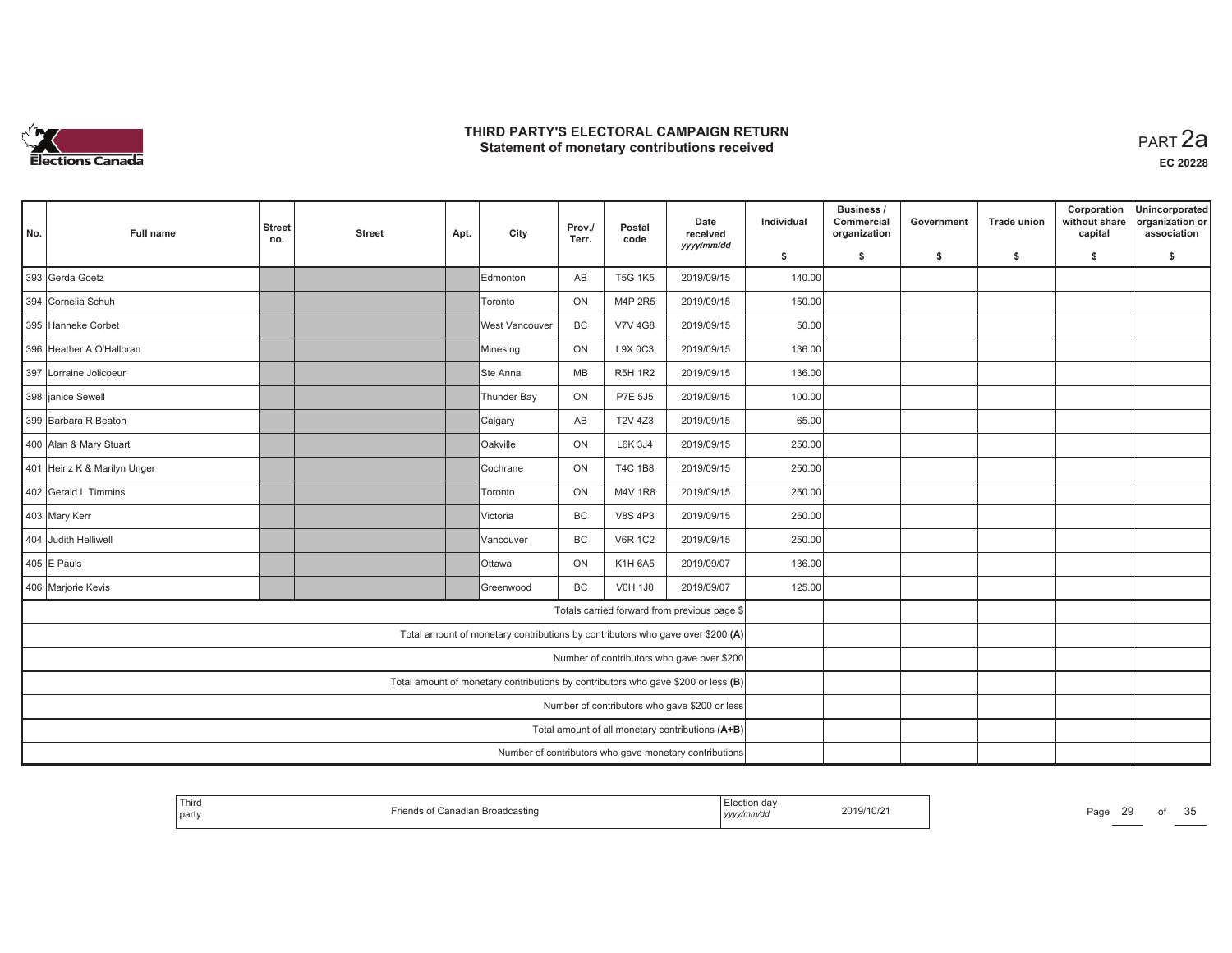

| No. | <b>Full name</b>       | <b>Street</b><br>no.                          | <b>Street</b> | Apt. | City                                                                              | Prov./<br>Terr. | Postal<br>code | Date<br>received<br>yyyy/mm/dd                         | Individual | Business /<br>Commercial<br>organization | Government | <b>Trade union</b> | Corporation<br>without share<br>capital | Unincorporated<br>organization or<br>association |
|-----|------------------------|-----------------------------------------------|---------------|------|-----------------------------------------------------------------------------------|-----------------|----------------|--------------------------------------------------------|------------|------------------------------------------|------------|--------------------|-----------------------------------------|--------------------------------------------------|
|     |                        |                                               |               |      |                                                                                   |                 |                |                                                        | \$         | s.                                       | -\$        | -\$                | \$                                      | \$                                               |
|     | 407 Ken Hanson         |                                               |               |      | Richards Landing                                                                  | ON              | <b>P0R 1J0</b> | 2019/09/07                                             | 250.00     |                                          |            |                    |                                         |                                                  |
|     | 408 Craig Reid         |                                               |               |      | Burnaby                                                                           | BC              | <b>V5K 3T1</b> | 2019/09/07                                             | 250.00     |                                          |            |                    |                                         |                                                  |
|     | 409 C Marie Harris     |                                               |               |      | Toronto                                                                           | ON              | <b>M6N 2K2</b> | 2019/09/07                                             | 100.00     |                                          |            |                    |                                         |                                                  |
|     | 410 Lenore Walters     |                                               |               |      | Toronto                                                                           | ON              | <b>M5M 1C8</b> | 2019/09/07                                             | 250.00     |                                          |            |                    |                                         |                                                  |
|     | 411 George Burton      |                                               |               |      | Humboldt                                                                          | <b>SK</b>       | <b>S0K 2A0</b> | 2019/09/07                                             | 250.00     |                                          |            |                    |                                         |                                                  |
|     | 412 Allen Walker       |                                               |               |      | Plato                                                                             | <b>SK</b>       | <b>S0L 2P0</b> | 2019/09/07                                             | 250.00     |                                          |            |                    |                                         |                                                  |
|     | 413 J Colquhoun        |                                               |               |      | Englehart                                                                         | ON              | <b>P0J 1H0</b> | 2019/09/07                                             | 50.00      |                                          |            |                    |                                         |                                                  |
|     | 414 Marielle Gagne     |                                               |               |      | <b>Ottawa</b>                                                                     | ON              | K1G 0X4        | 2019/09/07                                             | 40.00      |                                          |            |                    |                                         |                                                  |
|     | 415 Joyce & John Shead |                                               |               |      | <b>Selkirk</b>                                                                    | <b>MB</b>       | R1A 3T4        | 2019/09/07                                             | 100.00     |                                          |            |                    |                                         |                                                  |
|     | 416 Mary Godolphin     |                                               |               |      | Vancouver                                                                         | BC              | <b>V6K 2Y6</b> | 2019/09/07                                             | 75.00      |                                          |            |                    |                                         |                                                  |
|     | 417 John Cox           |                                               |               |      | <b>Ottawa</b>                                                                     | ON              | K1M 2C4        | 2019/09/07                                             | 125.00     |                                          |            |                    |                                         |                                                  |
|     | 418 Donald Roberts     |                                               |               |      | Windsor                                                                           | ON              | N9B 1Z9        | 2019/09/07                                             | 100.00     |                                          |            |                    |                                         |                                                  |
|     | 419 Anne Faulkner      |                                               |               |      | Simcoe                                                                            | ON              | N3Y 4K6        | 2019/09/08                                             | 500.00     |                                          |            |                    |                                         |                                                  |
|     | 420 Robert A Hilton    |                                               |               |      | Winnipeg                                                                          | <b>MB</b>       | R3T 3Z4        | 2019/09/08                                             | 400.00     |                                          |            |                    |                                         |                                                  |
|     |                        |                                               |               |      |                                                                                   |                 |                | Totals carried forward from previous page \$           |            |                                          |            |                    |                                         |                                                  |
|     |                        |                                               |               |      | Total amount of monetary contributions by contributors who gave over \$200 (A)    |                 |                |                                                        |            |                                          |            |                    |                                         |                                                  |
|     |                        |                                               |               |      |                                                                                   |                 |                | Number of contributors who gave over \$200             |            |                                          |            |                    |                                         |                                                  |
|     |                        |                                               |               |      | Total amount of monetary contributions by contributors who gave \$200 or less (B) |                 |                |                                                        |            |                                          |            |                    |                                         |                                                  |
|     |                        | Number of contributors who gave \$200 or less |               |      |                                                                                   |                 |                |                                                        |            |                                          |            |                    |                                         |                                                  |
|     |                        |                                               |               |      |                                                                                   |                 |                | Total amount of all monetary contributions (A+B)       |            |                                          |            |                    |                                         |                                                  |
|     |                        |                                               |               |      |                                                                                   |                 |                | Number of contributors who gave monetary contributions |            |                                          |            |                    |                                         |                                                  |

| Third<br>  party | ∵anadian Broadcasting | ⊨iection dav<br>.<br>nmır<br>, , , , , , , , | 2019/10/2 | Page | ОT | $\sim$ $\sim$<br>ັບ |
|------------------|-----------------------|----------------------------------------------|-----------|------|----|---------------------|
|------------------|-----------------------|----------------------------------------------|-----------|------|----|---------------------|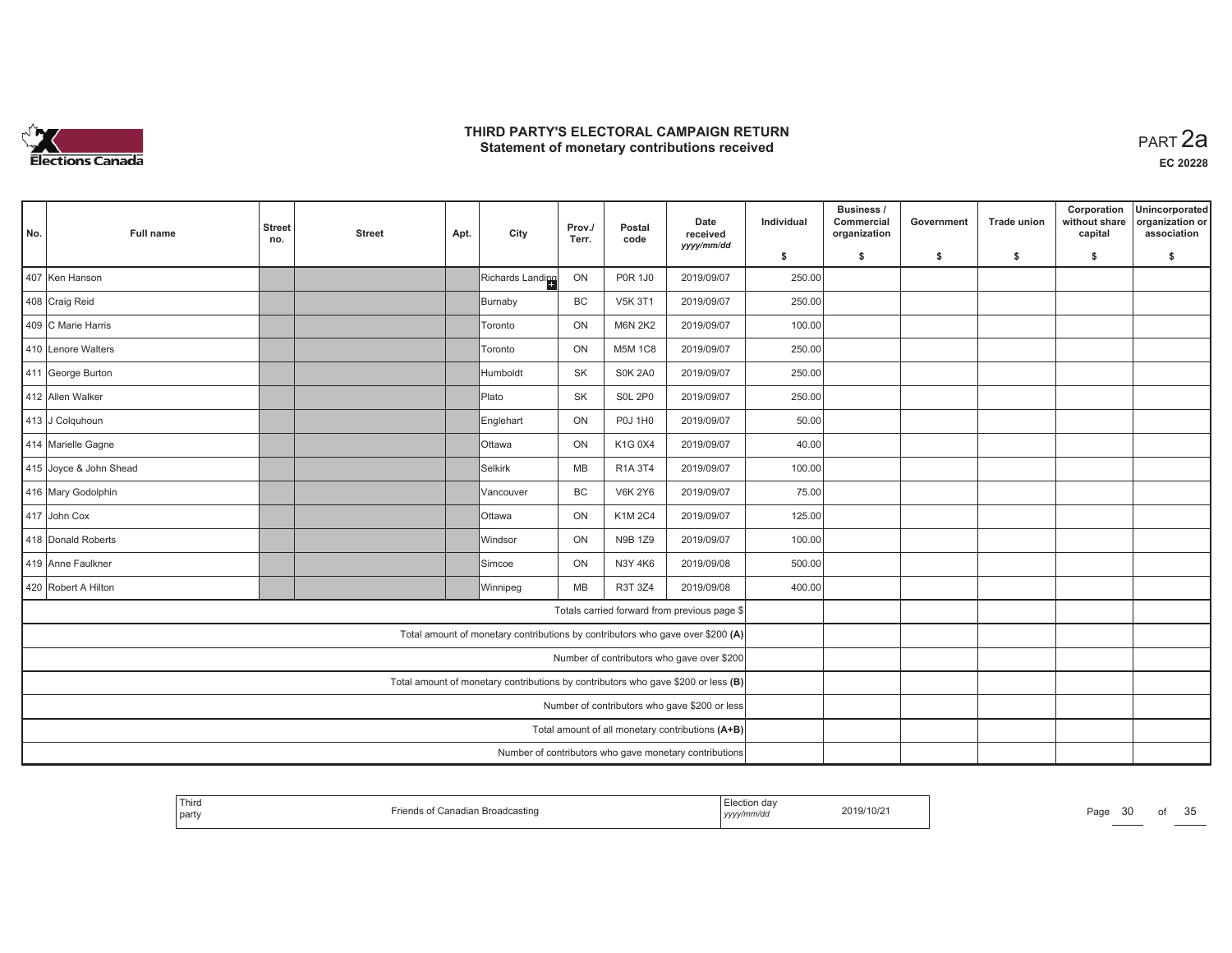

**EC 20228**

| No. | Full name           | <b>Street</b><br>no. | <b>Street</b> | Apt. | City                                                                              | Prov./<br>Terr. | Postal<br>code | Date<br>received<br>yyyy/mm/dd                         | Individual | Business /<br>Commercial<br>organization | Government | <b>Trade union</b> | Corporation<br>without share<br>capital | Unincorporated<br>organization or<br>association |
|-----|---------------------|----------------------|---------------|------|-----------------------------------------------------------------------------------|-----------------|----------------|--------------------------------------------------------|------------|------------------------------------------|------------|--------------------|-----------------------------------------|--------------------------------------------------|
|     |                     |                      |               |      |                                                                                   |                 |                |                                                        | \$         | s.                                       | \$         | -\$                | \$                                      | s.                                               |
| 421 | Louise Jullion      |                      |               |      | Victoria                                                                          | BC              | <b>V8T 1L1</b> | 2019/09/08                                             | 200.00     |                                          |            |                    |                                         |                                                  |
|     | 422 Audrey Cheadle  |                      |               |      | Owen Sound                                                                        | ON              | <b>N4K 2K6</b> | 2019/09/08                                             | 250.00     |                                          |            |                    |                                         |                                                  |
|     | 423 John Lounds     |                      |               |      | Collingwood                                                                       | ON              | L9Y 5B4        | 2019/09/08                                             | 100.00     |                                          |            |                    |                                         |                                                  |
|     | 424 Joan Hudson     |                      |               |      | Moncton                                                                           | <b>NB</b>       | E1C 5V8        | 2019/09/08                                             | 100.00     |                                          |            |                    |                                         |                                                  |
|     | 425 Elaine Mahon    |                      |               |      | London                                                                            | ON              | <b>N6A 2H3</b> | 2019/09/08                                             | 300.00     |                                          |            |                    |                                         |                                                  |
|     | 426 Hanneke Corbet  |                      |               |      | <b>West Vancouver</b>                                                             | <b>BC</b>       | <b>V7V 4G8</b> | 2019/09/08                                             | 100.00     |                                          |            |                    |                                         |                                                  |
|     | 427 Peter Weremchuk |                      |               |      | <b>Mission</b>                                                                    | BC              | <b>V2V 1R4</b> | 2019/09/08                                             | 100.00     |                                          |            |                    |                                         |                                                  |
|     | 428 Raysa Cheberiak |                      |               |      | Regina                                                                            | <b>SK</b>       | S4S 4B4        | 2019/09/08                                             | 100.00     |                                          |            |                    |                                         |                                                  |
|     | 429 Lorraine Mounce |                      |               |      | Royston                                                                           | <b>BC</b>       | <b>V0R 2V0</b> | 2019/09/08                                             | 100.00     |                                          |            |                    |                                         |                                                  |
|     | 430 Eva Thibodeau   |                      |               |      | <b>Blind Bay</b>                                                                  | BC              | <b>V0E 1H1</b> | 2019/09/08                                             | 100.00     |                                          |            |                    |                                         |                                                  |
|     | 431 Evelyn Wal      |                      |               |      | Prince George                                                                     | BC              | <b>V2K 5B1</b> | 2019/09/08                                             | 100.00     |                                          |            |                    |                                         |                                                  |
|     | 432 Audrey Kenny    |                      |               |      | Gatineau                                                                          | QC              | <b>J8L 2H2</b> | 2019/09/15                                             | 500.00     |                                          |            |                    |                                         |                                                  |
|     | 433 Colin McGregor  |                      |               |      | Waterloo                                                                          | ON              | <b>N2L 1X5</b> | 2019/09/15                                             | 1,200.00   |                                          |            |                    |                                         |                                                  |
|     | 434 Robert Munsch   |                      |               |      | Guelph                                                                            | <b>ON</b>       | <b>N1G 4X7</b> | 2019/09/15                                             | 1,000.00   |                                          |            |                    |                                         |                                                  |
|     |                     |                      |               |      |                                                                                   |                 |                | Totals carried forward from previous page \$           |            |                                          |            |                    |                                         |                                                  |
|     |                     |                      |               |      | Total amount of monetary contributions by contributors who gave over \$200 (A)    |                 |                |                                                        |            |                                          |            |                    |                                         |                                                  |
|     |                     |                      |               |      |                                                                                   |                 |                | Number of contributors who gave over \$200             |            |                                          |            |                    |                                         |                                                  |
|     |                     |                      |               |      | Total amount of monetary contributions by contributors who gave \$200 or less (B) |                 |                |                                                        |            |                                          |            |                    |                                         |                                                  |
|     |                     |                      |               |      |                                                                                   |                 |                | Number of contributors who gave \$200 or less          |            |                                          |            |                    |                                         |                                                  |
|     |                     |                      |               |      |                                                                                   |                 |                | Total amount of all monetary contributions (A+B)       |            |                                          |            |                    |                                         |                                                  |
|     |                     |                      |               |      |                                                                                   |                 |                | Number of contributors who gave monetary contributions |            |                                          |            |                    |                                         |                                                  |

| Third<br>- -<br>of Canadian Broadcasting<br>-rio<br>party | Election day<br>2019/10/21<br>yyyy/mm/dd | Page<br>. . | 25<br>οt<br>ັບ |
|-----------------------------------------------------------|------------------------------------------|-------------|----------------|
|-----------------------------------------------------------|------------------------------------------|-------------|----------------|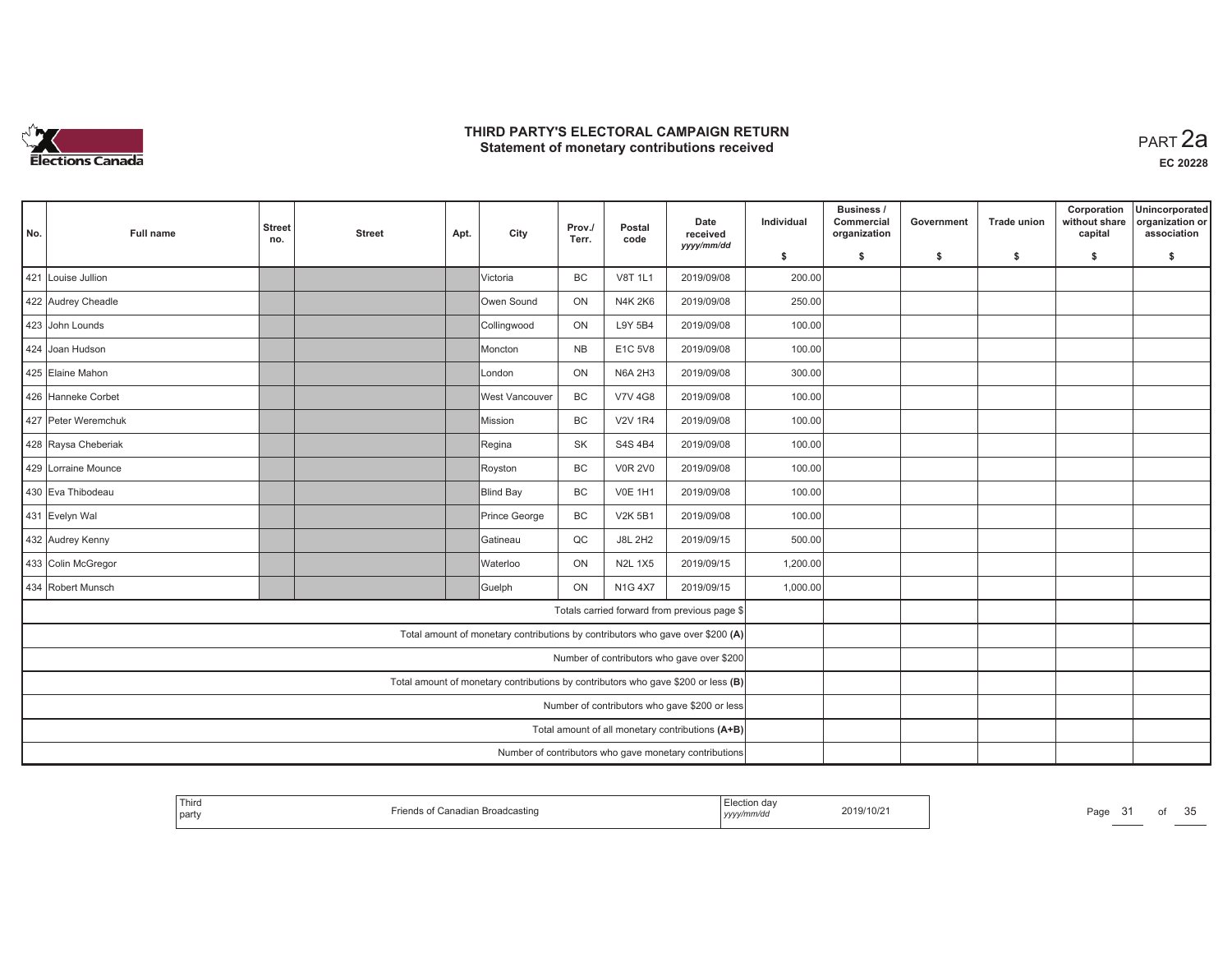

| No. | <b>Full name</b>               | <b>Street</b><br>no.                          | <b>Street</b> | Apt. | City                                                                              | Prov./<br>Terr. | Postal<br>code | Date<br>received<br>yyyy/mm/dd                         | Individual | Business /<br>Commercial<br>organization | Government | <b>Trade union</b> | Corporation<br>without share<br>capital | Unincorporated<br>organization or<br>association |
|-----|--------------------------------|-----------------------------------------------|---------------|------|-----------------------------------------------------------------------------------|-----------------|----------------|--------------------------------------------------------|------------|------------------------------------------|------------|--------------------|-----------------------------------------|--------------------------------------------------|
|     |                                |                                               |               |      |                                                                                   |                 |                |                                                        | \$         | s.                                       | -\$        | -\$                | \$                                      | \$                                               |
|     | 435 Mary Sinclair              |                                               |               |      | Toronto                                                                           | ON              | M4W 2A4        | 2019/09/15                                             | 500.00     |                                          |            |                    |                                         |                                                  |
|     | 436 Ian Walker                 |                                               |               |      | <b>Toronto</b>                                                                    | ON              | <b>M5V 3K8</b> | 2019/09/15                                             | 100.00     |                                          |            |                    |                                         |                                                  |
|     | 437 Sharon Ramsdale            |                                               |               |      | Vernon                                                                            | <b>BC</b>       | <b>V1T4G3</b>  | 2019/09/15                                             | 300.00     |                                          |            |                    |                                         |                                                  |
|     | 438 William J Beck             |                                               |               |      | Kingston                                                                          | ON              | <b>K7L 3A2</b> | 2019/09/15                                             | 500.00     |                                          |            |                    |                                         |                                                  |
|     | 439 Pauline Mansell            |                                               |               |      | Windsor                                                                           | ON              | <b>N9A 2S6</b> | 2019/08/24                                             | 100.00     |                                          |            |                    |                                         |                                                  |
|     | 440 Ruth Gillian Wilson        |                                               |               |      | <b>Ottawa</b>                                                                     | ON              | <b>K2E 0B6</b> | 2019/08/24                                             | 100.00     |                                          |            |                    |                                         |                                                  |
|     | 441 Frances Healey             |                                               |               |      | St John's                                                                         | <b>NL</b>       | A1C 3E5        | 2019/08/24                                             | 100.00     |                                          |            |                    |                                         |                                                  |
|     | 442 Lorraine Martin            |                                               |               |      | Cambridge                                                                         | ON              | <b>N1S3X1</b>  | 2019/08/24                                             | 100.00     |                                          |            |                    |                                         |                                                  |
|     | 443 Michael Manley-Casimir     |                                               |               |      | <b>Toronto</b>                                                                    | ON              | M4Y 1R8        | 2019/08/24                                             | 100.00     |                                          |            |                    |                                         |                                                  |
|     | 444 Chris & Patricia Treadwell |                                               |               |      | Qualicum Beach                                                                    | BC              | <b>V9K 1J2</b> | 2019/08/24                                             | 100.00     |                                          |            |                    |                                         |                                                  |
|     | 445 Robert McCandless          |                                               |               |      | Vancouver                                                                         | BC              | <b>V5T 1L7</b> | 2019/08/24                                             | 25.00      |                                          |            |                    |                                         |                                                  |
|     | 446 Peter Bradshaw             |                                               |               |      | <b>West Vancouver</b>                                                             | BC              | <b>V7W 1G6</b> | 2019/08/25                                             | 1,000.00   |                                          |            |                    |                                         |                                                  |
|     | 447 Wilifred Lloyd-Smith       |                                               |               |      | Vanessa                                                                           | ON              | <b>N0E 1V0</b> | 2019/08/25                                             | 500.00     |                                          |            |                    |                                         |                                                  |
|     | 448 Janet Brady                |                                               |               |      | Winnipeg                                                                          | <b>MB</b>       | <b>R2Y 2M7</b> | 2019/08/25                                             | 150.00     |                                          |            |                    |                                         |                                                  |
|     |                                |                                               |               |      |                                                                                   |                 |                | Totals carried forward from previous page \$           |            |                                          |            |                    |                                         |                                                  |
|     |                                |                                               |               |      | Total amount of monetary contributions by contributors who gave over \$200 (A)    |                 |                |                                                        |            |                                          |            |                    |                                         |                                                  |
|     |                                |                                               |               |      |                                                                                   |                 |                | Number of contributors who gave over \$200             |            |                                          |            |                    |                                         |                                                  |
|     |                                |                                               |               |      | Total amount of monetary contributions by contributors who gave \$200 or less (B) |                 |                |                                                        |            |                                          |            |                    |                                         |                                                  |
|     |                                | Number of contributors who gave \$200 or less |               |      |                                                                                   |                 |                |                                                        |            |                                          |            |                    |                                         |                                                  |
|     |                                |                                               |               |      |                                                                                   |                 |                | Total amount of all monetary contributions (A+B)       |            |                                          |            |                    |                                         |                                                  |
|     |                                |                                               |               |      |                                                                                   |                 |                | Number of contributors who gave monetary contributions |            |                                          |            |                    |                                         |                                                  |

| Third<br>  party | ∵anadian Broadcasting | ⊨iection dav<br>,,,,,,<br>, , , , , , , , | 2019/10/2 | Pa <sub>0</sub><br>ےت | ot | $\sim$ $\sim$<br>u |
|------------------|-----------------------|-------------------------------------------|-----------|-----------------------|----|--------------------|
|------------------|-----------------------|-------------------------------------------|-----------|-----------------------|----|--------------------|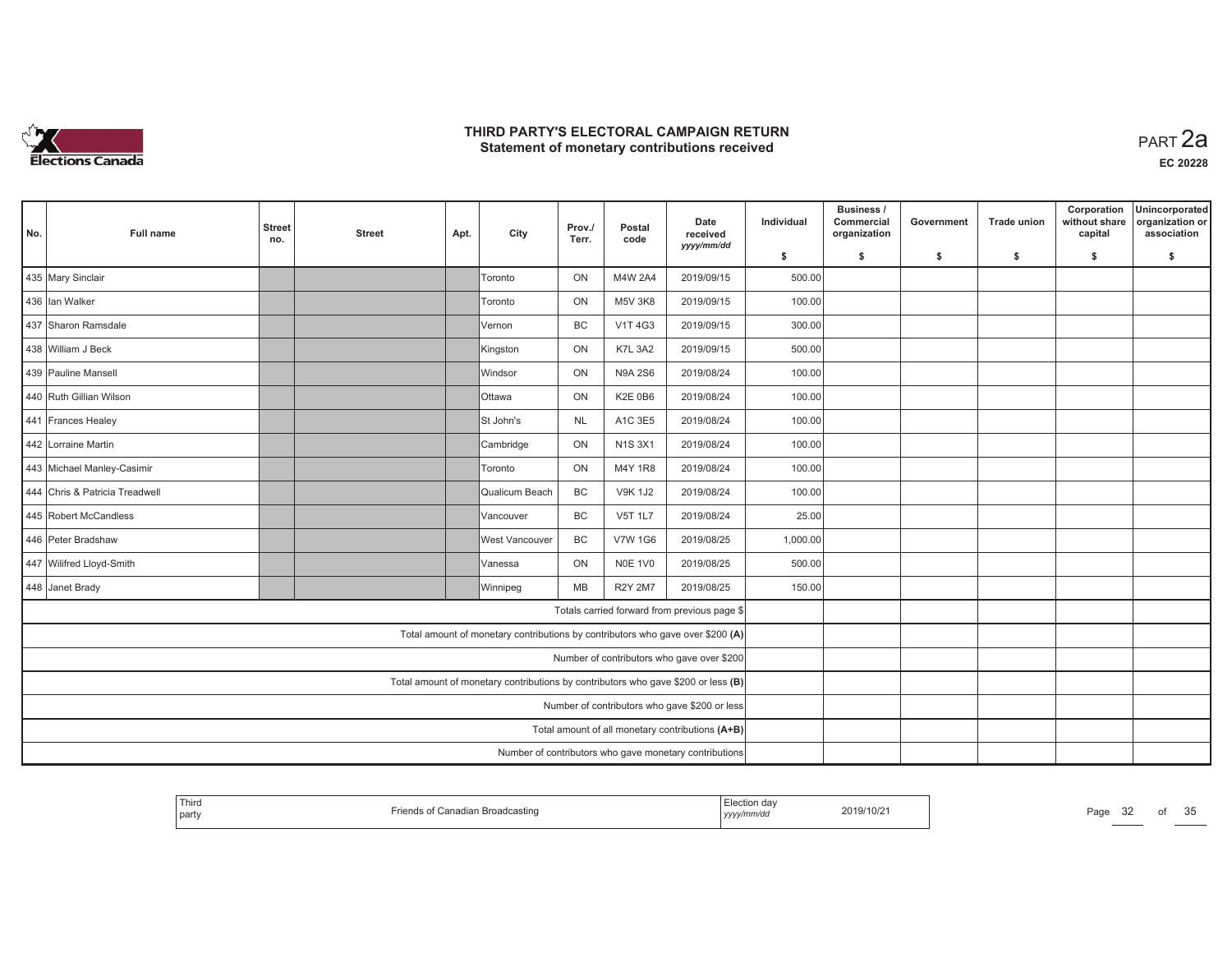

| No. | <b>Full name</b>              | <b>Street</b><br>no.                          | <b>Street</b> | Apt. | City                                                                              | Prov./<br>Terr. | Postal<br>code | Date<br>received<br>yyyy/mm/dd                         | Individual | Business /<br>Commercial<br>organization | Government | <b>Trade union</b> | Corporation<br>without share<br>capital | Unincorporated<br>organization or<br>association |
|-----|-------------------------------|-----------------------------------------------|---------------|------|-----------------------------------------------------------------------------------|-----------------|----------------|--------------------------------------------------------|------------|------------------------------------------|------------|--------------------|-----------------------------------------|--------------------------------------------------|
|     |                               |                                               |               |      |                                                                                   |                 |                |                                                        | \$         | s.                                       | -\$        | -\$                | \$                                      | s.                                               |
|     | 449 Gerald N Stensgaard       |                                               |               |      | Vancouver                                                                         | <b>BC</b>       | <b>V5S 3K3</b> | 2019/08/25                                             | 200.00     |                                          |            |                    |                                         |                                                  |
|     | 450 Jeremy Fletcher           |                                               |               |      | Thunder Bay                                                                       | ON              | P7C 4M3        | 2019/08/25                                             | 125.00     |                                          |            |                    |                                         |                                                  |
|     | 451 Cameron Laing             |                                               |               |      | <b>O</b> ttawa                                                                    | ON              | K2A 0Y5        | 2019/08/25                                             | 300.00     |                                          |            |                    |                                         |                                                  |
|     | 452 Kim Adair                 |                                               |               |      | New Liskeard                                                                      | ON              | <b>P0J 1P0</b> | 2019/08/25                                             | 136.00     |                                          |            |                    |                                         |                                                  |
|     | 453 Hermann Bruns             |                                               |               |      | ∣Mara                                                                             | <b>BC</b>       | <b>V0E 2K0</b> | 2019/08/25                                             | 150.00     |                                          |            |                    |                                         |                                                  |
|     | 454 Dennis & Gale Gingrich    |                                               |               |      | Toronto                                                                           | ON              | <b>M5C 2V8</b> | 2019/08/25                                             | 100.00     |                                          |            |                    |                                         |                                                  |
|     | 455 Charles & Lucile Flavelle |                                               |               |      | lVancouver                                                                        | <b>BC</b>       | <b>V6M 1J1</b> | 2019/08/28                                             | 500.00     |                                          |            |                    |                                         |                                                  |
|     | 456 Helga Von Der Recke       |                                               |               |      | Kerwood                                                                           | ON              | <b>N0M 2B0</b> | 2019/08/28                                             | 100.00     |                                          |            |                    |                                         |                                                  |
|     | 457 Elizabeth Coombs          |                                               |               |      | Burlington                                                                        | ON              | <b>L7S 2H8</b> | 2019/08/28                                             | 50.00      |                                          |            |                    |                                         |                                                  |
|     | 458 Bob Elvins                |                                               |               |      | Belleville                                                                        | ON              | K8P 2T2        | 2019/08/28                                             | 150.00     |                                          |            |                    |                                         |                                                  |
|     | 459 Jeremy Fletcher           |                                               |               |      | Thunder Bay                                                                       | ON              | P7C 4M3        | 2019/08/28                                             | 100.00     |                                          |            |                    |                                         |                                                  |
|     | 460 Carole Stewart            |                                               |               |      | Guelph                                                                            | ON              | <b>N1H 2A7</b> | 201908287                                              | 200.00     |                                          |            |                    |                                         |                                                  |
|     | 461 Dietgard Dunschede        |                                               |               |      | Bailieboro                                                                        | ON              | <b>K0L 1B0</b> | 2019/08/28                                             | 100.00     |                                          |            |                    |                                         |                                                  |
|     | 462 Frederick Howlett         |                                               |               |      | Guelgh                                                                            | ON              | <b>N1H 5E7</b> | 2019/08/28                                             | 50.00      |                                          |            |                    |                                         |                                                  |
|     |                               |                                               |               |      |                                                                                   |                 |                | Totals carried forward from previous page \$           |            |                                          |            |                    |                                         |                                                  |
|     |                               |                                               |               |      | Total amount of monetary contributions by contributors who gave over \$200 (A)    |                 |                |                                                        |            |                                          |            |                    |                                         |                                                  |
|     |                               |                                               |               |      |                                                                                   |                 |                | Number of contributors who gave over \$200             |            |                                          |            |                    |                                         |                                                  |
|     |                               |                                               |               |      | Total amount of monetary contributions by contributors who gave \$200 or less (B) |                 |                |                                                        |            |                                          |            |                    |                                         |                                                  |
|     |                               | Number of contributors who gave \$200 or less |               |      |                                                                                   |                 |                |                                                        |            |                                          |            |                    |                                         |                                                  |
|     |                               |                                               |               |      |                                                                                   |                 |                | Total amount of all monetary contributions (A+B)       |            |                                          |            |                    |                                         |                                                  |
|     |                               |                                               |               |      |                                                                                   |                 |                | Number of contributors who gave monetary contributions |            |                                          |            |                    |                                         |                                                  |

| <b>Thiro</b><br>party | Canadian Broadcasting | 2019/10/2<br>,,,,,,,<br>, уууулт | Page<br>ີ | OE<br>em<br>ОT<br>u |
|-----------------------|-----------------------|----------------------------------|-----------|---------------------|
|-----------------------|-----------------------|----------------------------------|-----------|---------------------|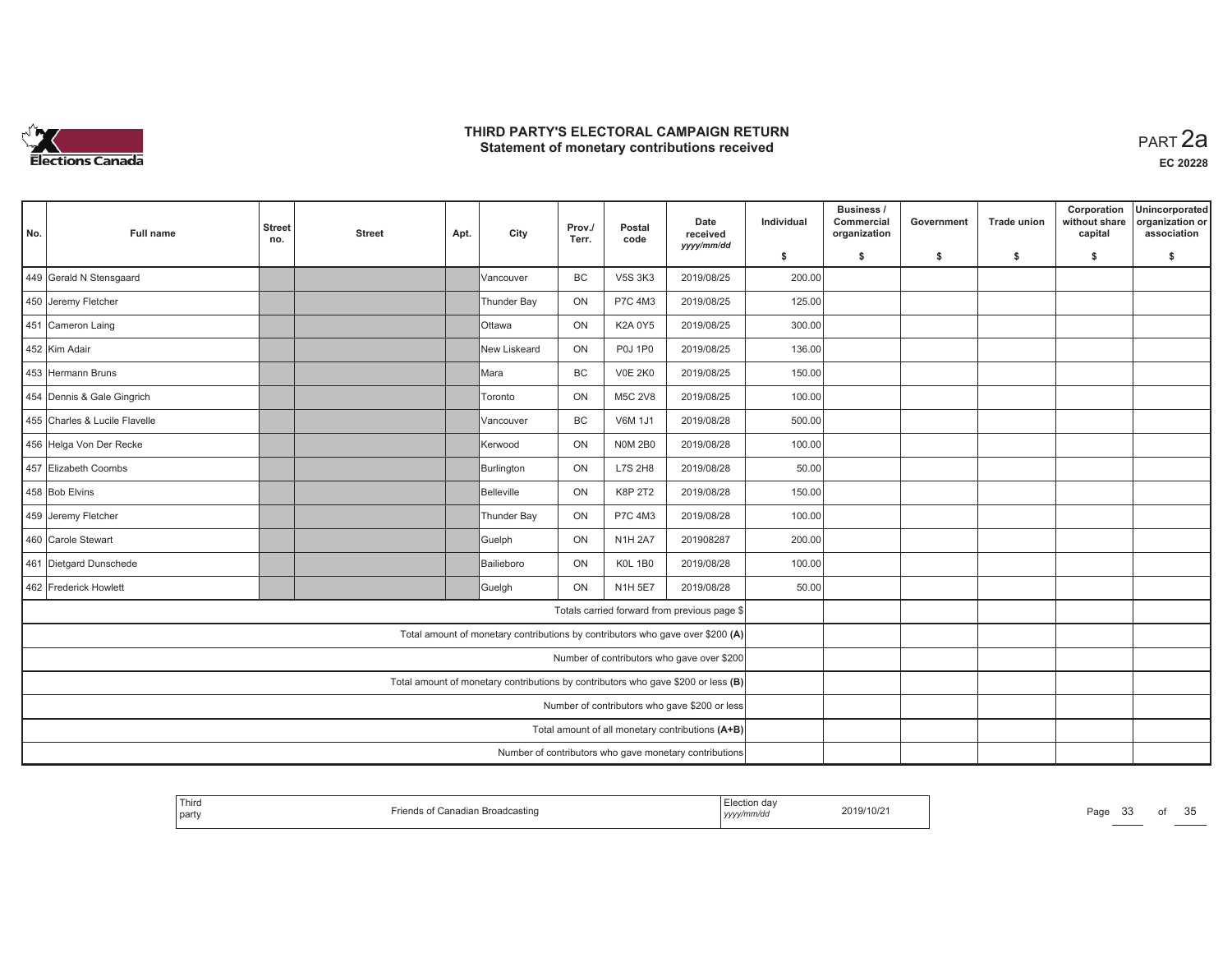

| No. | <b>Full name</b>        | <b>Street</b><br>no. | <b>Street</b> | Apt. | City                                                                              | Prov./<br>Terr. | Postal<br>code | Date<br>received<br>yyyy/mm/dd                         | Individual | Business /<br>Commercial<br>organization | Government | <b>Trade union</b> | Corporation<br>without share<br>capital | Unincorporated<br>organization or<br>association |
|-----|-------------------------|----------------------|---------------|------|-----------------------------------------------------------------------------------|-----------------|----------------|--------------------------------------------------------|------------|------------------------------------------|------------|--------------------|-----------------------------------------|--------------------------------------------------|
|     |                         |                      |               |      |                                                                                   |                 |                |                                                        | \$         | s.                                       | -\$        | -\$                | \$                                      | \$                                               |
|     | 463 Martha Mary Parrott |                      |               |      | Toronto                                                                           | ON              | <b>M6G 2C8</b> | 2019/08/28                                             | 200.00     |                                          |            |                    |                                         |                                                  |
|     | 464 Andrew Watson       |                      |               |      | <b>Toronto</b>                                                                    | ON              | M4Y 3C5        | 2019/08/28                                             | 250.00     |                                          |            |                    |                                         |                                                  |
|     | 465 Alice E Briggs      |                      |               |      | Toronto                                                                           | ON              | <b>M5M 3C8</b> | 2019/08/28                                             | 50.00      |                                          |            |                    |                                         |                                                  |
|     | 466 Janet G MacInnis    |                      |               |      | Toronto                                                                           | ON              | M4T 1H5        | 2019/09/07                                             | 250.00     |                                          |            |                    |                                         |                                                  |
|     | 467 Graham Cotter       |                      |               |      | <b>Warkworth</b>                                                                  | ON              | K0K 3K0        | 2019/09/07                                             | 100.00     |                                          |            |                    |                                         |                                                  |
|     | 468 Dorothy Burton      |                      |               |      | Calgary                                                                           | AB              | <b>T2H 1E7</b> | 2019/09/07                                             | 30.00      |                                          |            |                    |                                         |                                                  |
|     | 469 Mary Tozer          |                      |               |      | Burlington                                                                        | ON              | L7P 4M6        | 2019/09/07                                             | 200.00     |                                          |            |                    |                                         |                                                  |
|     | 470 Dietgard Dunschede  |                      |               |      | Bailieboro                                                                        | ON              | <b>K0L 1B0</b> | 2019/09/07                                             | 100.00     |                                          |            |                    |                                         |                                                  |
|     | 471 Sandra K Upjohn     |                      |               |      | <b>Toronto</b>                                                                    | ON              | M4W 2W9        | 2019/09/07                                             | 300.00     |                                          |            |                    |                                         |                                                  |
|     | 472 Wendy Nicholls      |                      |               |      | Toronto                                                                           | ON              | M4S 1L1        | 2019/09/07                                             | 100.00     |                                          |            |                    |                                         |                                                  |
|     | 473 Robert McCandless   |                      |               |      | Vancouver                                                                         | BC              | V5t 117        | 2019/09/22                                             | 20.00      |                                          |            |                    |                                         |                                                  |
|     | 474 Judy Stretch        |                      |               |      | Spruce Grove                                                                      | AB              | <b>T7X 1M5</b> | 2019/09/28                                             | 250.00     |                                          |            |                    |                                         |                                                  |
|     | 475 Marielle Gagne      |                      |               |      | <b>Ottawa</b>                                                                     | ON              | K1G 0X4        | 2019/09/28                                             | 100.00     |                                          |            |                    |                                         |                                                  |
|     | 476 Margrith Loretz     |                      |               |      | Spillimacheen                                                                     | <b>BC</b>       | <b>V0A 1P0</b> | 2019/09/29                                             | 1,000.00   |                                          |            |                    |                                         |                                                  |
|     |                         |                      |               |      |                                                                                   |                 |                | Totals carried forward from previous page \$           |            |                                          |            |                    |                                         |                                                  |
|     |                         |                      |               |      | Total amount of monetary contributions by contributors who gave over \$200 (A)    |                 |                |                                                        |            |                                          |            |                    |                                         |                                                  |
|     |                         |                      |               |      |                                                                                   |                 |                | Number of contributors who gave over \$200             |            |                                          |            |                    |                                         |                                                  |
|     |                         |                      |               |      | Total amount of monetary contributions by contributors who gave \$200 or less (B) |                 |                |                                                        |            |                                          |            |                    |                                         |                                                  |
|     |                         |                      |               |      |                                                                                   |                 |                | Number of contributors who gave \$200 or less          |            |                                          |            |                    |                                         |                                                  |
|     |                         |                      |               |      |                                                                                   |                 |                | Total amount of all monetary contributions (A+B)       |            |                                          |            |                    |                                         |                                                  |
|     |                         |                      |               |      |                                                                                   |                 |                | Number of contributors who gave monetary contributions |            |                                          |            |                    |                                         |                                                  |

| Third<br>2019/10/21<br>$D \cap \alpha$<br>adian Broadcasting<br>Canadian<br>aur<br>l part<br>` <i>''mm</i> /au<br>, уууулг | .94 | OT | $\sim$ $\sim$<br>ັບ |
|----------------------------------------------------------------------------------------------------------------------------|-----|----|---------------------|
|----------------------------------------------------------------------------------------------------------------------------|-----|----|---------------------|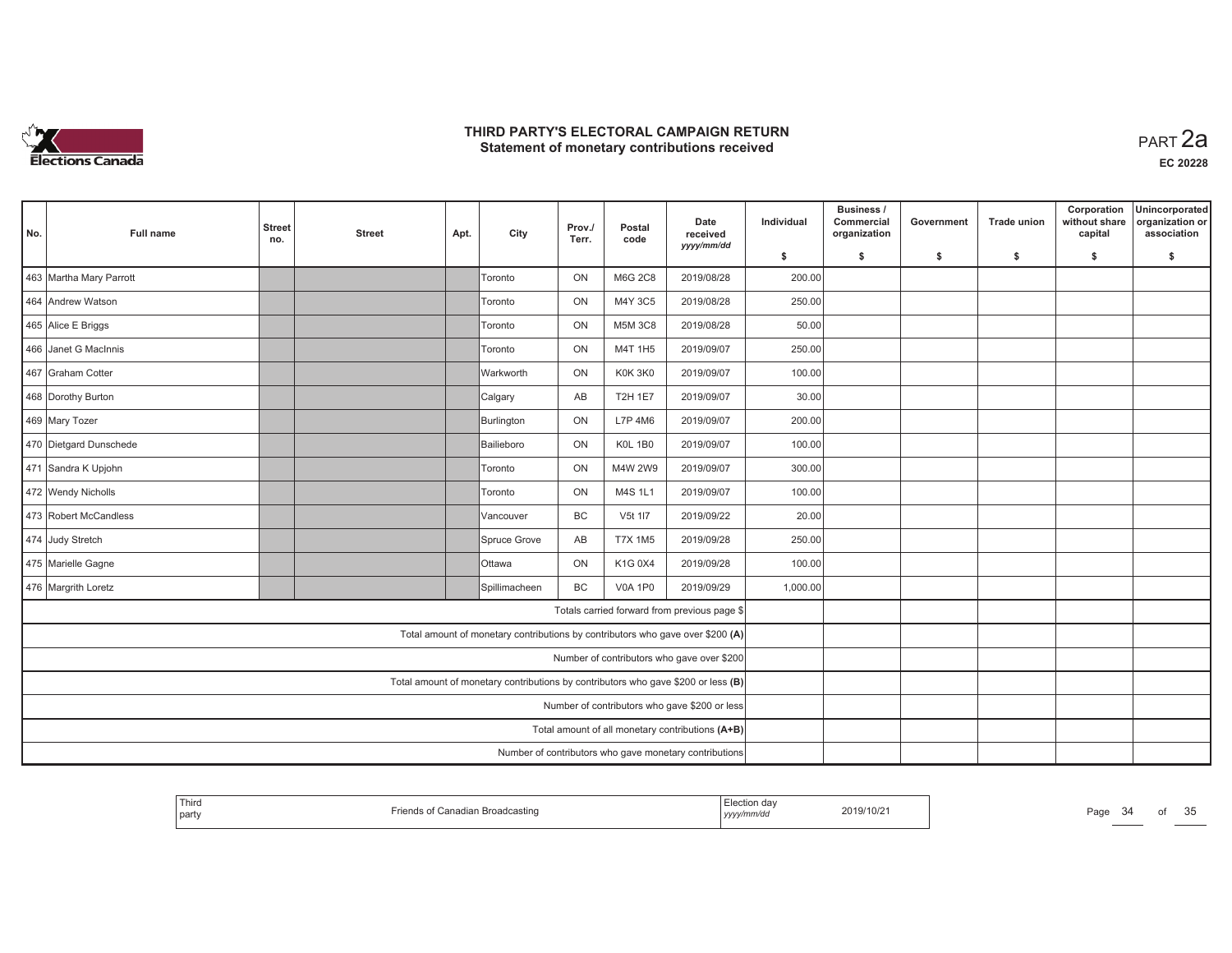

| No.                                                                               | <b>Full name</b>                                                | <b>Street</b> | <b>Street</b> | Apt.    | City                                                                           | Prov./         | Postal         | Date<br>received                                 | Individual | Business /<br>Commercial<br>organization | Government | <b>Trade union</b> | Corporation<br>without share<br>capital | Unincorporated<br>organization or<br>association |
|-----------------------------------------------------------------------------------|-----------------------------------------------------------------|---------------|---------------|---------|--------------------------------------------------------------------------------|----------------|----------------|--------------------------------------------------|------------|------------------------------------------|------------|--------------------|-----------------------------------------|--------------------------------------------------|
|                                                                                   |                                                                 | no.           |               |         |                                                                                | Terr.          | code           | yyyy/mm/dd                                       | \$         | s.                                       | \$         | $\mathsf{s}$       | \$                                      | \$                                               |
|                                                                                   | 477 Catherine Graham                                            |               |               |         | Paris                                                                          | ON             | <b>N3L 0A4</b> | 2019/09/29                                       | 200.00     |                                          |            |                    |                                         |                                                  |
|                                                                                   | 478 Annalee Kerr                                                |               |               |         | Bothwell                                                                       | ON             | <b>N0P 1C0</b> | 2019/09/29                                       | 300.00     |                                          |            |                    |                                         |                                                  |
|                                                                                   | 479 Hugh Armstrong                                              |               |               |         | Toronto                                                                        | ON             | M6J 2C1        | 2019/09/29                                       | 500.00     |                                          |            |                    |                                         |                                                  |
| 480 Richard Isaac                                                                 |                                                                 |               |               | Toronto | ON                                                                             | <b>M5R 2N4</b> | 2019/09/29     | 500.00                                           |            |                                          |            |                    |                                         |                                                  |
| 481 Marlene P MacKenzie                                                           |                                                                 |               |               |         | Surrey                                                                         | BC             | V3Z 9R1        | 2019/09/29                                       | 500.00     |                                          |            |                    |                                         |                                                  |
| 482 Eileen Wttewaall                                                              |                                                                 |               |               |         | Salt Spring Island                                                             | BC             | <b>V8K 1S2</b> | 2019/09/29                                       | 136.00     |                                          |            |                    |                                         |                                                  |
|                                                                                   | 483 Laura Lane<br>ON<br>2019/09/29<br><b>M2K 0A5</b><br>Toronto |               |               |         |                                                                                |                |                | 100.00                                           |            |                                          |            |                    |                                         |                                                  |
|                                                                                   |                                                                 |               |               |         |                                                                                |                |                |                                                  |            |                                          |            |                    |                                         |                                                  |
|                                                                                   |                                                                 |               |               |         |                                                                                |                |                |                                                  |            |                                          |            |                    |                                         |                                                  |
|                                                                                   |                                                                 |               |               |         |                                                                                |                |                |                                                  |            |                                          |            |                    |                                         |                                                  |
|                                                                                   |                                                                 |               |               |         |                                                                                |                |                |                                                  |            |                                          |            |                    |                                         |                                                  |
|                                                                                   |                                                                 |               |               |         |                                                                                |                |                |                                                  |            |                                          |            |                    |                                         |                                                  |
|                                                                                   |                                                                 |               |               |         |                                                                                |                |                |                                                  |            |                                          |            |                    |                                         |                                                  |
|                                                                                   |                                                                 |               |               |         |                                                                                |                |                |                                                  |            |                                          |            |                    |                                         |                                                  |
|                                                                                   |                                                                 |               |               |         |                                                                                |                |                | Totals carried forward from previous page \$     | 112,291.00 |                                          |            |                    |                                         |                                                  |
|                                                                                   |                                                                 |               |               |         | Total amount of monetary contributions by contributors who gave over \$200 (A) |                |                |                                                  | 132,291.00 |                                          |            |                    |                                         |                                                  |
| Number of contributors who gave over \$200                                        |                                                                 |               |               |         |                                                                                |                |                |                                                  | 293        |                                          |            |                    |                                         |                                                  |
| Total amount of monetary contributions by contributors who gave \$200 or less (B) |                                                                 |               |               |         |                                                                                |                |                |                                                  | 372,430.35 |                                          |            |                    |                                         |                                                  |
|                                                                                   |                                                                 |               |               |         |                                                                                |                |                | Number of contributors who gave \$200 or less    | 5,331      |                                          |            |                    |                                         |                                                  |
|                                                                                   |                                                                 |               |               |         |                                                                                |                |                | Total amount of all monetary contributions (A+B) | 504,721.35 |                                          |            |                    |                                         |                                                  |
|                                                                                   | Number of contributors who gave monetary contributions          |               |               |         |                                                                                |                |                |                                                  |            | 5,624                                    |            |                    |                                         |                                                  |

|  | Third<br>party | ∵anadian Broadcastino<br>$\cdots$<br>$-$ | ™ection dav<br>.<br>, , , , , , , , , ,<br>$\frac{1}{2}$ | 2019/10/2<br>the contract of the contract of the contract of the contract of the contract of | Page |  |  | $\sim$ $\sim$<br>ุ<br>ັບ |
|--|----------------|------------------------------------------|----------------------------------------------------------|----------------------------------------------------------------------------------------------|------|--|--|--------------------------|
|--|----------------|------------------------------------------|----------------------------------------------------------|----------------------------------------------------------------------------------------------|------|--|--|--------------------------|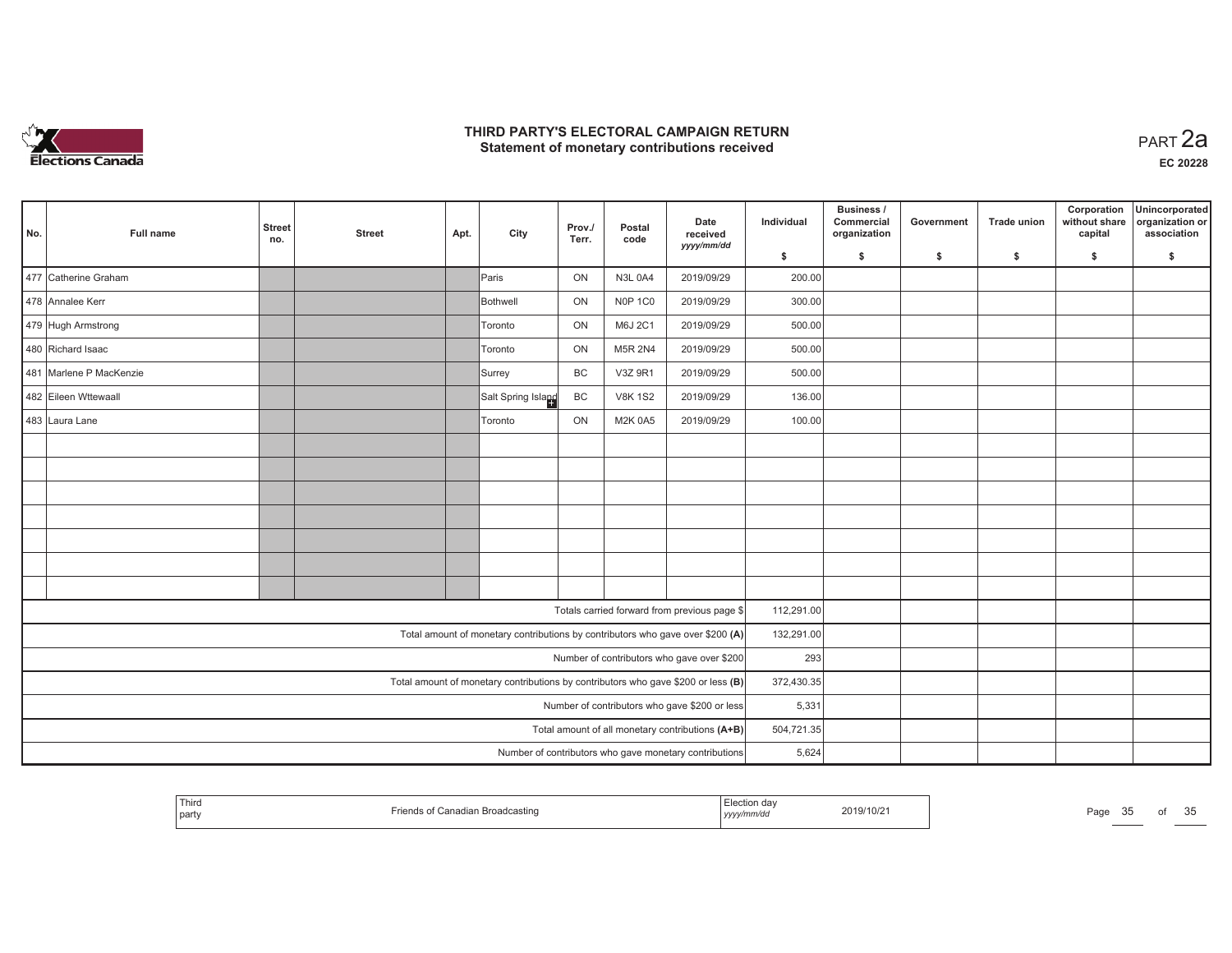

of 1

|                                                                                       | No.                                                        | Full name | <b>Street</b><br>no. | <b>Street</b> | Apt. | City | Prov./<br>Terr. | Postal<br>code | Date<br>received<br>yyyy/mm/dd                                                     | Individual | <b>Business /</b><br>Commercial<br>organization | Government | Trade union | Corporation<br>capital | Unincorporated<br>without share organization or<br>association |
|---------------------------------------------------------------------------------------|------------------------------------------------------------|-----------|----------------------|---------------|------|------|-----------------|----------------|------------------------------------------------------------------------------------|------------|-------------------------------------------------|------------|-------------|------------------------|----------------------------------------------------------------|
|                                                                                       |                                                            |           |                      |               |      |      |                 |                |                                                                                    | \$         | \$                                              | \$         | \$          | \$                     | \$                                                             |
|                                                                                       |                                                            |           |                      |               |      |      |                 |                |                                                                                    |            |                                                 |            |             |                        |                                                                |
|                                                                                       |                                                            |           |                      |               |      |      |                 |                |                                                                                    |            |                                                 |            |             |                        |                                                                |
|                                                                                       |                                                            |           |                      |               |      |      |                 |                |                                                                                    |            |                                                 |            |             |                        |                                                                |
|                                                                                       |                                                            |           |                      |               |      |      |                 |                |                                                                                    |            |                                                 |            |             |                        |                                                                |
|                                                                                       |                                                            |           |                      |               |      |      |                 |                |                                                                                    |            |                                                 |            |             |                        |                                                                |
|                                                                                       |                                                            |           |                      |               |      |      |                 |                |                                                                                    |            |                                                 |            |             |                        |                                                                |
|                                                                                       |                                                            |           |                      |               |      |      |                 |                |                                                                                    |            |                                                 |            |             |                        |                                                                |
|                                                                                       |                                                            |           |                      |               |      |      |                 |                |                                                                                    |            |                                                 |            |             |                        |                                                                |
|                                                                                       |                                                            |           |                      |               |      |      |                 |                |                                                                                    |            |                                                 |            |             |                        |                                                                |
|                                                                                       |                                                            |           |                      |               |      |      |                 |                |                                                                                    |            |                                                 |            |             |                        |                                                                |
|                                                                                       |                                                            |           |                      |               |      |      |                 |                |                                                                                    |            |                                                 |            |             |                        |                                                                |
|                                                                                       |                                                            |           |                      |               |      |      |                 |                |                                                                                    |            |                                                 |            |             |                        |                                                                |
|                                                                                       |                                                            |           |                      |               |      |      |                 |                |                                                                                    |            |                                                 |            |             |                        |                                                                |
|                                                                                       |                                                            |           |                      |               |      |      |                 |                |                                                                                    |            |                                                 |            |             |                        |                                                                |
|                                                                                       |                                                            |           |                      |               |      |      |                 |                | Totals carried forward from previous page \$                                       |            |                                                 |            |             |                        |                                                                |
|                                                                                       |                                                            |           |                      |               |      |      |                 |                |                                                                                    |            |                                                 |            |             |                        |                                                                |
|                                                                                       |                                                            |           |                      |               |      |      |                 |                | Total amount of non-monetary contributions by contributors who gave over \$200 (A) |            |                                                 |            |             |                        |                                                                |
| Number of contributors who gave over \$200                                            |                                                            |           |                      |               |      |      |                 |                |                                                                                    |            |                                                 |            |             |                        |                                                                |
| Total amount of non-monetary contributions by contributors who gave \$200 or less (B) |                                                            |           |                      |               |      |      |                 |                |                                                                                    |            |                                                 |            |             |                        |                                                                |
|                                                                                       | Number of contributors who gave \$200 or less              |           |                      |               |      |      |                 |                |                                                                                    |            |                                                 |            |             |                        |                                                                |
|                                                                                       | Total amount of all non-monetary contributions (A+B)       |           |                      |               |      |      |                 |                |                                                                                    |            |                                                 |            |             |                        |                                                                |
|                                                                                       | Number of contributors who gave non-monetary contributions |           |                      |               |      |      |                 |                |                                                                                    |            |                                                 |            |             |                        |                                                                |

| Third<br>i part | ı Broadcasting | ustion day.<br>vmm/aa<br>,,,, | 2019/10/21 | Page<br>$\sim$ |
|-----------------|----------------|-------------------------------|------------|----------------|
|-----------------|----------------|-------------------------------|------------|----------------|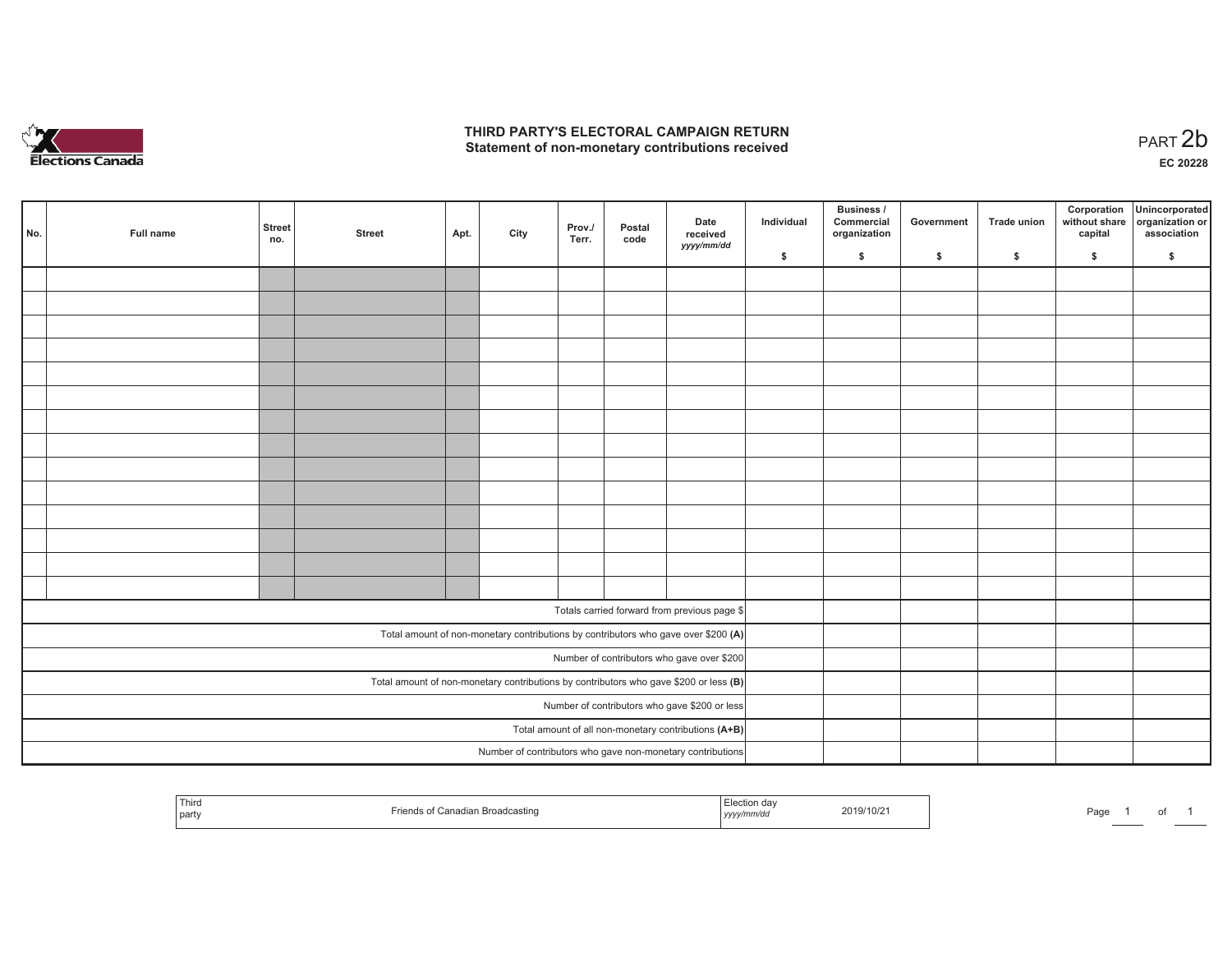

## **THIRD PARTY'S ELECTORAL CAMPAIGN RETURN STATE:** PERSON SELECTORAL CAMPAIGN RETURN<br>
Statement of operating loans received

**EC 20228**

|                                                                 | No.                                      | Full name | <b>Street</b><br>no. | <b>Street</b> | Apt. | City | Prov./<br>Terr. | Postal<br>code | Date<br>received                                             | Individual | Business /<br>Commercial<br>organization | Government | <b>Trade union</b> | Corporation<br>capital | Unincorporated<br>without share organization or<br>association |
|-----------------------------------------------------------------|------------------------------------------|-----------|----------------------|---------------|------|------|-----------------|----------------|--------------------------------------------------------------|------------|------------------------------------------|------------|--------------------|------------------------|----------------------------------------------------------------|
|                                                                 |                                          |           |                      |               |      |      |                 |                | yyyy/mm/dd                                                   | \$         | \$                                       | \$         | \$                 | \$                     | \$                                                             |
|                                                                 |                                          |           |                      |               |      |      |                 |                |                                                              |            |                                          |            |                    |                        |                                                                |
|                                                                 |                                          |           |                      |               |      |      |                 |                |                                                              |            |                                          |            |                    |                        |                                                                |
|                                                                 |                                          |           |                      |               |      |      |                 |                |                                                              |            |                                          |            |                    |                        |                                                                |
|                                                                 |                                          |           |                      |               |      |      |                 |                |                                                              |            |                                          |            |                    |                        |                                                                |
|                                                                 |                                          |           |                      |               |      |      |                 |                |                                                              |            |                                          |            |                    |                        |                                                                |
|                                                                 |                                          |           |                      |               |      |      |                 |                |                                                              |            |                                          |            |                    |                        |                                                                |
|                                                                 |                                          |           |                      |               |      |      |                 |                |                                                              |            |                                          |            |                    |                        |                                                                |
|                                                                 |                                          |           |                      |               |      |      |                 |                |                                                              |            |                                          |            |                    |                        |                                                                |
|                                                                 |                                          |           |                      |               |      |      |                 |                |                                                              |            |                                          |            |                    |                        |                                                                |
|                                                                 |                                          |           |                      |               |      |      |                 |                |                                                              |            |                                          |            |                    |                        |                                                                |
|                                                                 |                                          |           |                      |               |      |      |                 |                |                                                              |            |                                          |            |                    |                        |                                                                |
|                                                                 |                                          |           |                      |               |      |      |                 |                |                                                              |            |                                          |            |                    |                        |                                                                |
|                                                                 |                                          |           |                      |               |      |      |                 |                |                                                              |            |                                          |            |                    |                        |                                                                |
|                                                                 |                                          |           |                      |               |      |      |                 |                |                                                              |            |                                          |            |                    |                        |                                                                |
|                                                                 |                                          |           |                      |               |      |      |                 |                | Totals carried forward from previous page \$                 |            |                                          |            |                    |                        |                                                                |
|                                                                 |                                          |           |                      |               |      |      |                 |                | Total amount of loans by lenders who provided over \$200 (A) |            |                                          |            |                    |                        |                                                                |
|                                                                 |                                          |           |                      |               |      |      |                 |                | Number of lenders who provided over \$200                    |            |                                          |            |                    |                        |                                                                |
| Total amount of loans by lenders who provided \$200 or less (B) |                                          |           |                      |               |      |      |                 |                |                                                              |            |                                          |            |                    |                        |                                                                |
| Number of lenders who provided \$200 or less                    |                                          |           |                      |               |      |      |                 |                |                                                              |            |                                          |            |                    |                        |                                                                |
| Total amount of all loans (A+B)                                 |                                          |           |                      |               |      |      |                 |                |                                                              |            |                                          |            |                    |                        |                                                                |
|                                                                 | Number of all lenders who provided loans |           |                      |               |      |      |                 |                |                                                              |            |                                          |            |                    |                        |                                                                |

| <sup>'</sup> Third<br>ำn Broadca.<br>$'$ onodi:<br>icastino<br>part | 2019/10/2<br>yyyy <i>nnnv</i> | Page<br>ωı |  |
|---------------------------------------------------------------------|-------------------------------|------------|--|
|---------------------------------------------------------------------|-------------------------------|------------|--|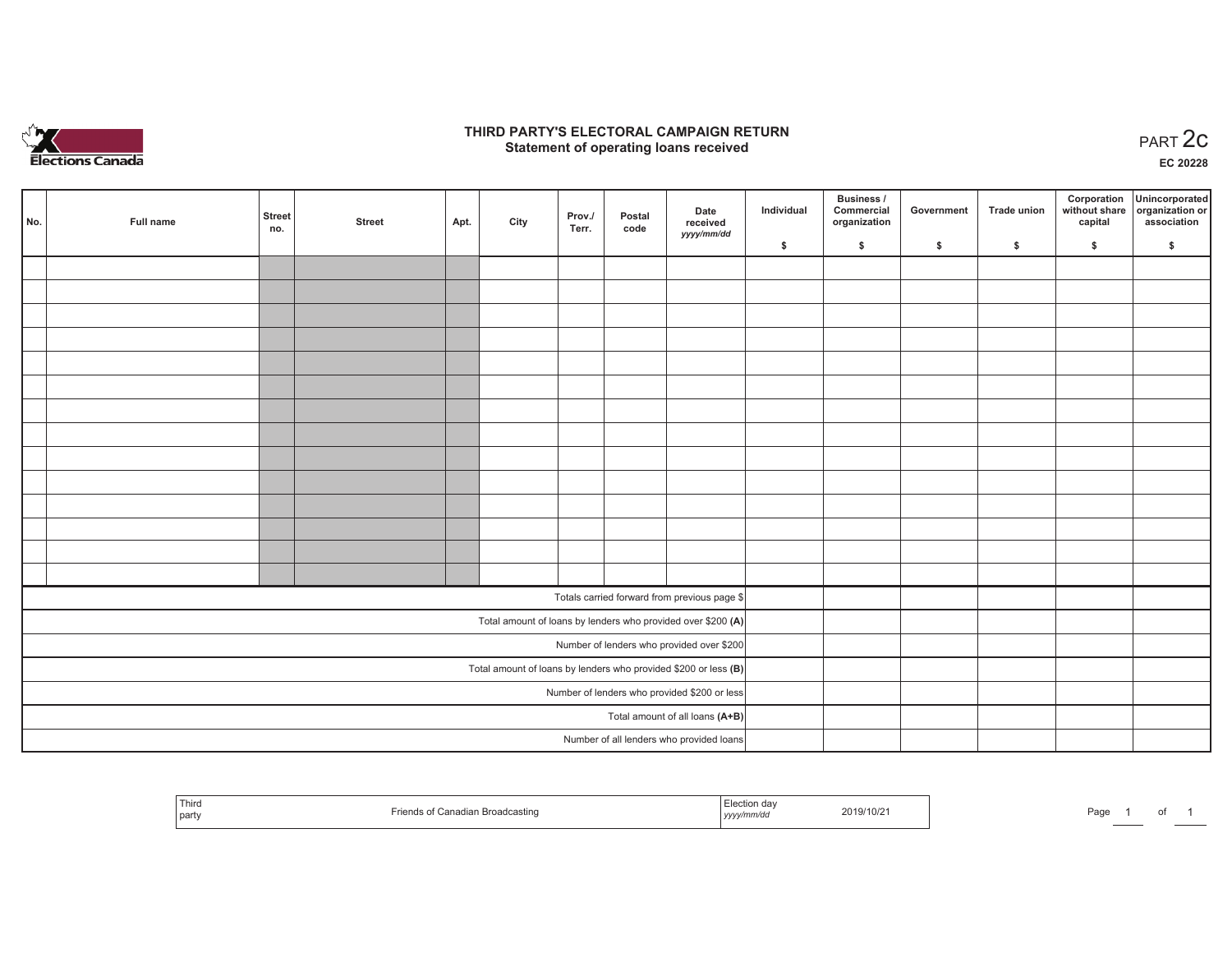# n in Elections Canada

# **THIRD PARTY'S ELECTORAL CAMPAIGN RETURN Summary of inflows**

| PART <sub>2d</sub> |
|--------------------|
| EC 20228           |

| No.          | Type of contributor / lender                 | <b>Monetary</b><br>contributions<br>(Part 2a) | Non-monetary<br>contributions<br>(Part 2b) | Loans<br>(Part 2c) | Total      | Number of<br>contributors and<br>lenders |
|--------------|----------------------------------------------|-----------------------------------------------|--------------------------------------------|--------------------|------------|------------------------------------------|
|              |                                              | \$                                            | \$                                         | \$                 | \$         |                                          |
| 1.           | Individuals                                  | 484,721.35                                    |                                            |                    | 484,721.35 | 5,623                                    |
| 2.           | Businesses / Commercial organizations        |                                               |                                            |                    |            |                                          |
| 3.           | Governments                                  |                                               |                                            |                    |            |                                          |
| 4.           | Trade unions                                 | 20,000.00                                     |                                            |                    | 20,000.00  |                                          |
| 5.           | Corporations without share capital           |                                               |                                            |                    |            |                                          |
| 6.           | Unincorporated organizations or associations |                                               |                                            |                    |            |                                          |
| 7.           | Total (items 1 to 6)                         | 504,721.35                                    |                                            |                    | 504,721.35 | 5,624                                    |
| <b>Total</b> |                                              |                                               |                                            |                    |            |                                          |
| 8.           | Amount of third party's resources used       |                                               |                                            |                    | 203,504.84 |                                          |
| 9.           | Grand total (items 7 and 8)                  |                                               |                                            |                    | 708,226.19 |                                          |

| Third<br>party | _<br><b>Broadcasting</b><br>$'$ anadian | . dav<br>lection<br>.<br>vyyy/mm/da<br>,,,, | .19/10/2' |
|----------------|-----------------------------------------|---------------------------------------------|-----------|
|----------------|-----------------------------------------|---------------------------------------------|-----------|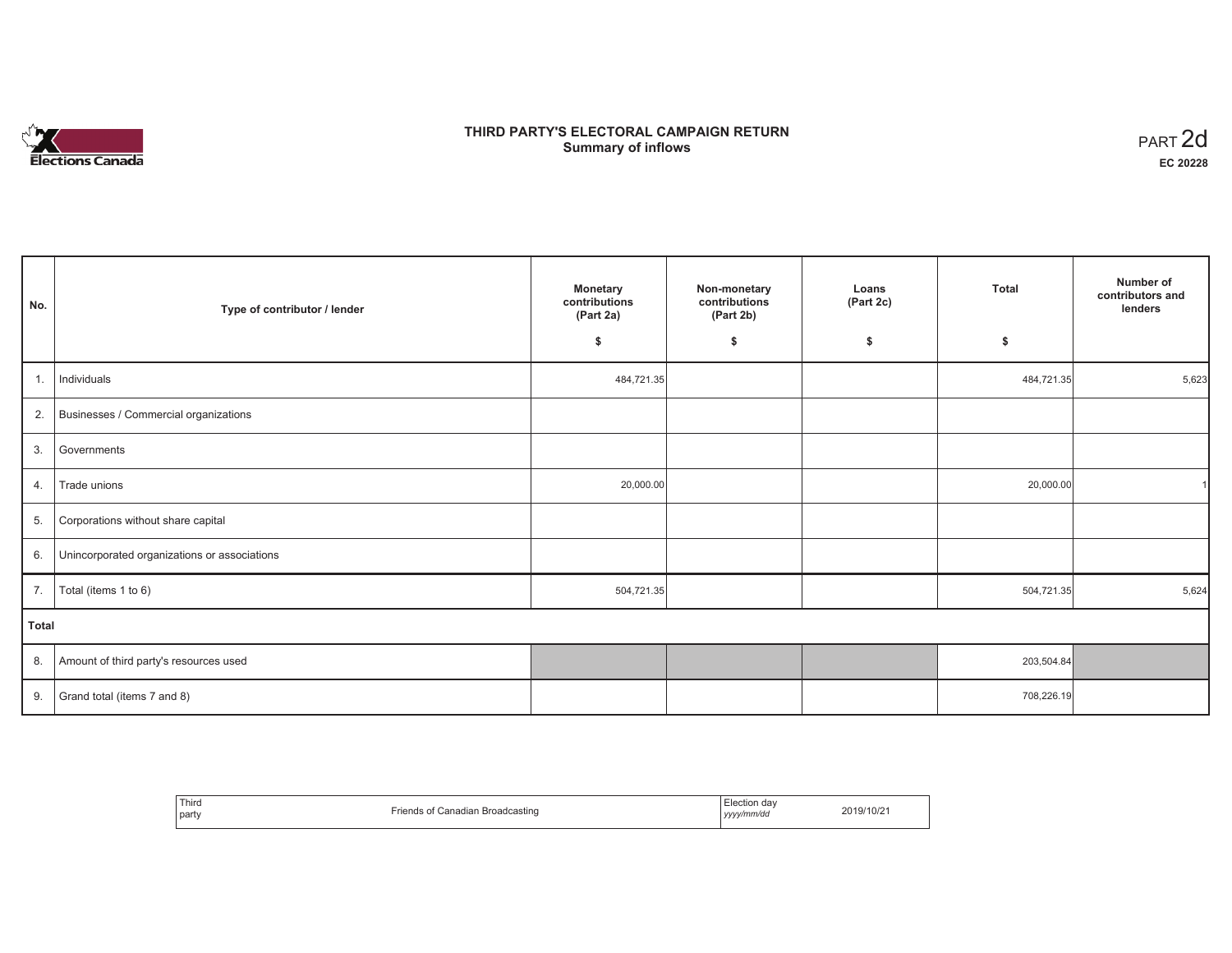

For a list of expense types, expense categories and expense subcategories, refer to Annex II in the Instructions.

| No.            | Date<br>incurred<br>yyyy/mm/dd | <b>ED Code</b><br>(if applicable) | Supplier               | <b>Expense type</b>         | <b>Expense</b><br>category | Expense<br>subcategory | <b>Starting date</b><br>of activity,<br>advertisement<br>or survey<br>yyyy/mm/dd | <b>Ending date</b><br>of activity,<br>advertisement<br>or survey<br>yyyy/mm/dd | Place of activity or<br>advertisement        | <b>Expense amount</b><br>\$ |
|----------------|--------------------------------|-----------------------------------|------------------------|-----------------------------|----------------------------|------------------------|----------------------------------------------------------------------------------|--------------------------------------------------------------------------------|----------------------------------------------|-----------------------------|
|                | 2019/03/06                     |                                   | Hambly & Woolley       | <b>Election Advertising</b> | Advertising                | Design and development | 2019/03/15                                                                       |                                                                                | National                                     | 11,865.00                   |
| $\overline{2}$ | 2019/04/01                     |                                   | Mohamed Dhanani        | Partisan advertising        | Advertising                | Signs                  | 2019/07/03                                                                       |                                                                                | Edmonton-Strathcona                          | 177.61                      |
| 3              | 2019/04/01                     | 35-071                            | Mohamed Dhanani        | Partisan advertising        | Advertising                | Signs                  | 2019/07/04                                                                       |                                                                                | Peterborough-Kawartha                        | 321.54                      |
| $\overline{4}$ | 2019/04/01                     | 35-018                            | Mohamed Dhanani        | Partisan advertising        | Advertising                | Signs                  | 2019/07/05                                                                       |                                                                                | Davenport                                    | 107.18                      |
| 5              | 2019/04/01                     | 59-005                            | Mohamed Dhanani        | Partisan advertising        | Advertising                | Signs                  | 2019/07/06                                                                       |                                                                                | Central Okanagan-Similka                     | 205.17                      |
| 6              | 2019/04/01                     | 48-004                            | Mohamed Dhanani        | Partisan advertising        | Advertising                | Signs                  | 2019/07/07                                                                       |                                                                                | Calgary Centre                               | 91.87                       |
| $\overline{7}$ | 2019/04/01                     | 59-003                            | Mohamed Dhanani        | Partisan advertising        | Advertising                | Sign                   | 2019/07/08                                                                       |                                                                                | <b>Burnaby South</b>                         | 42.87                       |
| 8              | 2019/04/01                     | 35-038                            | Mohamed Dhanani        | Partisan advertising        | Advertising                | Signs                  | 2019/07/09                                                                       |                                                                                | Hamilton West-Ancaster-D                     | 241.92                      |
| 9              | 2019/04/01                     | 59-014                            | Mohamed Dhanani        | Partisan advertising        | Advertising                | Signs                  | 2019/07/10                                                                       |                                                                                | Kelowna-Lake Country                         | 229.67                      |
| 10             | 2019/04/01                     | 35-053                            | Mohamed Dhanani        | Partisan advertising        | Advertising                | Signs                  | 2019/07/11                                                                       |                                                                                | London-West                                  | 248.05                      |
| 11             | 2019/04/01                     | 35-061                            | Mohamed Dhanani        | Partisan advertising        | Advertising                | Signs                  | 2019/07/12                                                                       |                                                                                | Missisaauga-Lakeshore                        | 9.19                        |
| 12             | 2019/04/01                     | 35-072                            | Mohamed Dhanani        | Partisan advertising        | Advertising                | Sign                   | 2109/07/13                                                                       |                                                                                | Oakville                                     | 91.87                       |
| 13             | 2019/04/01                     | 35-112                            | Mohamed Dhanani        | Partisan advertising        | Advertising                | Signs                  | 2019/07/14                                                                       |                                                                                | Waterloo                                     | 91.87                       |
| 14             | 2019/04/01                     | 48-014                            | Mohamed Dhanani        | Partisan advertising        | Advertising                | Signs                  | 2019/07/15                                                                       |                                                                                | <b>Edmonton Centre</b>                       | 88.81                       |
| 15             | 2019/04/01                     | 35-081                            | Mohamed Dhanani        | Partisan advertising        | Advertising                | Signs                  | 2019/07/16                                                                       |                                                                                | Parkdale-High Park                           | 128.62                      |
| 16             | 2019/04/01                     | 59-002                            | Mohamed Dhanani        | Partisan advertising        | Advertising                | Signs                  | 2019/07/17                                                                       |                                                                                | <b>Burnaby North-Seymour</b>                 | 61.25                       |
| 17             | 2019/04/01                     | 35-075                            | <b>Mohamed Dhanani</b> | Partisan advertising        | Advertising                | Signs                  | 2019/07/18                                                                       |                                                                                | Ottawa Centre                                | 364.41                      |
|                |                                |                                   |                        |                             |                            |                        |                                                                                  |                                                                                | Totals carried forward from previous page \$ |                             |
|                |                                |                                   |                        |                             |                            |                        |                                                                                  |                                                                                | Total \$                                     |                             |

| Third<br>  party | <b>Broadcastin</b> | echon dav<br>nm/du<br>,,,,, | 9/10/2 | Page |  |  |  |
|------------------|--------------------|-----------------------------|--------|------|--|--|--|
|------------------|--------------------|-----------------------------|--------|------|--|--|--|

равт **3а EC 20228**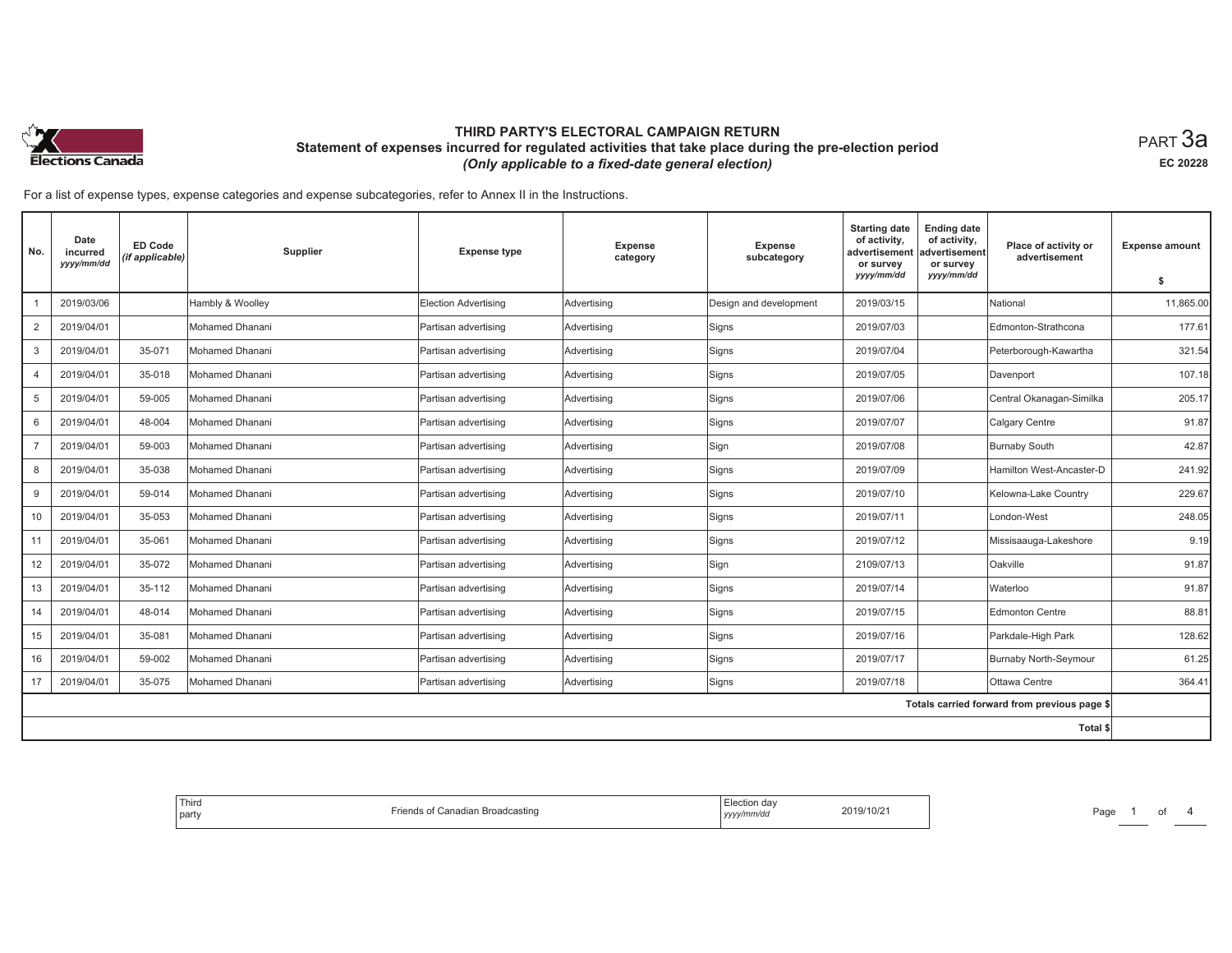

For a list of expense types, expense categories and expense subcategories, refer to Annex II in the Instructions.

| No. | Date<br>incurred<br>yyyy/mm/dd | <b>ED Code</b><br>(if applicable) | Supplier               | <b>Expense type</b>  | <b>Expense</b><br>category | <b>Expense</b><br>subcategory | <b>Starting date</b><br>of activity,<br>advertisement<br>or survey<br>yyyy/mm/dd | <b>Ending date</b><br>of activity,<br>advertisement<br>or survey<br>yyyy/mm/dd | Place of activity or<br>advertisement        | <b>Expense amount</b><br>\$ |
|-----|--------------------------------|-----------------------------------|------------------------|----------------------|----------------------------|-------------------------------|----------------------------------------------------------------------------------|--------------------------------------------------------------------------------|----------------------------------------------|-----------------------------|
| 18  | 2019/04/01                     | 59-029                            | Mohamed Dhanani        | Partisan advertising | Advertising                | Signs                         | 2019/07/19                                                                       |                                                                                | South Okanagan-West Koo                      | 150.05                      |
| 19  | 2019/04/01                     | 35-109                            | <b>Mohamed Dhanani</b> | Partisan advertising | Advertising                | Signs                         | 2019/07/20                                                                       |                                                                                | Toronto-Danforth                             | 159.24                      |
| 20  | 2019/04/01                     | 59-030                            | <b>Mohamed Dhanani</b> | Partisan advertising | Advertising                | Signs                         | 2019/07/21                                                                       |                                                                                | South Surrey-White Rock                      | 140.87                      |
| 21  | 2019/04/01                     | 35-051                            | Mohamed Dhanani        | Partisan advertising | Advertising                | Signs                         | 2019/07/22                                                                       |                                                                                | London-Fanshawe                              | 55.12                       |
| 22  | 2019/04/01                     | 48-005                            | <b>Mohamed Dhanani</b> | Partisan advertising | Advertising                | Signs                         | 2019/07/23                                                                       |                                                                                | <b>Calgary Confederation</b>                 | 137.80                      |
| 23  | 2019/04/01                     | 35-021                            | Mohamed Dhanani        | Partisan advertising | Advertising                | Signs                         | 2019/07/24                                                                       |                                                                                | Don Valley West                              | 116.37                      |
| 24  | 2019/04/03                     |                                   | Hambly and Wolley      | Partisan advertising | Advertising                | Design and development        | 2019/07/01                                                                       |                                                                                | National                                     | 847.50                      |
| 25  | 2019/05/15                     |                                   | Hambly and Wolley      | Partisan advertising | Advertising                | Design and development        | 2019/07/01                                                                       |                                                                                | National                                     | 593.25                      |
| 26  | 2019/06/07                     |                                   | Hambly and Wolley      | Partisan advertising | Advertising                | Design and development        | 2019/07/01                                                                       |                                                                                | National                                     | 452.00                      |
| 27  | 2019/07/02                     | 35-072                            | <b>Staples</b>         | Partisan advertising | Advertising                | Production costs              | 2019/07/01                                                                       |                                                                                | Oakville                                     | 129.36                      |
| 28  | 2019/07/02                     | 35-006                            | Canada Post            | Partisan advertising | Advertising                | Postage                       | 2019/07/02                                                                       |                                                                                | Bay of Quinte                                | 24.70                       |
| 29  | 2019/07/02                     | 35-112                            | <b>Helen Fry</b>       | Partisan activities  | Events                     | Table rental                  | 2019/07/21                                                                       | 2019/07/21                                                                     | Waterloo                                     | 300.00                      |
| 30  | 2019/07/02                     |                                   | Moa Media              | Partisan activities  | Office                     | Website-Development           | 2019/07/01                                                                       |                                                                                | National                                     | 658.56                      |
| 31  | 2019/07/03                     | 59-030                            | Phil Harrison          | Partisan activities  | Events                     | Venue Rental                  | 2019/07/11                                                                       | 2019/07/11                                                                     | South Surrey-White Rock                      | 457.20                      |
| 32  | 2019/07/11                     | 35-109                            | Zap Courier            | Partisan advertising | Advertising                | Courier                       | 2019/07/11                                                                       |                                                                                | Toronto                                      | 69.93                       |
| 33  | 2019/07/21                     | 59-030                            | <b>Staples</b>         | Partisan advertising | Advertising                | Print outs                    | 2019/07/21                                                                       |                                                                                | South Surrey-White Rock                      | 193.22                      |
| 34  | 2019/07/22                     | 59-030                            | Emilio Finatti Sicilia | Partisan activities  | Events                     | Pizza for volunteers          | 2019/07/22                                                                       |                                                                                | South Surrey-White Rock                      | 30.60                       |
|     |                                |                                   |                        |                      |                            |                               |                                                                                  |                                                                                | Totals carried forward from previous page \$ |                             |
|     |                                |                                   |                        |                      |                            |                               |                                                                                  |                                                                                | Total \$                                     |                             |

| Third<br>Friends of Canadian Broadcasting<br>  party | Election day<br>2019/10/21<br>yyyy/mm/dd | Page |
|------------------------------------------------------|------------------------------------------|------|
|------------------------------------------------------|------------------------------------------|------|

равт **3а EC 20228**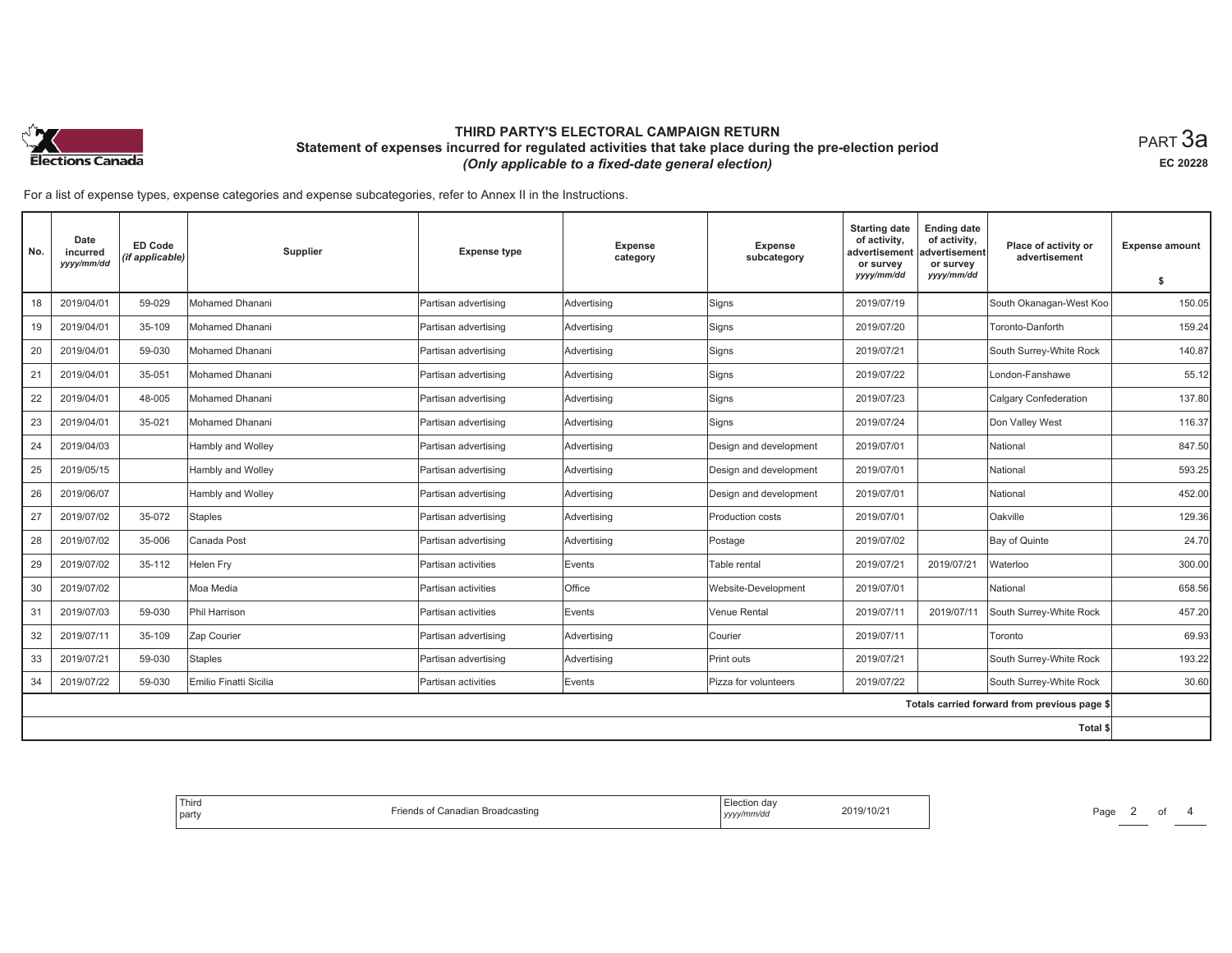

равт **3а EC 20228**

For a list of expense types, expense categories and expense subcategories, refer to Annex II in the Instructions.

| No. | Date<br>incurred<br>yyyy/mm/dd | <b>ED Code</b><br>(if applicable) | Supplier                    | <b>Expense type</b>  | <b>Expense</b><br>category | Expense<br>subcategory | <b>Starting date</b><br>of activity,<br>advertisement<br>or survey<br>yyyy/mm/dd | <b>Ending date</b><br>of activity,<br>advertisement<br>or survey<br>yyyy/mm/dd | Place of activity or<br>advertisement        | <b>Expense amount</b><br>\$ |
|-----|--------------------------------|-----------------------------------|-----------------------------|----------------------|----------------------------|------------------------|----------------------------------------------------------------------------------|--------------------------------------------------------------------------------|----------------------------------------------|-----------------------------|
| 35  | 2019/07/22                     | 59-030                            | Uli's                       | Partisan activities  | Events                     | Food for volunteers    | 2019/07/22                                                                       | 2019/07/11                                                                     | South Surrey-White Rock                      | 52.45                       |
| 36  | 2019/07/24                     | 59-014                            | Curious Café                | Partisan activities  | Other                      | Food for volunteers    | 2019/07/24                                                                       | 2019/07/13                                                                     | Kelowna-Lake Country                         | 175.84                      |
| 37  | 2019/08/08                     | 35-081                            | Vistaprint                  | Partisan advertising | Advertising                | Production costs       | 2019/08/08                                                                       |                                                                                | Toronto                                      | 162.42                      |
| 38  | 2019/08/08                     | 35-018                            | Vistaprint                  | Partisan advertising | Advertising                | Production costs       | 2019/08/08                                                                       |                                                                                | Toronto                                      | 162.42                      |
| 39  | 2019/08/08                     |                                   | Fedex                       | Partisan advertising | Other                      | Courier                | 2019/08/08                                                                       |                                                                                | National                                     | 47.61                       |
| 40  | 2019/08/22                     | 59-014                            | <b>Staples</b>              | Partisan advertising | Print outs                 | Production costs       | 2019/08/22                                                                       |                                                                                | Kelowna-Lake Country                         | 139.98                      |
| 41  | 2019/08/23                     |                                   | <b>BMR Group</b>            | Partisan advertising | Advertising                | Postage                | 2019/08/28                                                                       |                                                                                | National                                     | 14,820.00                   |
| 42  | 2019/08/23                     |                                   | Strategetti                 | Partisan advertising | Advertising                | Mail outs              | 2019/08/28                                                                       |                                                                                | National                                     | 28,789.74                   |
| 43  | 2019/08/23                     |                                   | Stratgic Communications Inc | Partisan activities  | <b>Voter Contact</b>       | Calling services       | 2019/08/14                                                                       |                                                                                | National                                     | 26,889.55                   |
| 44  | 2019/08/25                     | 35-075                            | Sam Garcia                  | Partisan activities  | Events                     | Photographer           | 2019/08/21                                                                       |                                                                                | Ottawa Centre                                | 120.00                      |
| 45  | 2019/08/26                     | 35-109                            | Canada Post                 | Partisan advertising | Other                      | Postage                | 2019/08/26                                                                       |                                                                                | Toronto                                      | 13.28                       |
| 46  | 2019/08/26                     | 35-075                            | Canada Post                 | Partisan advertising | Other                      | Postage                | 2019/08/26                                                                       |                                                                                | Ottawa Centre                                | 7.81                        |
| 47  | 2019/08/26                     | 59-009                            | Canada Post                 | Partisan advetising  | Other                      | Postage                | 2019/08/26                                                                       |                                                                                | <b>Black Creek</b>                           | 15.74                       |
| 48  | 2019/08/26                     | 59-041                            | Canada Post                 | Partisan advertising | Other                      | Postage                | 2019/08/26                                                                       |                                                                                | Oak Bay                                      | 17.14                       |
| 49  | 2019/08/28                     | 35-072                            | <b>Staples</b>              | Partisan advertising | Print outs                 | Production costs       | 2019/08/28                                                                       |                                                                                | Oakville                                     | 116.94                      |
| 50  | 2019/08/29                     | 59-014                            | Fedex                       | Partisan advertising | Other                      | Courier                | 2019/08/29                                                                       |                                                                                | Kelowna-Lake Country                         | 87.07                       |
| 51  | 2019/09/04                     | 35-072                            | <b>Staples</b>              | Partisan advertising | Print outs                 | Production costs       | 2019/09/04                                                                       |                                                                                | Oakville                                     | 55.92                       |
|     |                                |                                   |                             |                      |                            |                        |                                                                                  |                                                                                | Totals carried forward from previous page \$ |                             |
|     |                                |                                   |                             |                      |                            |                        |                                                                                  |                                                                                | Total \$                                     |                             |

| Third<br>party | adian Broadcasting<br>$'$ connection $\vdash$ | Election day<br>2019/10/21<br>.<br>, yyyymmvu | Page |
|----------------|-----------------------------------------------|-----------------------------------------------|------|
|----------------|-----------------------------------------------|-----------------------------------------------|------|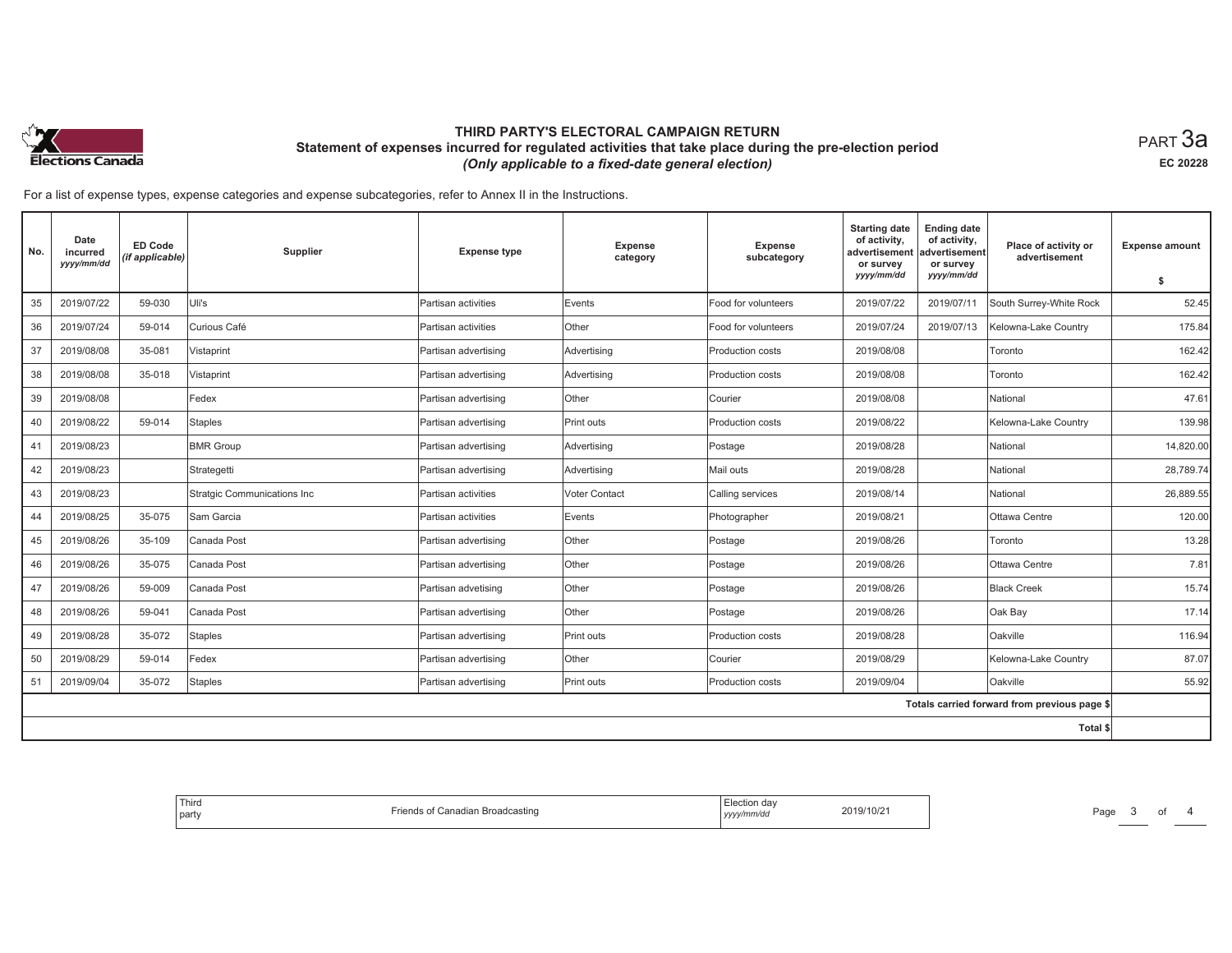

равт **3а EC 20228**

For a list of expense types, expense categories and expense subcategories, refer to Annex II in the Instructions.

| No. | Date<br>incurred<br>yyyy/mm/dd | <b>ED Code</b><br>(if applicable) | Supplier                     | <b>Expense type</b>  | Expense<br>category | Expense<br>subcategory | <b>Starting date</b><br>of activity,<br>advertisement<br>or survey<br>yyyy/mm/dd | <b>Ending date</b><br>of activity,<br>advertisement<br>or survey<br>yyyy/mm/dd | Place of activity or<br>advertisement        | <b>Expense amount</b><br>\$ |
|-----|--------------------------------|-----------------------------------|------------------------------|----------------------|---------------------|------------------------|----------------------------------------------------------------------------------|--------------------------------------------------------------------------------|----------------------------------------------|-----------------------------|
| 52  | 2019/09/06                     | 24-027                            | Canada Post                  | Partisan advertising | Other               | Postage                | 2019/09/06                                                                       |                                                                                | Gatineau                                     | 13.04                       |
| 53  | 2019/09/06                     | 35-038                            | Canada Post                  |                      | Other               |                        | 2019/09/06                                                                       |                                                                                | Hamilton West-Ancaster-D                     | 11.63                       |
|     |                                |                                   |                              | Partisan advertising |                     | Postage                |                                                                                  |                                                                                |                                              |                             |
| 54  | 2019/09/10                     | 59-030                            | <b>Ultra Xpress Printing</b> | Partisan advertising | Signs               | Production costs       | 2019/09/10                                                                       |                                                                                | South Surrey-White Rock                      | 328.45                      |
| 55  | Multiple                       |                                   | Digital Ocean                | Partisan activities  | Office              | <b>Website Hosting</b> | 2019/07/01                                                                       |                                                                                | National                                     | 37.20                       |
| 56  | Multiple                       |                                   | FCB Staff                    | Partisan advertising | Office              | Website maintenance    | 2019/07/01                                                                       |                                                                                | National                                     | 1,105.76                    |
| 57  | 2019/09/14                     |                                   | Strategetti                  | Partisan Advertising | Advertising         | Mail outs              | 2019/08/28                                                                       |                                                                                | National                                     | 13,918.35                   |
| 58  | 2019/09/11                     |                                   | Strategic Communications     | Partisan Activities  | Voter contact       | Calling services       | 2019/08/25                                                                       |                                                                                | National                                     | 62,911.79                   |
| 59  | 2019/09/09                     |                                   | Strategic Communications     | Partisan Activities  | Voter contact       | Calling services       | 2019/08/25                                                                       |                                                                                | National                                     | 42,695.34                   |
| 60  | 2019/11/08                     |                                   | Ryerson Leadership Lab       | Partisan Activities  | Events              | Venue Rental           | 2019/09/11                                                                       |                                                                                |                                              | 794.31                      |
| 61  |                                |                                   |                              |                      |                     |                        |                                                                                  |                                                                                |                                              |                             |
| 62  |                                |                                   |                              |                      |                     |                        |                                                                                  |                                                                                |                                              |                             |
| 63  |                                |                                   |                              |                      |                     |                        |                                                                                  |                                                                                |                                              |                             |
| 64  |                                |                                   |                              |                      |                     |                        |                                                                                  |                                                                                |                                              |                             |
| 65  |                                |                                   |                              |                      |                     |                        |                                                                                  |                                                                                |                                              |                             |
| 66  |                                |                                   |                              |                      |                     |                        |                                                                                  |                                                                                |                                              |                             |
| 67  |                                |                                   |                              |                      |                     |                        |                                                                                  |                                                                                |                                              |                             |
| 68  |                                |                                   |                              |                      |                     |                        |                                                                                  |                                                                                |                                              |                             |
|     |                                |                                   |                              |                      |                     |                        |                                                                                  |                                                                                | Totals carried forward from previous page \$ |                             |
|     |                                |                                   |                              |                      |                     |                        |                                                                                  |                                                                                | Total \$                                     | 212,372.45                  |

| $-$ . $-$<br>Third<br>part | t Canadian Broadcasting<br>1115 | f<br>---<br>ייירייוחו חשמי –יי<br>2019/10/2<br>yyyy/mm/dd | Page |
|----------------------------|---------------------------------|-----------------------------------------------------------|------|
|----------------------------|---------------------------------|-----------------------------------------------------------|------|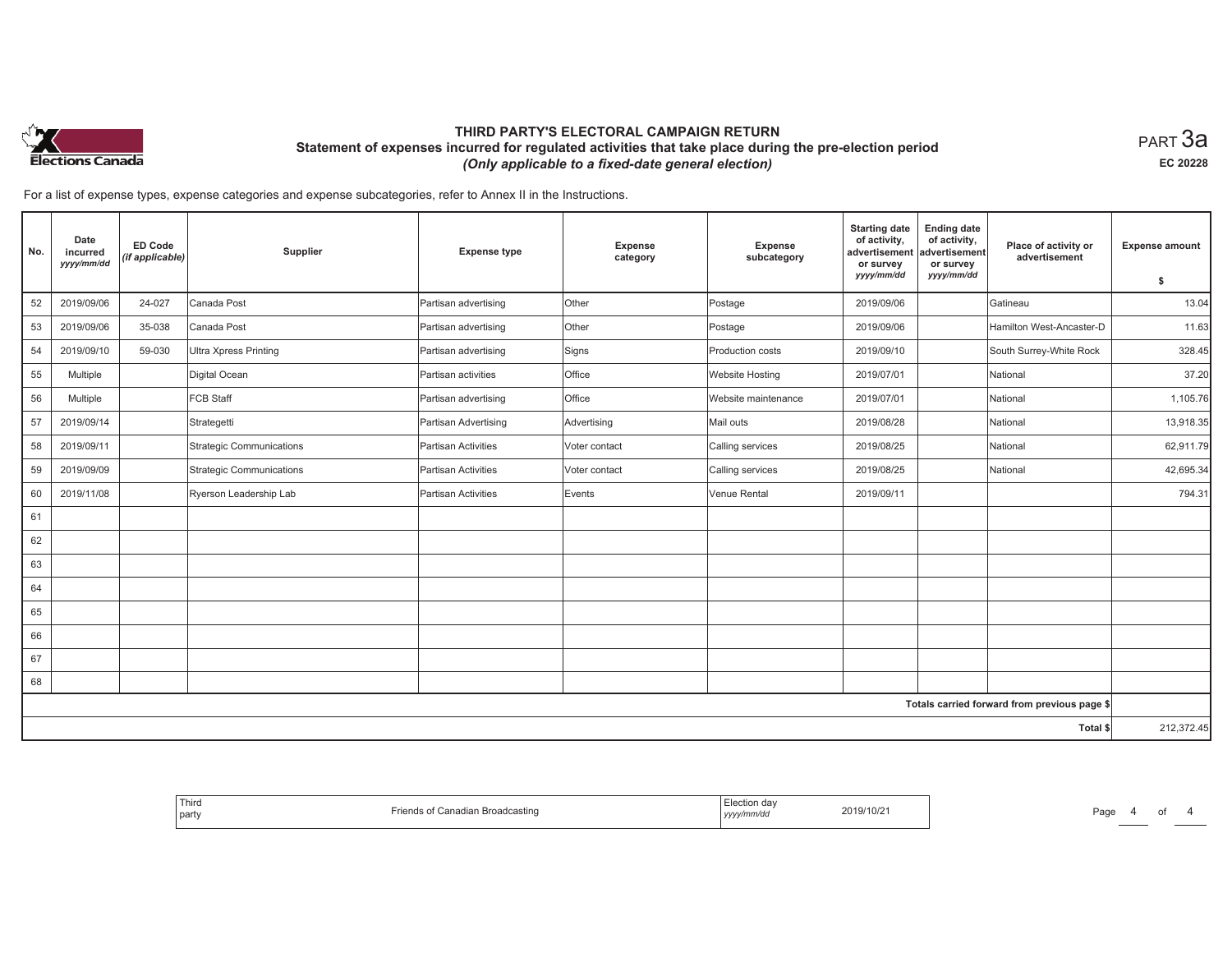

**EC 20228**

For a list of expense types, expense categories and expense subcategories, refer to Annex II in the Instructions.

| No.            | Date<br>incurred<br>yyyy/mm/dd | ED Code<br>(if applicable) | Supplier               | <b>Expense type</b>  | Expense<br>category | <b>Expense</b><br>subcategory | <b>Starting date</b><br>of activity,<br>advertisement<br>or survey<br>yyyy/mm/dd | <b>Ending date</b><br>of activity,<br>advertisement<br>or survey<br>yyyy/mm/dd | Place of activity or<br>advertisement        | <b>Expense amount</b><br>\$ |
|----------------|--------------------------------|----------------------------|------------------------|----------------------|---------------------|-------------------------------|----------------------------------------------------------------------------------|--------------------------------------------------------------------------------|----------------------------------------------|-----------------------------|
|                | 2019/04/01                     | 48-019                     | Mohamed Dhanani        | Election Advertising | Advertising         | Signs                         | 2019/09/15                                                                       |                                                                                | <b>Edmonton Strahcona</b>                    | 101.06                      |
| $\overline{2}$ | 2019/04/01                     | 35-084                     | Mohamed Dhanani        | Election Advertising | Advertising         | Signs                         | 2019/09/15                                                                       |                                                                                | Peterborough-Kawartha                        | 128.62                      |
| 3              | 2019/04/01                     | 35-018                     | Mohamed Dhanani        | Election Advertising | Advertising         | Signs                         | 2019/09/15                                                                       |                                                                                | Davenport                                    | 18.37                       |
| 4              | 2019/04/01                     | 59-005                     | <b>Mohamed Dhanani</b> | Election Advertising | Advertising         | Signs                         | 2019/09/15                                                                       |                                                                                | Centrral Okanagan-Simil                      | 45.93                       |
| 5              | 2019/04/01                     | 48-004                     | Mohamed Dhanani        | Election Advertising | Advertising         | Signs                         | 2019/09/15                                                                       |                                                                                | Calgary Centre                               | 45.93                       |
| 6              | 2019/04/01                     | 59-003                     | Mohamed Dhanani        | Election Advertising | Advertising         | Signs                         | 2019/09/15                                                                       |                                                                                | <b>Burnaby South</b>                         | 9.19                        |
| $\overline{7}$ | 2019/04/01                     | 35-038                     | Mohamed Dhanani        | Election Advertising | Advertising         | Signs                         | 2019/09/15                                                                       |                                                                                | Hamilton West-Ancaster-                      | 70.43                       |
| 8              | 2019/04/01                     | 59-014                     | Mohamed Dhanani        | Election Advertising | Advertising         | Signs                         | 2019/09/15                                                                       |                                                                                | Kelowna-Lake Country                         | 70.43                       |
| 9              | 2019/04/01                     | 35-053                     | Mohamed Dhanani        | Election Advertising | Advertising         | Signs                         | 2019/09/15                                                                       |                                                                                | London West                                  | 76.56                       |
| 10             | 2019/04/01                     | 35-061                     | Mohamed Dhanani        | Election Advertising | Advertising         | Signs                         | 2019/09/15                                                                       |                                                                                | Missisauga Lakeshore                         | 21.44                       |
| 11             | 2019/04/01                     | 35-072                     | Mohamed Dhanani        | Election Advertising | Advertising         | Signs                         | 2019/09/15                                                                       |                                                                                | Oakville                                     | 33.69                       |
| 12             | 2019/04/01                     | 35-112                     | Mohamed Dhanani        | Election Advertising | Advertising         | Signs                         | 2019/09/15                                                                       |                                                                                | Waterloo                                     | 3.06                        |
| 13             | 2019/04/01                     | 48-014                     | Mohamed Dhanani        | Election Advertising | Advertising         | Signs                         | 2019/09/15                                                                       |                                                                                | Edmonton Centre                              | 58.18                       |
| 14             | 2019/04/01                     | 35-021                     | Mohamed Dhanani        | Election Advertising | Advertising         | Signs                         | 2019/09/15                                                                       |                                                                                | Don Valley West                              | 21.44                       |
| 15             | 2019/04/01                     | 35-081                     | Mohamed Dhanani        | Election Advertising | Advertising         | Signs                         | 2019/09/15                                                                       |                                                                                | Parkdale-High Park                           | 18.37                       |
| 16             | 2019/04/01                     | 59-002                     | Mohamed Dhanani        | Election Advertising | Advertising         | Signs                         | 2019/09/15                                                                       |                                                                                | <b>Burnaby North-Seymour</b>                 | 24.50                       |
| 17             | 2019/04/01                     | 35-075                     | Mohamed Dhanani        | Election Advertising | Advertising         | Signs                         | 2019/09/15                                                                       |                                                                                | Ottawa Centre                                | 107.18                      |
|                |                                |                            |                        |                      |                     |                               |                                                                                  |                                                                                | Totals carried forward from previous page \$ |                             |
|                |                                |                            |                        |                      |                     |                               |                                                                                  |                                                                                | <b>Total \$</b>                              |                             |

| Election dav<br>2019/10/21<br>Canadian Broadcasting<br>⊹ ∩†<br>.<br>yyyy/mm/dd |
|--------------------------------------------------------------------------------|
|--------------------------------------------------------------------------------|

Page 1 of 6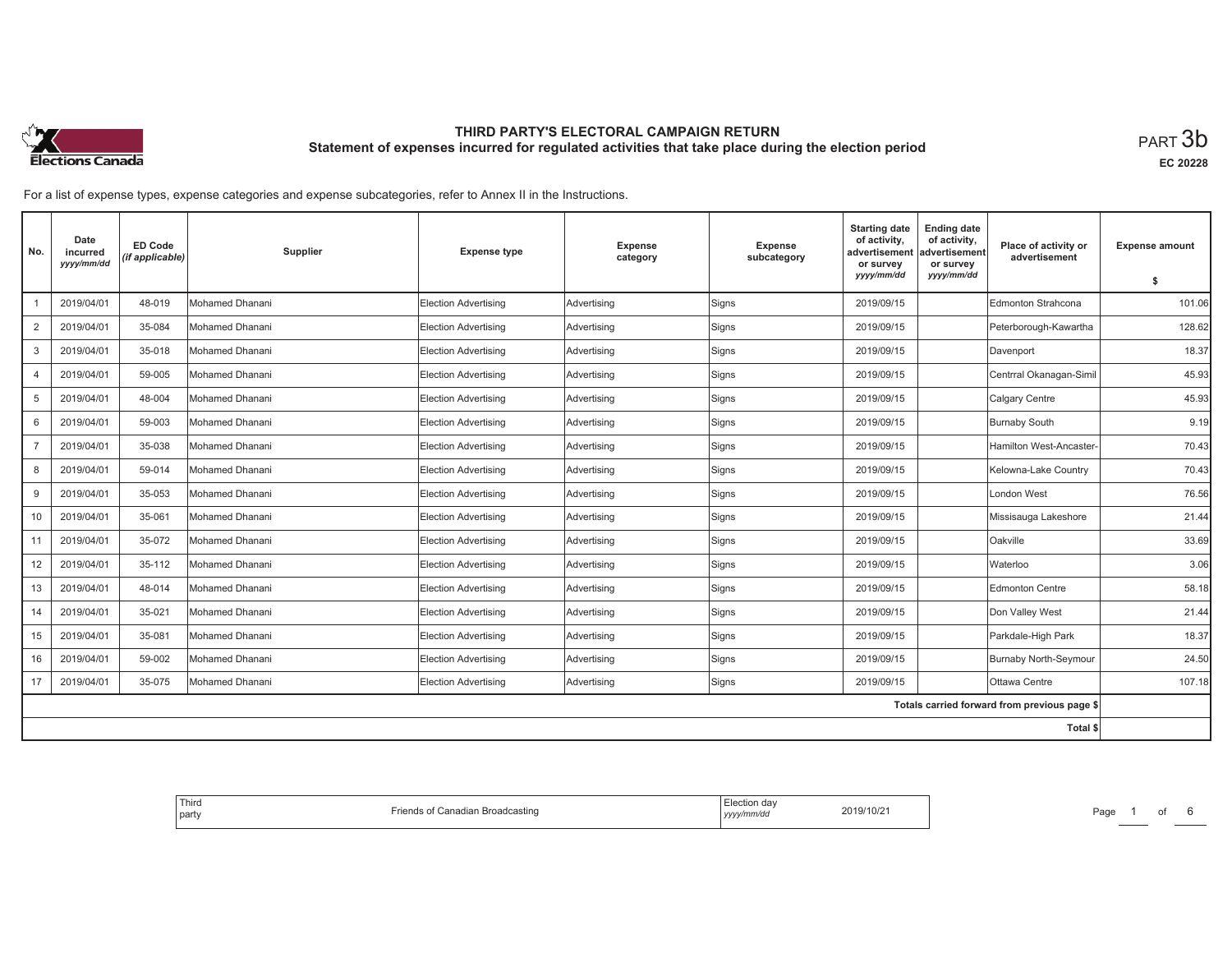

**EC 20228**

For a list of expense types, expense categories and expense subcategories, refer to Annex II in the Instructions.

| No. | Date<br>incurred<br>yyyy/mm/dd | ED Code<br>(if applicable) | Supplier                   | <b>Expense type</b>  | Expense<br>category | <b>Expense</b><br>subcategory | <b>Starting date</b><br>of activity,<br>advertisement<br>or survey<br>yyyy/mm/dd | <b>Ending date</b><br>of activity,<br>advertisement<br>or survey<br>yyyy/mm/dd | Place of activity or<br>advertisement        | <b>Expense amount</b><br>\$ |
|-----|--------------------------------|----------------------------|----------------------------|----------------------|---------------------|-------------------------------|----------------------------------------------------------------------------------|--------------------------------------------------------------------------------|----------------------------------------------|-----------------------------|
| 18  | 2019/04/01                     | 59-029                     | <b>Mohamed Dhanani</b>     | Election Advertising | Advertising         | Signs                         | 2019/09/15                                                                       |                                                                                | South Okanagan-West K                        | 64.31                       |
| 19  | 2019/04/01                     | 35-019                     | Mohamed Dhanani            | Election Advertising | Advertising         | Signs                         | 2019/09/15                                                                       |                                                                                | Toronto-Danforth                             | 49.00                       |
| 20  | 2019/04/01                     | 59-030                     | Mohamed Dhanani            | Election Advertising | Advertising         | Signs                         | 2019/09/15                                                                       |                                                                                | South Surrey-White Roc                       | 21.44                       |
| 21  | 2019/04/01                     | 35-051                     | <b>Mohamed Dhanani</b>     | Election Advertising | Advertising         | Signs                         | 2019/09/15                                                                       |                                                                                | London-Fanshawe                              | 27.56                       |
| 22  | 2019/04/01                     | 48-005                     | Mohamed Dhanani            | Election Advertising | Advertising         | Signs                         | 2019/09/15                                                                       |                                                                                | <b>Calgary Confederation</b>                 | 79.62                       |
| 23  | 2019/08/01                     | 35-112                     | The Princess Cinema        | Partisan activities  | Events              | Venue Rental                  | 2019/09/26                                                                       |                                                                                | Waterloo                                     | 565.00                      |
| 24  | 2019/08/01                     | 35-112                     | The Princess Cinema        | Partisan activities  | Events              | Venue Rental                  | 2019/09/26                                                                       |                                                                                | Waterloo                                     | 565.00                      |
| 25  | 2019/08/01                     | 35-020                     | Leaside Gardents           | Partisan activities  | Events              | Venue Rental                  | 2019/09/30                                                                       |                                                                                | Don Valley West                              | 504.25                      |
| 26  | 2019/08/23                     |                            | Simon Rogers and Liam John | Election Advertising | Advertising         | Design and development        | 2019/09/11                                                                       | 2019/09/16                                                                     | National                                     | 7,000.00                    |
| 27  | 2019/08/26                     | 35-051                     | London Central Library     | Partisan activities  | Events              | Venue Rental                  | 2019/10/02                                                                       |                                                                                | London                                       | 361.60                      |
| 28  | 2019/08/28                     | 35-072                     | City of Oakville           | Partisan activities  | Events              | Venue Rental                  | 2019/10/24                                                                       |                                                                                | Oakville                                     | 399.70                      |
| 29  | 2019/09/02                     |                            | Toast + Jam                | Election Advertising | Advertising         | <b>Production Costs</b>       | 2019/09/11                                                                       | 2019/09/16                                                                     | <b>National</b>                              | 29,681.47                   |
| 30  | 2019/09/02                     |                            | touché!                    | Election Advertising | Advertising         | <b>Placement Costs</b>        | 2019/09/11                                                                       | 2019/09/16                                                                     | National                                     | 180.624.91                  |
| 31  | 2019/09/04                     |                            | Stephen Thomas Limited     | Election Advertising | Advertising         | Mail outs                     | 2019/09/20                                                                       |                                                                                | National                                     | 75,000.00                   |
| 32  | 2019/09/12                     |                            | <b>Staples</b>             | Election Advertising | Advertising         | <b>Production Costs</b>       | 2019/09/12                                                                       |                                                                                | National                                     | 193.22                      |
| 33  | 2019/09/13                     |                            | Good Foot Delivery         | Partisan activities  | Other               | Shipping                      | 2019/09/13                                                                       |                                                                                | National                                     | 18.00                       |
| 34  | 2019/09/15                     |                            | Strategic Communications   | Partisan activities  | Voter Contact       | Calling services              | 2019/09/28                                                                       |                                                                                | National                                     | 27,872.00                   |
|     |                                |                            |                            |                      |                     |                               |                                                                                  |                                                                                | Totals carried forward from previous page \$ |                             |
|     |                                |                            |                            |                      |                     |                               |                                                                                  |                                                                                | <b>Total \$</b>                              |                             |

| 2019/10/21 |  |
|------------|--|
|------------|--|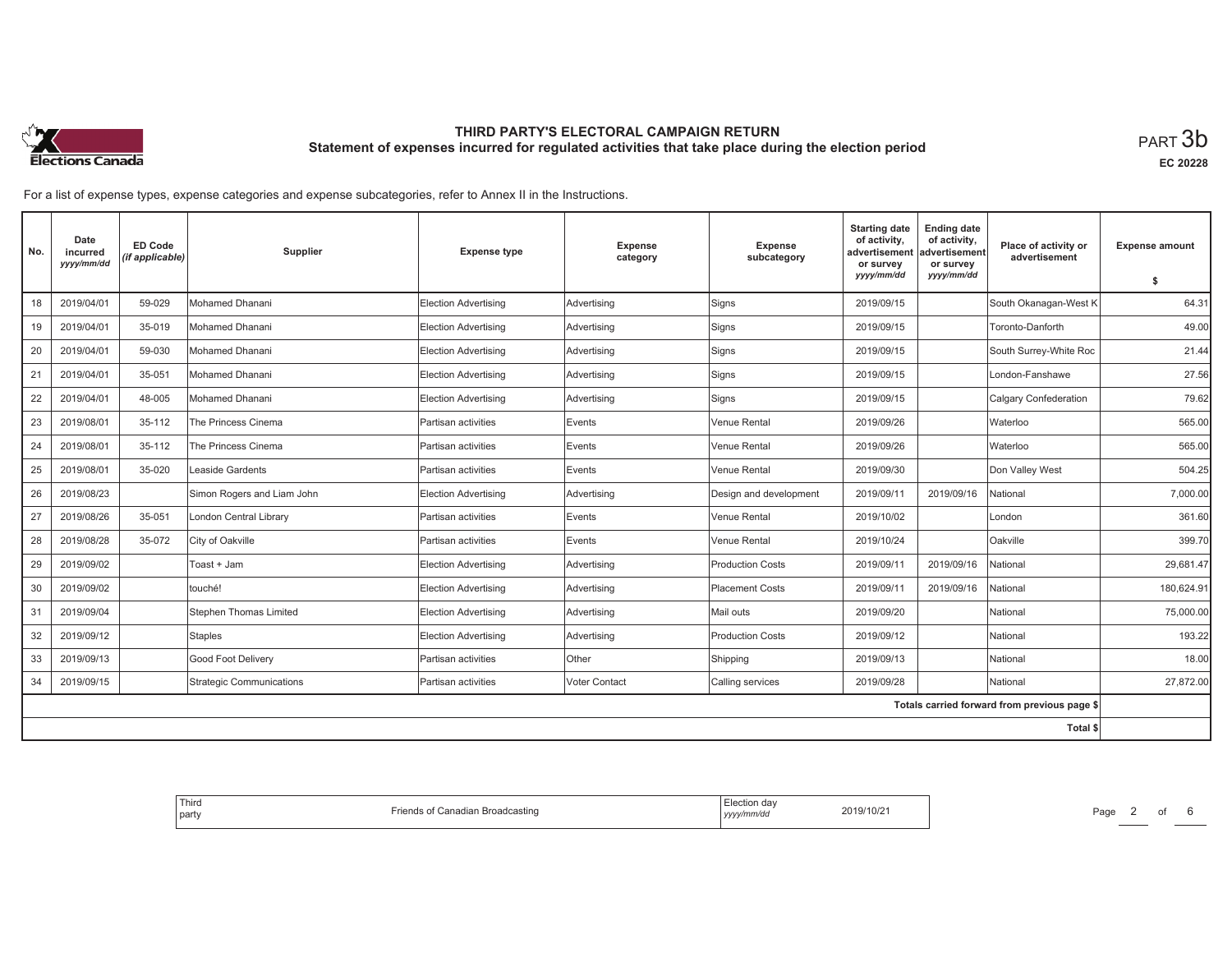

**EC 20228**

For a list of expense types, expense categories and expense subcategories, refer to Annex II in the Instructions.

| No. | Date<br>incurred<br>yyyy/mm/dd | <b>ED Code</b><br>(if applicable) | Supplier        | <b>Expense type</b>  | Expense<br>category | <b>Expense</b><br>subcategory | <b>Starting date</b><br>of activity,<br>advertisement<br>or survey | <b>Ending date</b><br>of activity,<br>advertisement<br>or survey | Place of activity or<br>advertisement        | <b>Expense amount</b> |
|-----|--------------------------------|-----------------------------------|-----------------|----------------------|---------------------|-------------------------------|--------------------------------------------------------------------|------------------------------------------------------------------|----------------------------------------------|-----------------------|
|     |                                |                                   |                 |                      |                     |                               | yyyy/mm/dd                                                         | yyyy/mm/dd                                                       |                                              | -S                    |
| 35  | 2019/09/18                     | 35-018                            | Vistaprint      | Election Advertising | Advertising         | <b>Production Costs</b>       | 2019/09/18                                                         |                                                                  | Davenport                                    | 283.61                |
| 36  | 2019/09/19                     |                                   | <b>Staples</b>  | Election Advertising | Advertising         | <b>Production Costs</b>       | 2019/09/19                                                         |                                                                  | National                                     | 187.33                |
| 37  | 2019/09/19                     |                                   | Le Devoir       | Election Advertising | Advertising         | <b>Placement Costs</b>        | 2019/09/28                                                         |                                                                  | National                                     | 4,294.00              |
| 38  | 2019/09/19                     |                                   | The Walrus      | Election Advertising | Advertising         | <b>Placement Costs</b>        | 2019/09/26                                                         |                                                                  | National                                     | 500.00                |
| 39  | 2019/09/20                     |                                   | Canada Post     | Election Advertising | Other               | Shipping                      | 2019/09/20                                                         |                                                                  | National                                     | 118.29                |
| 40  | 2019/09/25                     | 48-019                            | Mohamed Dhanani | Election Advertising | Advertising         | Signs                         | 2019/09/25                                                         |                                                                  | Edmonton Strathcona                          | 21.44                 |
| 41  | 2019/09/25                     | 35-084                            | Mohamed Dhanani | Election Advertising | Advertising         | Signs                         | 2019/09/25                                                         |                                                                  | Peterborough-Kawartha                        | 49.00                 |
| 42  | 2019/09/25                     | 35-018                            | Mohamed Dhanani | Election Advertising | Advertising         | Signs                         | 2019/09/25                                                         |                                                                  | Davenport                                    | 21.44                 |
| 43  | 2019/09/25                     | 59-005                            | Mohamed Dhanani | Election Advertising | Advertising         | Signs                         | 2019/09/25                                                         |                                                                  | Central Okanagan-Similk                      | 18.37                 |
| 44  | 2019/09/25                     | 48-004                            | Mohamed Dhanani | Election Advertising | Advertising         | Signs                         | 2019/09/25                                                         |                                                                  | Calgary Centre                               | 12.25                 |
| 45  | 2019/09/25                     | 59-003                            | Mohamed Dhanani | Election Advertising | Advertising         | Signs                         | 2019/09/25                                                         |                                                                  | <b>Burnaby South</b>                         | 18.37                 |
| 46  | 2019/09/25                     | 35-038                            | Mohamed Dhanani | Election Advertising | Advertising         | Signs                         | 2019/09/25                                                         |                                                                  | Hamilton West-Ancaster-                      | 21.44                 |
| 47  | 2019/09/25                     | 59-014                            | Mohamed Dhanani | Election Advertising | Advertising         | Signs                         | 2019/09/25                                                         |                                                                  | Kelowna-Lake Country                         | 42.87                 |
| 48  | 2019/09/25                     | 35-053                            | Mohamed Dhanani | Election Advertising | Advertising         | Signs                         | 2019/09/25                                                         |                                                                  | London West                                  | 18.37                 |
| 49  | 2019/09/25                     | 35-061                            | Mohamed Dhanani | Election Advertising | Advertising         | Signs                         | 2019/09/25                                                         |                                                                  | Missiauga Lakeshore                          | 9.19                  |
| 50  | 2019/09/25                     | 35-072                            | Mohamed Dhanani | Election Advertising | Advertising         | Signs                         | 2019/09/25                                                         |                                                                  | Oakville                                     | 21.44                 |
| 51  | 2019/09/25                     | 35-112                            | Mohamed Dhanani | Election Advertising | Advertising         | Signs                         | 2019/09/25                                                         |                                                                  | Waterloo                                     | 18.37                 |
|     |                                |                                   |                 |                      |                     |                               |                                                                    |                                                                  | Totals carried forward from previous page \$ |                       |
|     |                                |                                   |                 |                      |                     |                               |                                                                    |                                                                  | Total \$                                     |                       |

| 2019/10/21 |  |
|------------|--|
|------------|--|

Page 3 of 6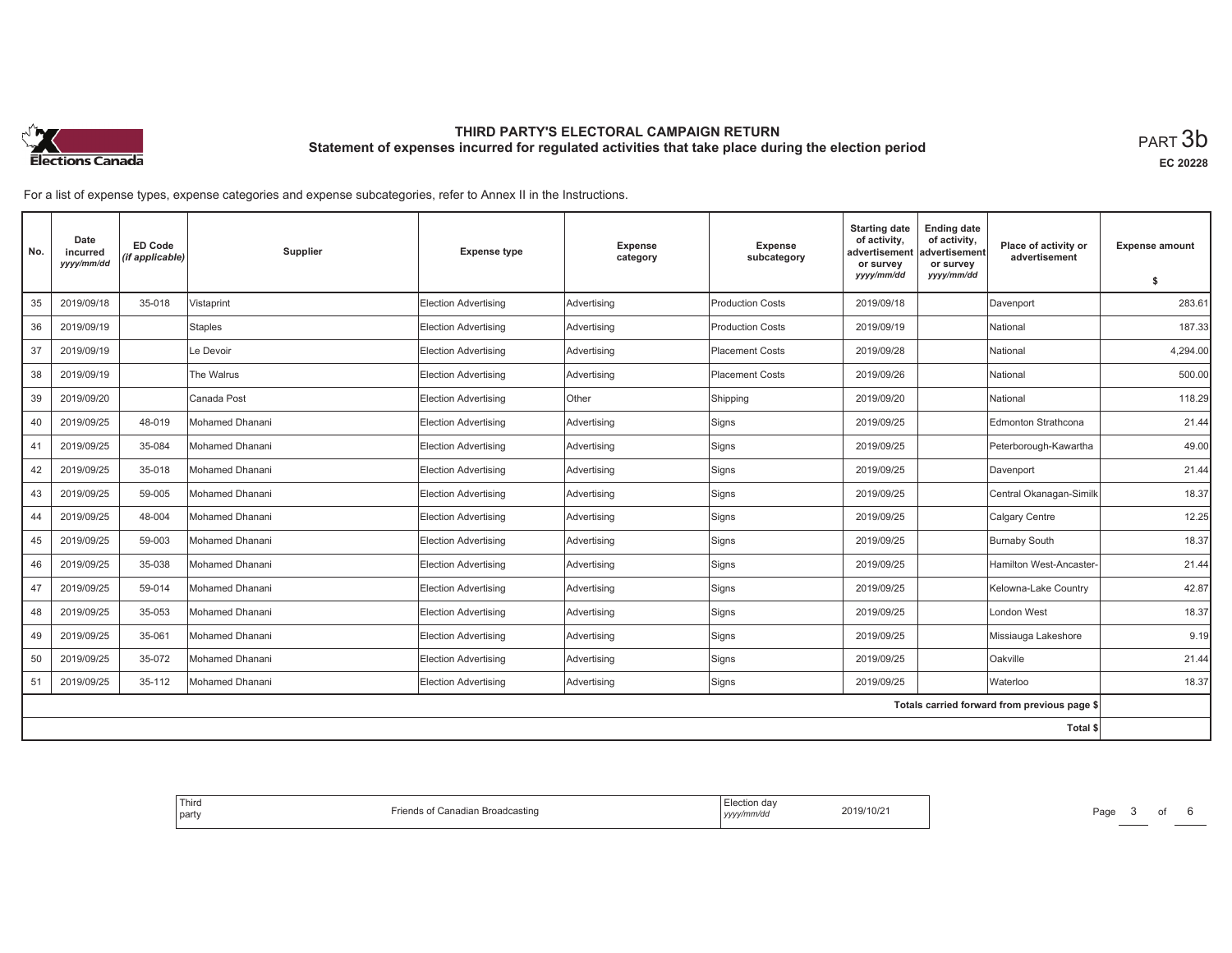

**EC 20228**

For a list of expense types, expense categories and expense subcategories, refer to Annex II in the Instructions.

| No. | Date<br>incurred<br>yyyy/mm/dd | <b>ED Code</b><br>(if applicable) | Supplier         | <b>Expense type</b>  | Expense<br>category | Expense<br>subcategory | <b>Starting date</b><br>of activity,<br>advertisement<br>or survey | <b>Ending date</b><br>of activity,<br>advertisement<br>or survey | Place of activity or<br>advertisement        | <b>Expense amount</b> |
|-----|--------------------------------|-----------------------------------|------------------|----------------------|---------------------|------------------------|--------------------------------------------------------------------|------------------------------------------------------------------|----------------------------------------------|-----------------------|
|     |                                |                                   |                  |                      |                     |                        | yyyy/mm/dd                                                         | yyyy/mm/dd                                                       |                                              | \$                    |
| 52  | 2019/09/25                     | 48-014                            | Mohamed Dhanani  | Election Advertising | Advertising         | Signs                  | 2019/09/25                                                         |                                                                  | <b>Edmonton Centre</b>                       | 33.69                 |
| 53  | 2019/09/25                     | 35-021                            | Mohamed Dhanani  | Election Advertising | Advertising         | Signs                  | 2019/09/25                                                         |                                                                  | Don Valley West                              | 12.25                 |
| 54  | 2019/09/25                     | 35-081                            | Mohamed Dhanani  | Election Advertising | Advertising         | Signs                  | 2019/09/25                                                         |                                                                  | Parkdale-High Park                           | 12.25                 |
| 55  | 2019/09/25                     | 59-002                            | Mohamed Dhanani  | Election Advertising | Advertising         | Signs                  | 2019/09/25                                                         |                                                                  | Burnaby North- Seymour                       | 9.19                  |
| 56  | 2019/09/25                     | 35-075                            | Mohamed Dhanani  | Election Advertising | Advertising         | Signs                  | 2019/09/25                                                         |                                                                  | Ottawa Centre                                | 76.56                 |
| 57  | 2019/09/25                     | 59-029                            | Mohamed Dhanani  | Election Advertising | Advertising         | Signs                  | 2019/09/25                                                         |                                                                  | South Okanagan-West K                        | 24.50                 |
| 58  | 2019/09/25                     | 35-019                            | Mohamed Dhanani  | Election Advertising | Advertising         | Signs                  | 2019/09/25                                                         |                                                                  | Toronto-Danforth                             | 9.19                  |
| 59  | 2019/09/25                     | 59-030                            | Mohamed Dhanani  | Election Advertising | Advertising         | Signs                  | 2019/09/25                                                         |                                                                  | South Surrey-White Roc                       | 9.19                  |
| 60  | 2019/09/25                     | 48-005                            | Mohamed Dhanani  | Election Advertising | Advertising         | Signs                  | 2019/09/25                                                         |                                                                  | <b>Calgary Confederation</b>                 | 36.75                 |
| 61  | 2019/09/26                     |                                   | Canada Post      | Election Advertising | Other               | Shipping               | 2019/09/20                                                         |                                                                  | National                                     | 106.95                |
| 62  | 2019/09/29                     |                                   | Imohamed Dhanani | Election Advertising | Other               | Shipping materials     | 2019/09/29                                                         |                                                                  | National                                     | 650.88                |
| 63  | 2019/09/29                     |                                   | Mohamed Dhanani  | Election Advertising | Other               | Shipping materials     | 2019/09/29                                                         |                                                                  | National                                     | 1,486.55              |
| 64  | 2019/09/29                     |                                   | Mohamed Dhanani  | Election Advertising | Other               | Shipping materials     | 2019/09/29                                                         |                                                                  | Naitonal                                     | 376.29                |
| 65  | 2019/10/03                     | 59-015                            | Mohamed Dhanani  | Election Advertising | Other               | Shipping materials     | 2019/10/03                                                         |                                                                  | Kootenay-Columbia                            | 16.75                 |
| 66  | 2019/10/03                     | 12-011                            | Canada Post      | Election Advertising | Other               | Shipping materials     | 2019/10/03                                                         |                                                                  | West-Nova                                    | 17.03                 |
| 67  | 2019/10/03                     | 35-099                            | Canada Post      | Election Advertising | Other               | Shipping materials     | 2019/10/03                                                         |                                                                  | Simcoe-Grey                                  | 14.41                 |
| 68  | 2019/10/03                     | 10-006                            | Canada Post      | Election Advertising | Other               | Shipping materials     | 2019/10/03                                                         |                                                                  | St.John's East                               | 16.03                 |
|     |                                |                                   |                  |                      |                     |                        |                                                                    |                                                                  | Totals carried forward from previous page \$ |                       |
|     |                                |                                   |                  |                      |                     |                        |                                                                    |                                                                  | Total \$                                     |                       |

| ection da <sup>,</sup> | $ -$                      |
|------------------------|---------------------------|
| 2019/10/21             | Frien <sup>-</sup>        |
| yyyy/mm/dd             | ৲of Canadian Broadcasting |

Page 4 of 6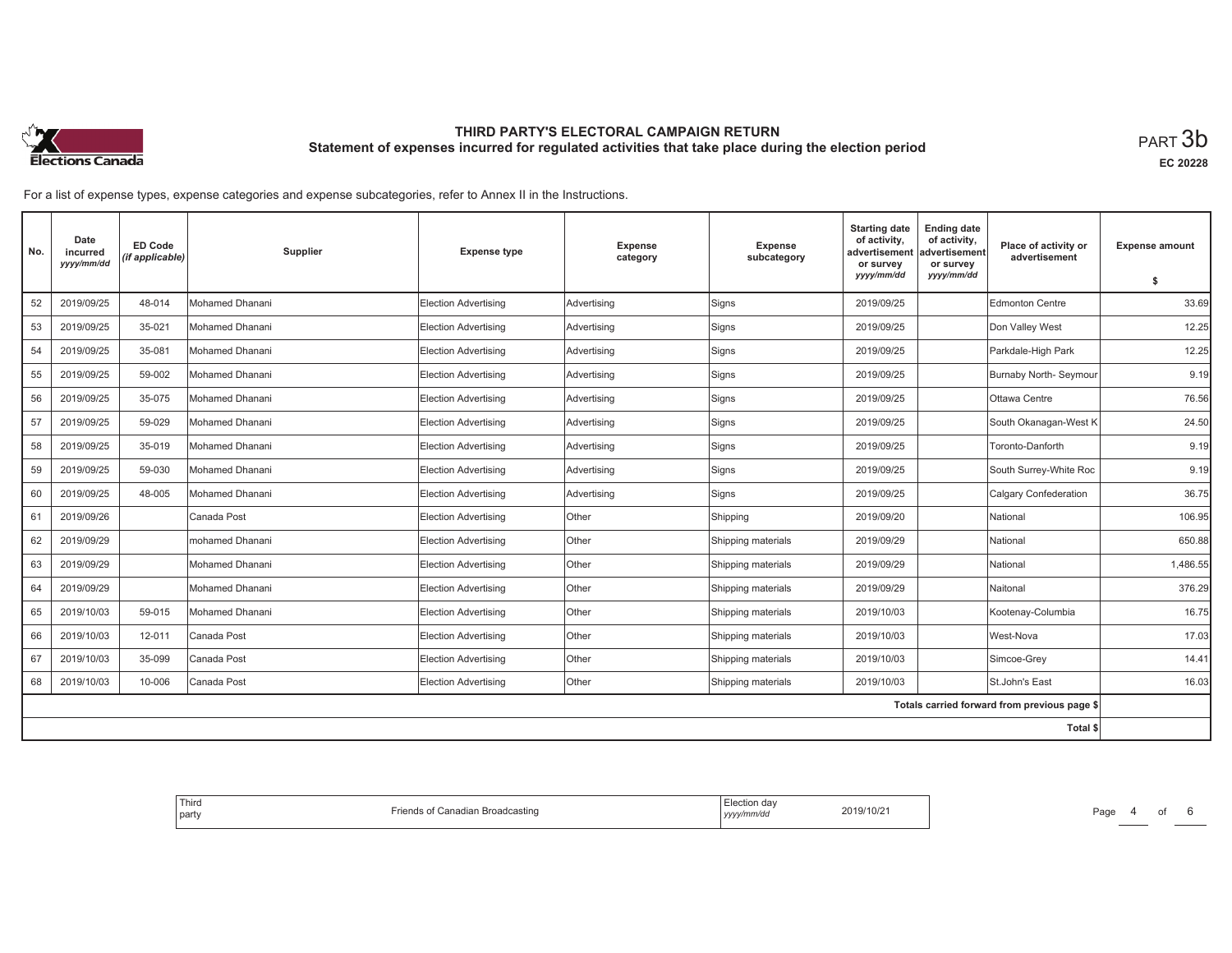

**EC 20228**

For a list of expense types, expense categories and expense subcategories, refer to Annex II in the Instructions.

| No.      | Date<br>incurred<br>yyyy/mm/dd | ED Code<br>(if applicable) | Supplier    | <b>Expense type</b>         | <b>Expense</b><br>category | Expense<br>subcategory | <b>Starting date</b><br>of activity,<br>advertisement<br>or survey<br>yyyy/mm/dd | <b>Ending date</b><br>of activity,<br>advertisement<br>or survey<br>yyyy/mm/dd | Place of activity or<br>advertisement        | <b>Expense amount</b><br>s. |
|----------|--------------------------------|----------------------------|-------------|-----------------------------|----------------------------|------------------------|----------------------------------------------------------------------------------|--------------------------------------------------------------------------------|----------------------------------------------|-----------------------------|
| 69       | 2019/10/03                     | 59-015                     | Canada Post | <b>Election Advertising</b> | Other                      | Shipping materials     | 2019/10/03                                                                       |                                                                                | Kootenay-Columbia                            | 17.07                       |
|          |                                |                            |             |                             |                            |                        |                                                                                  |                                                                                |                                              |                             |
| 70       | 2019/10/03                     | 12-008                     | Canada Post | Eleciton Advertising        | Other                      | Shipping materials     | 2019/10/03                                                                       |                                                                                | Sackville-Preston-Chezz                      | 17.03                       |
| 71       | 2019/10/03                     | 59-008                     | Canada Post | <b>Election Advertising</b> | Other                      | Shipping materials     | 2019/10/03                                                                       |                                                                                | Coquitlam-Port Coquitla                      | 16.17                       |
| 72       | 2019/10/03                     | 12-002                     | Canada Post | <b>Election Advertising</b> | Other                      | Shipping materials     | 2019/10/03                                                                       |                                                                                | Central Nova                                 | 16.94                       |
| 73       | 2019/10/03                     | 35-045                     | Canada Post | <b>Election Advertising</b> | <b>Other</b>               | Shipping materials     | 2019/10/03                                                                       |                                                                                | Kitchener, ON                                | 12.88                       |
| 74       | 2019/10/03                     | 48-014                     | Canada Post | <b>Election Advertising</b> | Other                      | Shipping materials     | 2019/10/03                                                                       |                                                                                | <b>Edmonton Centre</b>                       | 15.75                       |
| 75       | 2019/10/03                     | 35-075                     | Canada Post | <b>Election Advetising</b>  | Other                      | Shipping materials     | 2019/10/03                                                                       |                                                                                | Ottawa Centre                                | 13.78                       |
| 76       | 2019/10/03                     | 59-008                     | Canada Post | <b>Election Advertising</b> | Other                      | Shipping materials     | 2019/10/03                                                                       |                                                                                | Coquitlam-Port Coquitla                      | 15.74                       |
| 77       | 2019/10/03                     | 48-014                     | Canada Post | Election Advertising        | Other                      | Shipping materials     | 2019/10/03                                                                       |                                                                                | <b>Edmonton Centre</b>                       | 16.06                       |
| 78       | 2019/10/03                     | 48-011                     | Canada Post | <b>Election Advertising</b> | Other                      | Shipping materials     | 2019/10/03                                                                       |                                                                                | <b>Winnpeg Centre</b>                        | 14.24                       |
| 79       | 2019/10/03                     | 48-014                     | Canada Post | <b>Election Advertising</b> | <b>Other</b>               | Shipping materials     | 2019/10/03                                                                       |                                                                                | <b>Edmonton Centre</b>                       | 16.21                       |
| 80       | 2019/10/03                     | 48-029                     | Canada Post | Election Advertising        | Other                      | Shipping materials     | 2019/10/03                                                                       |                                                                                | Red Deer - Mountain Vie                      | 16.21                       |
| 81       | 2019/10/03                     | 48-014                     | Canada Post | <b>Election Advertising</b> | Other                      | Shipping materials     | 2019/10/03                                                                       |                                                                                | <b>Edmonton Centre</b>                       | 14.10                       |
| 82       | 2019/10/05                     | 48-014                     | Canada Post | <b>Election Advertising</b> | Other                      | Shipping materials     | 2019/10/05                                                                       |                                                                                | <b>Edmonton Centre</b>                       | 15.73                       |
| 83       | 2019/10/05                     | 46-011                     | Canada Post | Election Advertising        | <b>Other</b>               | Shipping materials     | 2019/10/05                                                                       |                                                                                | <b>Winnpeg Centre</b>                        | 13.92                       |
| 84       | 2019/10/05                     | 46-011                     | Canada Post | <b>Election Advertising</b> | Other                      | Shipping materials     | 2019/10/05                                                                       |                                                                                | <b>Winnpeg Centre</b>                        | 13.59                       |
| 85       | 2019/10/05                     | 48-027                     | Canada Post | <b>Election Advertising</b> | Other                      | Shipping materials     | 2019/10/05                                                                       |                                                                                | Medicine Hat-Cardston-                       | 16.97                       |
|          |                                |                            |             |                             |                            |                        |                                                                                  |                                                                                | Totals carried forward from previous page \$ |                             |
| Total \$ |                                |                            |             |                             |                            |                        |                                                                                  |                                                                                |                                              |                             |

| tion.<br>2019/10/21 | stina |
|---------------------|-------|
|---------------------|-------|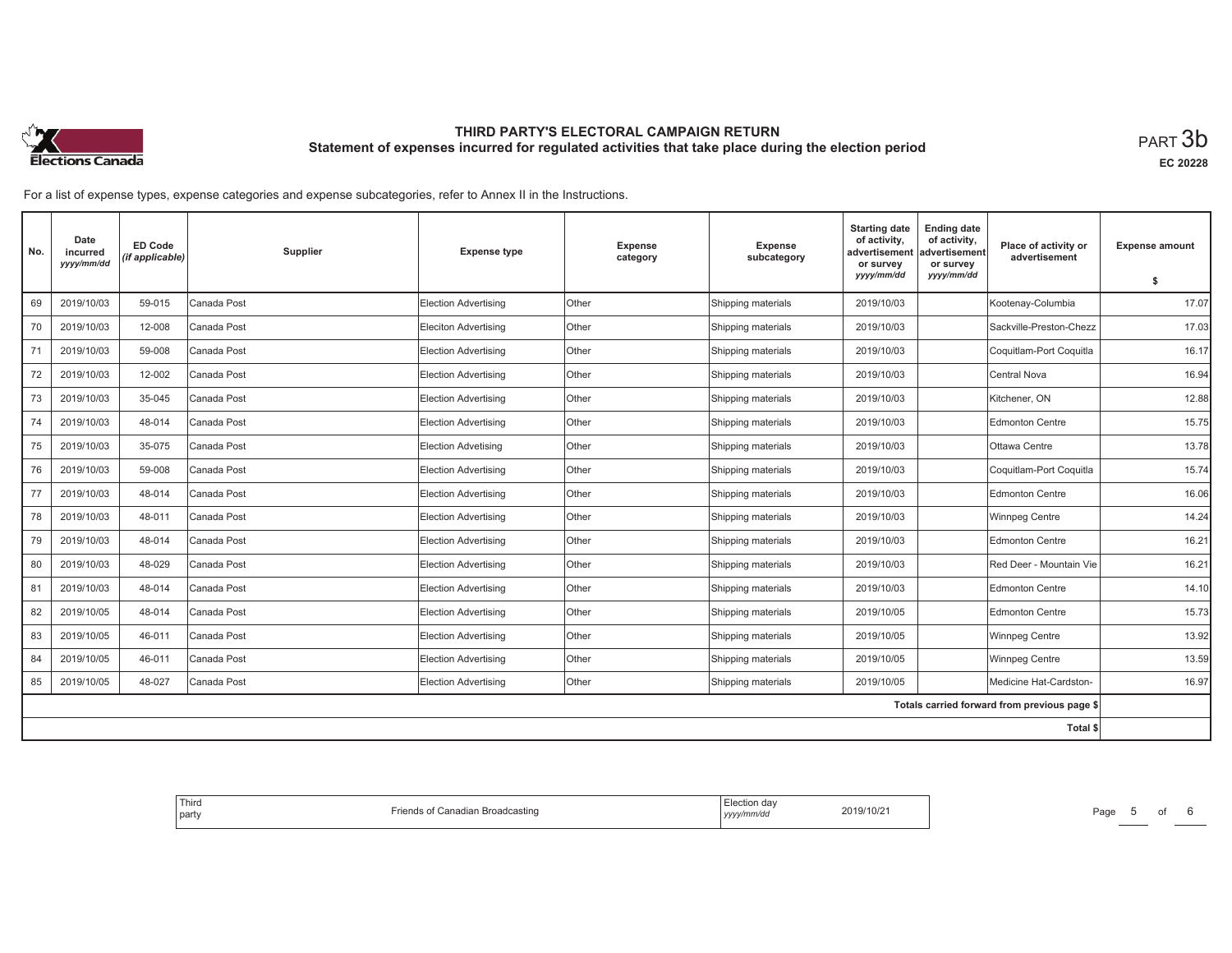

**EC 20228**

For a list of expense types, expense categories and expense subcategories, refer to Annex II in the Instructions.

| No. | Date<br>incurred<br>yyyy/mm/dd | <b>ED Code</b><br>(if applicable) | Supplier                        | <b>Expense type</b>         | Expense<br>category | Expense<br>subcategory | <b>Starting date</b><br>of activity,<br>advertisement<br>or survey<br>yyyy/mm/dd | <b>Ending date</b><br>of activity,<br>advertisement<br>or survey<br>yyyy/mm/dd | Place of activity or<br>advertisement        | <b>Expense amount</b><br>-S |
|-----|--------------------------------|-----------------------------------|---------------------------------|-----------------------------|---------------------|------------------------|----------------------------------------------------------------------------------|--------------------------------------------------------------------------------|----------------------------------------------|-----------------------------|
| 86  | 2019/10/05                     | 47-005                            | Canada Post                     | <b>Election Advertising</b> | <b>Other</b>        | Shipping materials     | 2019/10/05                                                                       |                                                                                | Moose Jaw-Leake Centr                        | 21.63                       |
| 87  | 2019/10/05                     | 59-019                            | Canada Post                     | <b>Election Advertising</b> | Other               | Shipping materials     | 2019/10/05                                                                       |                                                                                | New Westminster-Burna                        | 18.25                       |
| 88  | 2019/10/08                     | 35-112                            | Fedex                           | Election Advertising        | Other               | Shipping materials     | 2019/10/08                                                                       |                                                                                | Waterloo                                     | 31.46                       |
| 89  | 2019/10/09                     |                                   | The Walrus                      | <b>Election Advertising</b> | Advertising         | <b>Placement Costs</b> | 2019/10/08                                                                       | 2019/10/08                                                                     | National                                     | 565.00                      |
| 90  | 2019/10/10                     |                                   | Globe and Mail                  | <b>Election Advertising</b> | Advertising         | <b>Placement Costs</b> | 2019/10/12                                                                       | 2019/10/12                                                                     | National                                     | 17,523.11                   |
| 91  | 2019/10/10                     | 35-079                            | Canada Post                     | Election Advertising        | Other               | Shipping materials     | 2019/10/10                                                                       |                                                                                | Ottawa West-Nepean                           | 11.53                       |
| 92  |                                |                                   | <b>Strategic Communications</b> | <b>Partisan Activities</b>  | Voter Contact       | Calling services       | 2019/09/28                                                                       |                                                                                | National                                     | 4,450.45                    |
| 93  |                                |                                   | <b>Strategic Communications</b> | <b>Partisan Activities</b>  | Voter Contact       | Calling services       | 2019/09/28                                                                       |                                                                                | National                                     | 790.10                      |
| 94  |                                |                                   | <b>Strategic Communications</b> | Partisan Activities         | Voter Contact       | Calling services       | 2019/09/28                                                                       | 2019/09/28                                                                     | National                                     | 17,479.19                   |
| 95  | 2019/10/09                     |                                   | <b>Strategic Communications</b> | <b>Partisan Activities</b>  | Voter Contact       | Calling services       |                                                                                  |                                                                                | National                                     | 96,137.86                   |
| 96  | 2019/10/09                     |                                   | <b>Strategic Communications</b> | <b>Partisan Activities</b>  | Voter Contact       | Calling services       |                                                                                  |                                                                                | National                                     | 13,832.36                   |
| 97  | 2019/11/08                     |                                   | <b>Productions Pelletier</b>    | Partisan Activities         | Other               | Event hosting          | 2019/09/21                                                                       | 2019/09/28                                                                     | National                                     | 12.284.75                   |
|     |                                |                                   |                                 |                             |                     |                        |                                                                                  |                                                                                |                                              |                             |
|     |                                |                                   |                                 |                             |                     |                        |                                                                                  |                                                                                |                                              |                             |
|     |                                |                                   |                                 |                             |                     |                        |                                                                                  |                                                                                |                                              |                             |
|     |                                |                                   |                                 |                             |                     |                        |                                                                                  |                                                                                |                                              |                             |
|     |                                |                                   |                                 |                             |                     |                        |                                                                                  |                                                                                |                                              |                             |
|     |                                |                                   |                                 |                             |                     |                        |                                                                                  |                                                                                | Totals carried forward from previous page \$ |                             |
|     |                                |                                   |                                 |                             |                     |                        |                                                                                  |                                                                                | Total \$                                     | 495,853.74                  |

| ection day<br>2019/10/21<br>. Canadian Broadcasting<br>$r1 \cap r$<br>Tienus o<br>yyyy/mm/dd | Third<br>party |
|----------------------------------------------------------------------------------------------|----------------|
|----------------------------------------------------------------------------------------------|----------------|